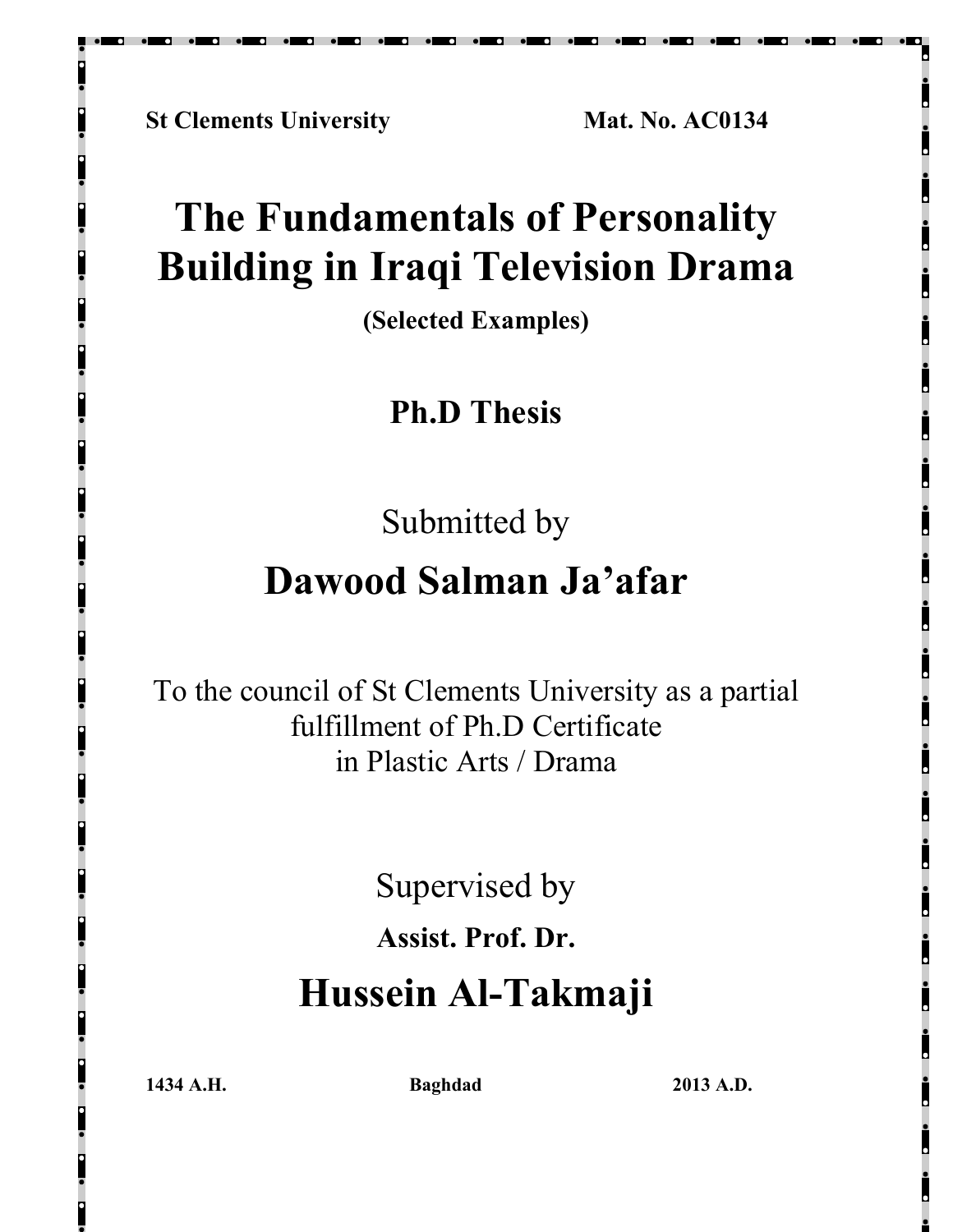#### **Abstract**

The centerpiece of the personal drama as it is based on the bayou, which is transmitted through which the event and the dramatic conflict, and also took center stage in the personal psychological studies, social studies and literature and drama.

As well as on the personal is one of the values upon which the dramatic artwork maker in the process of employing them done within the visible

With the rest of the elements of dramatic structure to serve as a focal point in the construction of the event and so we find that the maker of the drama attaches great interest in the interpretation of the dramatis personae in accordance with the processing building personal drama and interaction with the rest of the elements according to the vision characterized by renewal in building personal dramas within done visual. Therefore, many of the interpretations have developed to understand the components of personal dramas and construction done within the visual.

The research is divided into four chapters, the first chapter (methodological framework) and included a research problem and the need for a mechanism, which was the question follows (the foundations of character building in the Iraqi TV drama).

The importance of research, as well as the objectives of the research, as well as to clarify the limits of the search, and select the search terms.

The second chapter included a theoretical framework and previous studies department and the theoretical framework to three sections (the first), the foundations of character building in the drama as to ensure the most important foundations and theories of the dramatis personae . The (second section), the psychological and social foundations of the character in the TV drama as to ensure the most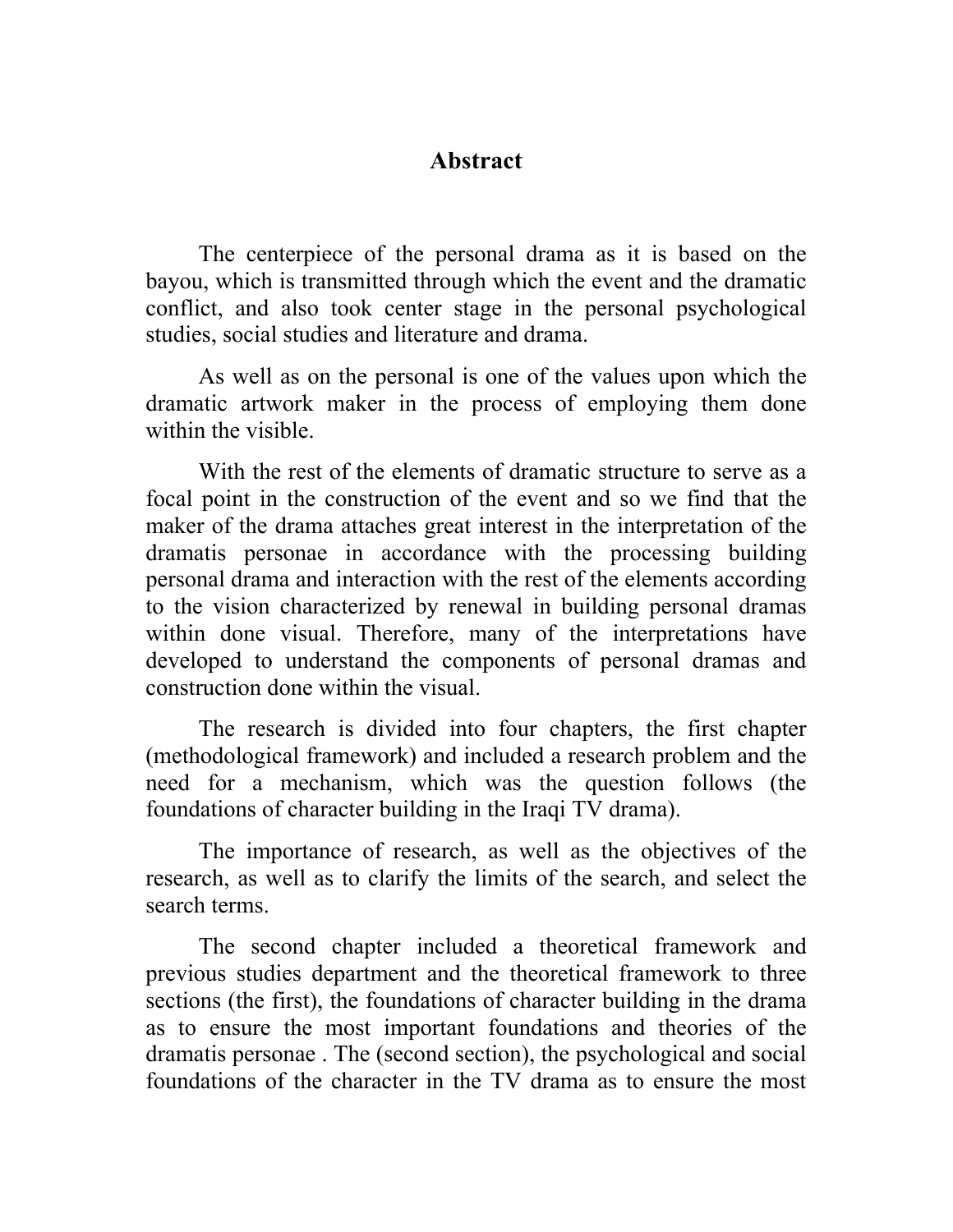important theories of the psychological , social and personal impact on the building 's dramatic television.

The (Section three), the foundations of addressing character building in the TV drama as it ensures the most important foundations of dramatic build personal dramas through processed in the drama TV spared came researcher indicators of the theoretical framework helped the researcher after the approval of the Committee of Experts , to be a tool for analysis.

In Chapter three, has included research procedures, adopted by the researcher for the analysis of selected samples Qsidia a four samples .

The first sample (serial paint)

The second sample (Qanbar Ali)

The third sample (escape impossible)

The fourth sample (years under ash)

 And to reach the goal of the research and included a research methodology, and the research community, and the research sample and the reasons for selecting the sample, and the search tool , and the unit of analysis, and the analysis of samples .

The fourth chapter draw final results derived from the analysis was the most prominent, (represented personal dramas that represent samples of research, criticism of reality and try ways manipulated by the imposition of the alternatives that are commensurate with the outstanding issues in the structure of real experienced), as well as offer some of the conclusions derived from the search results, as included some recommendations as it deems necessary researcher, as well as proposals for further studies, and finally research has included a list of sources and references and a summary of the study in the English language.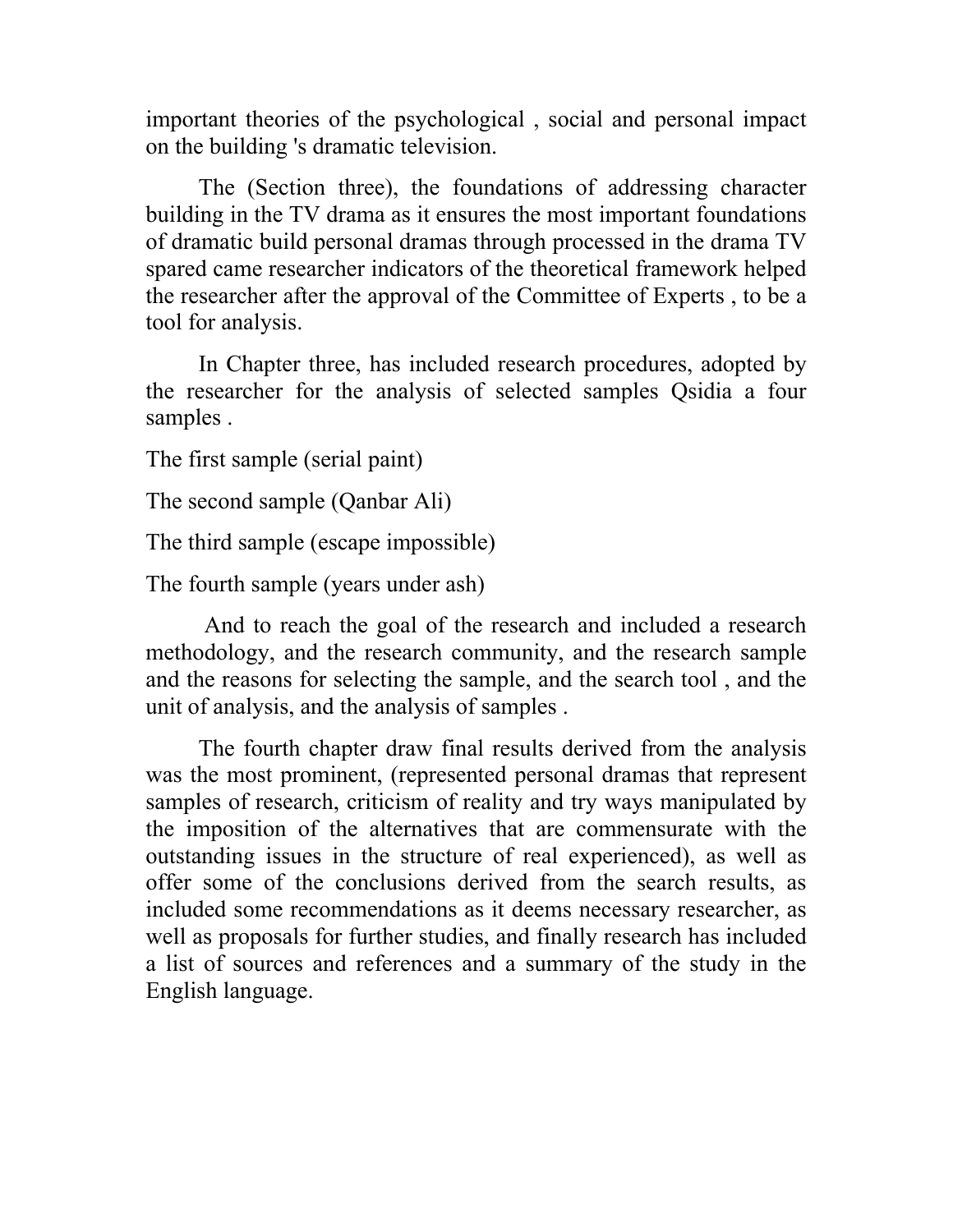أسس بناء الشخصية في الدراما التلفزيونية العراقية  **( نماذج مختارة )** 

داود سلمان جعفر

وهي جزء من متطلبات نيل الى مجلس جامعة سانت كليمنتس في الفنون التلفزيونية/ أخراج تلفزيون درجة الدكتوراه

**باشراف الاستاذ المساعد الدآتور** حسين التكمة جي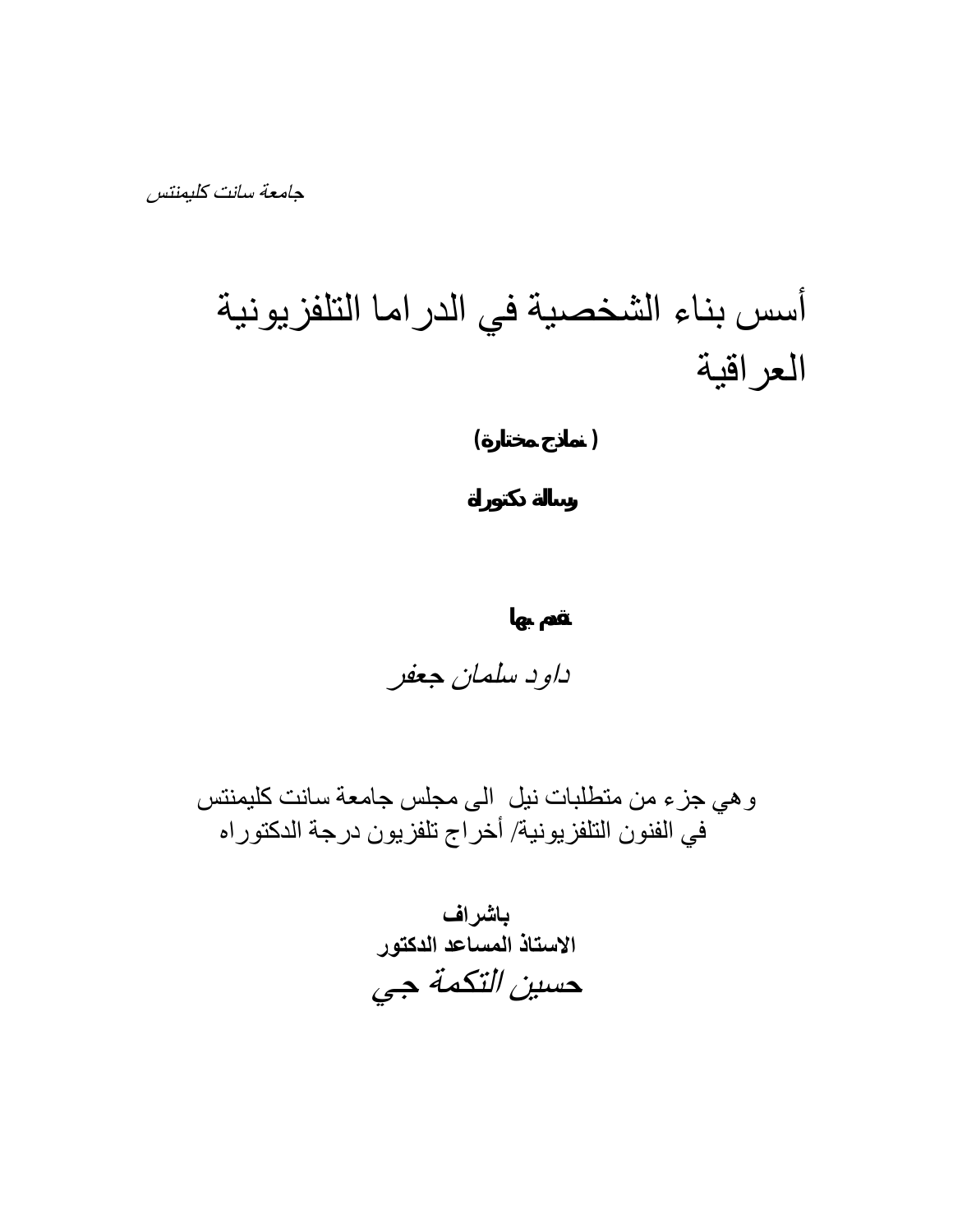| الصفحة    | الحتويات                                                               |
|-----------|------------------------------------------------------------------------|
|           | الآية القر آنية                                                        |
| ب         | الإهداء                                                                |
| ج         | شكر وتقدير                                                             |
| ه – و     | خلاصة البحث                                                            |
| ز−ح       | قائمة المحتويات                                                        |
| $4 - 1$   | الإطار<br>الفصل الأول:<br>المنهجى                                      |
| 1         | مشكلة البحث والحاجة إليه                                               |
| $2 - 1$   | اهمية البحث                                                            |
| $2 - 2$   | أهداف البحث                                                            |
| $3 - 2$   | حدود البحث                                                             |
| $4 - 3$   | تحديد المصطلحات                                                        |
| $48 - 5$  | والدراسات<br>الثاني: الإطار النظري<br>الفصل<br>السابقة                 |
| $14 - 5$  | المبحث الأول: اسس بناء الشخصية في الدراما0                             |
| $26 - 15$ | المبحث الثانـي: الاسس السابكولوجية والاجتماعية فـي الدراما التلفزيونية |
|           |                                                                        |
| $46 - 27$ | المبحث الثالث: اسس معالجة بناء الشخصية في الدراما التلفزيونية0         |
| 47        | الدر اسات السابقة                                                      |
| 48        | مؤشرات اطار النظري                                                     |
| 112-49    | البحث<br>اجراءات<br>الثالث:<br>الفصل                                   |
| 49        | منهج البحث                                                             |
| 49        | مجتمع البحث                                                            |
| 49        | ـ<br>عينة البحث                                                        |

قائمة المحتويات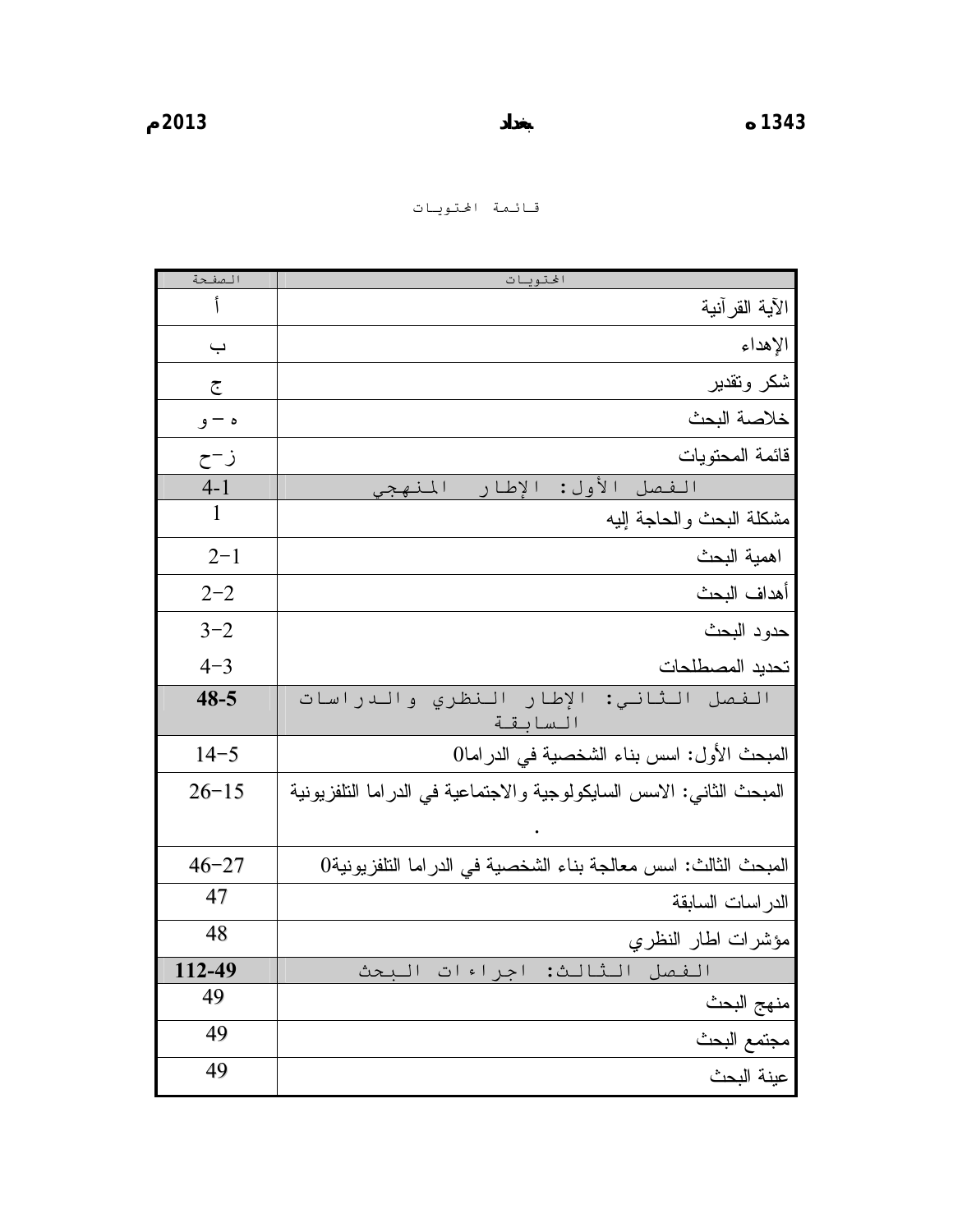| 50          | أداة البحث                |
|-------------|---------------------------|
| 51          | وحدة التحليل              |
| $112 - 51$  | تحليل العينات             |
| 115-113     | الفصل الرابع: نتائج البحث |
| $114 - 113$ | النتائج                   |
| $115 - 114$ | الاستتناجات               |
| $115 - 115$ | التو صيات                 |
| 115-115     |                           |
| 120-116     |                           |
| $A-C$       |                           |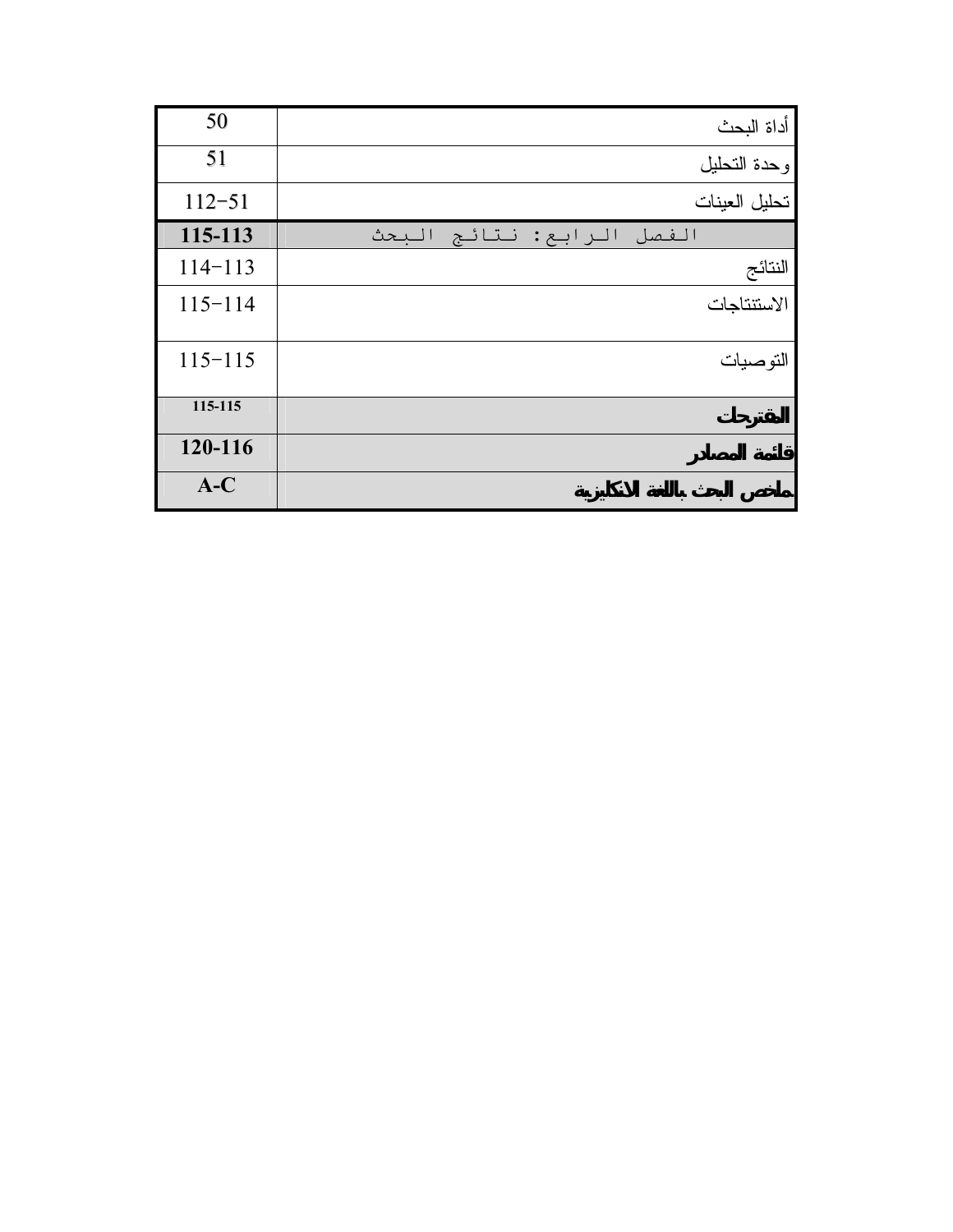# **مشكلة البحث والحاجة الية<sup>0</sup> الاطار المنهجي: الفصل الاول** • **أهمية البحث0** • **أهداف البحث0** • **حدود البحث0** •

**تحديد المصطلحات0** •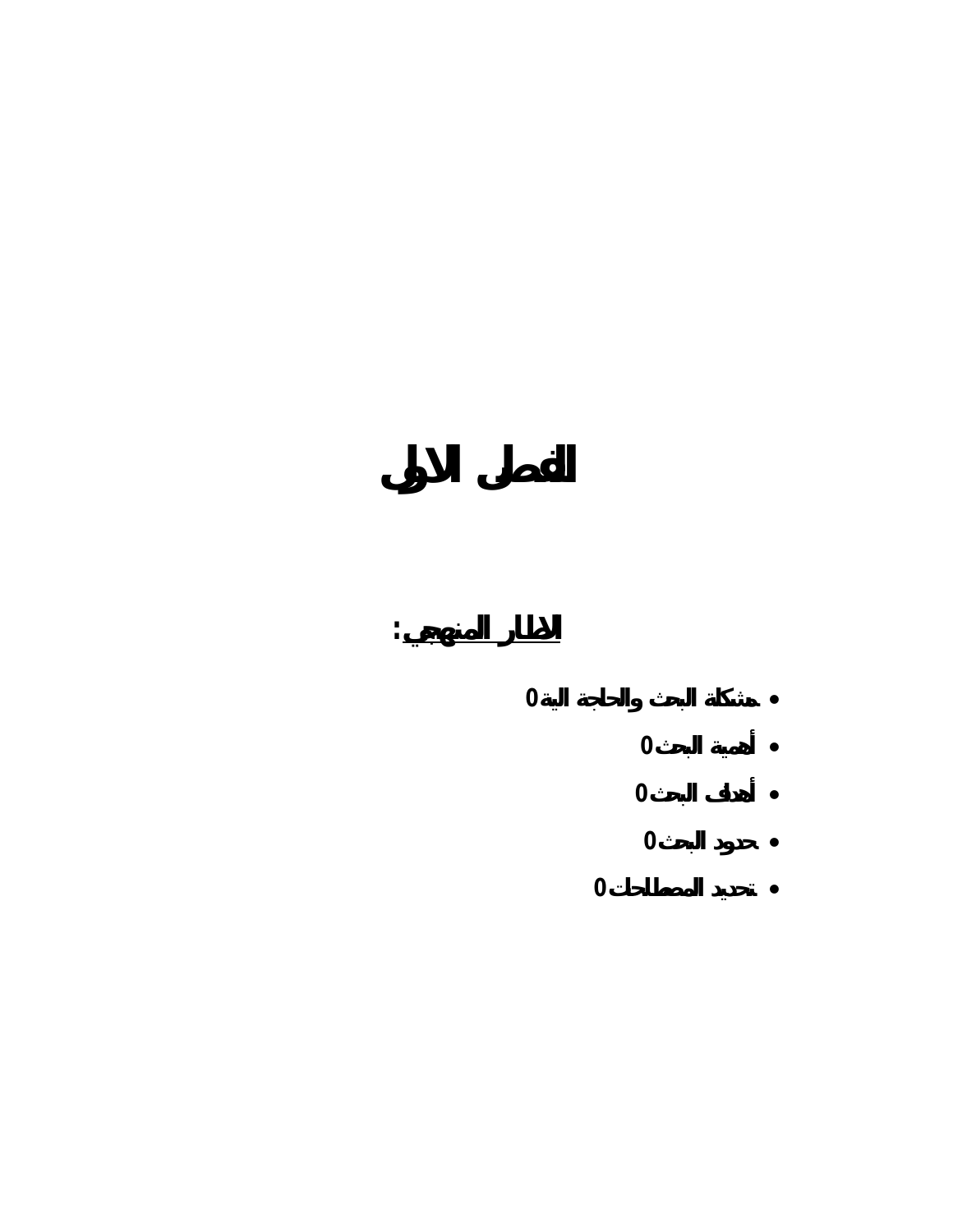### الفصل الاول الاطار المنهجي

شهدت الدراما التلفزيونية العراقية تطورا واسعا في المجالين التقني والفني ،اذ اصبحت حقلا يجاور المفاهيم العلمية والتقنية الحالية، وليس على مستوى المعالجة الاخراجية فحسب، فقد خضعت الكتابة الجديدة للسيناريو التلفزيوني الى انفتاحات متعددة تمخضت عنها الكثير من التجارب الجديدة ،وقد شكلت الشخصية في الدراما التلفزيونية المعاصرة محورا" فاعلا في عمليات بناء الصورة المرئية والمسموعة عبر تمركزها في الفعل الدرامي المؤثر على المتلقي، من خلال تحولاتها ونموها وتطورها المستمر، فافعالها وسلوكها هي التي تولد الانطباع عنها ومن خلالها تصبح فاعلة ومؤثرة في غايتها التي تسعى الى تحقيقها ،فالشخصية تبنى من خلال تأصر مجموعة من الاسس الدرامية والاجتماعية والسايكولوجية من جهة، وطرق معالجتها التلفزيونية من جهة اخرى، وهذا مايتم الحاجة الضرورية لدراسة اسس تلك الشخصية، أن مشكلة البحث تتحدد عبر طرح السؤال الأتي: ما اسس بناء الشخصية في الدراما التلفزيونية العراقية؟

وعليه اختار الباحث موضوع بحثه وحدده بعنوان :

**مشكلة البحث والحاجة اليه :**

اسس بناء الشخصية في الدراما التلفزيونية العراقية0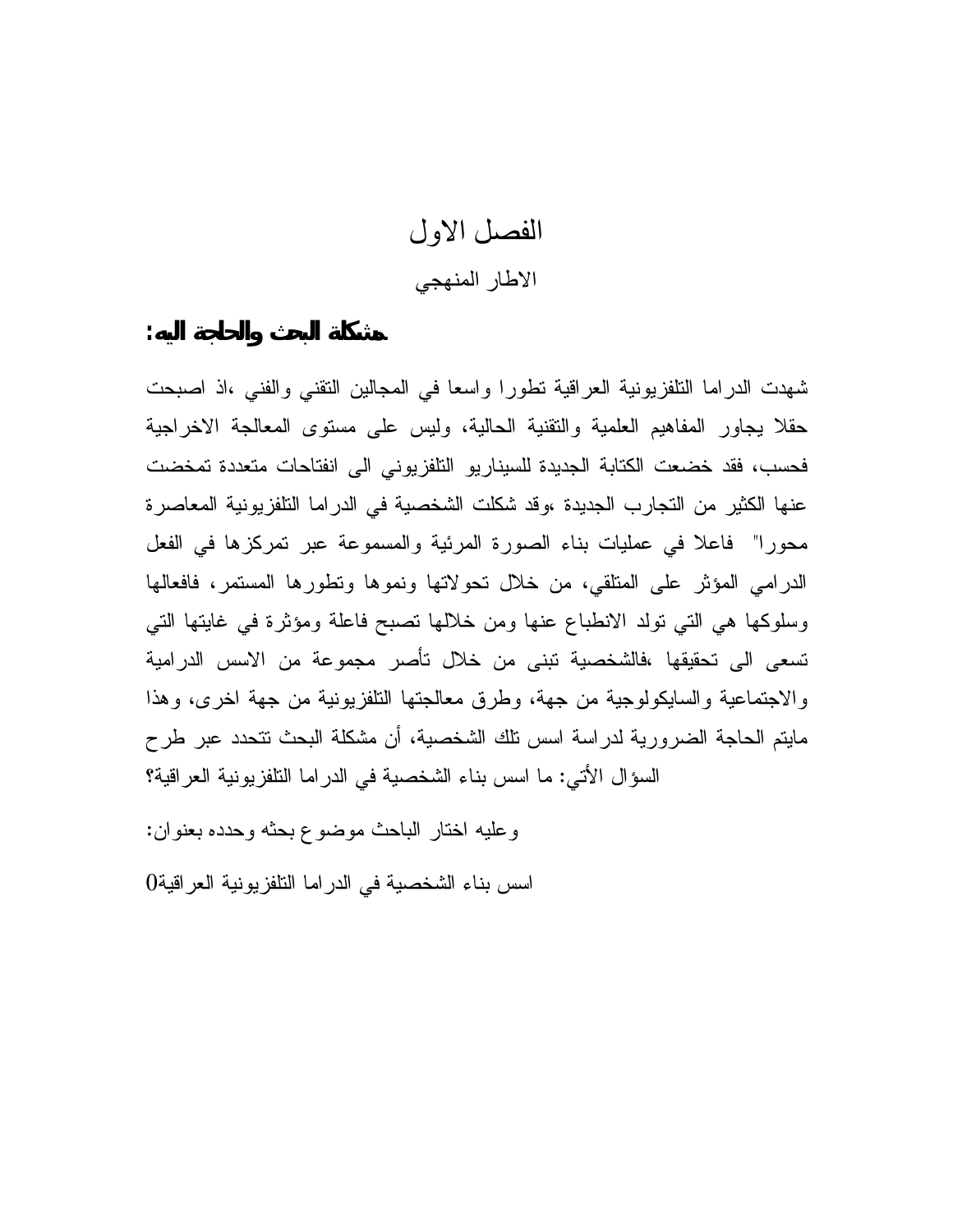**أهمية البحث: تتجلى اهمية البحث كونه يفيد0**

 $0$ الكتاب والمخرجون في مجال الدراما التلفزيونية  $-1$  $-2$ الباحثون والنقاد في المؤسسات التعليمية والفنية  $-2$ 

تعرف اسس بناء الشخصية في الدراما التلفزيونية العراقية 0

**حدود البحث :**

**أهداف البحث :**

يتحدد هذا البحث في دراسة موضوع اسس بناء الشخصية في الدراما التلفزيونية العراقية عبر نماذج مختارة من المسلسلات العراقية وهي(الدهانة ،قنبر علي، الهروب المستحيل، سنوات تحت الرماد)0 اذ اختارها الباحث لاسباب ذكرها في الفصل الثالث اجراءات البحث 0

**تحديد المصطلحات :**

**الشخصية:**

**اصطلاحـاً :**

**لغـة :**

الشخصية في اللغة ((الشخص) سواد الانسان وغيره تراه من بصير وجمعه في القلة (أشخاص) وفي الكثرة (شخوص) و (أشخاص) و (شخص) بصرة من باب خضع فهو (شاخص) اذا فتح عينيه وجعل لا يطرف. و (شخص) من بلد الى بلد اي ذهب وباية خضع ايضاً) $^{(1)}$ .

) أي الوجه أو القناع Persona): (مشتق من الكلمة اللاتينية (Personalityالشخصية ( الذي كان يظهر به الممثل امام الجمهور وتعرف (الشخصية القناع) هنا مشتق من معنى القناع ذلك الذي يظهر به الشخص من تصرفات ظاهرية بصرف النظر عما يخفيه من داخله من

محمد بن أبي بكر الرازي، مختار الصحاح، بيروت: دار العلم للملايين، ب، ن، ص331، 332.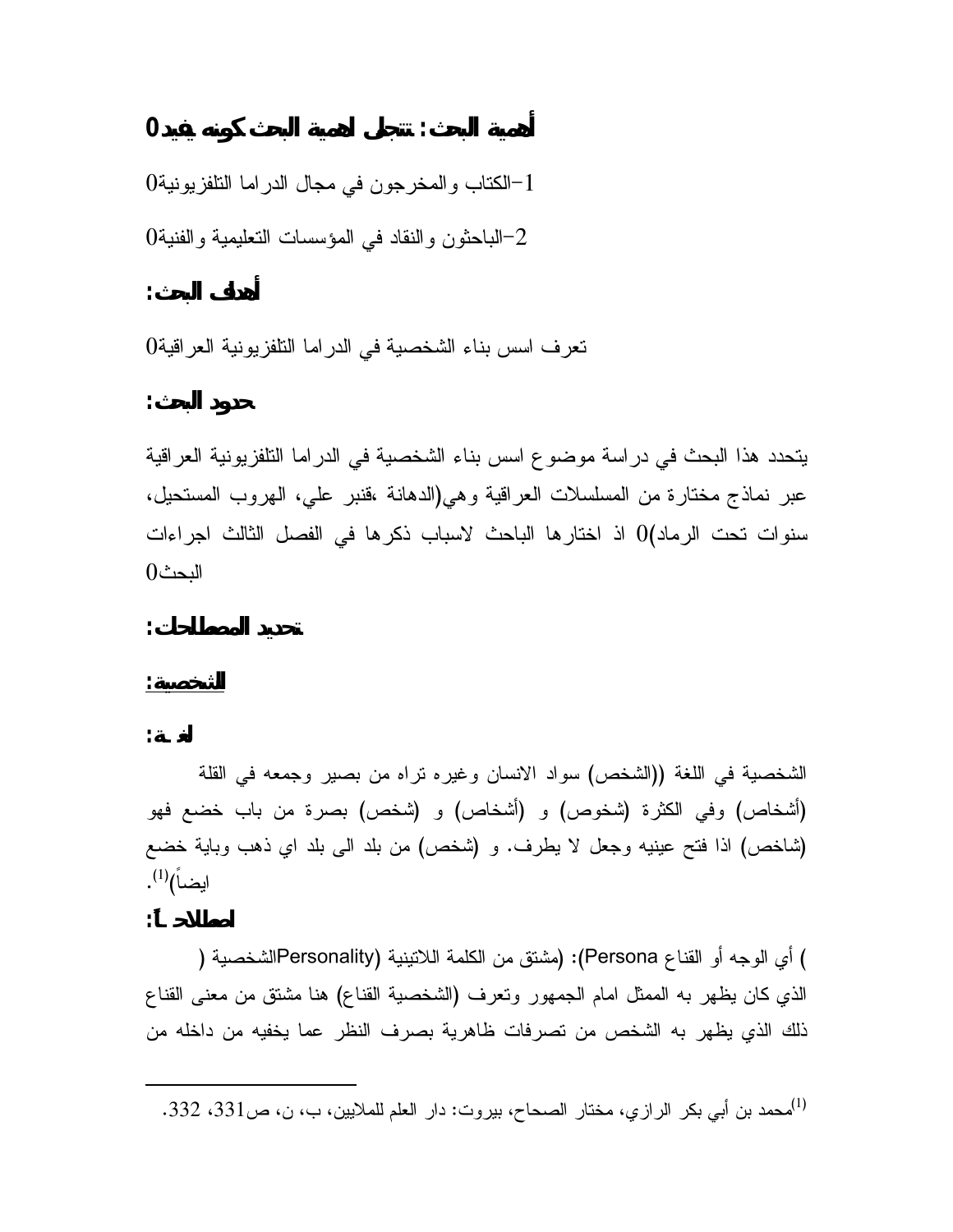صفات داخلية، أي التركيز على قدرة الشخص على التأثير في الغير أو الأثر الذي يتركه في نفوسهم)<sup>(2)</sup>. وهنا تدل على شخصية واضحة ومحددة بمظهر خارجي واضح يرتبط بالشكل اي بالقناع الذي يرتديه الممثل الاغريقي لكي يؤدي الدور .

) فهي التي تحمل معنى (خصيصة- صفة او طابع في العمل- Characterأما الشخصية ( حيث يكون الاهتمام منصباً على المحرك الداخلي حتى لو تشابه السلوك الظاهر . (3) خلق)

من وجهة نظر علم النفس هي (تكامل الصفات الجسدية والشخصية ) Personality) والخلقية المميز لفرد ما بما في ذلك بناؤه الجسدي وسلوكه واهتماماته ومواقفه وقدراته وكفاءاته. كلية الشخص كما يراها الاخرون)<sup>(4)</sup>. اذ يرتبط مفهوم الشخصية على مرتكزات متكاملة متعددة كالصفات الجسمية والسلوكية والصفات الخلقية كما يراه الاخرون ومن ثم تضع التميز بينه وبين الشخصيات الأخرى .

الدرامية فهي (عبارة عن الشيء الذي دبت فيه الحياة بعد اما الشخصية ) Character) . (5) سكون وثبات سواء كان هذا الشيء حيواناً أو نباتاً او جماداً)

#### **الدراما ):Drama)**

بعد الاطلاع على الادبيات وجد الباحث عدداً من التعريفات لمفهوم الدراما حدده بما يأتي :

**اصطلاحاً :**

الدراما تعرف بأنها (محاكاة للحوار والحديث)<sup>(6)</sup>

- ابراهيم يوسف المنصور، دراسة تجريبية في تأثير ترتيب الظروف على تكون انطباعات عن (1) الشخصية، مجلة المستنصرية، العدد ،3 ،1972 ص.4
- إبراهيم فتوحي، معجم المصطلحات الأدبية، تونس: مؤسسة العربية للناشرين المتحدين، ب، ن، (3)  $.210$ ص
	- فاخر عاقل، معجم علم النفس، بيروت: دار العلم للملايين، 1977 ، ص.83 (4)
- (<sup>5)</sup>مرسي أحمد كامل، ومجدي وهبة، معجم الفن السينمائي، القاهرة: الهيئة المصرية العامة للكتاب، 1973،  $.110$ ص
- <sup>(6)</sup> نوثرب قراي، تشريح النقد/ ت، نزار صبري الاردن ، منشورات الجامعة الاردنية، 1991،  $-35-34$ ص.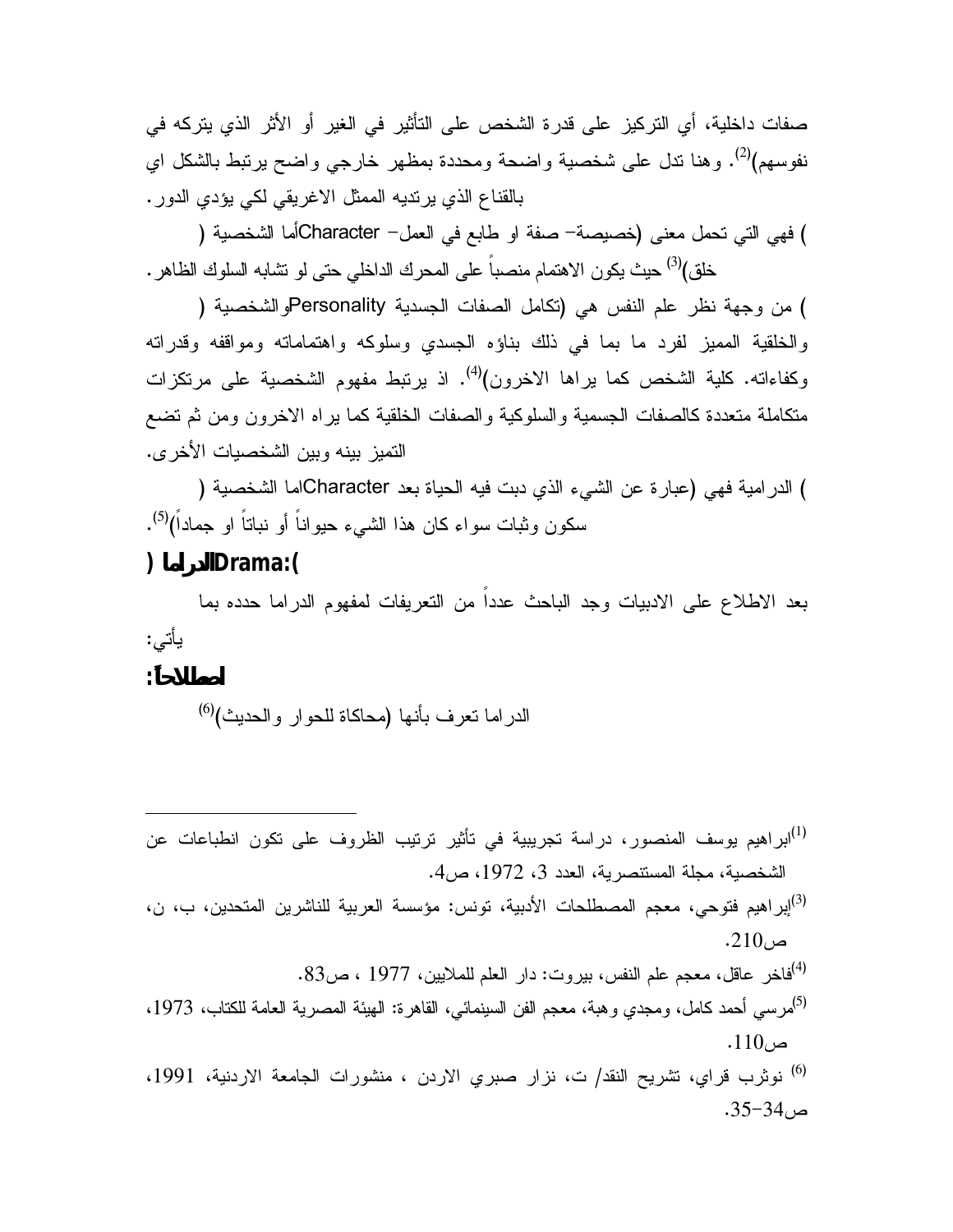كذلك فإن الدراما هو (اصطلاح يطلق على أي موقف لينطوي على صراع يتضمن (7) تحليلاً لهذا الصراع. اما (دوسن) فيرى الدراما : (أي موقف ينطوي على صراع ويتضمن تحليلاً لهذا الصراع للأغراض الفنية عن . (8) طريق افتراض وجود شخصيات) (9) كما يعرف (حمادة) هي: -1 الحكاية. -2 تصاغ في شكل حدثي لا سردي. -3 وفي كلام له خصائص معينة. -4 ويؤديها ممثلون. -5 امام الجمهور. ومن جملة التعاريف السابقة يشتق الباحث تعريفا اجرائيا للشخصية وهي : (المحور الاساس الذي ينتقل عن طريقة الحدث والفكرة وفق المتغيرات الاجتماعية

والسايكولوجية والتي تؤثر على المتلقي في العمل الفني) 0

حسين رامز، محمد رضا، الدراما بين النظرية والنطبيق، بيروت:– المؤسسة سي دبليو، دوسن،  $^{(7)}$ الدراما والدرامي. ابراهيم حمادة، معجم المصطلحات الدرامية والمسرحية، القاهرة-: دار الشعب للطباعة والنشر، (8) ،1971 ص.142 ابراهيم حمادة مصدر سابق، ص.147 (9)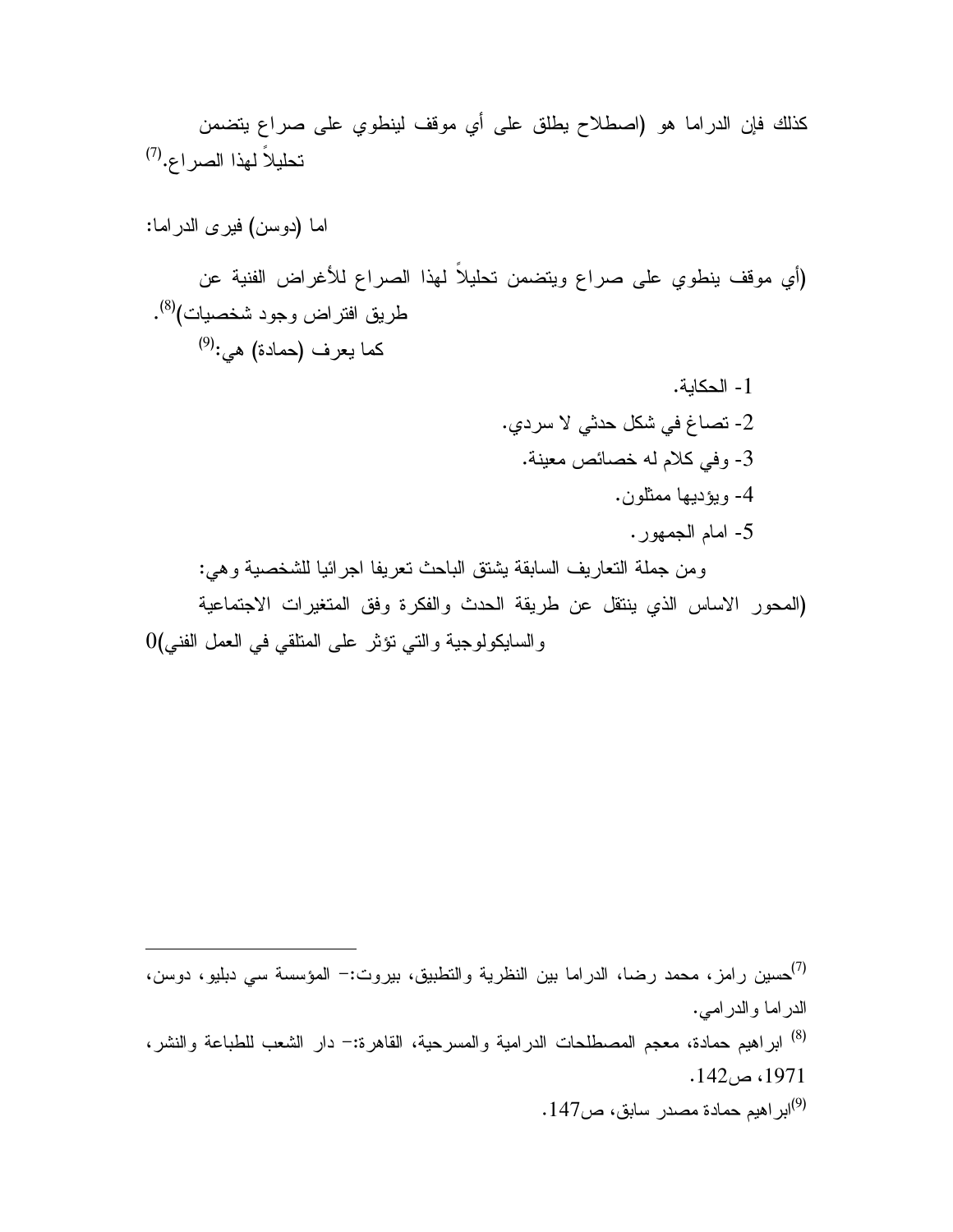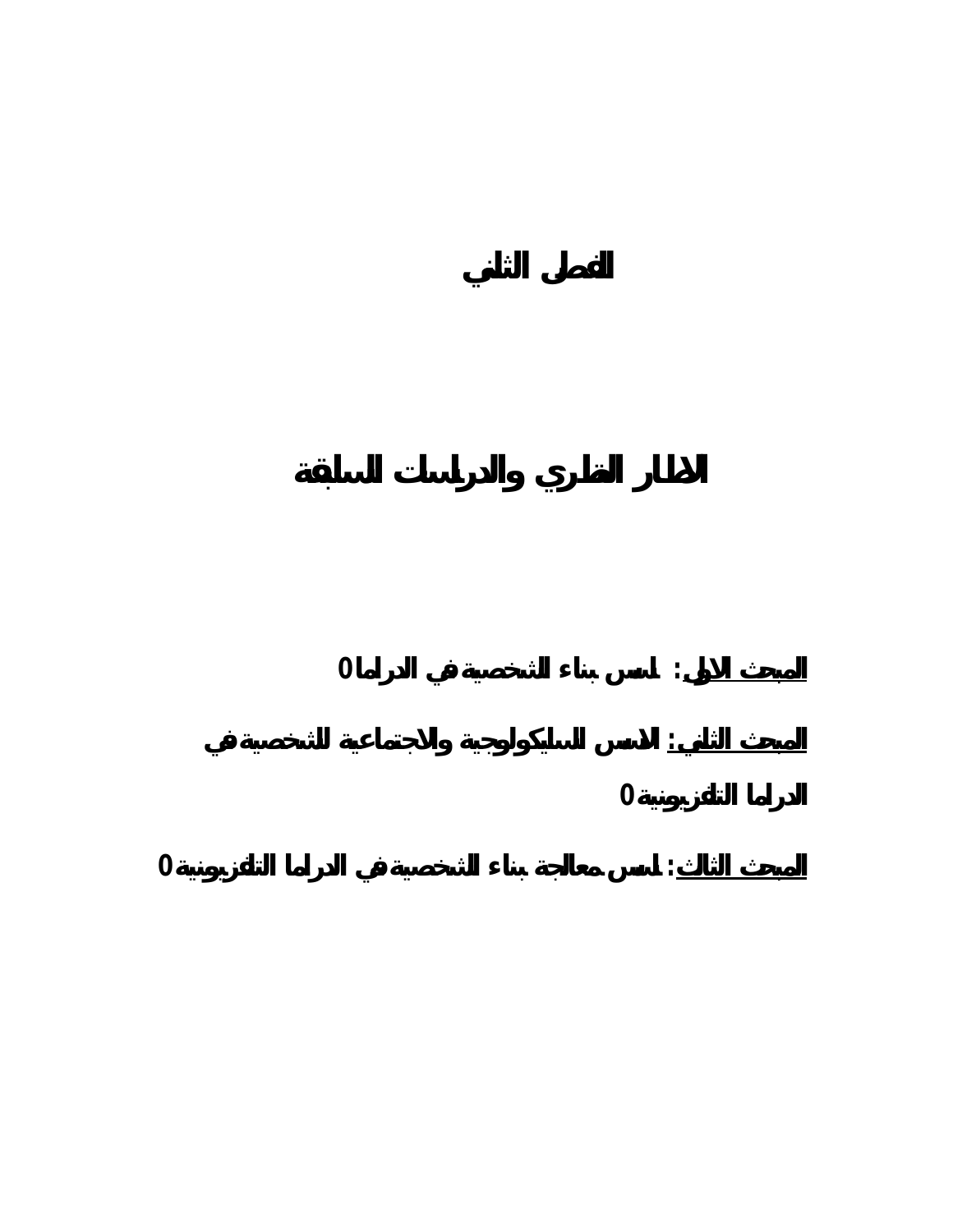تتعلق الدراما بصيغة محاكاة فعل وللشخصية الدرامية في العمل الدرامي دور مهم لما تقوم به من صياغة الافعال التي تعمل على خلق الصراع الدرامي ومـن ثـم تنمـو وتتطور الشخصية في العمل الفني. ولما كانت الصراعات الدرامية تجري ضمن حركـة تحدث في عقل وواقع الشخصية بالتأكيد لا وجود للصراع الـدرامي مـن دون وجـود الشخصية الدرامية، فهي التي توجد الصراع وتنمية وتطوره عبر افعالها وحواراتها ممـا ينمي العمل ويزيد من حركته وتفاعلاته وعلى هذا الاساس يمكن اعتبارها اهم عناصـر البناء الدرامي ذلك "عندما يكون هناك صراع عقلي في الشخصية عندئذ تكون الشخصية مهمة اكثر من غيرها من القيم الدراماتيكية"<sup>(1)</sup>.

**اسس بناء الشخصية في الدراما:**

ولما كانت الشخصية في العمل الدرامي تحتل هذه الأهمية، وهي ذلك الانتقاء من سمات الشخصية الإنسانية، فهذا يقودنا إلى الحديث عن مصداقية الشخصية الدراميـة اذ انه لمن المستحسن في الدراما تعطى الشخصيات الدرامية قدراً كافياً في مشاركة الواقـع وعندها ينتقل المشاهد الى عالم الفن بأحداثه وشخصياته الدرامية الى منطقة الخاص الذي يتضح امامه ورفض اية استجابة غير منسجمة مع منطق العـالم الخـاص فـي حـدود الاحتمال والضرورة .

إن كل شخصية درامية من شخصيات العمـل الـدرامي وبخاصـة الشخـصيات الرئيسية مكونـة مـن مجموعة من اسس في بنائها الجسمية والنفسية والاجتماعية ذات درجات متفاوتة من أهمية ذلك ان بروز هذه الاسس المنتقاة في الشخصية الدرامية تتجسد

محمد صبري صالح، التاليف الدرامي ومفاهيم الاقتباس والاعداد، طرابلس:الدار الاكاديمية للطباعة) والتاليف والترجمة والنشر،2007،ص73 0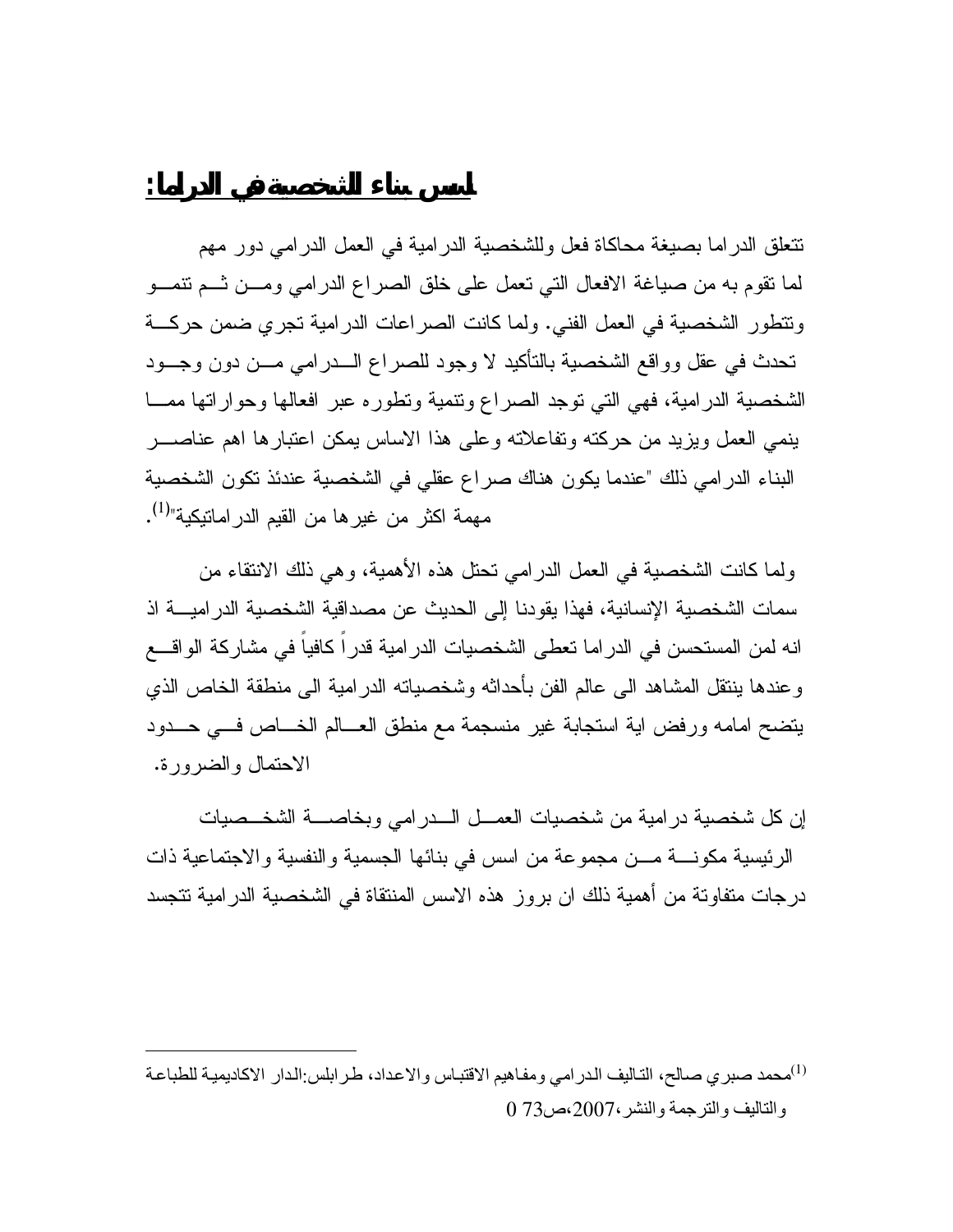عبر "افعال الشخصيات وسلوكها هي التي تولد الانطباع عنها ومن خلالها تصبح مفهومة في غايتها الذي تسعى الى تحقيقها"<sup>(1)</sup>.

إن العلاقة ما بين الشخصية الدرامية والفعل هو سبيل الدافع والدافع الكامن وراء أي فعل يكون عادةً أكثر دلالة عن الشخصية الدرامية من الفعل نفـسه، وكلمـا كانـت الدوافع قوية وواضحة الدلالات ومصحوبة بإرادة التنفيذ كلما أمكن الكاتـب مـن بنـاء شخصيات درامية قوية تمتلك المنطقية في علاقتها بفعلها الدرامي وتدفع العمـل بحركـة (2) إلى الإمام وان "نوعية الصراع وليدة لطبيعة الدوافع ومواصفات الشخصية الدراميـة" والدوافع تعطي أسباباً ومبررات لأي فعل يبرز في العمل الفني سواء كان الفعل خارجياً أم داخلياً وأفعال الشخصية الدرامية يجب ان تكون تعبيراً منطقياً عن خواصها، والتناقض في أفعالها لا يأتي الا اذا كان مقصوداً للتعبير عن الاضـطراب النفـسي والاجتمـاعي والايدلوجي عندها تصبح الشخصية مصاغة ضمن هذا التناقض فالعلاقة ما بين الشخصية والفعل من العلاقات المهمة في تجسيد وتعميق اسس بناء الشخصية الدرامية في العمـل الفني .

وغالباً ما توضع الشخصية الدرامية في مواقف وافعال وانفعالات كتلـك التـي تعيـشها الشخصية الحقيقية في الحياة اذ "تتميز الشخصية الدرامية بالحيوية وتنوع ابعادها خاصة عندما لاتتحد باطارها فقط وانما تلقى بظلالها على الحاضر الذي يعيشة المشاهد في كـل زمان ومكان"<sup>(1)</sup> وهي تختلف في تقديرها للعوامل المثيرة لانفعالاتها فبعض الشخــصيات قد تنفعل في مواقف لا تنفعل فيها شخصيات أخرى إذ إن استجابة الشخـصية للموقـف

حسين رامز محمد رضا، الدراما بين النظرية والتطبيق، بيروت: المؤســسة العربيـــة للدراســـات (1) والنشر،1972، ص333 0

يوجين فال، ، فن كتابة السيناريو،تر:مصطفى محرم، مصر: الهيئة العامة للكتاب،1997، ص121 (2) 0

أ) مصطفى محرم، الدراما والتلفزيون، القاهرة: الهيئة المصرية العامة للكتاب،2010،ص $2010\,$ .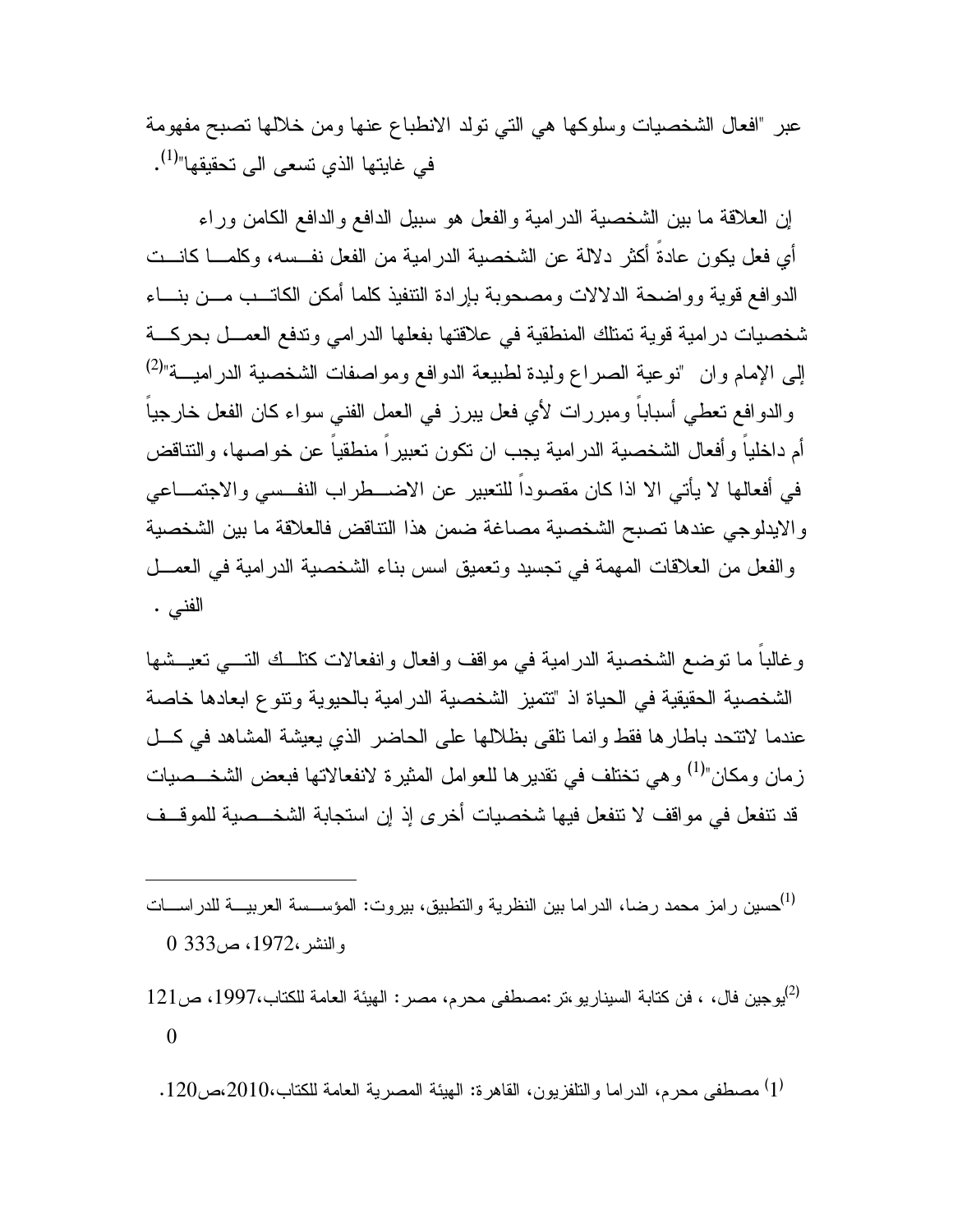الانفعالي الذي ينطوي على التهديد يتوقف على شيء من تقدير الشخصية لطبيعة التهديد اي تقدير الشخص للمثير عند استثارة الانفعال، كما وان الاستجابة الانفعالية للمثير الواحد تختلف باختلاف الشخصيات اعتماداً على الخواص التي رسمها المؤلف الـدرامي لكـل منها، من حيث نفسيتها وثقافاتها وبيئتها. ولغرض استمرارية وتواصل العمل الفني مـن الضروري "اثارة الانفعال لدى الشخصية الدرامية بمواجهـات او ظـروف او مواقـف وبالطريقة الكافية لاثارة انفعالها فتحقق الاستجابة لهذه الانفعالات تبعاً لنوعيـة وقوعهـا وسمات الشخصية تتولد رغبات ودوافع السلوك المناسب الذي تدفع اليه بـارادة التنفيـذ نتيجة الانفعال"<sup>(2)</sup> إن الانفعال هو انعكاس للمشاعر الداخلية للشخصية الدرامية وحركــة الشخصية تتم بدافع من المشاعر الداخلية وخواص الشخصية الدرامية تدل الى حد كبيـر على مشاعر الشخصيات، وان "مشاعر الشخصيات... هي حجر الأساس في كل صراع در امي"<sup>(1)</sup>، ذلك إن الإعمال الدرامية ذات النتوع الدرامي يتم مضاعفة وتركيز مــشاعر الشخصيات مما يدفع المشاهد إلى ان يتأمل ويتعاطف مع هذه المشاعر ويعايشها .

إن الشخصية الدرامية لا يمكن ان يكون لها عمق او نتاج الا في حدود ما تتخـذه من قرارات والمؤلف الدرامي يمنح شخصياته الدرامية التي تعـاني صـراعات ذاتيـة ومواقف اتخاذ قرارات تعمق في بنائها الأساسي، إن هذه المواقـف الحاسـمة تـصور الصراع الناشيء داخل عقل الشخصية الدرامية فالمؤلف الدرامي يزج الشخصية الدرامية في وسط "يدفعها لان تتخذ قرارات حاسمة ومؤثرة وتغير في مجرى تكوينهـا النفـسي والعاطفي والاجتماعي ومهما كانت حرية الشخصية في اتخاذ القرار المعبر عن دوافـع حقيقية كامنة ومحركة في الشخصية الا انها تقترن بالمؤلف وقدرته على خلق شخصيات مهمة ومؤثرة"<sup>(2)</sup>.

.2 $^{(2)}$ حسين حلمي المهندس، در اما الشاشة، مصر :الهيئة المصرية العامة للكتب،ج 1995،،1 ص $\cdot$ 1.  $0$  حسين رامز محمد رضا، الدراما بين النظرية والتطبيق، المصدر السابق، ص $\left( 1\right)$ 

منصور نعمان نجم، اشكالية الحوار بين النص والعرض المسرحي، رسالة ماجستير غير منشورة، $\left( 2\right)$ بغداد، كلية الفنون الجميلة، ،1989ص115 0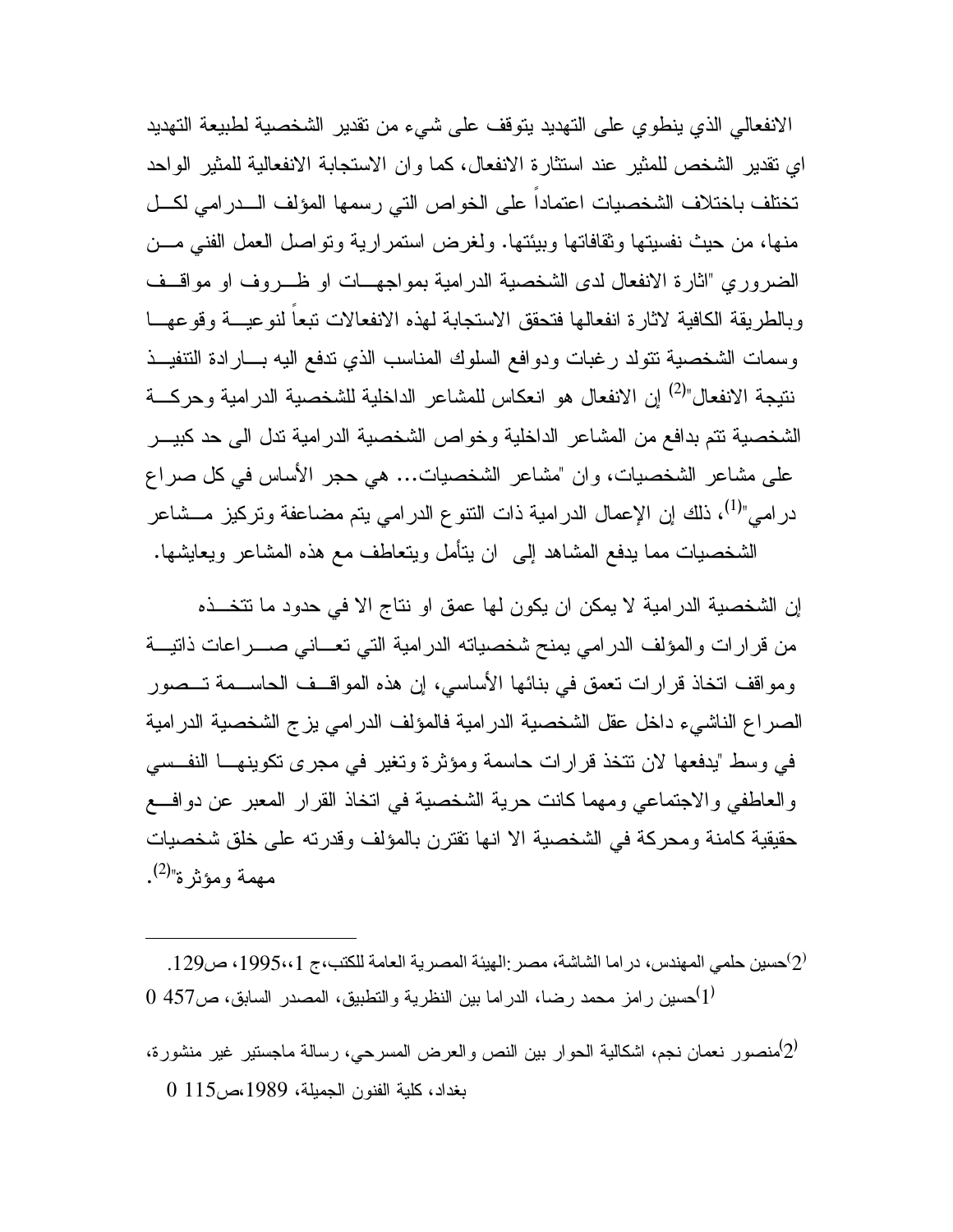والقرارات المتخذة ينبغي ان تكون مبنية او منسجمة مع سمات الشخصية وابعادها التي رسمها الكاتب الدرامي والا قوبلت بالاحتجاج والرفض من المشاهد، إذ انه من غير المستحسن في ان تسلك الشخصية الدرامية الواناً متناقضة من السلوك إلا إذا كـان هـذا التناقض مبرراً كنتيجة لتطور طرأ على تكوينها العاطفي والفكري والأخلاقي او نابعاً من حوافز مختلفة في ذاتية الشخصية. كما يمكن ان تقدم الشخصية الدراميـة مؤشـراً عـن احدى اسسها التي اتخذت القرار بموجبها ثم تنكشف عن باقي اسس احدهما بعد الأخرى من خلال سلوك الشخصية الدرامية الذي اتبعته استجابة لتلك المواقف المتواترة "أن سلوك الشخصية الدرامية وما تأتيه من افعال وما تتصرف به في بعض المواقف خيـر وسـيلة تفصح عن طبيعة تلك الشخصية وقيمتها وتكوينها الذاتي او الخلقي او الفكـري او غيـر ذلك من جوانب الشخصية الدر امية"<sup>(1)</sup>.

والشخصية الدرامية في العمل الدرامي بذور تطور تسير بها الى غايات احداثها لتؤكد انها في حالة انتقال اي التحول من حال الى حال ومن موقف الى موقف يساعد في حركة الصراع الدرامي والصعود به والقرار ثمرة البناء والتطـور المـستمر فـيحفظ العمـل الدرامي حركته من دون ان يصيبه الثبات، إذ أن اسس بناء الشخصية الدرامية هـو رد الفعل الطبيعي الذي تظهره الشخصية الدرامية للكفاح الذي يكتنفها ومن ثم يحدث انتقالها في الحركة الجارية في ذهن الشخصية الدرامية التي تنطوي على قدر من التعقيد فبنائهـا عن طريق "الاختلاف بين الشخصيات الدرامية، مختلفة جسديا ومختلفة في وجهة النظـر مختلفة في الانطباع الذي تعطيه، مختلفة في ارائها ومختلفة في اهـدافها مختلفـة فـي تعبير اتها المميزة"<sup>(1)</sup> واشد غموضاً. منها فهي أكثر من مجرد صفات سلوكية الشخــصية

عبد القادر القط، من فنون الادب المسرحية، بيروت:دار النهضة العربية للطباعة والنـــشر،1978، $(1)$  $021$ ص

داويت سوين ، كتابة السيناريو للسينما، تـر:احمـد الحـضري، القـاهرة: دار الطنـاني للنـشر (1) والتوزيع،2010،ص122 0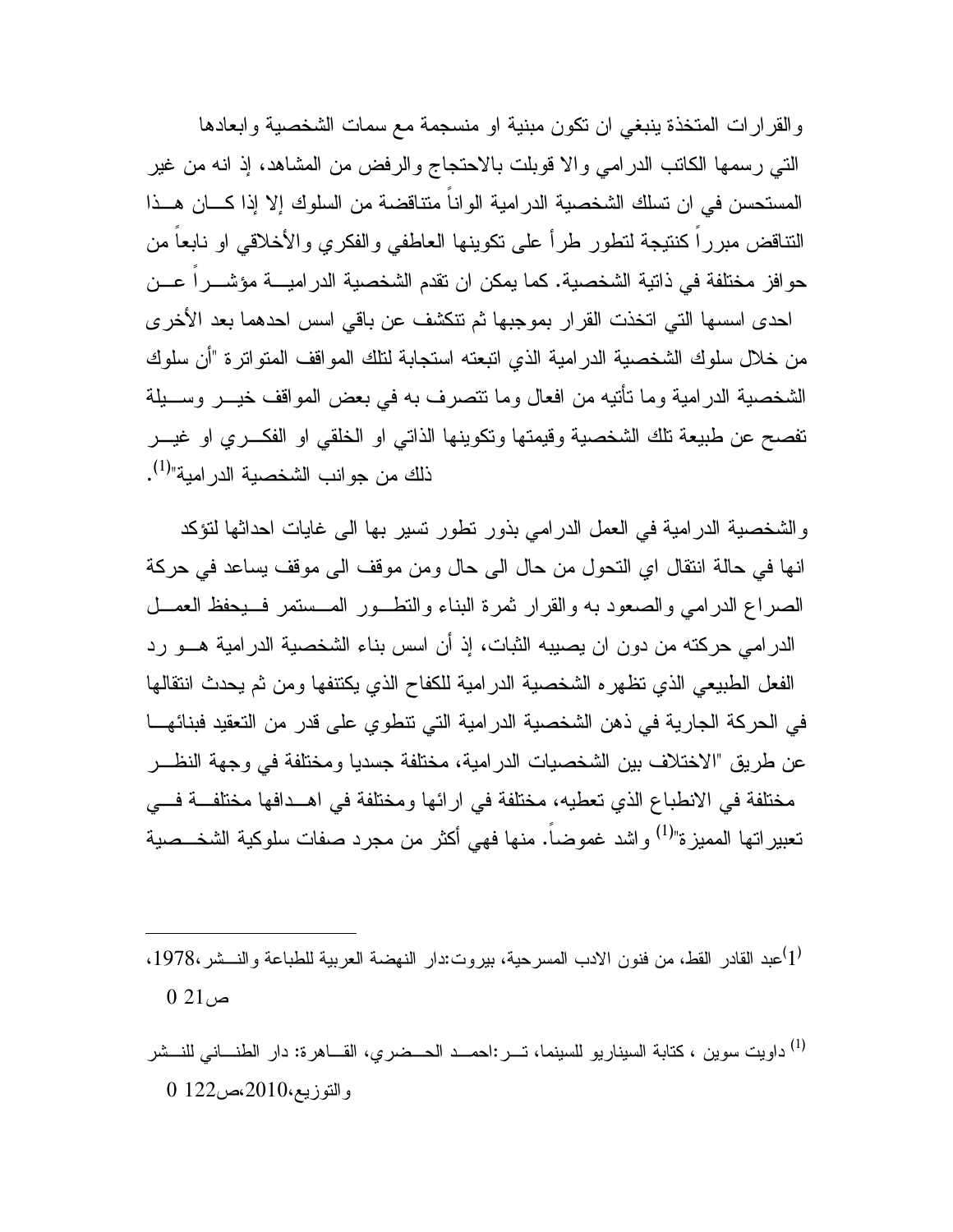الدرامية المميزة، فيأتي تغيرها بطيئاً وصعباً وتدريجياً من اجل اجتياز العوائق من بداية الحدث حتى نهايته .

ولما كان الصراع الدرامي ينشأ عن طريق الشخصية الدرامية ويتحدد مقداره بقوة ارادة الشخصية الدرامية ذات الإبعاد الثلاثة، والتي تعد من أهم العوامل التي تكون مبعثاً للصراعات الدرامية عندها يصبح لقوة الإرادة دور مهم فـي نمـاء الحركـة الدراميـة للشخصية، فهي التي تنهض بحمل الصراع الدرامي وتسير به إلى نهايتـه المنطقيـة اي اتخاذ القرار وتنفيذه، فالشخصية الدرامية هي التي تتخـذ القـرارات وعلـى الأخـص القرارات المصيرية والمشاهد يفضل أو يميل دائماً إلى متابعة شخصية الدرامية الرئيسة ذي الارادة القوية والعزيمة والاصرار الذي لا يتزعزع على تحقيق الهدف وان معرفـة الهدف الذي يحرك الشخصية الدرامية هو الذي يكشف لنا عن جـوهر الـصراع الـذي تخوضه الشخصية الدرامية 0

ان تفاوت الدرجات بين الشخصيات الدرامية بحسب الدور المنسوب اليها فيكـون اداء الفعل بقدر ذلك الدور والشخصية الدرامية المحورية او الرئيسية هي البطـل الاول في العمل الذي يتولى القيادة وهي خالقة للصراع وتدفع العمـل الـدرامي الـى الامـام فالشخصية الدرامية" ذات السمتين أو القويتين المتعارضتين او المتصارعتين في داخلهـا مرشحة دوماً للأدوار الرئيسية او البطولة... التي تعتمد على الصراع الـدرامي او مـا يسمى بقصص القرار وما فيها من تناقض للدوافع ووجود ظاهرة لطريقتين متناقـضتين للفعل"<sup>(1)</sup>، والاعمال الدرامية التي تركز هذا الشكل من الصراع لا تهــتم علـــي إبـــراز شخصياتها لتظهرهم في صورة بطولية وانما تجسد فكرة معينة من خلال تمحور الازمات الذاتية والعقلية عند هذه الشخصيات والكاتب يهدف الى خلق توازن بإضـمار الجـزء المظلم من الشخصية الدرامية المتناقضة مع جوهرها لمحاولة خلق نقد ذاتي وعقلي عـن طريق الاستعانة بالكوابح المستمدة من الماضي للوصول بالشخصية الدرامية التي تعاني من تخلخل إلى محاولة إشباع حاجاتها لتحقيق التوازن في اسس بنائها الدرامية "فلا يقصد

حسين حلمي المهندس، دراما الشاشة، ج،1 المصدر السابق، ص147-146ص 0 (1)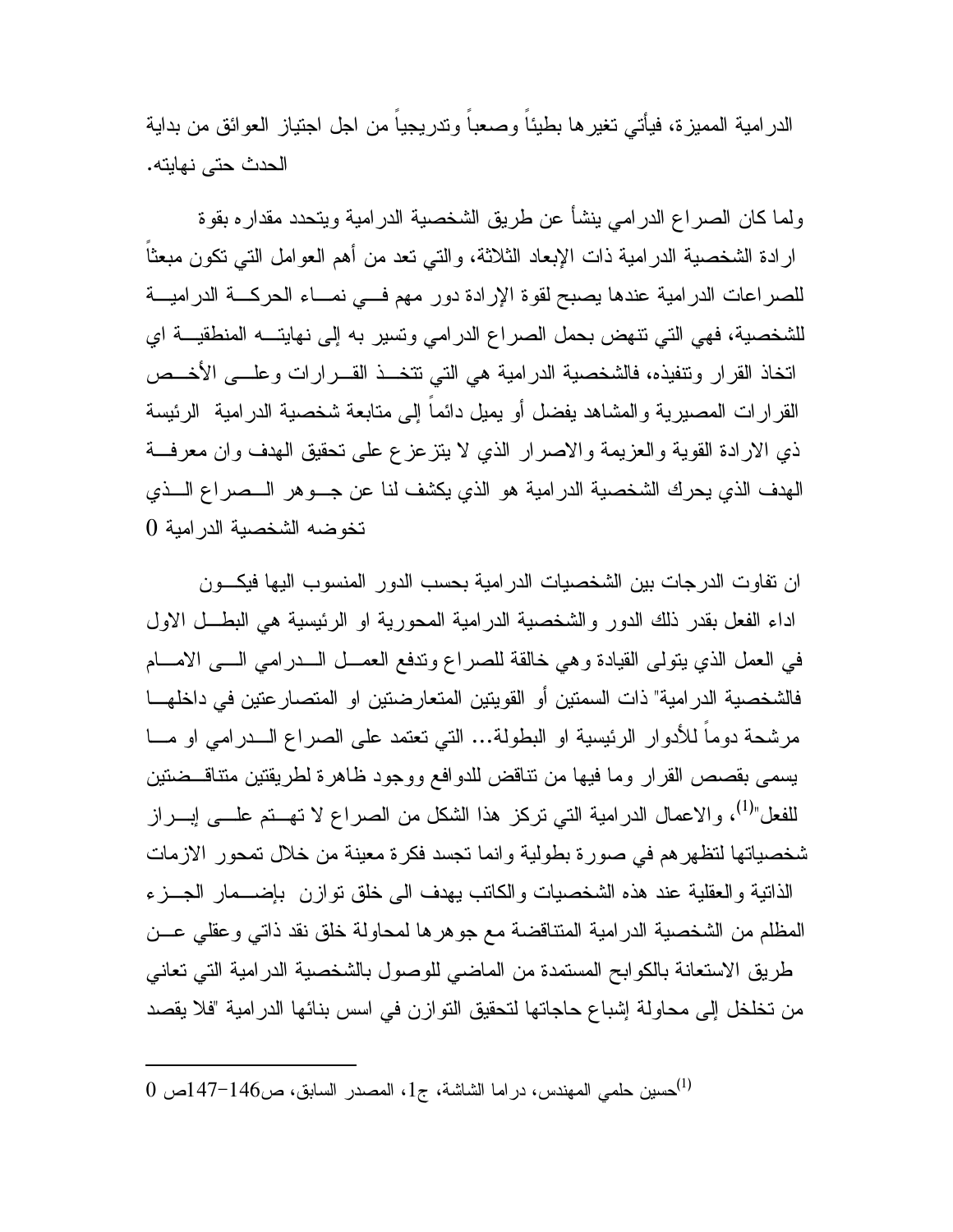من الشخصية الدرامية الرئيسة التي يعتني المؤلف بها غاية كبيرة فيلقي الـضوء علـى جميع جوانبها الدرامية لتمثل نوع من السلوك الذي هدف الكاتـب الـى تـصويره فـي قصته"<sup>(2)</sup>، وعندها يعني الكاتب باستبطان وعي شخصياته الدرامية بجعلهم يسيرون فــي منطق الاحداث الدرامية سيراً حياً مبرراً وكل شيء فيهم يكشف ذات "الشخصية الدرامية التي تخلق الفعل وتخلق الموضوع والصراع الدرامي"<sup>(1)</sup>، والصراع هنا اعمق في البعــد الذاتي والعقلي، صراع الفعل الدرامي وضرورة احكام سيطرته على العواطف والاهداف للشخصية الدرامية. إن الشخصية تتصارع مع نفسها لوجود طريقتين متناقضتين للفعل في الوصول الى موقف يرجح احدى القوتين او الوصول الى الحل والقرار مركز على إرادة الشخصية الدرامية التي تعبر عن قوتها وتصميمها ولا تعرف الانثناء او المساومة فـي اغراضها التي انشبت الصراع وهذا ما يسمى بوحدة الاضداد<sup>(\*)</sup>.

لقد اتضح مفهوم أخر للبطولة في الادب ومنها الاعمال الدرامية التي توكد فـي بنائها على شخصيات درامية تسعى الى "تصوير عدة اشخاص لا يختص بعناية واحـدة منهم بوصفه البطل وانما يوليهم جميعاً عناية وقد يتفاوتون فيما بيـنهم بعـض التفـاوت فيكون بينهم شخصية رئيـسية تفـوق سـواها ولكـنهم يتقـاربون جميعـاً مـن هـذه العناية"<sup>(2)</sup>فيصور الوعي الإنساني مع تعميقه بالطرائق الابداعية في معالجة الشخــصيات الدرامية ، فتصبح غاية المؤلف الكشف عن موقف ما وعن اصدائه العميق في مجموعة من الاشخاص الذين يمثلون طبقة او طبقات مختلفة من المجتمع ويعنون بتصوير الحالات الانسانية لاشخاصهم اتجاه الموقف الخاص .

محمد غنيمي هلال، النقد الأدبي الحديث، القاهرة: نهضة مصر للطباعة والنشر والتوزيع ،ب0ت، (2)  $0.534$  $\approx$ 

 $(1\, 1)$  محمد صبري صـالح، التاليف الدر امي ومفاهيم الاقتباس والاعداد، المصدر السابق،ص $(1\, 1)$ وحدة الأضداد: تلك الوحدة التي تجمع بين النقيضين. إن تشابها في أمور كثيرة علـى ان يقـضي (\*) احدهما على الأخر. للمزيد ينظر لايوس ايجري، فن كتابة المسرحية، تر: دريني خشبة، القـاهرة: الهيئة العامة للكتاب، ب، ن، ص13 0

 $0$  محمد غنيمي هلال، النقد الادبي الحديث، المصد السابق، ص534 $\left( 2\right)$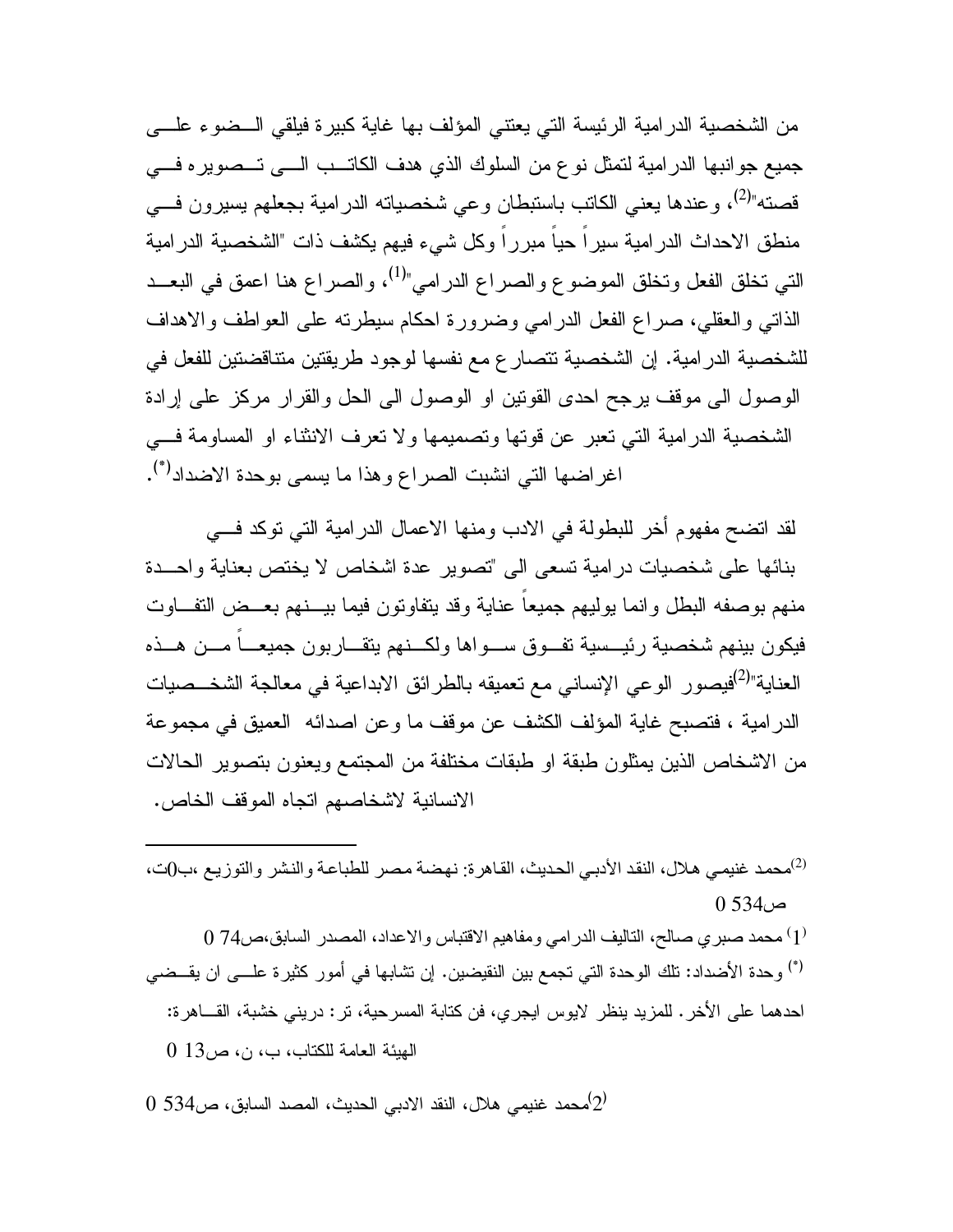إن الشخصية الدرامية لا تعيش في عزلة، بل إنها تكشف عن نفسها في علاقاتها مع الشخصيات الأخرى (المساعدة)، وهذا يعني وجود رباط موحد يتضافر مـع اسـتمرار حركتها مع الاخرين وذلك بتلاقيهم حول حركتهم نحو مصائرهم اتجاه الموقـف العـام، وتدفع العمل الدرامي إلى الإمام حيث لا يمكن الاستغناء عنها في سـير الإحـداث، إذ لا حياة فنية للعمل الدرامي ما لم تتفاعل الشخصيات فيما بينها. والأهمية هنـا تكمـن فـي الطريقة التي تتفاعل بها الشخصيات بعضها مع بعضها الاخر، والتأثر والتـأثير اللـذان يطرأن عليها وعلى مجمل مسار الفعل الدرامي ذلك "إنه لا بد من وجود علاقة ارتباطية قوية بين الشخصيات الدرامية الثانوية والشخصية الدرامية المحورية أو الأساسية"<sup>(1)</sup>.

والدراما أحوج ما تكون إلى تعدد الشخصيات لإظهار سماتها والكشف عما يـدور في عقولها من صراعات درامية بل إنها تخلق وسطاً للكشف ولمناقشة أفكار الشخـصية الرئيسة للتعبير عن أرائه ومبادئه، ويكتمل بناء الشخصية الدرامية الرئيسة مـن خـلال أفعال وردود أفعال ومواقف وحوار الشخصيات الدرامية الأخرى وفي ذلك كله يتمظهـر في بناء اسس الشخصية الدرامية في علاقتها المعقدة المتشابكة في الموقف الـدرامي. اذ تداول الشخصيات التي تعاني من صراعات درامية مع شخصيات أخرى يساهم في تحديد الموقف من عملية الاختيار ما بين التحول والانطلاق نحو الهدف ومن ثم اتخاذ القـرار النهائي وإنهاء الصراع الدرامي، على الرغم من وجود بعض الشخصيات الدرامية التـي تحاول إعاقة الشخصية الرئيسة الدرامية من الوصول إلى الهدف وترتبط الشخـصيات الدرامية الأخرى بعلاقات توافق مع الشخصية الدرامية الرئيسة وتساعده في الوصول إلى الهدف ويكتسب بعضها الأخر بعلاقات تناقض، ولا بد من إن يكون احد هذه الشخصيات الدرامية مهيمناً على أراء الشخصية الدرامية الرئيسة. بينما يرى الباحـث ان الإعمـال الدرامية التي يتركز فيها الحدث الدرامي وتتأزم فيها المواقف تأزماً ذاتي وعقلـي بالغـاً يكفي المؤلف أن يؤسس ملامح الشخصية من دون الاستعانة بكثيـر مـن الشخـصيات الأخرى وذلك حين تكون "الشخصية شديدة التميز أو واقعـة تحـت سـيطرة الـصراع

 $(1)$ عبد المجيد شكري، الدراما الإذاعية، القاهرة: دار الفكر العربي،2003، ص $(1)$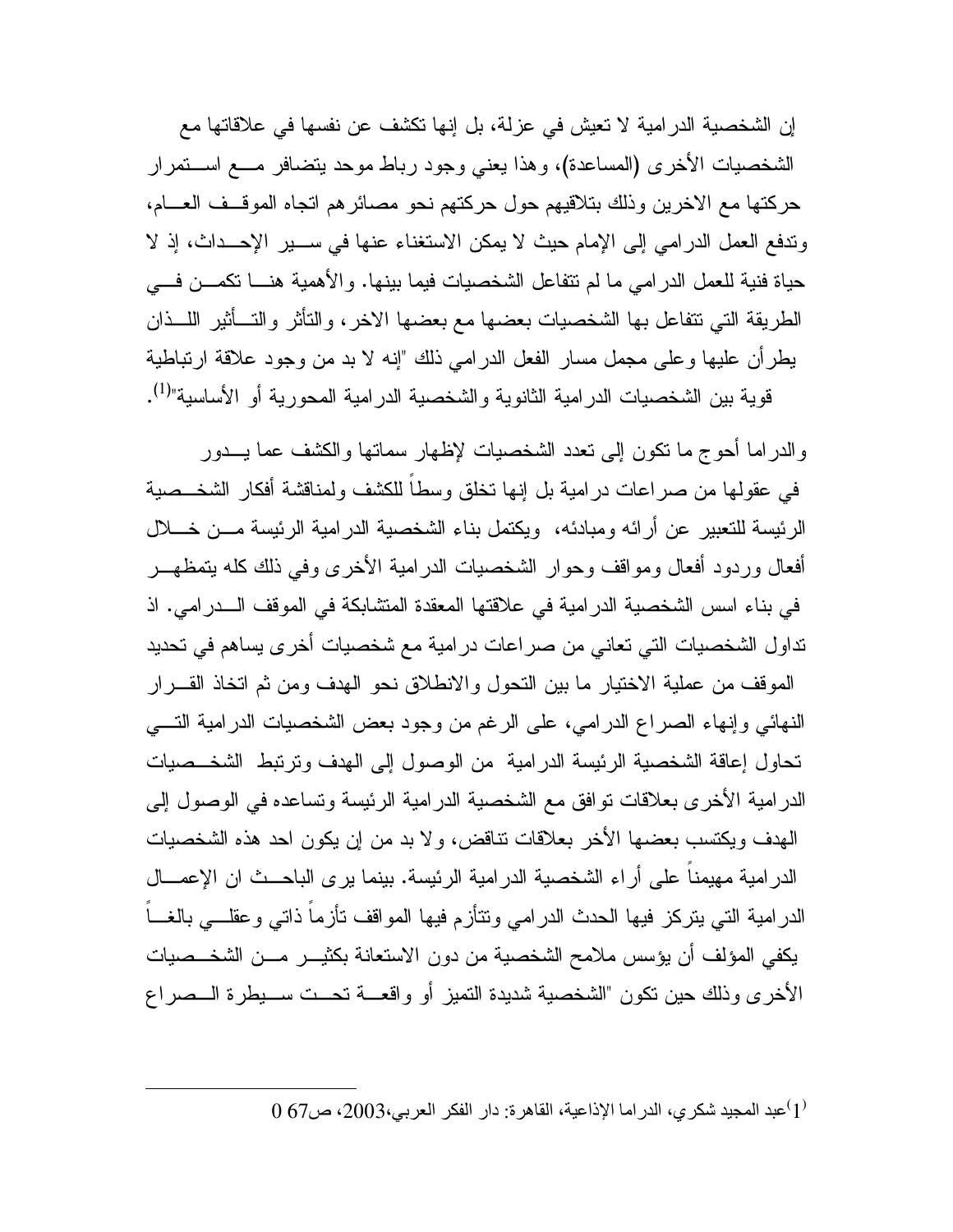الدرامي غالباً توجه سلوكها وحديثها على نحو يبرر، وجودها الحقيقي بلا حاجـة إلـى شخصيات كثيرة مساعدة"<sup>(1)</sup>.

ويمكن ان نرى في موضوعه ضرورة الاستعانة بالشخصيات الدرامية الأخـرى وبعددها المحدد دون الكثير منها لما لها من أهمية في المساهمة ومن تأثير فـي تحديـد الموقف الصراعي للشخصية الدرامية الرئيسية .

إن الشخصية الدرامية كم من المتناقضات وللتعرف عليها لا بد من الإلمام بتكوينها وما يدور في ذهنها وطبيعة علاقتها بالآخرين والإحساس بعظمة الشخـصية الدراميـة وحيويتها عند استيفائها أبعادها الثلاثة البعد الجسماني والبعد الاجتماعي والبعد النفسي .

فالبعد الجسماني يتمثل في الشكل الظاهري او التركيب المادي لجسم الشخصية وله دور في تشكيل شخصية الفرد والتأثير في سلوكه من خلال الحدود الذي يـضعها علـى قدراته ومن خلال رد فعل الاخرين عليه، فالشخصية ذات العاهة تختلف فـي الاداء او الميول او الرغبات اذ تمثل العاهة او مركبات النقص علامة فارقة في المجتمع ومن ثـم فأنها تتعرض إلى ضغط اجتماعي خارجي ينتج عنه صراع دارامي يتم إظهـاره مـن خلال السلوك للشخصية الدرامية .

أما البعد الاجتماعي للعوامل البيئية دور كبير في رفد الشخصية الدرامية بأنمـاط وسلوك مختلفة تكتسب عن طريق الاحتكاك والتأثير الحاصـل بـين الفـرد والخلايـا الاجتماعية وسلوك الشخصية مرتبط "بنوع البيئة جغرافياً وثقافياً واجتماعيـــاً"<sup>(1)</sup>، ولمهــذا دور اساسي في تنشئة الشخصية الدرامية والحالات التي تمر بها، دور مهم فـي اسـس تكوين الشخصية الدرامية في معاناتها من صراعات درامية تنتج عن الكبت في مرحلـة الطفولة او النمو، والشخصية الدرامية بكل ما تمتلكه من عادات وتقاليد اجتماعية تـسعى

 $(1\, 23$ عبد القادر القط، من فنون الأدب المسرحية، المصدر السابق، ص $(1\,$ 

سيد محمد غنيم، سايكولوجية الشخصية محدداتها، قياسها، نظرياتها، القاهرة، دار النهضة العربية، (1)  $0.97 \rightarrow 1978$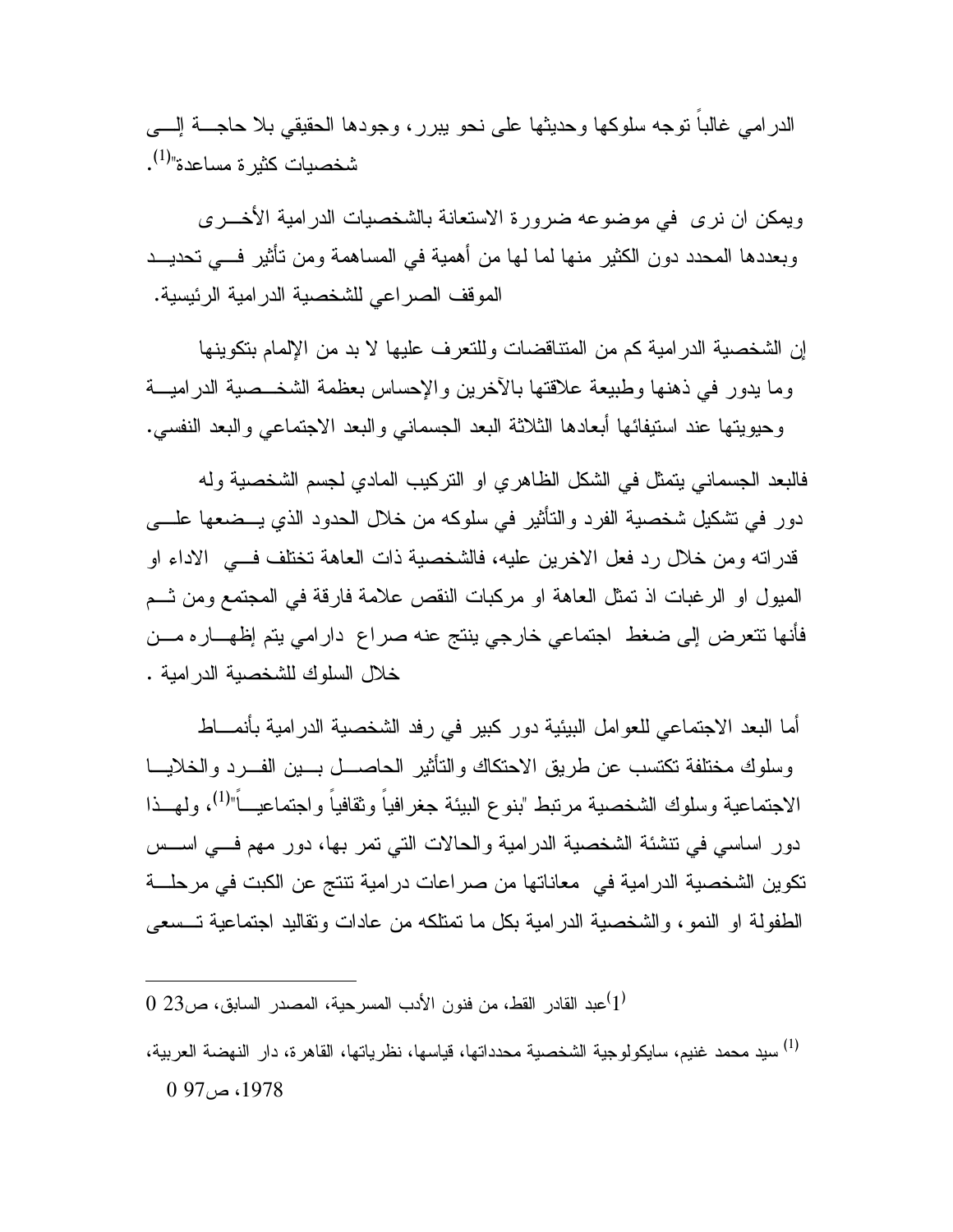لتحقيق رغباتها التي قد لا تتماشى مع القيم والعادات الاجتماعية التي يعتمدها المجتمـع في تحديد نوع سلوكية افراده فينجم عنه صراع درامي بين الإقدام والاحجام فيؤثر على الشخصية الدرامية ويتضح عبر السلوك المتخذ من قبل تلك الشخصية الدرامية .

أما البعد النفسي وهو البعد الناتج من تراكمات التفاعل بين الانسان وبيئتـه فهـو "ثمرة البعدين السابقين في الاستعداد والسلوك والرغبات والآمال والعزيمة والفكر وكفاءة الشخصية الدرامية بالنسبة لهدفها، ويتبع ذلك المزاج من انفعال وهدوء، ومن انطـواء أو انبساط وما وراؤهما من عقد نفسية محتملة"<sup>(1)</sup> وهذه الأبعاد لا قيمة لهـــا إلا فـــي أطــــار القدرة الفنية التي تربطها رباطاً وثيقاً بنمو الحدث في اسس بناء الشخصية الدرامية لتحقق وحده الموقف في توتره وغزاره معناه، الذي يتضح وينعكس فـي الـسلوك والعلاقـات الاجتماعية ومن خلال علاقاتها بالاشياء والحوار ومع نفسها اذ تعد هذه العلاقة مـصدر معلومات للكشف عن اسس بناء الشخصية الدرامية وحالاتها 0

ان اسس بناء الشخصية الدرامية تتواصل عبر طرق ثلاث :

.1 تصارع لتحقيق غايتها0 .2 تتخذ موقفا من الشخصيات الاخرى اما بسلوك معاد او ودي او معتدل، لانـه من خلال هذا الموقف الدرامي ينشب الصراع0 .3 تسعى للتغلب على ضعفها ومخاوفها وهواجسها، تلك التي يمكن ان تفتقر من عزيمتها ،او تقلل نحو اندفاعها نحو غايتها<sup>(10)</sup>

في فلم (الانتقام) للمخرج ماسون لوسيرو تظهر لنا البطلة حبيـسة عقـدة نفـسية تولدت لديها منذ الطفولة نتيجة تعرضها للاغتصاب مما كان له الاثر في تكوين الشخصية الدرامية التي تبدأ رحلتها في الفلم من اغواء بعض الرجال واستدراجهم حتى تتمكن مـن

، محمد صبري صـالح، التاليف الدرامي ومفاهيم الاقتباس والاعداد، المصدر السابق،ص162  $^{(1)}$ 

ون المساميه احمـد، عبـد العزيــز شــريف، الــدراما فــي الإذاعــة والتلفزيــون، مــصر: الفجــر للنــشر ال والتوزيع،1999، ص88 0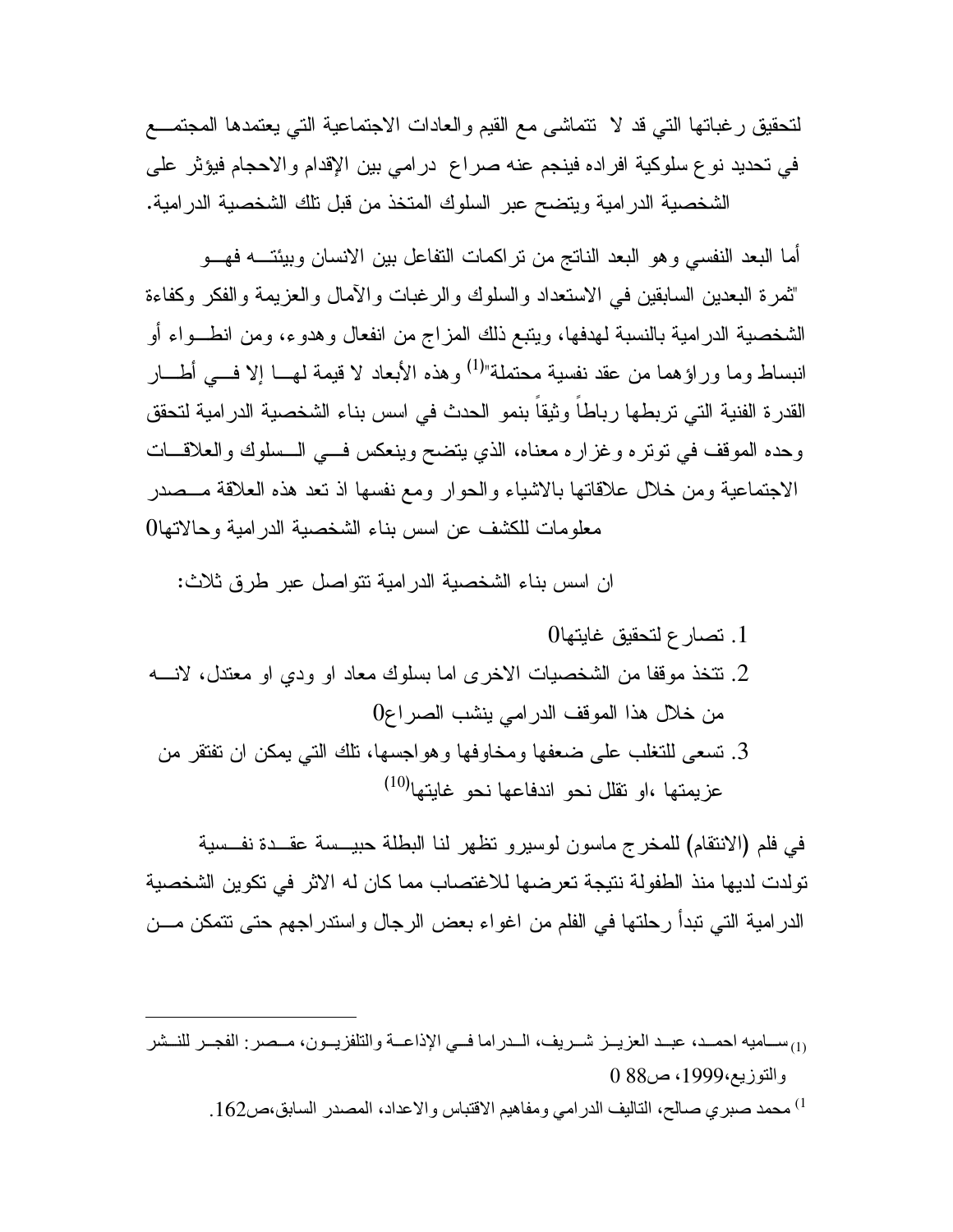قتلهم فتتعرض الصراع الدرامي ناجم عن حبها لاحد الرجال فتصبح فـي حالـة عـدم الاستقرار بين القتل والزواج اي بين الحب والانتقام .

 ومن هنا تبرز أهمية اسس بناء الشخصية الدرامية مـا يتـسع بعـدها. ولهـذا أن الشخصية الدرامية وطريقة ربطها بحاضرها يشكل جزء أساسـياً فـي كـشف هويـة الشخصية الدرامية، ثم معرفة نفسيتها وسلوكها الاجتماعي وكيفية معالجتهـا، ومـن ثـم الدوافع التي يمكن عن طريقها خلق ذلك السلوك فهي اذ تعد وثيقة لها للكشف عن الذات البشرية على نحو مباشر او غير مباشر وتمد المشاهد بالمعلومات عن أحداث الماضـي والحاضر والمستقبل وعن التأثيرات والحاجات التي تعرضت لها الشخـصية الدراميـة. والتركيز هنا ادراك الشخصية الدرامية وكيفية ارتباطها باحـداث الماضـي وعلاقتهـا بحاضرها ومستقبلها مما يؤدي إلى تكوين صورة عـن الشخـصية الدراميـة ومعرفـة صراعاتها ودوافعها والاشياء التي تهددها ، والطرق التي يشرع في اسس بنائها و التغلب عليها بطريقة مميزة وكيفية ارتباطها بغيرها من الشخصيات الدرامية وكيفية إدراكها لهذا العالم، وذلك استناداً الى السمات التي يعدها مفيدة في تصوير الشخصية الدراميـة ومـن خلال وصف احداث الماضي والحاضر والمستقبل، فالارتباط ما بين ماضي الشخـصية وحاضرها والمستقبل يكشف لنا عما تتضمنه الشخصية الدرامية من صراعات دراميـة ذاتية وعقلية مكبوتة تعد وثيقة لها مصدر معلوماتي .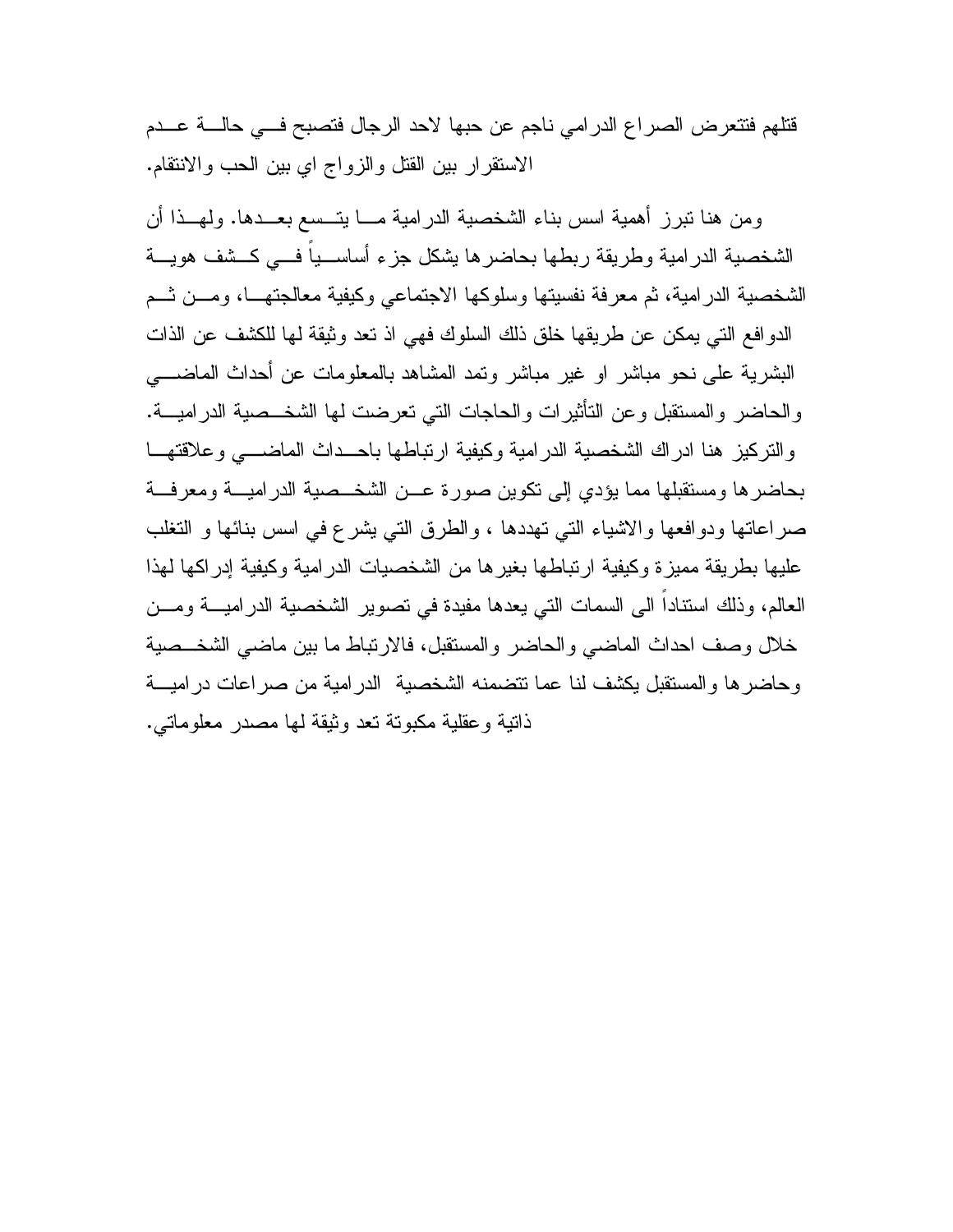**الاسس السايك لوجية والاجتماعية للشخصية في الدراما التلفزيونية**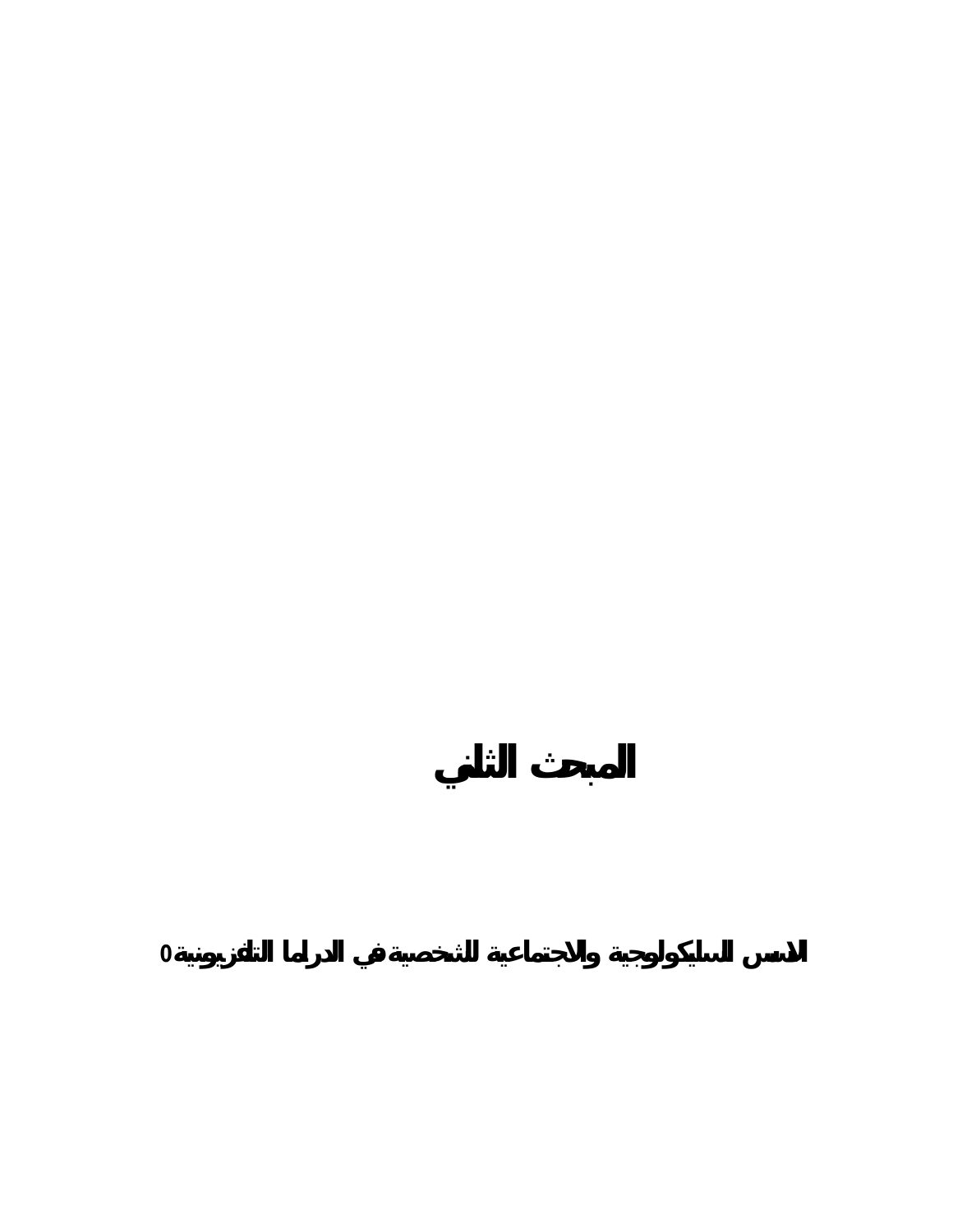لقد اضفى تناول الشخصية الدرامية المتميزة بسماتٍ خاصة على امتداد تجارب الادب والفن وفي عموم البيئات محلياً وعربياً وعالمياً، و هكذا انواع من الشخصيات والتي يطلق عليها الدرامية شهرةً وتفرداً تكاد تكون رمزاً ومثالاً، وان تبنى على نماذج من الحياة الواقعية :" إذ ان الكثير من مشكلات خلق الشخصية يهون امرها اذا بنى الكاتب شخصياته على نماذج من الحياة الواقعية الحقيقية، وليس معنى هذا ان تستعير بطريقة فوتغرافية صورة من شخص حقيقي معين، بل معناه ان ياخذ من هذا الشخص سجاياه التي يرغبها ثم يـمزجها بطـائفة اخرى من السجايا التي يريد ان تتسم بها ) <sup>11</sup>شخصياته <sup>" (</sup>

**الاسس السايكولوجية والاجتماعية للشخصية في الدراما التلفزيونية:**

ويمكن ان نرى في الواقع المسرحي العراقي ابطال مسرحية الخرابة كشخصية الحاج نجم وشخصية لعيبي وحساني وهي بمجموعها بنيت ورسمت وفق المعادل الموضوعي للشخصية الدرامية الرئيسة الذي يعرفه الكاتب يوسف يوسف :

 <sup>)</sup> روجر. بسفيلد الابن، فن الكاتب المسرحي، تر: دريني خشبة، القاهرة: مؤسسة فرانكلين، <sup>11</sup> ،1964 ص.181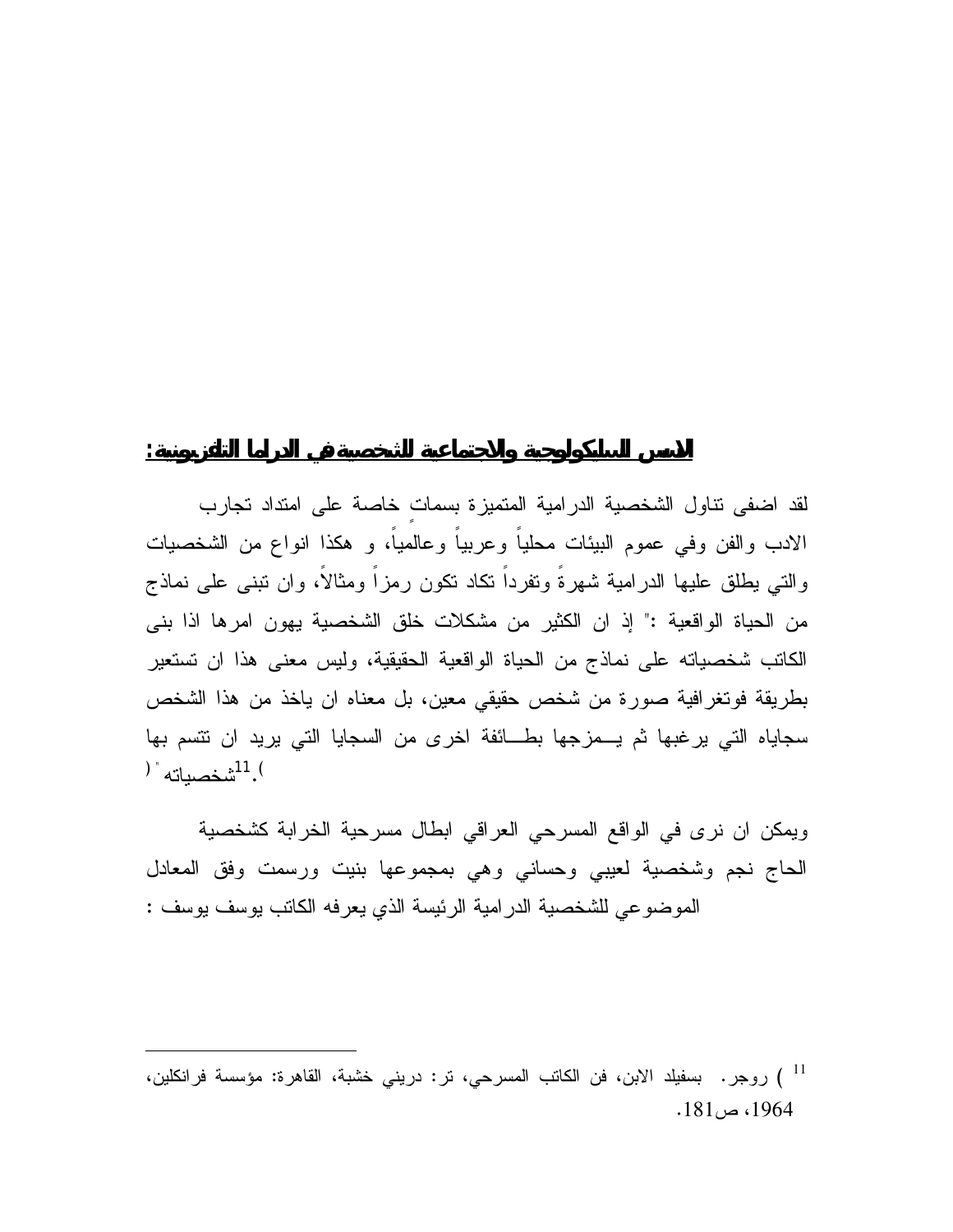" الشخصية الدرامية الرئيسة هي تلك الشخصية التي تمتلك اسباب ثورته ويحمل <sup>)</sup>، <sup>12</sup>الهم الانساني الاشمل من خلال البحث عن امتدادات لبوشكين ونيرودا والرصـافي<sup>"(</sup> وهي ذات الحال عند البطل المعاصر لبوشكين، البطل المتأمل الملئ بالرغبة في الاستقلال والحرية والذي يقف بوجه الاسياد والعبيد، لقد "اصبحت صورة الشخصية  $^{13}$ الدرامية المعاصرة مثل لاكثر الشعوب" $^{0}$ 

اذ يعتبر الجانب السايكولوجي للشخصية الدرامية يعد واحداً من المصادر المهمة للتعرف على الشخصية الدرامية في الدراما التلفزيونية عن طريق متابعة سلوكها وتصرفاتها وفق بناء اسسها داخل دائرة الاحداث. وان تاريخ الدراما التلفزيونية مليء بتلك الشخصيات الدرامية ويمتلك من السعة ما تمتلكه حياة المجتمعات من حركة دؤوبة نحو اهدافها. فالوقائع السايكولوجي للشخصية الدرامية مرتبطة ارتباطاً مباشراً بالشخصية الانسانية المرتبطة بالمجتمع او بعناصر خفية وغامضة وتكاد تكون عصية على الرؤية ذلك عن طريق عجلة علاقاتها وخطوط اشتباكاتها مع المشكلة ودوافعها السايكولوجية والاجتماعية اتجاه المثير وقد جهد علماء السلوك واختلفوا في فهمهم للدافعية. اذ ابتكروا مقاييس دقيقة لها . واتجهت ابحاثهم للتركيز على العوامل التي تشكل قوة واستمرارية السلوك الدافعي. منها (فرويد) يحلل شخصياته السوية وغير السوية على وفق نظريته في التحليل النفسي والاجتماعي وضرورات علاجها مركزاً على "الدافعية اللاشعورية للشخصية الدرامية والسلوكها غير السوي"<sup>(14)</sup>. وان شخصيات شكسبير التبي ولدت من عبقرية فذة في الصياغة والبناء اضحت مثال" كبيرة إذ: "يتمتع بعضهم مثل هاملت

) يوسف يوسف، البطل في المسرح العراقي، بغداد:دار النهضة، 1983، ص53. ) مكارم الغمري، الرواية الروسية في القرن الناسع عشر، الكويت، عالم المعرفة،1991، 36. دافيدوف (لندال)، مدخل علم النفس، مخل علم النفس،تر:سيد الطواب واخرون،القاهرة:المكتبة **(14)** الاكاديمية في القاهرة،ط،4 1989 ،ص .43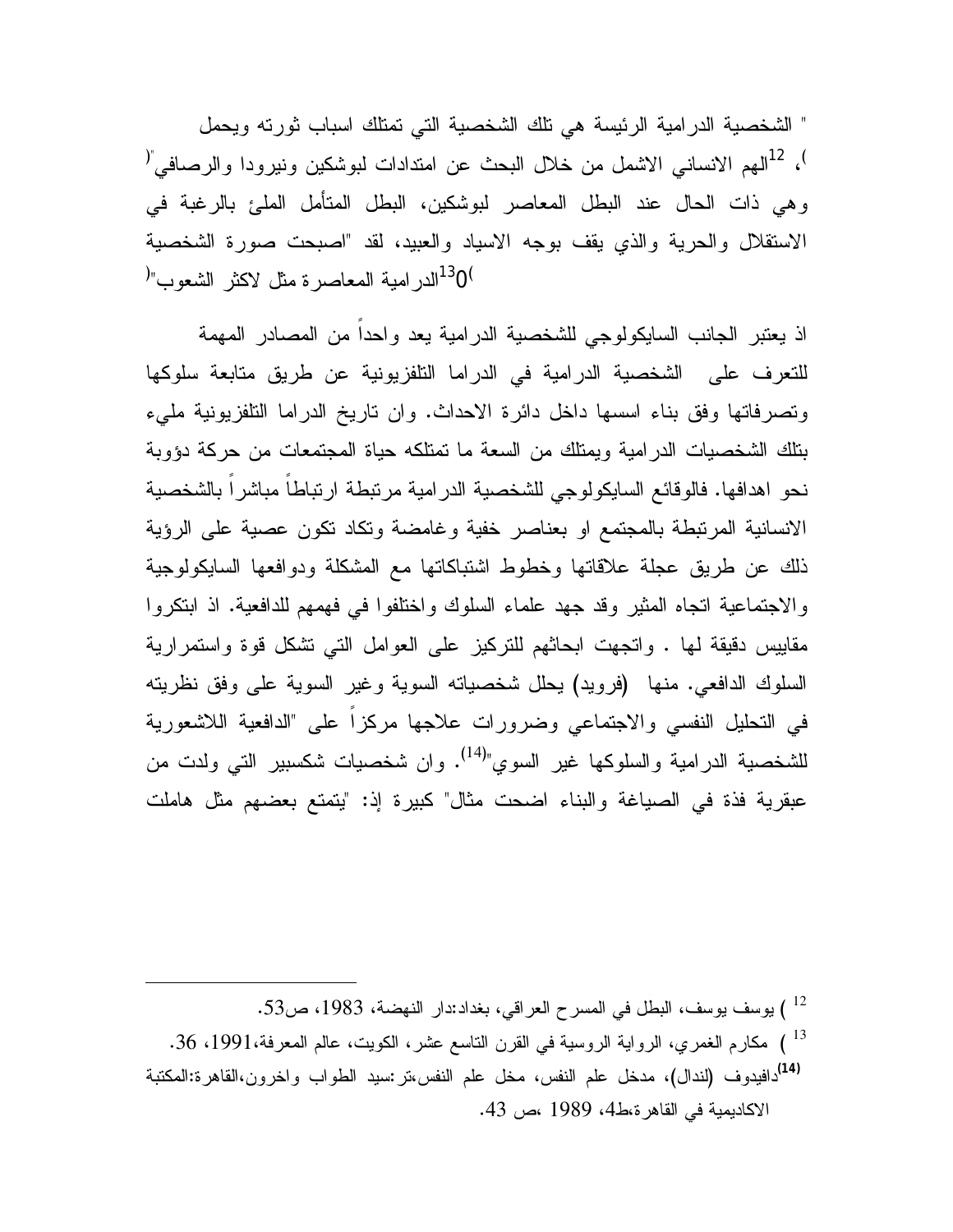وكيلوباترا بعبقرية وآخرون مثل عطيل والملك لير وماكبث وكوريولانوس قد بنيت  $^{15}.^{\circ}$ شخصياتهم الدر امية على اسس عظيمة  $^{15}.^{\circ}$ 

وللشخصية الدرامية بناء رصين له عوامله وعناصره المتماسكة، فمثلاً نجد في شخصية (فولستاف) في مسرحية هنري الرابع لشكسبير التي توصف من قبل النقاد (بالمثل الاعظم) وهو نوع من الكوميديا المركبة بتكوين خارق كما يصفها د.لويس عوض في كتابه ( البحث عن شكسبير) فيقول : " ان فولستاف ليس نمطاً اجتماعياً متكرراً بل انه شخصية درامية متفردة لاتتكرر، شخصية جسيمة الابعاد عميقة الاغوار، ذات فلسفة خطرة، لانها تجرد الحياة بالواقعية المطلقة وبالمادية التي لا تعرف الحدود، انها تقع خارج دائرة الاخلاق تماماً، وهي حالة من الفساد تتجاوز فساد الشيطان، لان من <sup>16</sup>.1 عرف الشر يمكن ان يعرف الخير، اما من جهة الخير والشر معاً فلا سبيل لانقاذه<sup>" (</sup>

ويصف الكاتب مارسيلوس فيلكاس في دراسة له لقصص الكاتب العراقي عبد االله نيازي شخصية (حسن افندي) في الرواية التي تحمل الاسم نفسه، يصفها بـ (الكارثة) لما تحمله من مكونات بناء درامية للشخصية وما لها من العمق والشمول على نحو يبقيها راسخة في الذاكرة، فيقول: " من الممكن وصف شخصية الدرامية حسن افندي بالكارثة لانطوائها على ركام من النفاق والتناقضات ولكنها غير منفرة مما يجعل وقعها خفيفاً مقبولاً كونها تـمثل الشخصية الدرامية حـياً تـرشح من خلاله الملامح الاجتماعية <sup>)</sup>كما ان (فرويد) كانت له محاولات جادة من خلال نظرياته التي مست <sup>17</sup>والسايكولوجية<sup>" (</sup> طبيعة نمو الشخصية وبنائها السايكولوجي والاجتماعي الديناميكي وافترضت ان الشخصية الدرامية تنمو من خلال الصراعات السايكولوجية والاجتماعية خلال سنوات الطفولة المبكرة عادة. وقد يتخللها نوع من العنف مما دفع كتاب الدراما لاستغلال هذا

 ) أ. س.برادلي، التراجيديا الشكسبيرية، تر: حنا الياس، بيروت: دار الفكر العربي، ب، ن، <sup>15</sup> ص.30 ) لويس عوض، البحث عن شكسبير، مصر:سلسلة دار الهلال، ، العدد، ،167 ،1965 ص.129 <sup>16</sup> ) مارسيلوس فيلكاس، دراسة حول الرواية، الاديب المعاصر، بغداد، اتحاد الادباء، العدد،42 <sup>17</sup> ، ص 51.  $-1990$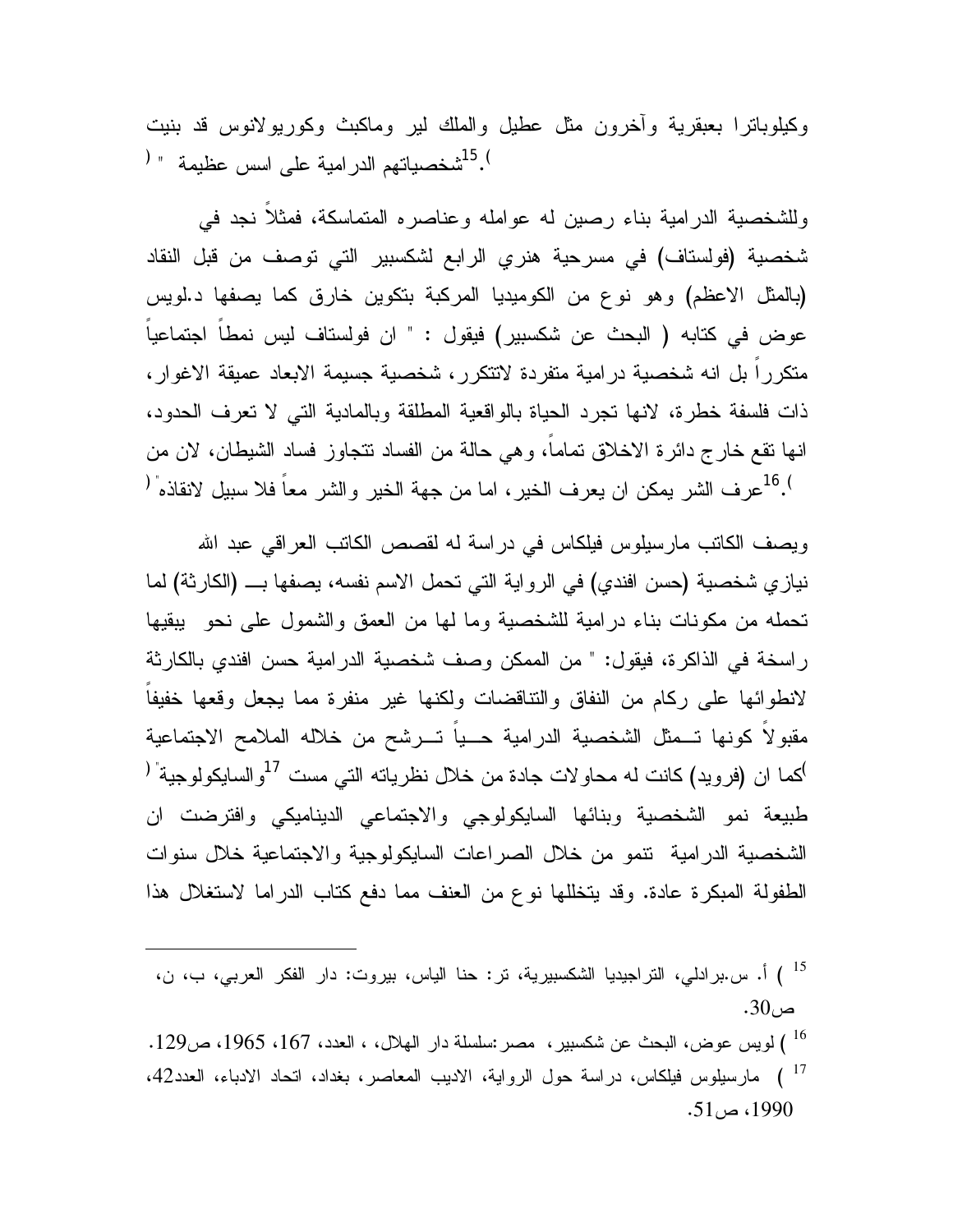النوع من العنف وتوظيفه في اعمالهم الدرامية التلفزيونية "لان الدراما من خصائصها استثمار العنف وتوظيفه لمعالجة الحالات الانسانية واساس الدراما هو التناقض، والتناقض يولد عنفاً وصراعاً ولتتمكن من كتابة الدراما ينبغي ان تضع الناس في محنة تؤثر في عواطفهم ومشاعرهم وتؤدي بهم الى الصراع والتصادم وتصعيد توترهم وصولاً الى المعالجة المطلوبة".<sup>(18)</sup>

واهم اسس بناء الشخصية الدرامية هو منحها الصفة الحقيقية للحالة السايكولوجية والاجتماعية في اطارها الدرامي المتصارع مع واقعها الحقيقي، لذلك يـشير الـكاتب الواقـعي بوريـس سوتشكوف الى ان " توجولوجية الشخصية الدرامية موجودة عند <sup>19</sup>. أتقاطع القوى الاجتماعية <sup>" (</sup>

اذ لا يجري هذا التقاطع الا عن طريق اسس الشخصية الدرامية وبنائها على وفق منطق الاحداث الاجتماعية والسايكولوجية اذ يفهم "بان الشخصية الدرامية تتطور مع تطور الحدث في كل مرحله، فنراها في صورة متغيرة تعبر عن المواقف المتغيرة المتباينة، فضلاً عن ذلك انه ينبغي عند بناء الشخصية الدرامية ان تأتي مصورة من الداخل والخارج معاً، وان تكون واضحة متعددة الابعاد لا احادية البعد وان تتطور تطوراً فنياً متصاعداً"<sup>(20)</sup>. باستخدام وسائل متعددة منها المنولوجات الطويلة (المناجاة الداخلية) او علاقته وصراعه مع الشخصيات الدرامية الاخرى، وبهذا تصبح قرينة لذاتها ومحيطها اذ "ان الشخصيتين المختلفتين داخل الفرد نفسه هي نتيجة لكون القرين في نفس المرء ينطوي على تضاد وبين النفس والقرين فبحضور القرين من شانه ان يشكل تحدياً لوجود النفس، فهو في الاصل تطفل على النفس وينصب على تعويض او ازاحة النفس

دارينزو (كاميل) وزميله، الكاتب ووسيلة الاتصال، تر: جبار العبيدي ، بغداد: دار الشؤون **(18)** الثقافية العامة ، مجلة الثقافة الاجنبية، العدد4، السنة التاسعة ، 1989، ص 31. ) بوريس سوتشكوف، المصائر التاريخية للواقعية، بيروت: دار الحقيقة، ،1974ص.18 <sup>19</sup> شلش عبد الرحمن، مدخل الى فن المسرحية، الرياض: مطابع مرمر للطباعة والنشر، **(20)** ص،،،1983،1 ص .35-34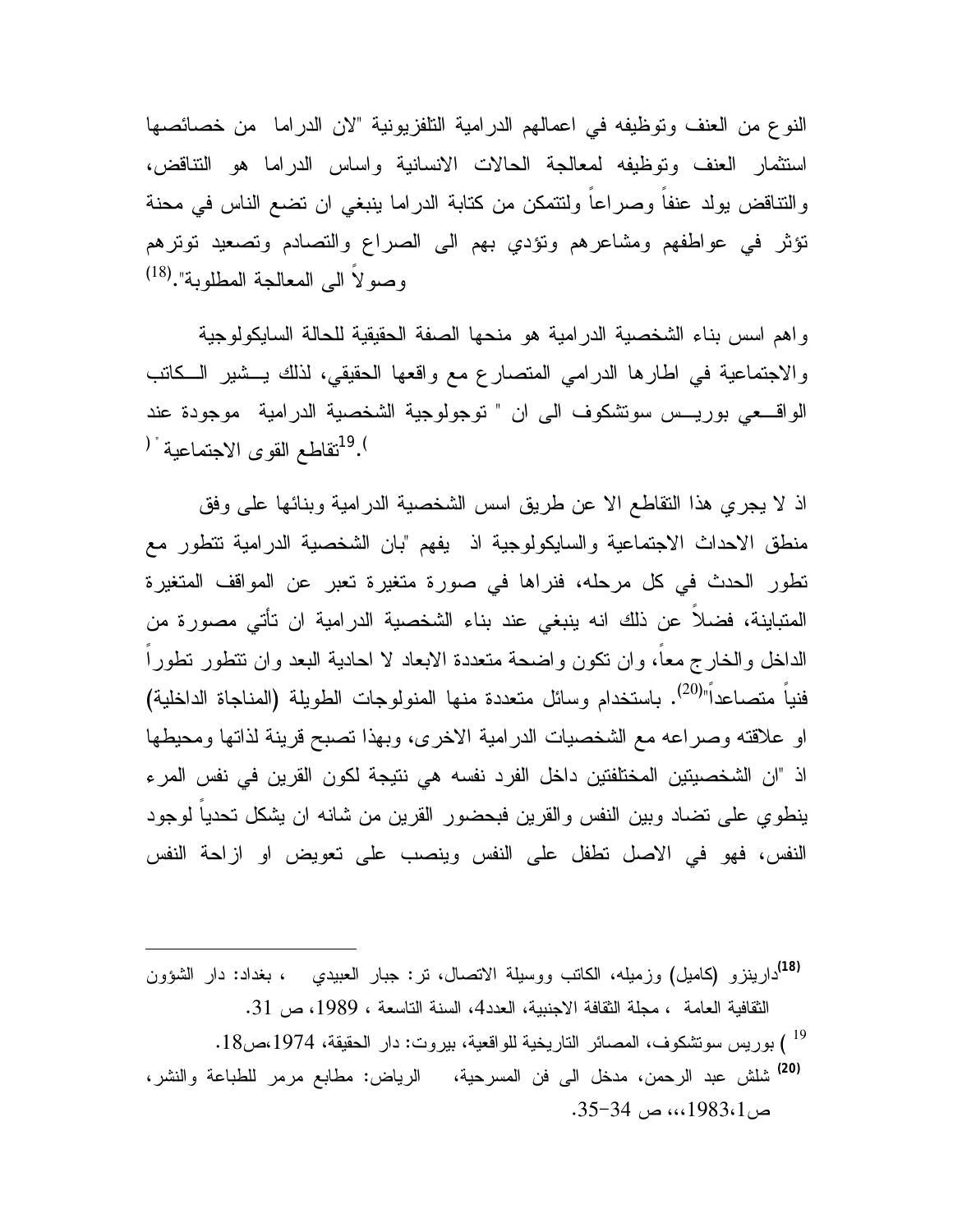الاصلية"<sup>(21)</sup>. وهذا ما يجعل صراع الشخصية الدرامية على تضاد تام على وفق مفهوم الدراما على انها صراع بين قوتين متكافئتين وارادتين متقابلتين وتكون فيها الغلبة حسب بناء تلك الشخصية الدرامية صاحبة الصراع ورغباتها الخفية "ولما كان العمل الفني يسمح باشباع الرغبات اللاواعية المكبوتة فلابد له ان يخفي الاشباع الذي يحققه بصورة معينة. بحيث يستطيع وضع حد لكل اشكال الرفض ومن دون اثارة القلق الذي يهدف الكبت الى الحيلولة دونه"<sup>(22)</sup>. كما هو الحال في الدراما المصرية اذ نرى هناكمثالين لتلك الشخصية الدرامية ،ففي الاولى نرى الشخصية الدرامية الاقطاعية التي تمتص قوت اهل الريف في القرية الاراضي الزراعية، وتستغلهم ابشع استغلال مادياً ومعنوياً ونفسياً. اذ فتستغلهم في زراعة واستصلاح الاراضي الخاضعة لسيطرتها مقابل فتات المال. ومن جانب اخر تستغل نسائهم وبناتهم بصورة غير شرعية. اما المثال الثاني الشخصية الدرامية المتمثلة بالمستثمر الذي ظهر في عصر الانفتاح واستغل نفوذه وثرواته التي جاءت بشكل غير مشروع ليضعها في اراض ريفية زراعية وانتاجية حيوانية ليمارس من خلال موقعه سلطة (الباشا) مستغلاً كل ما يمكن استغلاله في الريف وتشويه صوره اللطيفة وبراءته. وغالباً ما نرى تلك الامثلة متكررة في الدراما المصرية مما يعني ان تنظيم البناء الهرمي للشخصية الدرامية يجب ان يكون دقيقاً ومقنعاً ومبرراً وفق الدوافع السايكولوجية والاجتماعية على خط سير الاحداث اذ ان الشخصية الدرامية هي نوع مهم من مجموعة العمل الدرامي الواحد ولابد لها من امتلاك مقومات حضورها المؤثر لدى المتلقي بما يسمح لعبورها الى فضاءات رحبة وواسعة وتفاعلات منطقية تقترب بمدلولاتها ودلالاتها من وعي المتلقي .

ان هناك اسس من المكونات والعناصر الواجب توافرها في بناء الشخصية الدرامية ، وان هذهِ المكونات والعناصر تختلف من صورةٍ الى اخرى تبعاً للمصمم وصاحب البناء وآليته وتقنيته في التكوين، مما يقودنا الى التعرف الى الالية المعتمدة في

ابتر (ت.ي)، ادب الفنتازيا<sup>ــ</sup> مدخل الى الواقع، تر: صبار سعدون السعدون، بغداد: دار المأمون(21) للترجمة والنشر، ،1989 ص .96 **(22)** ابتر (ت.ي) ، أدب الفنتازيا ، المصدر نفسه، ص .234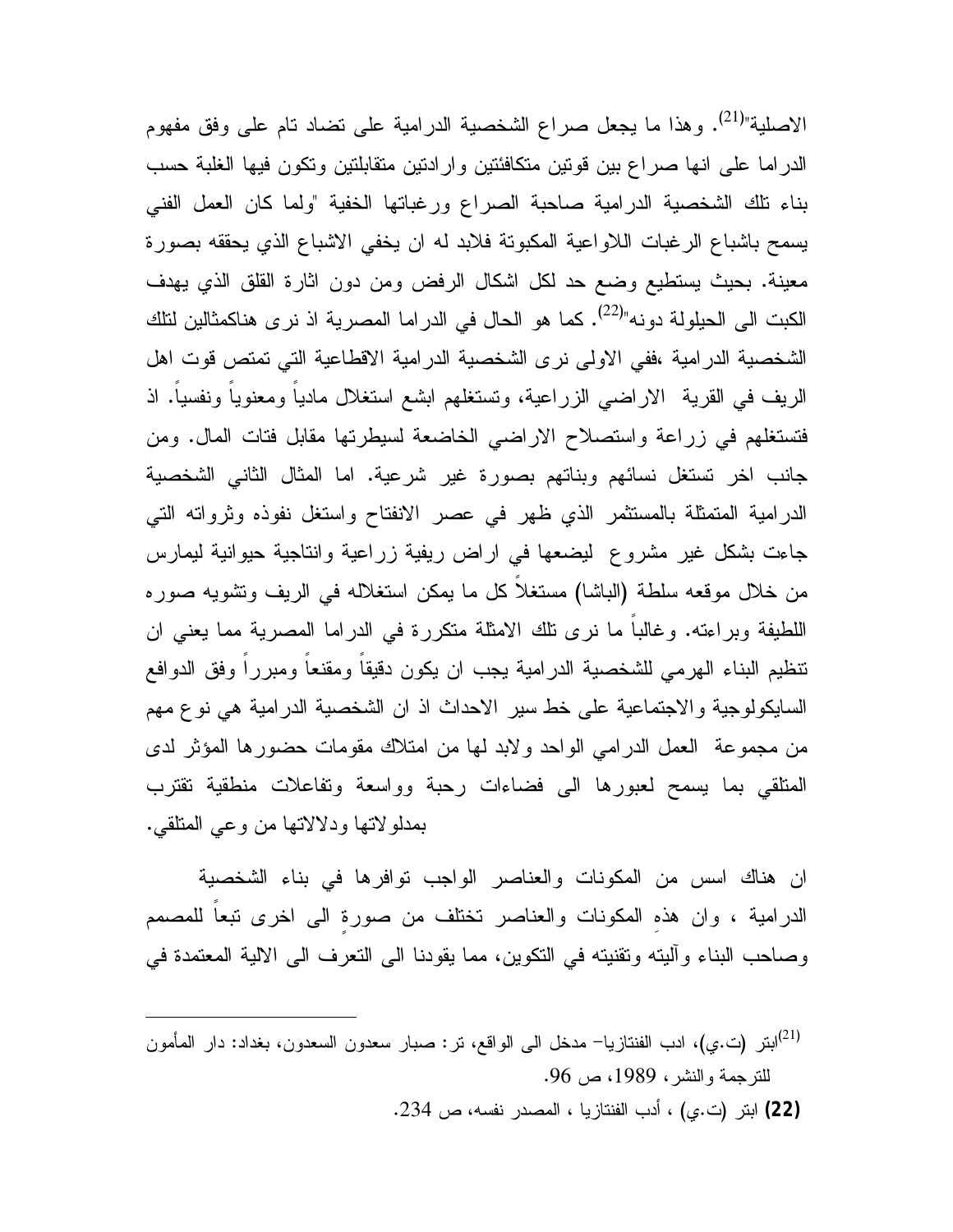البناء واساليب التنوع والاختلاف. وان الشخصية الدرامية مرتبطة بما تفعل ويكون قياسها على اساس ما تفعل، " ان كل خصائص الشخصية الدرامية مرتبطة ببعضها البعض، وجهة النظر والسمات والموقف والسلوك، فهي تتداخل من خلال عملية بناء ، وكذلك نتطلب عملية البناء هذه شرطاً من الصلة الوثيقة بين <sup>23</sup>الشخصية الدرامية " <sup>(</sup> الشخصيات الدرامية، " ان تقديم كلية الاشياء والموضوعات شرط لا غنى عنه ابتغاء تصوير الشخوص والتأكيد على اهمية الظروف الاجتماعية والسايكولوجية في عـلاقتها <sup>) 24</sup> باعتبار ها شرطاً اولياً لابد منه للواقعية الحقة"<sup>(</sup>

ان عملية بناء الشخصية الدرامية من الناحية السايكولوجية والاجتماعية لم تكن صناعة سهلة التداول وليست سطحية بقدر ماهي نتاج عوامل منسجمة متلازمة ومعقدة، ولهذا يؤكد يوجين فال عند تناوله موضوع بناء السيناريو ودور الشخصية الدرامية فيه : " ان بناء الشخصية الدرامية مزيج من عوامل عديدة ولذلك فهو نادراً ما يكون بسيطاً وواضحاً ولكن بالرغم من تعقيداته التي تجعله احياناً غير منطقي فهو مع ذلك ومن هذه العوامل التي يدعو اليها يوجين فال في بناء الشخصية الدرامية <sup>) 25</sup>مترابط"<sup>(</sup>  $\cdot^{(26)}$ .

- ان رسم الشخصية الدرامية هو كل الحقائق عند الانسان والشخصية الدرامية هي احدى هذهِ الحقائق فقط والسمات الشخصية الدرامية هي العوامل الوحيدة التي تتكون منها ايه شخصية درامية. - عمر وتاريخ الشخصية الدرامية والبيئة التي نشأت فيها. - نوع الوظيفة التي تمارسها الشخصية الدرامية. - ملاحظة اهم عامل في رسم الشخصية الدرامية هو الشخصية الانسانية.

 ) سيدفيلد، فن كتابة السيناريو، تر: سامي محمد، بغداد: دار المأمون للترجمة والنشر،1989، <sup>23</sup> ص.51 )رالف ائي ماتلو، تولستوي، تر: نجيب المانع، بغداد: دار الرشيد،1980،ص.145 <sup>24</sup> ) يوجين فال، فن كتابة السيناريو، المصدر السابق، ص.87 <sup>25</sup> ) المصدر نفسه، ص.97-91 <sup>26</sup>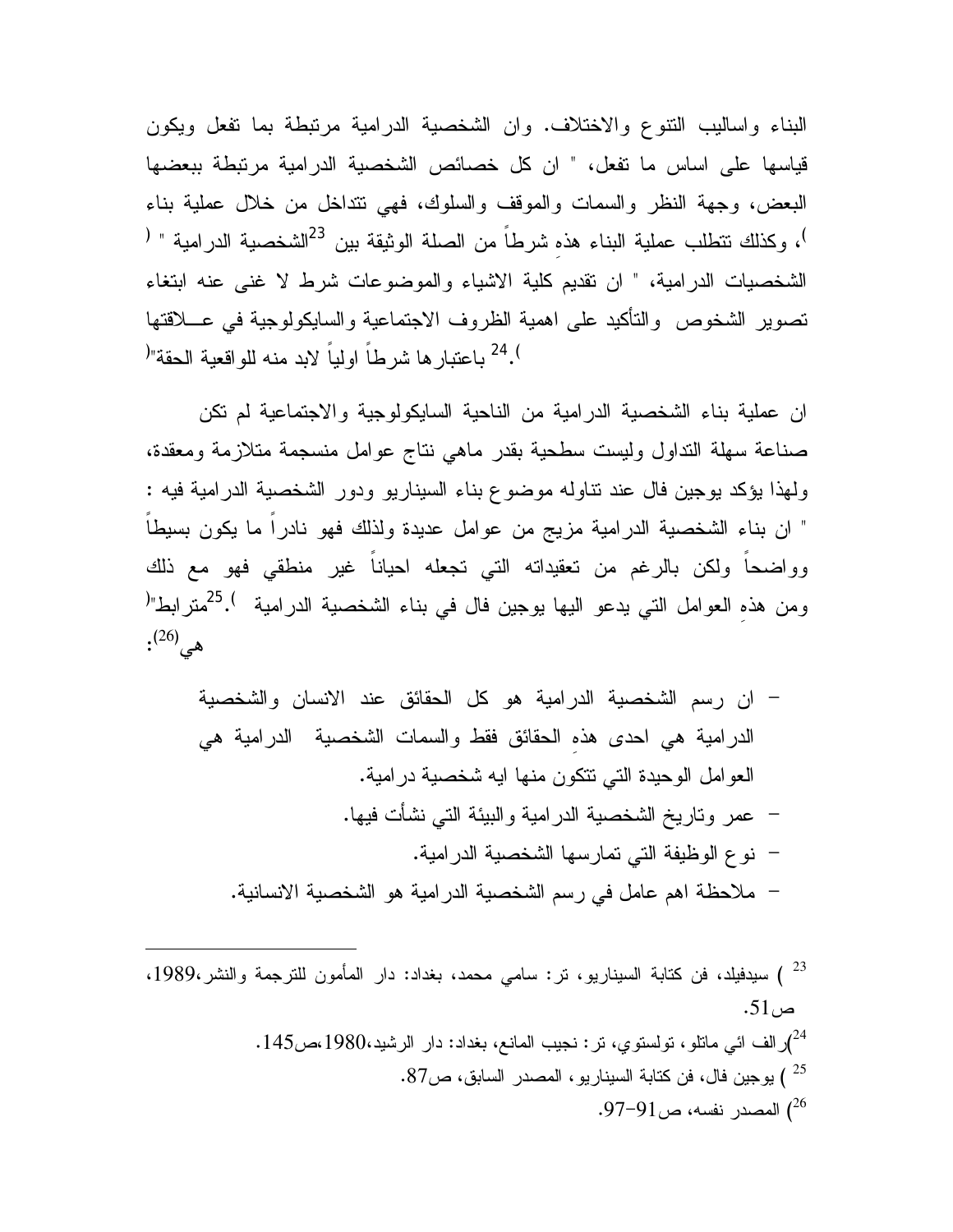- الحقائق والمعلومات. - كي نجعل الشخصية الدرامية تعبر يجب ان نراها تفعل. - ان نمنحها صفة الاستمرارية كخاصية جوهرية لها. - يجب ان ندرك ان الشخصية الدرامية هي نتاج اعوام كثيرة من الحياة تبدأ
	- مع الطفولة المبكرة ويتم بلورتها عبر مدة طويلة من الزمن .
- اذا دعمنا احدى السمات الشخصية الدرامية ولو مرة واحدة فان ذلك يجبرنا على الاعتقاد بوجودها المستمر، وهذا يتوفر في الشخصية الدرامية التي تمتاز بهذه الاسس في بنائها الدرامي .
- يجب ان نضع في اعتبارنا التفاعل المشترك بين رسم الشخصية الدرامية والحدث.
- الاخذ والامساك بمبدأ اهتمام المشاهد بالشخصية الدرامية والتماثل . (27) معها

ويرى لويس هيرمان ان هناك التزامات تتقيد بها الشخصية الدرامية حتى تضمن استمالة عطف الجمهور ومدى التأثير فيه إذ يقول : " لن يكون هناك اهتمام من الجمهور وهو بهذا الاشتراط غالباً ما <sup>28</sup>دون وجود شخصية درامية متفاهمة ومثيرة للعطف " <sup>(</sup> <sup>)</sup> مع الشخصية الدرامية <sup>29</sup>يدعو الى تحقيق هذا الاهتمام من خلال "ألتئام حلقة التعاطف" <sup>(</sup> التي يتجنب في دعواه استخدام اساليب الاجتهاد في اسس الشخصيات الدرامية، اذ يرى . والتي <sup>30</sup>جون هاوارد لوسون "ان رسم الشخصية الدرامية ينبع من الفكرة الاساسية " <sup>(</sup> غالباً ما تكون مرتبطة بالاصول الانسانية المطلقة والحاجة السايكولوجية و الاجتماعية، اما ( دادلي نيكولز ) فله راي خاص في نظرية بناء الشخصيات الدرامية تعتمد على

- ) المصدر السابق نفسه، ص .97-91 <sup>27</sup> لويس هيرمان، الاسس العملية لكتابة السيناريو، تر: مصطفى محرم. دمشق: المؤسسة العامة  $^{\prime 28}$ للثقافة،2000، ص.57
	- المصدر نفسه، ص $57$ .  $\,$

جون هاوارد لوسون،فن كتابة السيناريو، تر: ابراهيم الصحن، بغداد: المؤسسة العامة للاذاعة  $\gamma^{30}$ والتلفزيون معهد التدريب الاذاعي والتلفزيون، ،1974 ص.229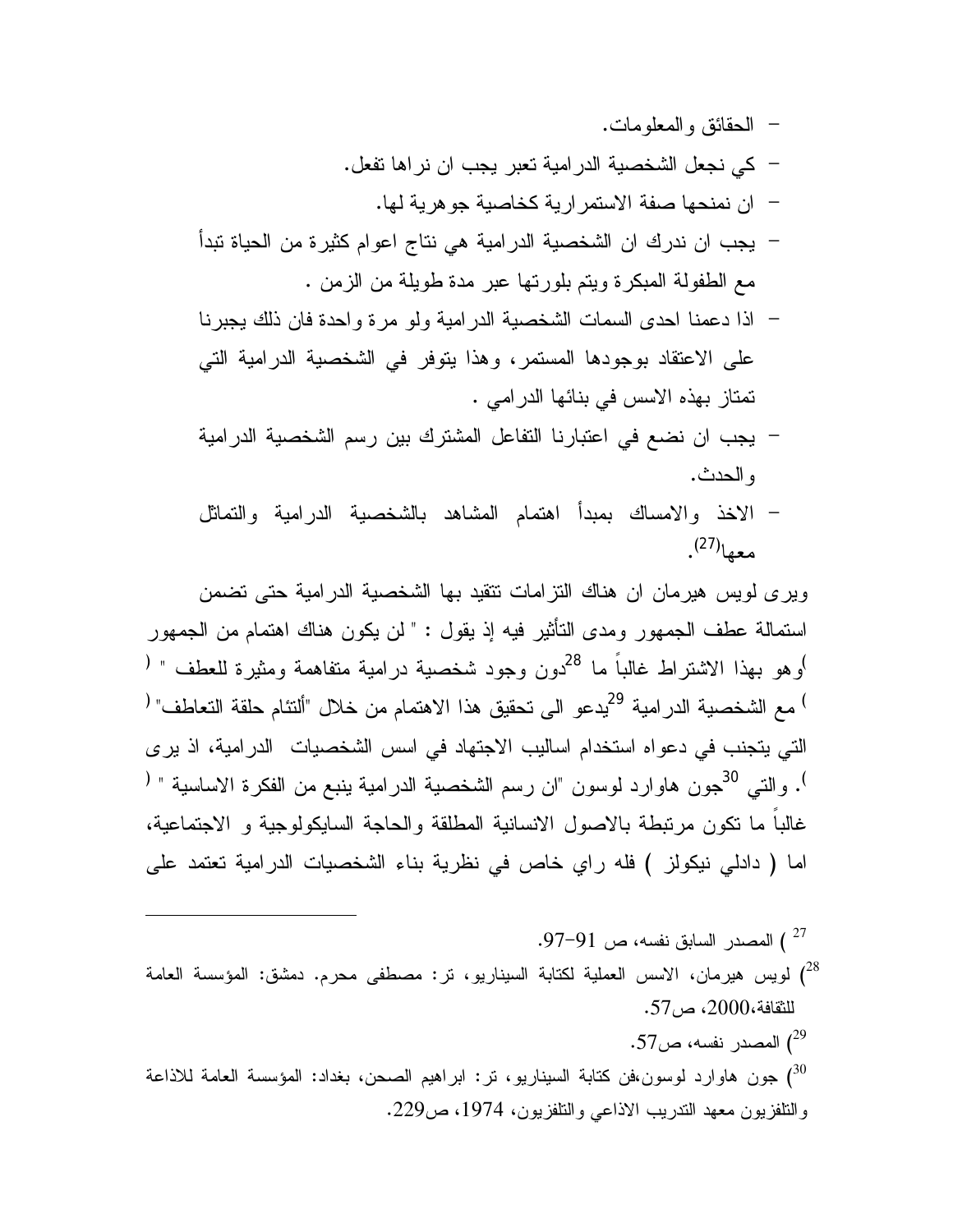الحدث الدرامي ورد الفعل اذ يقول: " من خلال التطابق مع الشخص الواقع تحت تأثير الحدث الدرامي وليس الشخص الذي يـقوم بالحدث الدرامي يستطيع الفيلم السينمائي ان <sup>)</sup>،ونلاحظ ذلك في السينما اليابانية عن طريق المخرج <sup>31</sup>يثبت تاثيره على الجمهور<sup>" (</sup> والكاتب (ياسوجيرو اوزو) له اهتمام خاص بحقل الشخصية الدرامية عبر تجربته السينمائية، اذ يقول اوزو: " منذ البداية نتلقى اضاءات مفاجئة للشخصية الدرامية لمحات سريعة ، تجعلنا نأمل اولاً ثم نقتنع اخيراً بان هناك رغم كل شيء نوعاً من النظام للحياة ،وقد سعى اوزو الى اهمية بناء <sup>32</sup>مهما كان غامضاً ومهما كان عصباً على الفهم<sup>" (</sup> ، الشخصية الدرامية بمواصفات خاصة فوضع بعض الافكار، اهمها :

- انه يكره الحبكة لشعوره بانها تمتهن الناس وتخلق شخصيات درامية مقيدة. - ان ما يحدث من حوار الشاشة التقليدية هو تضحية للشخصيات الدرامية باستمرار مقابل ما يريد ان يضعه على لسانها من كتاب سيناريو. - ينكر على نفسه وسيلة الراحة التي توفرها له الحبكة. - جاذبية شخصياته الدرامية تستند الى حريتها العامة وما ينتج عنها من
	- امتلاء.
		- نحن نحب الشخصيات الدرامية ونتعاطف معها لاننا نفهمها.
- نحن نفهمها لان (اوزو) لم يضح بأي جزءٍ منها مقابل اعتبارات الفعل واستمرارية الشخصية الدرامية.
- ان الشخصية الدرامية في اعمال اوزو غالباً ما تكون شخصية لها القدرة . (33) على التأمل
- ان العنصر الاساسي لبناء الشخصية الدرامية هو (السمة) Trait والسمات تاخذ ثلاثة اشكال هي:

.1 سمات القدرة كاستجابة للمواقف المعقدة.

) المصدر السابق نفسه، ص.234 <sup>31</sup> ) دونالد ريتشي، فن كتابة السيناريو، بغداد: دار الشؤؤن الثقافية، ،2000ص.90 <sup>32</sup> ) دونالد ريتشي، ص.92 <sup>33</sup>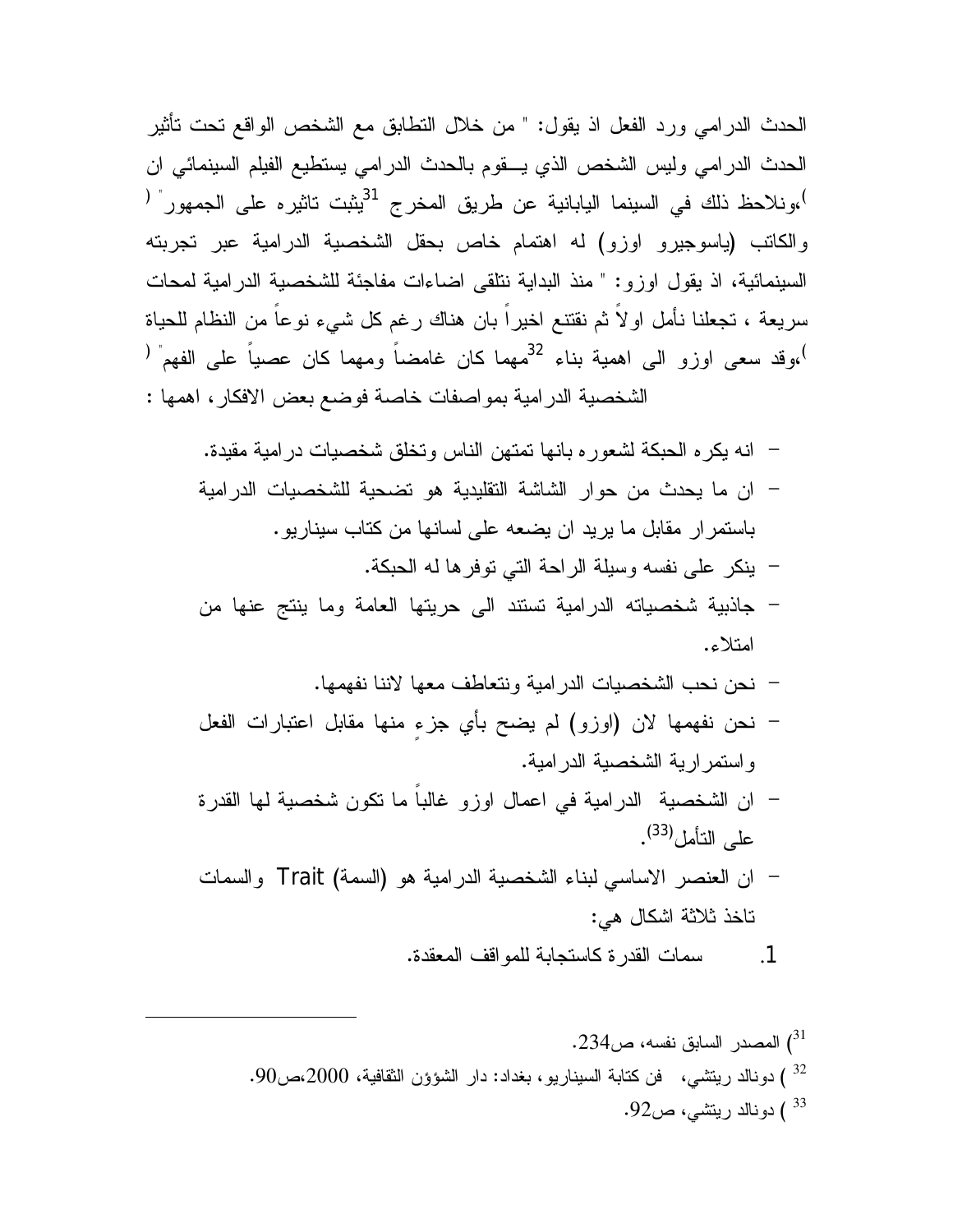.2 سمات مزاجية متعلقة بالجوانب التكوينية.

.3 سمات ديناميكية المتعلقة بالدوافع والاتجاهات والرغبات.

ان طبيعة الشخصية الدرامية غالباً ما تمر بتعقيدات حقيقية تستمد منطلقاتها من العقل، ذلك الجوهر الذي تلتقي عنده جميع خطوط الشخصية الدرامية وهي خطوط بيانية تتشكل عليها الدوافع والانفعالات والسلوك عبر محوريها الاجتماعي والسايكولوجي. اذ تكون هذه الشخصية الدرامية عبارة عن "تنظيم عقلي كامل للانسان عند مرحلة معينة من مراحل نموه، وهي تتضمن كل ناحية من النواحي النفسية والاجتماعية، عقله ومزاجه ومهاراته واخلاقه واتجاهاته التي كونها خلال حياتها"<sup>(34)</sup>. وهذا ما يحدد سلفاً من ان الشخصية الدرامية يمكن لها ان تمر في مرحلة معينة من نموها على اساس ان مرحلة الطفولة من اهم المراحل التي تكون طبيعة الشخصية الدرامية من خلال محيطها وبيئتها الاجتماعية التي تشكل اثراً سايكولوجي اول ما يكون واضحاً في الشبكة المعقدة للعقل. مما يدفع باتجاه التاثير العاطفي او المزاج وهذا بدوره سيخلق نوعاً من التاثيرات السايكولوجية و الاجتماعية ويتحدد اتجاه تلك الشخصية الدرامية من خلال كل ما تقدم من مثيرات دافعية للشخصية الدرامية واسس بنائها عن طريق تعددة جونبها السايكولوجية والاجتماعية. فهي محيطة بها بالمشاكل الطبيعية والاجتماعية والنفسية، و تعد بمثابة دوامة حقيقية تكون فرصة مصيرية للشخصية الدرامية في اتخاذ قراراتها الحاسمة. على الرغم من ان تلك الشخصية الدرامية تعاني من ازمات اجتماعية وسايكولوجية تجعل صناعة القرار عندها مهزوز في اتخاذة اتجاة الاحداث الدرامية والافعال التي تؤثر على محيطها الاجتماعي،وهذا ما يدفعها باتجاه صعوبة التوصل الى الفهم الكامل للشخصية الدرامية، لان الواقع الفعلي للشخصية الدرامية يمثل حصيلة التفاعل الحيوي لعدد كبير من المكونات الاساسية للشخصية الدرامية وهذا ما يعطي الصورة الواضحة المركبة من عدد من السمات التي تتصف بها الشخصية الدرامية والتي تخضع الى مقياس ايزنك المختص في فحص الشخصية الدرامية ويكمن سبب عدم الفهم الكامل SysenckScale

محمد رضا (حسين رامز) ، الدراما بين النظرية والتطبيق، المصدر السابق ، ص .336 **(34)**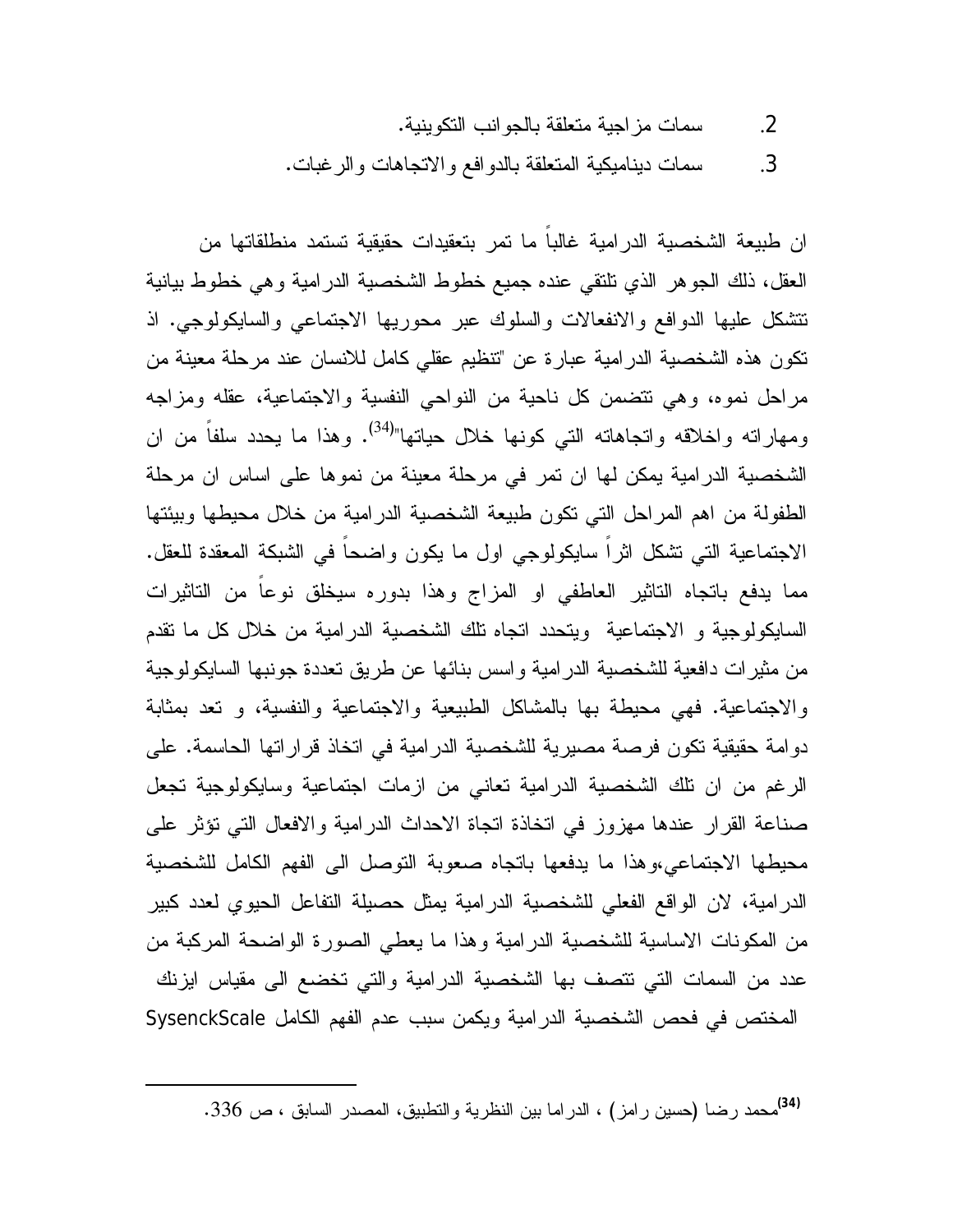للشخصية الدرامية في "بعض ظواهر الشخصية الدرامية والامكانات التي لا يستطيع الفرد التعبير عنها في الظاهر او التي يحتفظ لنفسه بها او التي لا يعرفها عن نفسه لذلك تظل كامنة خفية عليه وعلى الغير، وان ما يظهر من سمات الشخصية الدرامية على <sup>)</sup>، وعليه فان فريق العمل الدرامي غير <sup>35</sup>اختلافها وتعددها ما هو الا بعض جوانبها"<sup>(</sup> مطالب بنقل الشخصيات الدرامية الى الدراما التلفزيونية بشكل مطابق. اذ تقع بعض الاعمال الدرامية التلفزيونية في فخ هذا النقل الحرفي غير ان علماء النفس والمهتمين بسلوك الشخصية الدرامية وبعض النظريات السايكولوجية والاجتماعية قد اكدوا ان الجريمة او ما يجاورها من اعمال مخلة بالشرف والقيم والمبادئ او ما يصيب الشخصيات الدرامية من تاثيرات يخلق عندها بعداً معيناً في شكلها ومضمونها ليس من الضرورة ان تظهر على الشاشة مثلما هي في الحياة اليومية لان الدراما التلفزيونية ما هي الا تهذيب للمجتمعات واشارة لتوضيح المسافة الجمالية ما بين الخطأ والصواب او الافادة منها لتعليم معنى السلوك الحضاري بين المجتمعات البشرية. وهذه المرجعية المعرفية للشخصية الدرامية غالباً ما تكون مثار تصادم مع الشخصيات الاخرى. مما يطور عملية الصراع ويعطيها زمناً اطول وترقباً اكثر من المتلقي، اذ ان "الاساس الفني الذي تقوم عليه المسلسلة التلفزيونية هو احتواؤها على مجموعة من المواقف الخطيرة التي توتر الاعصاب".<sup>(36)</sup> وهذا التوتر هو الذي سيخلق عنصر التشويق لدى المتلقي والامثلة كثيرة بشأن هذا الموضوع في الدراما العربية والمحلية. كشخصية (سي السيد) في ثلاثية (بين القصرين). اذ نرى الصراع متوزعاً على الشخصيات فيما بينها او مع ذاتها مثل ما يحدث لشخصية (سي السيد) في صراعه مع نفسة ومحيطة الاجتماعي أي بمعنى ان المؤلف قدم فكرة ازدواجية للشخصية الدرامية، اذ ان البحث والتقصي عن اهتمام علماء النفس والاجتماع بمفردة الشخصية الدرامية والتعامل معها، وجدنا ان الشخصية الدرامية المبدعة لها العديد من الخصائص المزاجية المكونة من انماط متعددة إذ "يمكن للشخصية الدرامية ان تتكون من نمط المزاج المنطوي او

- ) محمد رضا (حسين رامز)، ص76.  $($   $^{\rm 35}$
- بارنتليت (سيربازيل)، تاليف التمثيلية التلفزيونية، تر: عزت النصيري، القاهرة: الهيئة لمصرية **(**36) العامة للتاليف والنشر، ،1970 ص .53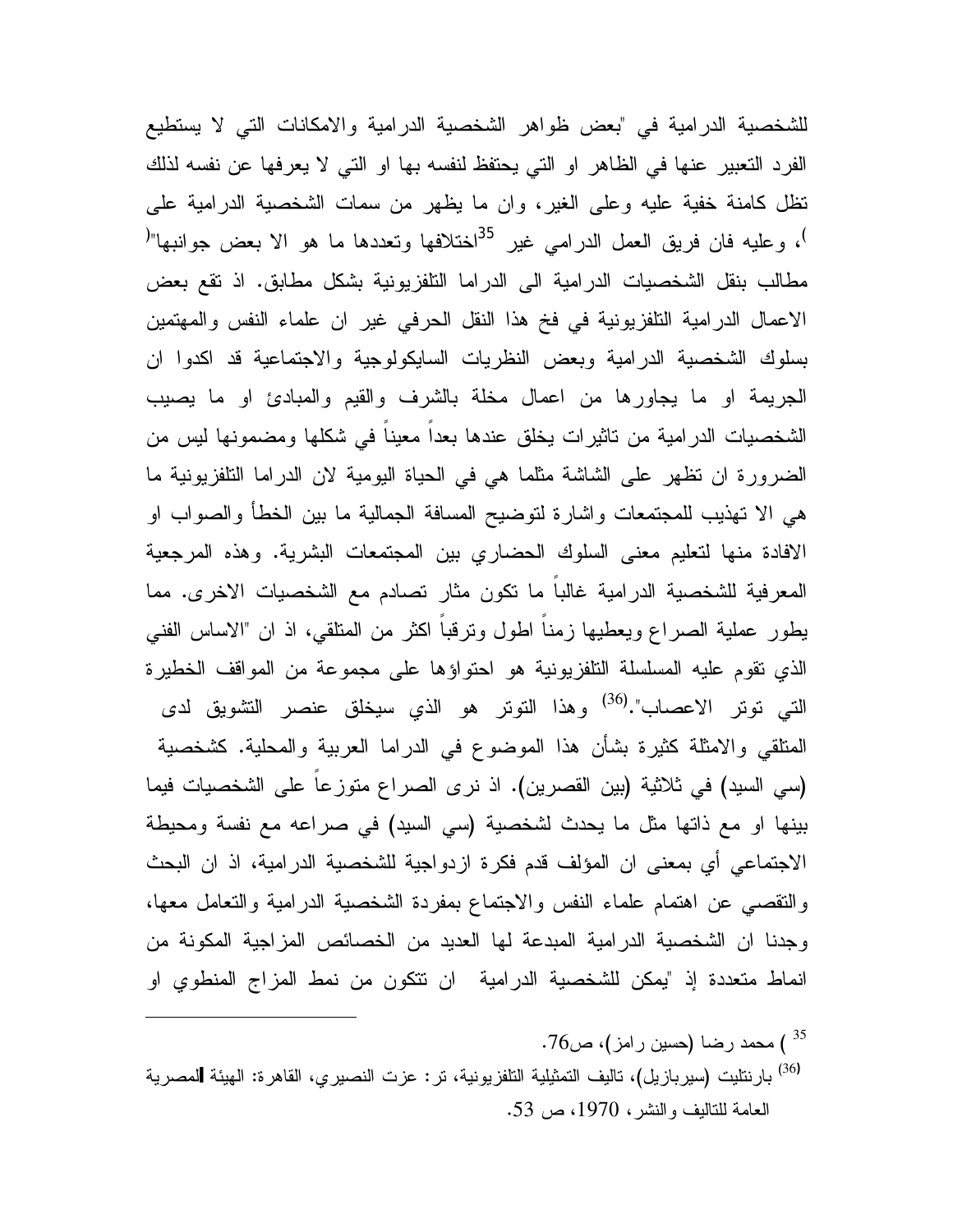او المزاج الفصامي Cyclothymieالمنبسط، او ممن يشكو المزاج الدوري )، ومن هذا يمكن ان <sup>37</sup> او أي نمط من انماط الجهاز العصبي او المزاج"<sup>(</sup>Schizothymie نستنتج ان مرونة التفكير ومرونة المزاج يمكن ان يحققا وظائف متعددة في النشاط المبدع، بمعنى ان الخصائص المزاجية تحدد وتتدخل في نمط النشاط ولهذا يمكن ان تبنى الشخصية الدرامية المبدعة على وفق الاسس الخاضعة لنظريات النفسية والاجتماعية في بناء الشخصية الدرامية، ويدعو جون هاورد لوسون الى التاكيد المتزايد على فكرة الشخصية الرئيسية، بقوله: "التاكيد ان السمة للشخصية الرئيسية، لاسيما ما يربطها بفكرة <sup>)</sup>. ولن يذهب بعيداً <sup>38</sup>البطل، بوصفه شخصـاً يتعلم ان يخدم المجتمع بحماسة وشرف"<sup>(</sup> لوسون عن اسس صفات الشخصية الدرامية وتنوع تميزها فقد أسماها مصطلح (الفرد الاستثنائي) ووضعه في المقدمة كتعبير عن اعطائه الاهمية القصوى لمكانة الشخصية الدرامية، وفي فيلم (الصعلوك) تظهر الشخصية الدرامية التي كان يعمل تشابلن على تطويرها بشكل اكثر وضوحاً، فهو ينقذ فتاة من عصابة ويكافأ على هذا العمل في مزرعة والدها، انه يحب الفتاة، لكن حبيبها الانيق يصل وبوصوله ينتهي حلم الصعلوك ويؤكد لوسون قائلاً: " ولكن ماكان للشخصية الدرامية ان تكون شخصية مهزومة، رغم ان الصعلوك لايزال ساذجاً بعواطفه المثيرة للشفقة، واذا كنا معتادين على الاعتقاد بان شكل الشخصية الدرامية يصبح اصغر في البعد كمرحلة من مراحل حل العقدة لدى تشابلن فان " عدداً من اعماله المتميزة، ينطوي على نهايات سعيدة وبمسحة ساخرة احياناً <sup>)</sup>،والمخرج السينمائي (روسيلليني) في فيلم الجنرال ديللا روفير " يقدم لنا رجلاً <sup>39(</sup> وشخصية درامية فاسدة تستطيع ان تغير نفسها وتصبح بطل ضد الفاشية، ان هذه الشخصية الدرامية متناقضة وجدانياً كما هو روسيلليني نفسه ويعود المخرج الى شخصية

) دوايت سوين،كتابة السيناريو للسينما ،المصدر السابق، ص65. ) جون هاورد لوسون. السينما العملية الابداعية، تر: علي ضياء الدين، بغداد: دار الشؤون 38 ) الثقافية،، ،2002 ص.184

المصدر نفسه، ص77 . $^{39}$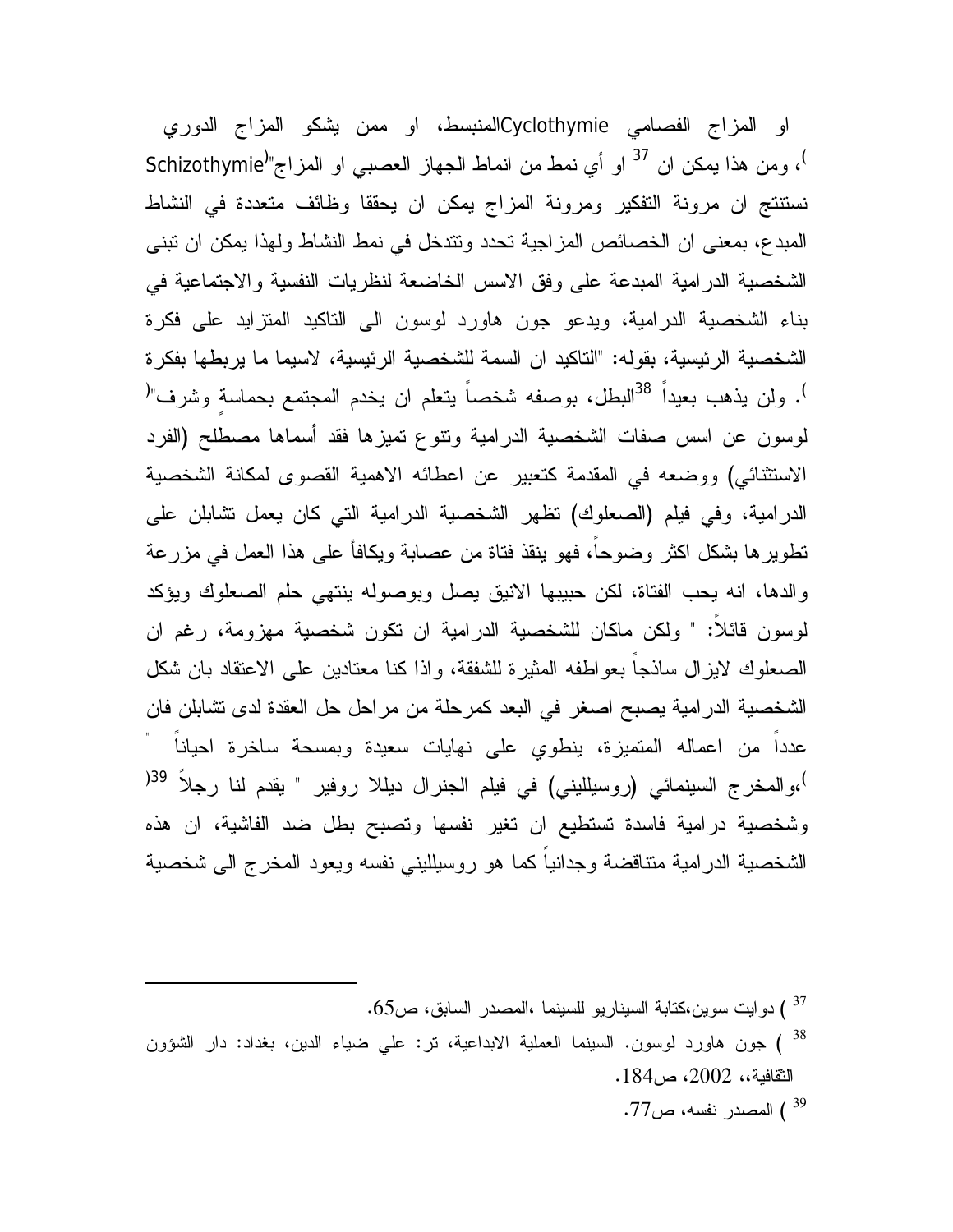غاريبالدي ونضاله من اجل تحرير ايطالياً، باحثاً بجدية تستحق التقدير عن معنى الثورة ) .<sup>40</sup>البرجو ازية" <sup>(</sup>

ان البناء الدرامي للشخصية الدرامية قائم على ضخ كم هائل من القيم والمؤهلات التي تمتلئ بها الشخصية الدرامية لاستمرار تناميها بشكلٍ حيوي ونابض اضافة الى ان هناك ترابطاً عضوياً في شكلها ومضمونها، بما فيه اسلوب الاداء الذي تتسم فيه، "يجب ان نؤمن بان البلاغة هي ملك الشخصية الدرامية وليست رسالة للكاتب في لباس حوار" )41 ( .

وان رؤية شكسبير في بناء الشخصية الدرامية مرتبطة بالمهمة التي يمنحها لها كما يصفها بالموقف الدرامي الامر الذي يتطلب ان نعي ماذا تعبر الكلمات التي نطلقها كصفات لهذهِ الشخصية الدرامية او تلك، ويذهب دارسن بقوله: "ان كل نقاش يدور حول ويؤكد <sup>42</sup>الشخصية الدرامية نقاش للقيم، وللكلمات التي نستعملها للتعبير عن تلك القيم <sup>(</sup> كذلك اذ الشخصية اذا ما اكتسبت المعاني الكبيرة في الكفاءة والاداء تستطيع ان ترتقي الى مراتب عليا، وبتعبيره الخاص يقول" لو اننا درسنا شخوص اية مسلسلة تلفزيونية ناجحة، والطريقة التي يستجيب بها المشاهد لتغير حظوظها كما لو كانوا اشخاصاً حقيقيين، لاتضح ان المثال الدرامي، ضمن اطار متماسك ومتميز، وبقليل من اللمسات  $^{\left( 0\right) }$ الفردية في الكلام واللباس والسلوك يمكن ان يصير شخصية قوية حقاً" $^{\left( 0\right) }$ 

وهذا ما اشرنا اليه سلفاً من ان الشخصية وبنائها في خضم الأحداث والصراعات عليها يجب ان تكون شخصية درامية مقنعة، باشكالها كافة بل هي تطرح وتشخص مواطن الخلل وتكشف عن بواطنها بطريقة فنية ومعالجة جمالية سيكولوجية واجتماعية تعطي معناً حقيقياً وواقعياً ومقبولاً للشخصية الدرامية داخل الدراما التلفزيونية.

المصدر نفسه، ص205.  $^{40}$  ) لوي دي جانيتي، فهم السينما، تر: جعفر علي، بغداد: دار الرشيد، ،1981 ص.423 <sup>41</sup> س. و. دارسن، الدراما والدرامي، تر: جعفر الخليلي، بيروت: منشورات عويدات، 1980،  $1980$ ص.85 المصدر نفسه، ص74  $\,$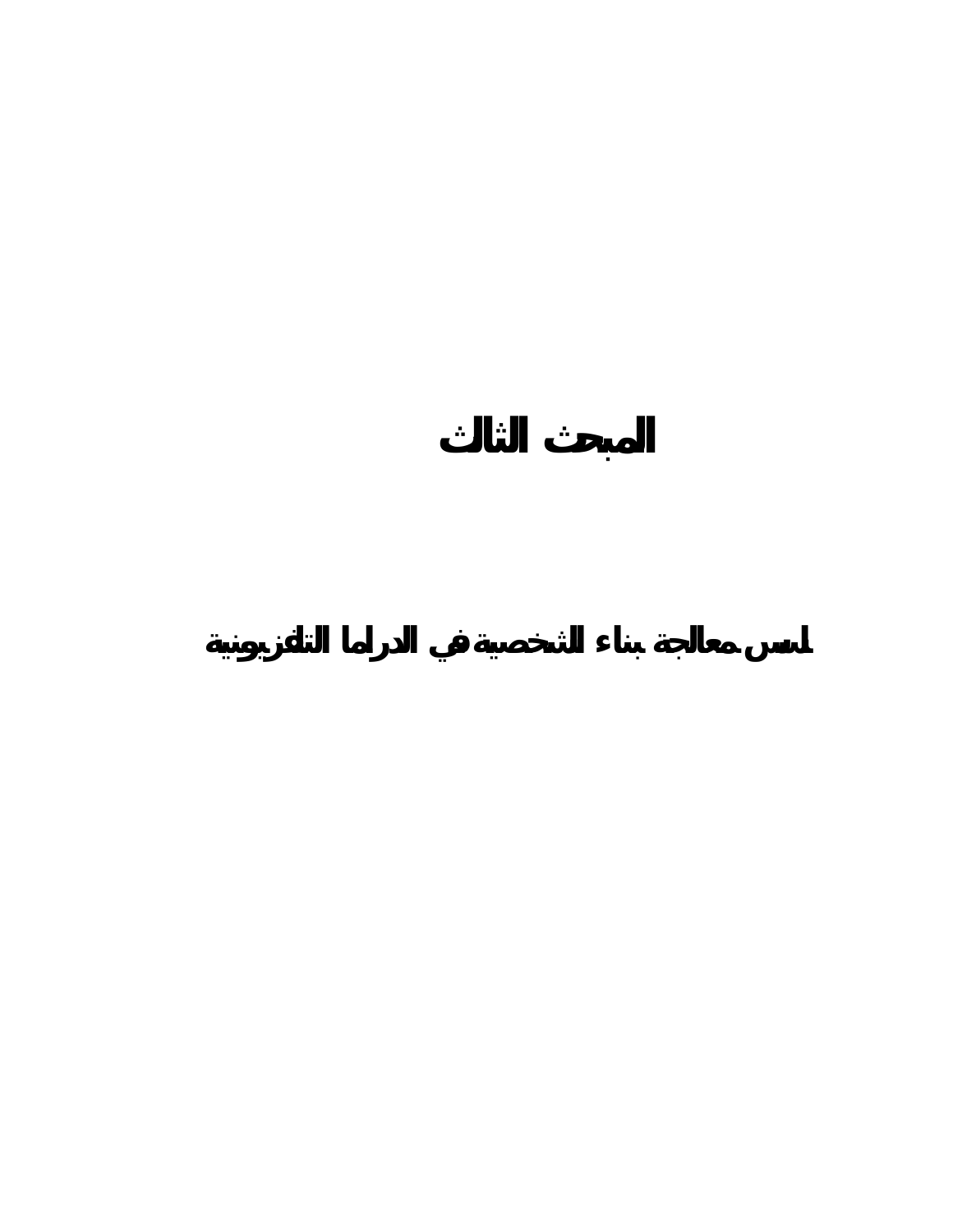ان عملية بناء الشخصيات الدرامية ليس عملية صناعية جاهزة بقوالب قـد تفقـد المصداقية والاقناع وانما تبنى وفق اسس معقولة بعيدة عن المثاليـة المطلقـة، ولـويس هيرمان يمنحها تدرجات رمادية تخرج من الابيض والاسود اذ يقول: " يجب الا يكـون اناسك الطيبون طيبين الى درجة كبيرة بحيث انهم يطيرون علـى اجــنحة ملائــكة، .تتــشكل المعالجـــة <sup>44</sup>فعندئذ يصبحون بلا اقناع وتصبح فضـائلهم ايضـاً موضـع شــك " ( الدرامية في بناء الشخصية الدرامية عن طريق الاسهام في تكوينها واظهارها الى العـالم المرئي مرتبطة بكيان مؤثر ينبغي ان يصنع من نسيج محكم، متفاعل، له علاقات غيـر محدودة ضمن حدود التحكم الدرامي المرسوم وله نقاط تقاطع مع الاخرين بمـا يـصنع الصراع الدرامي اذ ان القضية على نحو يدع له مكاناً واسعاً في الفضاء التلفزيـوني، لا وهو أحد المثقفـين الـسينمائيين ان بنـاء يمكن تجاهله، إذ يرىجلاديتور Gladiator الشخصية الدرامية لتبقى تعيش حتى انتهاء الفيلم، ويؤكد هذه " الشخصية الدرامية تكـون احياناً مسطحة كرتونية واحياناً مرسومة بعمق ومجسمة، شخصية حقيقية من لحـم ودم، . <sup>45</sup>وتبقى معك حتى بعد انتهاء الفيلم تعيش بداخلك  $^{45}$ 

وهنا يحتم ان تقدم الشخصية الدرامية بشكل ومضمون يضمن لها التأثير وحسن التجسيد، "فجملة يقولها الممثل وهو بوضعية نصف مائلة تختلف عن الجملة نفسها يقولها وهو في . ولاسيما <sup>46</sup>وضع مواجهة او بشكل جانبي إذ تكتسب في كل مرة قيمة ومعنى مختلفين" <sup>(</sup> عند معالجة الشخصية الدرامية ومنحها ما يمنحها مقومات الهوية والغـرض ينبغـي ان تشحن بطاقات كبيرة من الحرارة والاحاسيس وكم من المعارف على نحو يقربهـا مـن

 ) لويس هيرمان، الاسس العلمية لكتابة السيناريو، المصدر السابق، ص.39 <sup>44</sup> ) فاضل الاسود، السرد السينمائي، القاهرة: الهيئة المصرية العامة للكتاب،2007،ص78 0 <sup>45</sup> ) ميكيل انجلو انطوينوني، بناء الرواية. تر: ابية حمزاوي، ، دمشق: المؤسسة العامة، ،1999 <sup>46</sup> ص10

**اسس معالجة بناء الشخصية في الدراما التلفزيونية:**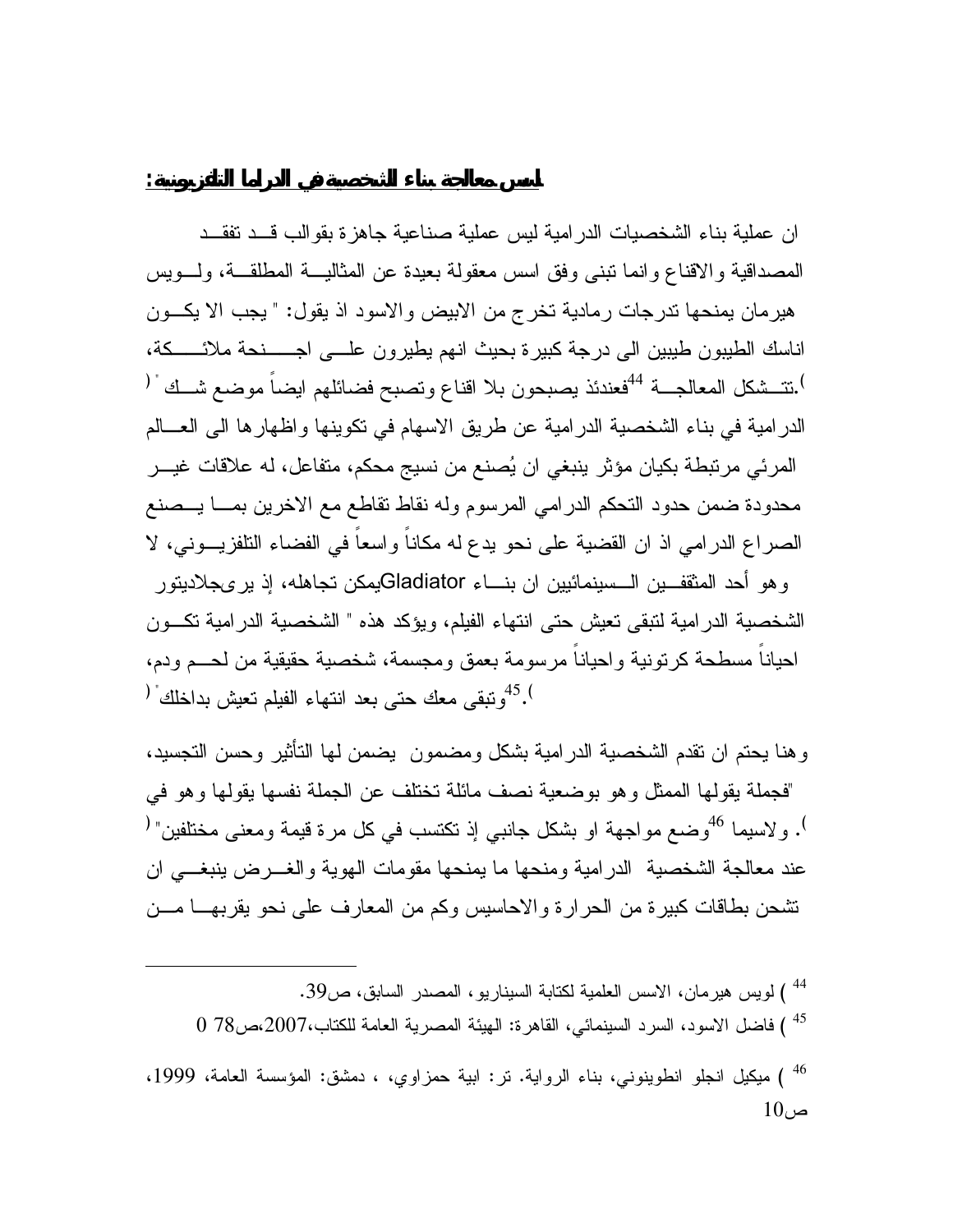الواقع الانساني الملموس . " الذي يميل الى الشخصية الدرامية المثقفة لانها تتمتع بوعي اكبر لما يجري لها، لانها تتمتع بحساسية اعلى وحس حدسي ذكي استطيع ان اسرب من <sup>)</sup>. والعكس صحيح فــي حالــــة افتقـــار <sup>47</sup>خلاله نوع الحقيقة التي يهمني الافصــاح عنها ً <sup>(</sup> الشخصية الدرامية الى الحس المرهف والتفاعل مع المسارات التي تجوب فـي النـسيج الدرامي بجميع اتجاهاته، مثلا" في المسلسل العراقي (الهروب المـستحيل)، اذ نلاحـظ الشخصية الدرامية المثقفة التي تهاجر الوطن لأسباب سياسية وتعيش في المنفـى تكابـد الالم والحرمان،والشخصية الدرامية أي كان نوعها الذي يجب وضعها في حالـة مـن التعاطف معها وعدم النفور منها ذلك مما يدعها تتحرك بمساحة السمة التي تتمتـع بهـا دون سواها، التي قد تتعرض الى القبول او الرفض او بعيداً عن الاحتدام. إذ يقول(يوجين فال)" احياناً يكفي لتغيير بعض سمات احدى الشخصيات الدرامية من اجل خلق صلة قوية <sup>)</sup>، مثلا" فـــي المسلــسل <sup>48</sup>او نفور، واحياناً يكفي منع الشخصيات الدرامية من التصادم<sup>" (</sup> العراقي(السيدة)الذي عرض معاناة الشعب العراقي اتون الاحتلال الامريكي الى العراق، فكانت الشخصية الدرامية تعاني من خوف الاصطدام بل الواقع العراقي بعـد الاحـتلال فهربت الى سوريا للبحث عن مكان امن من قدر الموت الذي يجـول فـي كـل انحـاء  $0<sub>i</sub>$ العراق

ان هذا التدرج لا يعني ان هناك تناقضاً في السلوك وانما حمل لسماتٍ خلقية كالتجاعيـد والغدد والنمش التي تظهر على البشر، ذلك بسبب ما تمر به الشخـصية مـن تعقيـدات ومجابهات تجعلها تحمل هماً وقضية ذات صراع وهذا من الاعراف الدراميـة المألوفـة ويقول هيرمان في هذا: " يولد تعقيد الشخصية الدرامية صراعات تؤدي بـداخلها الـى " انفعال يؤدي بدوره الى حركة وهي اول ضرورة للافلام السينمائية والدراما التلفزيونيـة <sup>)</sup>،مثلا" في مسلسل العراقي(الحب والسلام) الذي عبر عن معناة الشعب العراقي لثلاثة <sup>49(</sup> عقود ماضية عبر معالجة الشخصية الدرامية في واقعها الحقيقي المعبر عن معانة شعب

 ) المصدر السابق نفسه، ص.52 <sup>47</sup> ) يوجين فال، المصدر السابق ، ص217. . ) المصدر نفسه ، ص.40 <sup>49</sup>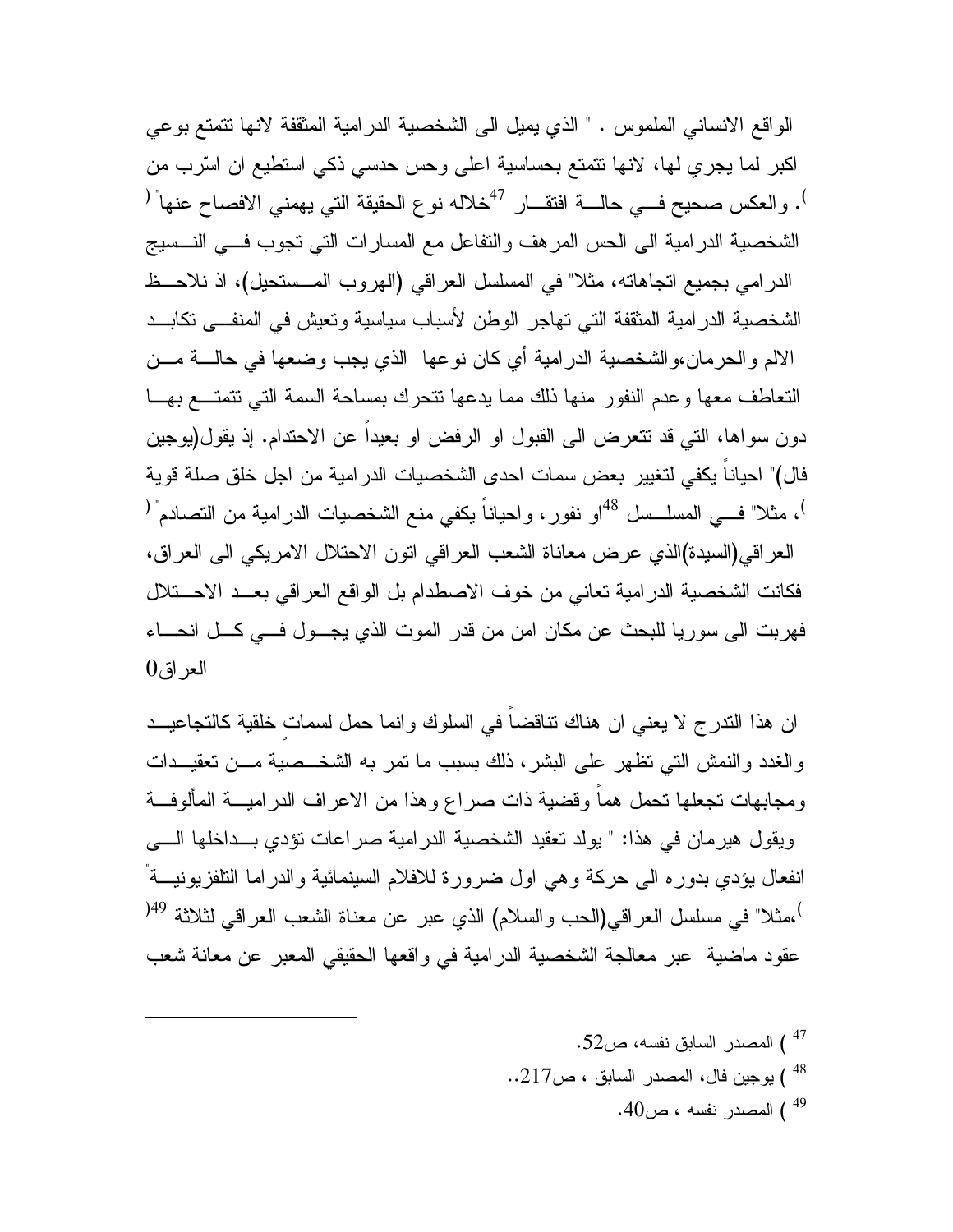من ظلم والقهر والتعسف الذي مر بل العراق عبر حكم السياسيين للعراق وضياء امـل العيش في سلام في هذا الوطن0

ان خصائص الشخصية الدرامية وهي ( وجهة النظر والموقـف والـسلوك والـسمات ) مرتبطة بعضها ببعض وتشترك جميعها في عملية بناء الشخصية الدرامية القائمة علـى حاجة الشخصية والهدف الذي تحمله بجوهرها والذي يعبر عنه بالفعل .

لهذا يطرح( سيد فيلد) التساؤلات عن نوع الخصائص التي تمتلكها الشخصية الدرامية، اذ يتساءل:" أهي لا أبالية؟ شيطانية او عابثة؟ هل هي مبتهجة؟ سـعيدة؟ متألقـة؟ ذكيـة؟ انبساطية؟ حادة؟ خجولة؟ وهذه الخصائص تعكس الشخصية (الـسلوك) ايـضاً فجـوهر الشخصية هو الفعل وسلوكها هو كينونتها"  $^{50}.$ 

ويعد جيم جاريسون بطل فيلم (ج.ف.ك) لاوليفر ستون والذي يتنـاول قـضية اغتيـال الرئيس الامريكي الاسبق جون فيتز جيرالد كندي مثالا" جديداً ملفتاً للنظـر فهـو الـذي يوصف بأنه : " محقق قضائي، وضابط سابق في الحرب العالمية الثانية، وضـابط فـي الحرس الوطني، ورب اسرة جيد، وتدريجياً يؤدي اهتمامه الشديد باغتيال كندي، الى ان <sup>)</sup>. وفي <sup>31</sup>تفقد كل هذه الاشياء مغزاها عنده ورغم ذلك فانه يظل محتفظاً بموقعه وسلطته" فيلم (موسيقى الحظ) للكاتب بول اوستر والمخرج فيليب هاس، يطرح مثالين لشخصيتين بينهما مسافة فاصلة رغم انهما خاضعين للـعقاب ويوصف (ناش) الشـخصية الدرامية على انها: " تقليدياً للشخص الهادئ الذي يعتقد بثقافته ويحترم مظاهر الحـضارة التـي يتنعم بها الناس من حوله ويرى ان ثمة امل لتجاوز المحنة. اما (جاك) فهو المثل الـذي يؤمن بالمصادفة وحدها وان الحياة لامعنى لها ولا تساوي اكثر من لحظة عابرة يمكن ان ). <sup>52</sup>تعاش بمتعة  $^{12}.$ 

، سيد فيلد،المصدر السابق، ص $9$ 49  $\left( \frac{50}{2} \right)$  ) نورمان كيجان، مأزق البطل الوحيد، تر : امير العمري، بيروت: المجلس الاعلى للثقافة، <sup>51</sup> ، ص $223$ .  $2000$ 

) محمود العزامي، الرواية والسينما،القاهرة: الهيئة المصرية العامة للكتاب2001، ،ص59 0 <sup>52</sup>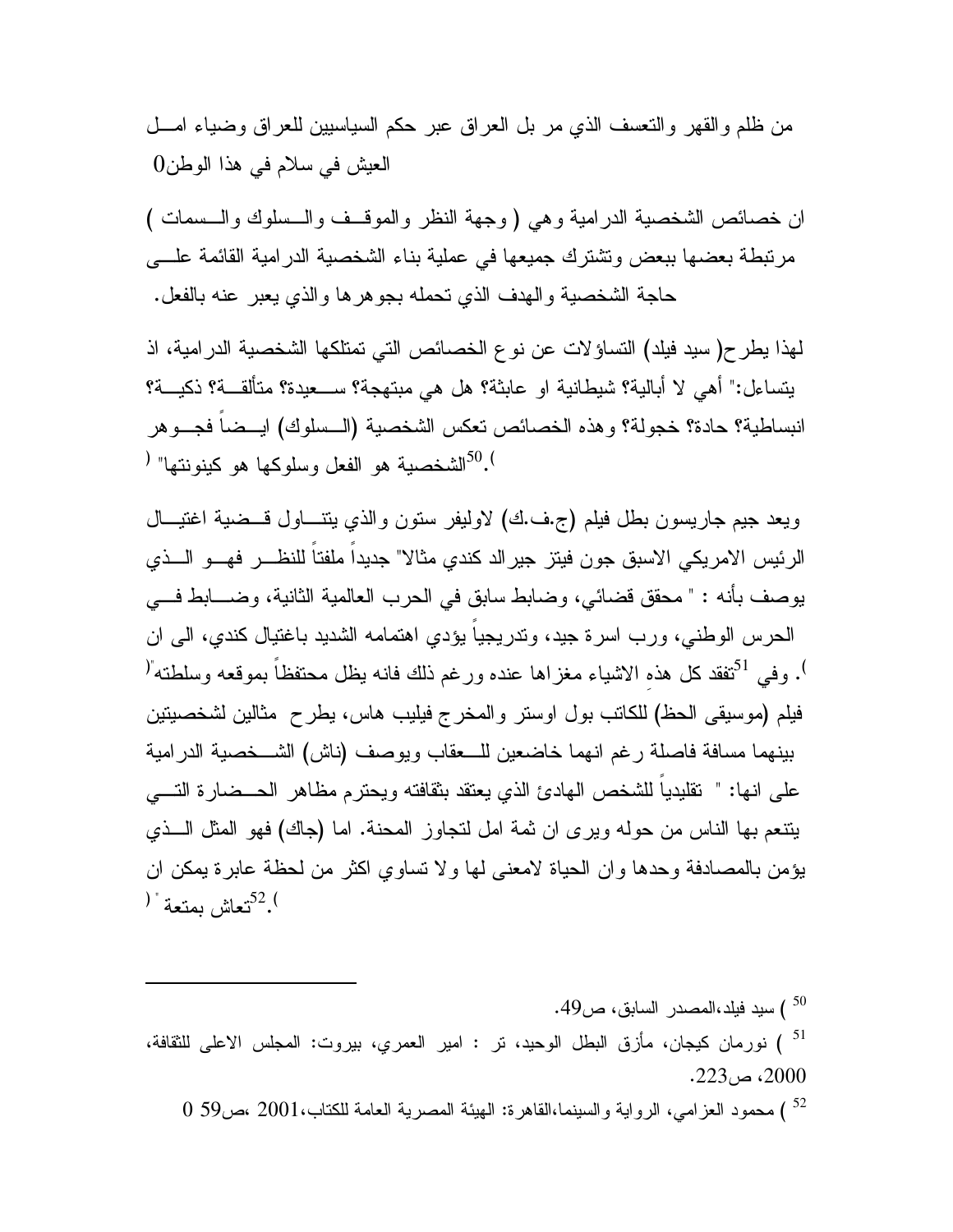اما افلام المخرج وليم وايلر كالهمس العالي وجامع الفراشات فقد قدمت شخصيات درامية من النفسيات المعقدة المكبوتة، فالبطل (فريدي) في جامع الفراشات " ذوسـلوكية معينـة تشبه الى حدٍ ما سلوكية المدرسة التي لا تستطيع فراق زميلتها فتقرر اعدام نفسها بالحبل <sup>)</sup>. وفي هذا الفيلم معالجة مختلفة للمخرج وايلر (للبطلة) للشخصية <sup>53</sup>في الهمس العالي " <sup>(</sup> الدرامية التي اندفعت بقوة اللاشعور لاكتشاف سر صديقتها وكذلك التعامل مع اسـتنتاج البطلة الداخلي، أي الباطني .

ان الشخصية الدرامية لها سلوكها المعبر عن مكنوناتها وتلك قوة دافعة للتعبير عن مـا تحمله هذهِ الشخصية من غايات واهداف وحاجات وحتى نحسن صنع العوامل الداخلة في تنمية وبناء هذهِ الشخصية الدراميةلابد من العمل على تبرير السلوك واثبـات الحجـج، وحتى في حقل الادب، رواية كان ام شعراً، تتنامى المخيلـة الذهنيـة فـي التـصورات المحددة لمتابعة سلوكيات الشخصية الدرامية وما تطمح اليه. وفي هـذا المعنـى يقـول الاديب ممدوح عدوان : " كل شخصية درامية قادرة على الدفاع عـن سـلوكها، حتـى اللص، يمكنه ان يبرر، لماذا هو لص. فاذا سئل امام المحكمة لماذا سرقت؟ فسيقول انـي محتاج، وجائع وهكذا.... لماذا اغتصبت امرأة؟ يقول انا مكبوت، او ربما يقول هي كانت ،مثلا" <sup>54</sup>متعرية واغرنتي، فانا اريد للشخصية الدرامية ان تقدم حجتها وهي مقتنعة بها " <sup>(</sup> في المسلسل العراقي(باشوات اخر زمن) نلاحظه من خلال شخصيات المسلسل الدرامي كيف كانت شخصية، كمال التي جسدها ،الممثل جلال كامل، اذا تعبر الشخصية الدرامية عن واقع العراق بعد سقوط النظام البعثي الفاشل وكيف قيام الشخصية الدرامية بـسرقة اثار العراق لكي تقوم في بيعها خارج الوطن0وفي اطار المعالجـة الدراميـة نـرى ان التغيرات التي حدثت في البيئة الاجتماعية اثرت الى حدٍ ما علـى المواقـف الدراميـة والنظرة الى الشخصية الرئيسة ،" فالاعتداء على ممتلكات الاخرين اعتماداً على نظريـة تقبل الانحراف كطريق للحياة اندفع المتفرجون نحو افلام ترحب بمبـررات المحتـالين " وتؤيد السرقة الناجحة لاحد البنوك، وهناك معالجات عديدة تؤيد مواجهة هـذهِ الجـرائم

 ) وليم وايلر ،مخرجون عالميون ، القاهرة: الهيئة العامة للطباعة والنشر ، ،1972 ص.80 <sup>53</sup> )محمد القاضي، واخرون، معجم السرديات، تونس: دار محمد علي2010، ،ص85 0 <sup>54</sup>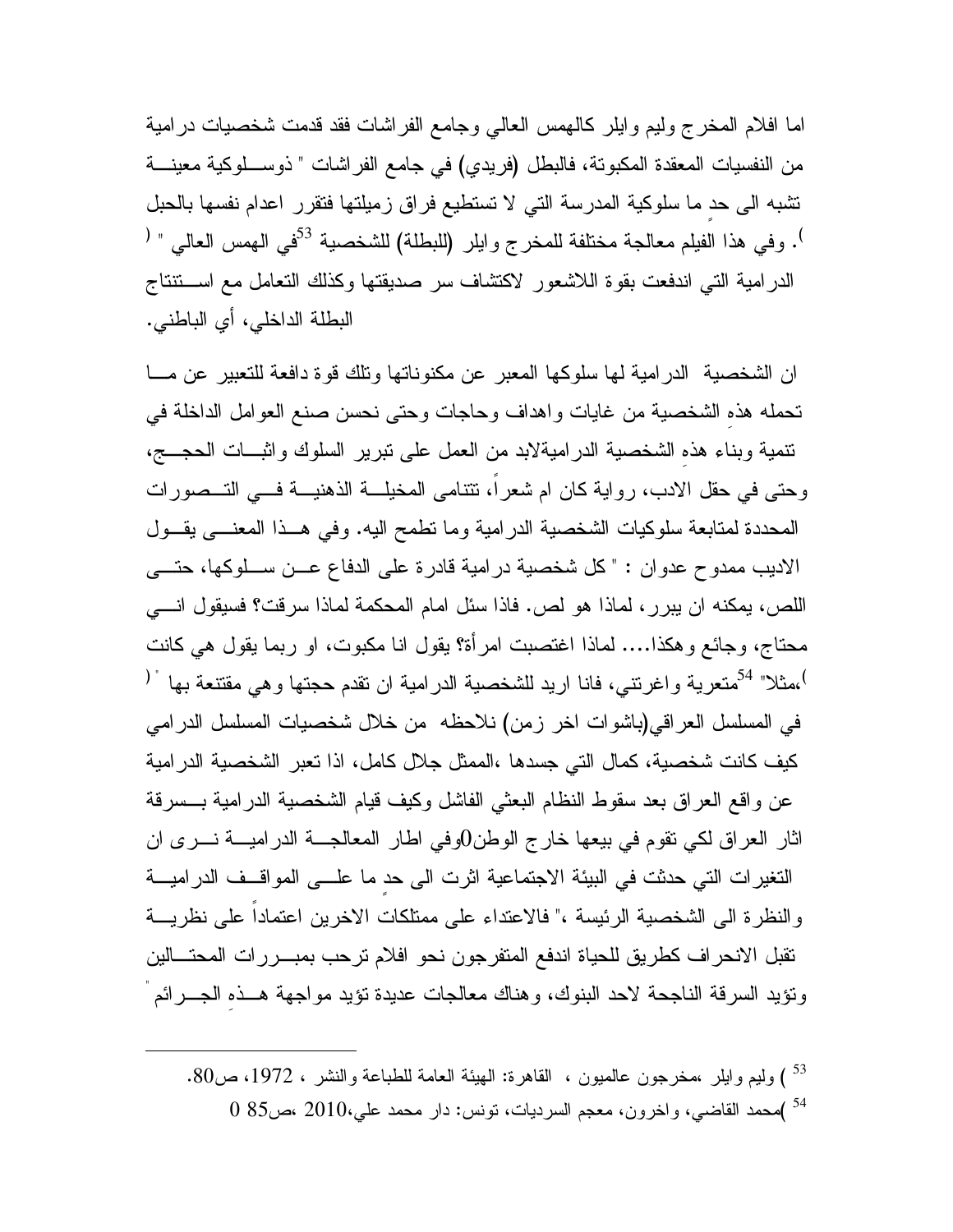<sup>)</sup>. وهذا ما يؤكد ان جدارة الشخصية الدرامية الرئيسة وهي تواجه شراً او معارضـــة <sup>55(</sup> متخفية اصبحت اليوم مقبولة لتبرير اعتداءات ممكنة على ما كان يعد بالامس من المبادئ الاولية للاخلاقيات، واذا اندمج المتفرجون عاطفياً مع الشخصية الدرامية بالقدر الكـافي فانهم يرحبون تماماً بكل ما تفعله من السلبيات او قد يغضون النظر عنها .

ولاسيما السينما العربية هناك دراسات اهتمت بالشخصيات الدرامية في روايـات نجيب محفوظ، ففي دراسة وضعتها الباحثة المصرية اميرة الجـوهري، وفيهـا خمـسة فصول تناولت بالبحث خمسة شخصيات درامية وموضـوع الدراسـة هـي شخـصية الوصولي الذي يتردد داخل الشخصية الواحد، والشخصية هي مثال الحـب الرومانـسي ومثال الاب المسيطر الشخصية الباحثة عن الذات، وانصب البحث في الفصل الثاني فـي الشخصية الدرامية الانتهازي المتمرد من خلال شخصيتين (محجوب عبد الدائم) في فيلم القاهرة 30 و (حسين كامل) في فيلم، (بداية ونهاية) من اخراج صلاح ابو سيف وتأليف الكاتب نجيب محفوظ، اما مثال المراة الساقطة بدافع الفقر الذي تضمنه الفصل الثالث فقد تناوله نجيب محفوظ في رواياته محللاً علاقات الشخصية بالقوى الاجتماعي والاقتصادية المحيطة به مصوراً الدوافع النفسية التي ادت الى السقوط ومن بين شخصـيات الدرامية  $^{10.6}$ برزت شخصية (حميدة) في زقاق المدق و (نفيسة) في (بداية ونهاية). $^{10.6}$ 

وتـقول الدكتورة سهير القلماوي في كتابهـا ذكـرى طـه حـسين لعـام ،1974 ان الشخصيات الدرامية عند طه حسين ليست افراداً بعينهم، ونتساءل ... هل هو احـساسه بانه انما يتحدث عن شخصية درامية تصل في صفاتها الى العمومية والشمولية ؟ مـثلا" في مسلسل العراقي (بيوت الصفيح) اذ تدور احداث المسلسل عن عائلة عراقية تسكن في بيت من الصفيح في حي فقير في مدينة الناصرية تكابد العائلة معانـة القهـر والجـوع والحاجة الانسانية لها0

) محمد حسني، فن كتابة السيناريو، بيروت: دار مكتبة الهلال1999، ،ص65 0 <sup>55</sup>

<sup>56</sup> ) ينظر: جان الكسان، الرواية العربية من الكتاب الى الشاشة، سوريا:دار النهضة للطبع والنشر، ، $76$ ، ص.76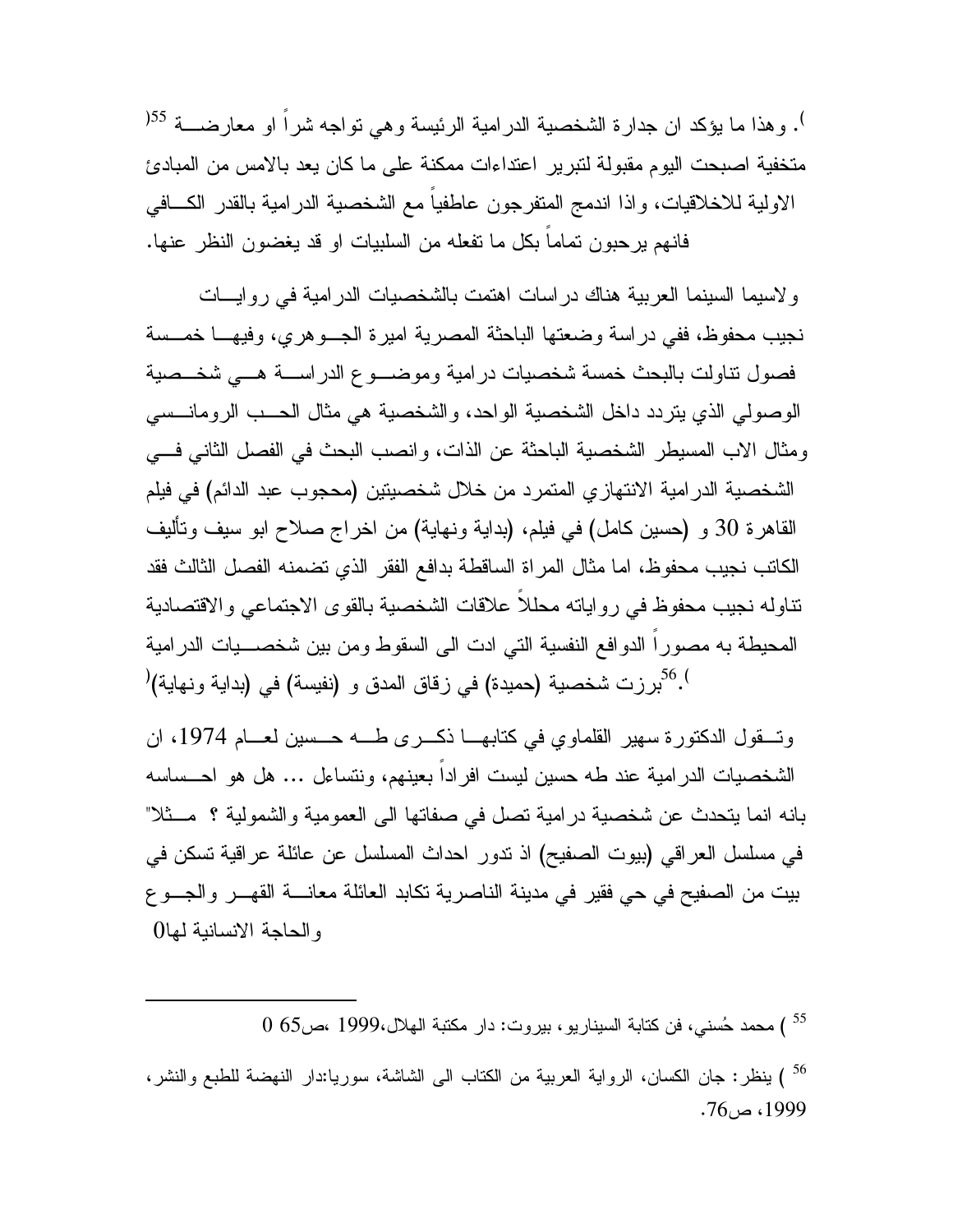ان معالجة الشخصية الدرامية لتحقيق هدفها الذي تسعى اليه ينبغي ان ترى " مجموعـة العراقيل التي يتوجب عليها تخطيها وتجاوزها من اجـل الوصـول لهـدف مـادي او <sup>)</sup>، وهذا ما يلغي التسطح في العلاقات الداخلية والخارجية التي تقيمهـــا ممـــا <sup>57</sup>معنوي ّ<sup>(</sup> يكسبها المبررات المنطقية للاقدام على هذا الفعل او ذاك. واحياناً يقدم الكاتب على خلـق نوع من الصراع قائم على "توريط الشخصيات الدرامية في مواقـف ومـشكلات تبـدو <sup>)</sup>،مثلا" في مسلسل العراقي (ايوب) تدور احداث المسلسل قبـــل ســـقوط <sup>58</sup>عسيرة الحل" <sup>(</sup> بغداد بثلاثة اشهر وتمتد حتى تشكيل مجلس الحكم اذ يرصد المسلـسل معانـاة الـشعب العراقي 0

تعبر افلام الغرب الامريكي والمسلسلات التلفزيونية على ان يكون التركيز على شخصية الدرامية الرئيسة (المميز) الذي يجب ان تتوافر على الصفات الخاصة وهي، "ان يكـون البطل شجاعاً ومستقيماً واميناً وجديراً بالثقة وعطوفاً ومنشرحاً، ومعتدلاً ونظيفاً ومحترماً <sup>)</sup>. وهذه اشتراطات يتطلبها البناء الدقيق للسيناريو فــضلاً عــن <sup>59</sup>ويمثل قانون كثافته" <sup>(</sup> المعالجة الدرامية الفذة لاظهار اللائق في التجسيد الصوري لحركة الشخصية الدرامية في الميدان الدرامي التلفزيوني .

ويذهب لويس هيرمان الى منح صفة الرمز للشخصية الدرامية كي تصبح مثـالاً لسمة وفعلٍ خاص اذ يقول: " من واجب كاتب السيناريو خلق شخصيات ومواقف وحوار بشكل مبتكر وجزء من واجـبه خـلق رموز مبتكرة، ويـعيد ابداع استخدامات مبتكـرة <sup>)</sup>.ومهما يكن مسار الشخصية الدرامية وحـضورها ( المتميــز او <sup>60</sup>للرموز النمطية<sup>" (</sup> القدوة) لابد ان تضفي على الاجواء سمة (الاقناع) ذلك ما تفتقر اليه بعض الشخـصيات الدرامية المرسومة "ففي فيلم وايلر (بطل في مأزق) الذي يلعـب فيـه الممثـل كيـرك

 ) عز الدين الوافي، السيناريو قواعد واولويات، المغرب: دار توبقال للنشر والتوزيع،2001، <sup>57</sup> ص39 0 ) لويس هيرمان ، المصدر السابق، ص.41 <sup>58</sup> المصدر نفسه، ص74  $^{59}$ المصدر نفسه، ص292.  $^{\prime\prime}$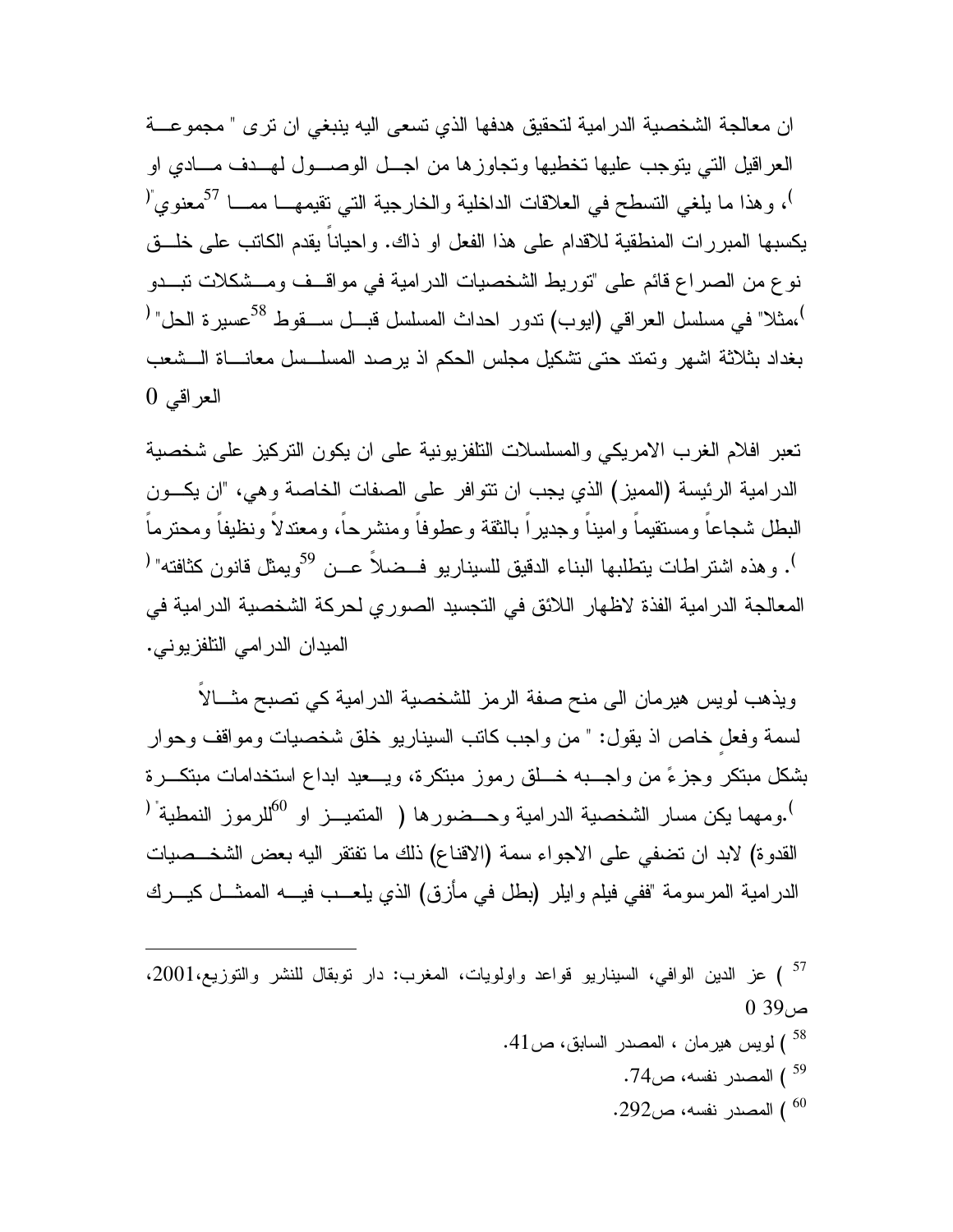دوغلاس شخصية الصحفي، فهو ضائع وكاذب وساخر ومتستر واناني وقاسي ومتعجرف وطموح ومريض وبعدها يعاني تأنيب الضمير فيطعن نفسه بمدية ويلقي حتفه" ("

يتضح من خلال استعراضنا للشخصيات الدرامية المتفردة انهـا تتمتـع بـصفات الجاذبية والهدوء ورجاحة العقل ونضوجه، وشخصيات تجمع بين ملكتـي، والتخطـيط والتنفيذ معاً ذلك ما ينطبق على شخصية (شيلي بالمر) في الفـيلم الامريكي خليك هادئ إذ يجسد فيه الشخصية الدرامية المركبة الجذابة والتي يـصفها (coll Be (عام 2005 الكاتب نهاد ابراهيم، "انها من الممرات المهمة التي يجمع فيها بطل واحد بين مواصفات . <sup>62</sup>الشخصية الدر امية الرئيسة و الشخصية الاساسية معاً" <sup>(</sup>

ومن المعروف ان فن السيناريو يقصد بالشخصية الدرامية الرئيسة هي التي تخطط لكل شيء وتدير خيوط اللعبة في حين الشخصية الاساسية هي ذراع التنفيـذ وفـضلاً عـن عنصر التركيب القائم على قدرات العقل والفعل والجسد الا ان بنية المفاجأة منحتها اثارة اكبر عندما تحولت هذه الشخصية الدرامية من الجريمـة الـى اقتحـام عـالم الغنـاء والموسيقى، بعد خلق اجواء القلق والتوتر وعنصر الادهاش ذلك ما اكدت عليه الباحثـة الالمانية (ارميلا شنايدر) اذ تقول:" ان هناك ثلاثة عناصر في بنى الخطـاب الـسردي انطلاقاً من التأثير الذي يحكم عملية الاستقبال الحسي وهي بنية التوتر وبنيـة الفـضول <sup>)</sup>والشيء نفسه ينطبق على مسرح السيد حافظ ورؤيتـــه للشخــصية <sup>63</sup>وبنية المفاجأة " <sup>(</sup> الدرامية التي يطلق عليها (المجازية) التي تطرح مفاهيم لها ملامـح او اسـماء تـوحي بالجشع والوفاء والموت والحرية.....الخ اذ تصفها الكاتبة ليلى بن عائشة انها " تتحرك وان ابطاله <sup>64</sup>في اطار حركة مصيرية تضع نصب اعينها الحياة بموازاة مع المصير " <sup>(</sup> هم مثال للانسان المأزوم والمستلب، وتضيف:" انهم ينتشلون من هذا التأزم والاسـتلاب

 $\cdot 101$  المصدر السابق نفسه، ص $^{61}$  )عادل النادي، مدخل الى فن كتابة الدراما، تونس: مؤسسات علي عبد الكريم عبد <sup>62</sup> اللة،1978،ص98 0 ) قيس الزبيدي، بنية المسلسل الدرامي التلفزيوني، دمشق:قدمس للنشر والتوزيع، 2001، ص4. )محمد حمدي ابراهيم،نظرية الدراما الاغريقية،القاهرة:الشركة المصرية العالمية للنشر.1994، <sup>64</sup>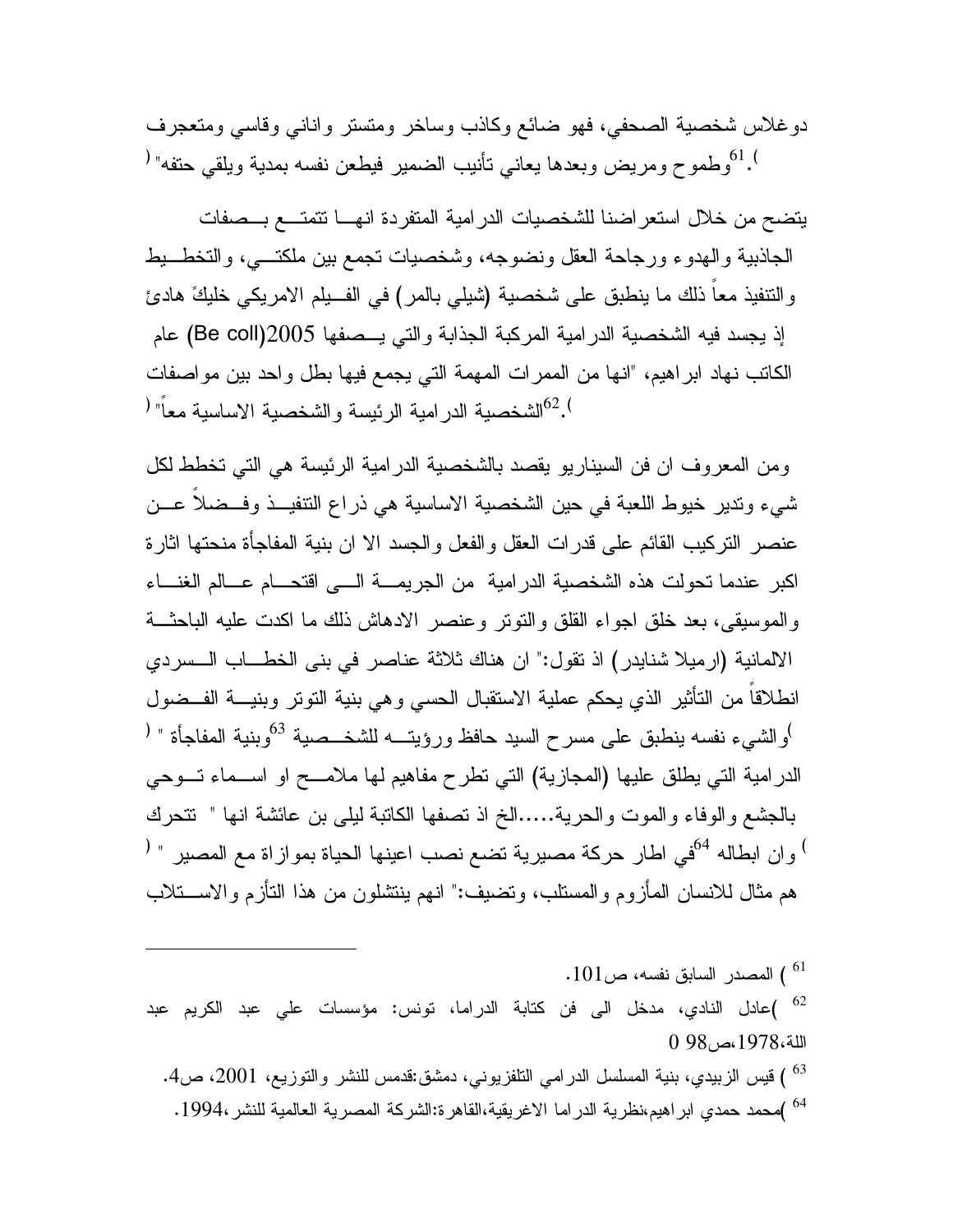لصنع نماذج للانسان الحر الذي يرفض القهر والقمع كشخصية مقبول عبد الـشافي فـي مسرحية (حكاية مدينة الزعفران) وشخصية الانسان في مسرحية سيزيف والفتى قهر في  $^{165}$ الطبول الخرساء $^{65}$ .

وهذهِ الشخصيات الدرامية غالباً ما تمنح القالب الذي يعتمـد علـى المفارقـة وسـمة الشخصية واللغة المحكية والنكتة والكلمات والحركات ذات الرنين التي تفجر التناقض بين وعي المشاهد وواقعه المعاش .

ان الشخصية الدرامية انطوت عليها تنوع في خصائصها وطرق معالجتها لـسماتها والشخصيات الدرامية تنبني على اسس كتابها وصنعها مخرجوها بأدق صناعة على نحو غدت امثلة ورموزاً واضحة، ففي التراجيديا مثلاً كان لظهور الشخصيات الدرامية الفريدة والمتميزة امثال اوديب وهاملت وعطيل وماكبث ولير الاثر الكبير في الدور الذي سجله الادب عموماً والمسرح خصوصاً في اكتساب صـفة التميـز عـن طريقـه بالـشكل والمضمون لا يحتمل التكرار، وفي الميلودراما برزت شخصية (جيمي بـورتر) لجـون ازبورن مثال للتمرد البرجوازي الصغير، وهناك الشخصية الدرامية الشريرة (فرجينيـا) ولا ) 66 ( في (الثعالب الصغيرة) و (مارثا) في (من يخاف فرجينيا ولف لادوارد البـي). يقتصر دور الشخصية الدرامية على الجانب الايجابي بل يتعدى الى جوانب شتى ولكـن بتميز في السمة والسلوك، وقد ظهرت مثال لشخصيات (الخصم) لما انطوت عليـه مـن صياغة مركبة نفسياً واخلاقياً والمتمثلة بشخصية (ياغو) في مسرحية (عطيل) لشكـسبير أذ منحها طاقات في الدهاء وقدرة على التلون والمراوغة والنفاق بعقلية ذكية وحيلة تبعث على الدهشة، ولسعة ما لديها من حضور وتأثير يمكن الاعتماد على مثل هذا النوع مـن الشخصيات الدرامية كنقطة ارتكاز في عملية بناء الاحداث. وهذا ما يشير اليه د. ابراهيم حمادة حين يقول : " الشخصية الدرامية في القطعة المسرحية ولاهميتها في بناء الاحداث

) المصدر السابق نفسه، ص7. ) ينظر: مجاهد عبد المنعم، دراسات في علم الجمال، بيروت، دار عالم الكتب، ط1 ،1986، <sup>66</sup>  $.62<sub>0</sub>$ ص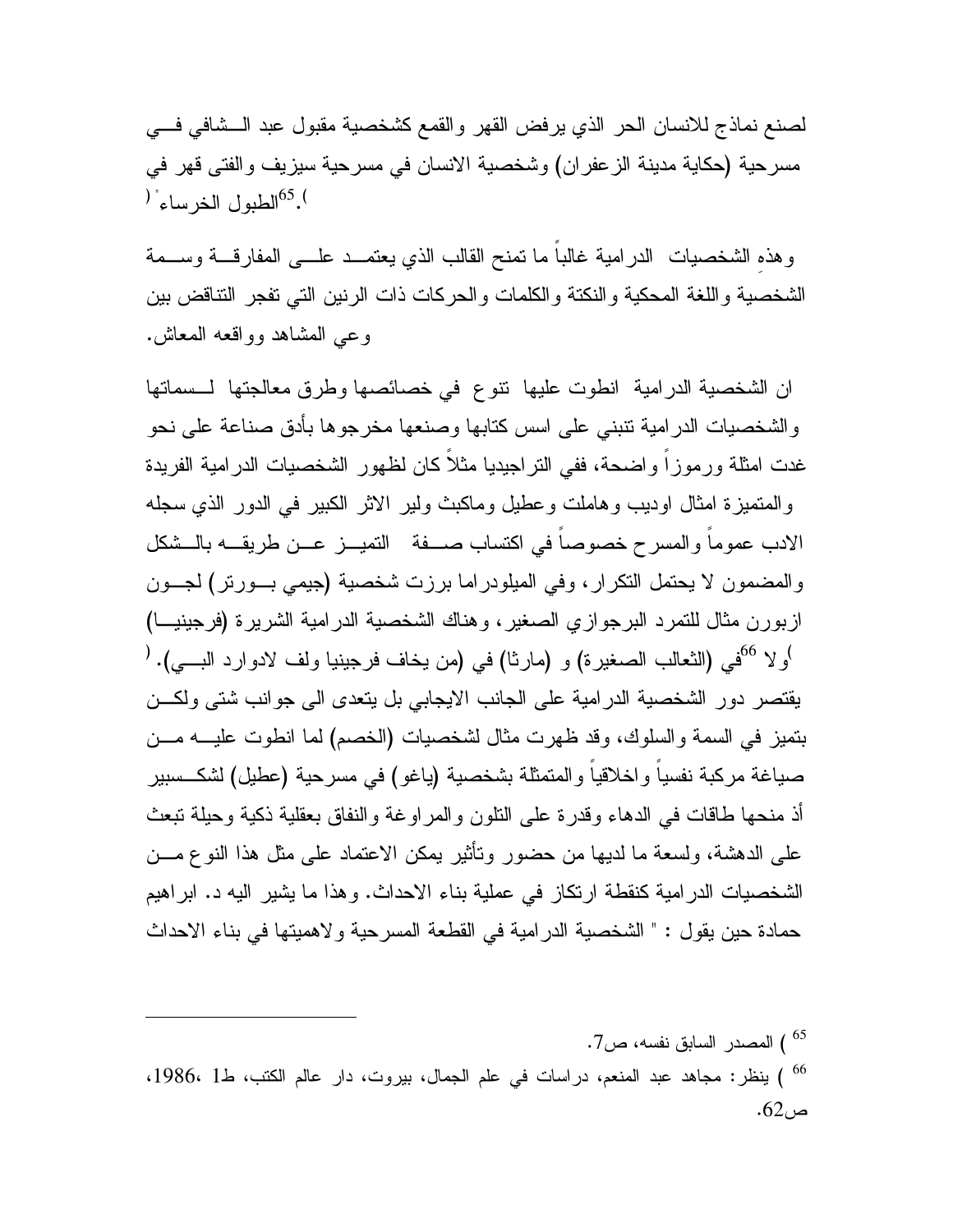. وكذلك" شخــصية شـــايلوك التــــي <sup>67</sup>فهي دائماً محط اهتمام المتفرج ومثار عواطفه " ( ابتدعها شكسبير وخلع عليها ابشع النعوت وهو البخل والجشع والشراهة في جمع المـال الحرام<sup>(68)</sup>.

ولكثرة تنوع خصائص واسس الشخصيات الدرامية لدرجة انها اصـبحت مثـال مما يلفت الانتباه الشخصية الدرامية أي ان شكسبير قد وضع صفة (الجـشع) قبـل ان يفكر بشخصية درامية (شايلوك) وقد وضع (الغيرة) مثلاً قبـل ان يـصيغ الشخـصية الدرامية (عطيل)، يمكن الاخذ بـمثل هذا المقاييس طبقا للقاعدة التـي تقـول:" الفعـل قيفتر ض وجود اشخاص يفعلون " <sup>(</sup> )

وعندما نبحث عن الاولويات نجد ان جون هوارد لوسون يقول:" ان ارسـطو يؤكـد ان الفعل يعتبر العامل الاساسي في الدراما وان الشخصية تاتي كعامل تابع للافعال ، وهذا ما يتقاطع مع فكرة ان الشخصية الدرامية هي صانعة الافعال الجبارة وغيرهـا.... ويـرى لويس هيرمان في ذلك ترابط حيوي، مؤكداً على كيفية الفعل، وليس أي فعل اذ يقـول:" . وهذا يوفر للمعالجة الدرامية فرصة <sup>70</sup>ليس ما تفعله هو المهم بل كيف تفعله هو المهم<sup>" (</sup> طرح تنويعات لشخصيات متعددة تحمل مواضيع مختلفة تعتمد في تميزها وتفردها علـى ما تطرحه من افعال وبكيفيات خاصة مؤثرة غير مكـررة تختـرق الهـدف وتـضمن التصويب، ولهذهِ السمة خصوصية نجدها في الترابط الشخصية الدراميـة مـع "الحبكـة والشخصية الدرامية يجب ان تكون مرتبطة بالـحبكة بالشخصية الدرامية بحـيث تـنبع ،مثلا في مسلسل العراقي (الباب الشرقي) الذي <sup>71</sup>كل واحدة من الاخرى وتصب فيها" <sup>(</sup> تدور احداث المسلسل حول مجموعة من الشباب الواعي الذي يتظاهر ضد طغيان الدولة

 ) ابراهيم حمادة، معجم المصطلحات الدرامية والمسرحية، القاهرة: دار الشعب،1981، ص.9 <sup>67</sup> ) قاسم حسين صالح،الشخصية بين القياس والتنظير،بغداد: مطبعة التعليم العالي،1988، ص.44 <sup>68</sup> ) مجاهد عبد المنعم، المصدر السابق، ص.62 <sup>69</sup> ) لويس هيرمان، المصر السابق، ص.287 <sup>70</sup> ) المصدر نفسه، ص.44 <sup>71</sup>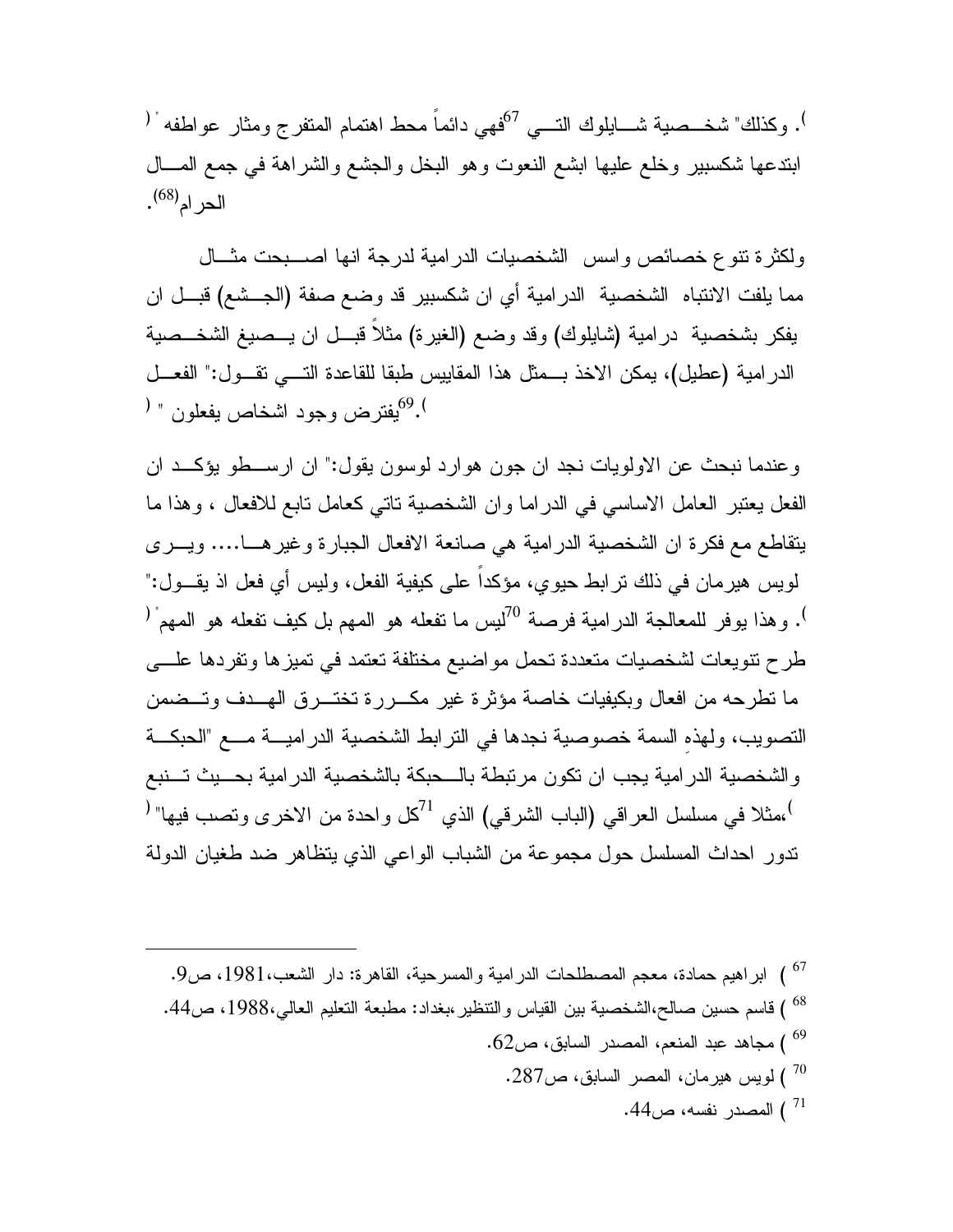في منطقة الباب الشرقي يعاني الشباب من ظلم وقهر والم لتصل الحالة الى مـوت احـد الشباب من جراء التعذيب على يد السلطة المدعية الى الديمقراطية 0

ولاسيما وضع المهتمون بشؤون الدراما والسيناريو والشخصية الدرامية مفاهيم خاصـة بالية بناء الشخصية الدرامية ومعالجتها بشكل عام بشكل خاص، ذلك ما يظهر من خلال اختلاف وجهات النظر والاشتراطات التي وضعوها.. فقد منح بعضهم امتيـازاً خاصـاً للشخصية الدرامية الرئيسة موضوع (الصراع) واعتبره القضية التي تنـادي بهـا، "ان الشخصيات الدرامية الرئيسية هي موضوع الصراع، ويقصد ما يتولد من ازمة رئيـسية ، ورغم هذا (الهم) الذي تحملـــه <sup>72</sup>تواجهها الشخصية وتدفعها الى التصرف والحركة" <sup>(</sup> الشخصية الا انه اكد على مبدأ (التوازن) الذي لا يحرمها من الاستقرار والاقناع ويقـوم مبدأ توازن الشخصية الدرامية على فكرة ان"الشخصية الدرامية ينبغي الا تكون سـوداء <sup>)</sup> ومن هذا يفهم ان الشخصية الدرامية في الشر تكون اكثر اقناعاً <sup>73</sup>تماماً او بيضاء تماماً"<sup>(</sup> لو صدرت عنها بعض اللمسات الانسانية. وهناك من يعتقد ان فضاءين يصلحان لبنـاء الشخصية الدرامية هما الحياة الداخلية وهي التي : " تبدا من الميلاد حتى اللحظة لبـدء الفيلم وهذه هي العملية التي تكون الشخصية،والحياة الخارجية والتي تبدأ من لحظة بـدء وهنا يكــون مــسار ال $^{-24}$ عرض الفيلم حتى النهاية وهي العملية التي تكشف الشخصية  $^\prime$ الشخصية الدرامية من البداية الى النهاية مرتبط بما تواجهه من مشكلات ومصاعب كـي تصل الى هدفها المرسوم ضمن المشهد الدرامي. وهناك من يـضع مخططـات تـسعى للكشف عن مهمات الشخصية الدرامية فيأخذ بنظر الاعتبار (التأسيسات) قبـل الـشروع بأسس بناء الشخصية الدرامية وهي :

-1 تأسيس الشخصية الدرامية مبكراً، أي منذ اللحظة الاولى لبدايـة العمـل الدرامي. -2 تأسيس السمات في الشخصية الدرامية قابلة للتطوير، وبعيدة عن الزيف.

 ) عبد الحليم محمود السيد، الابداع والشخصية،القاهرة: دار الفكر العربي،1988، ص.16 <sup>72</sup> ) المصدر نفسه،ص.19 <sup>73</sup> )المصدر السابق نفسه،ص.22 <sup>74</sup>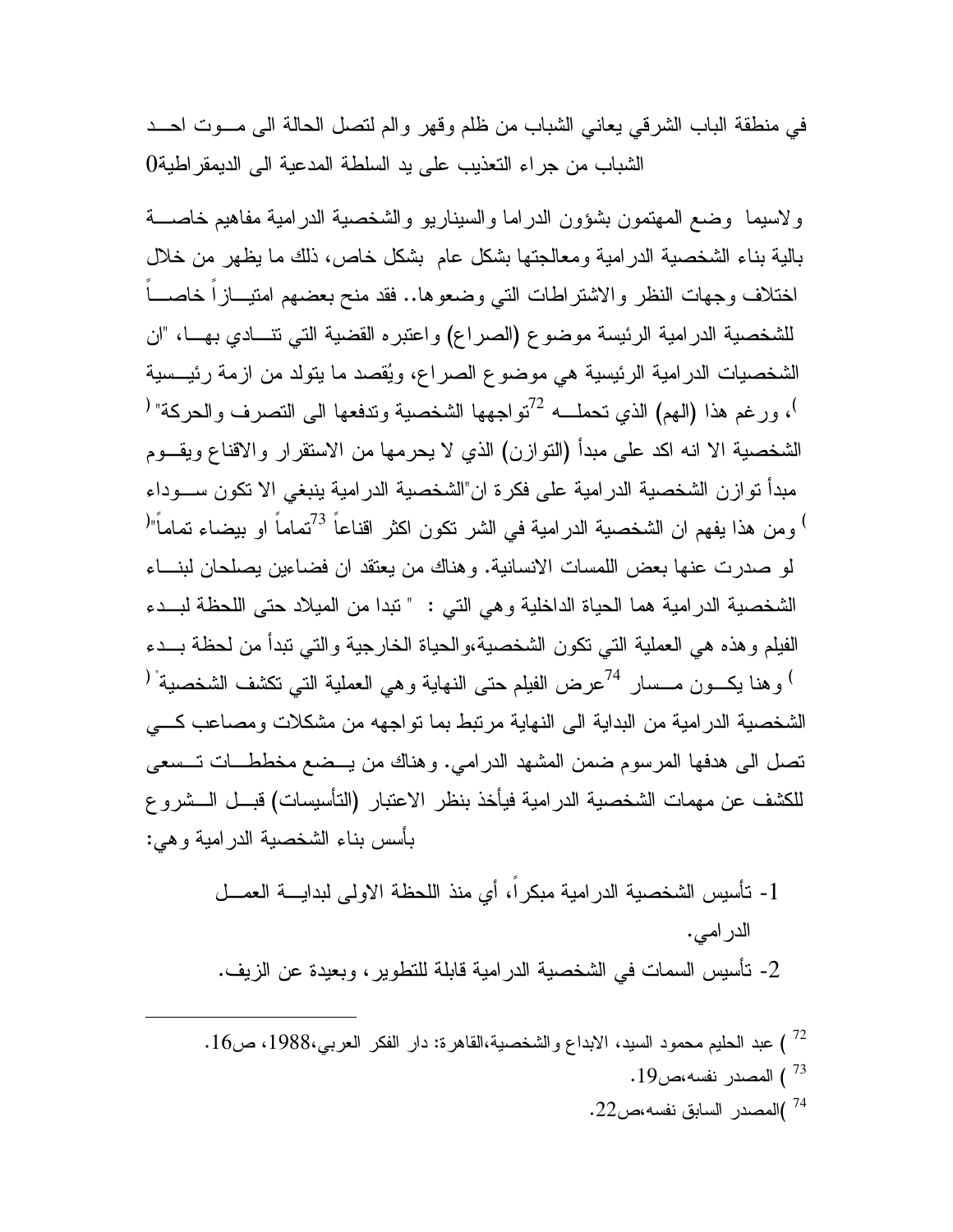-3 تأسيس الانطباع السائد عن الشخصية الدرامية. -4 تأسيس الجدارة بالحب. -5 تأسيس اثارة الاهتمام. - تأسيس الامكانات بما فيها الجسدية اضافة الى بقية المهـــار $^{(75)}$ ويحـــدد $6$ الباحث محمد حسني ان للشخصية الدرامية الرئيسة سمات مهمة: -1 قوة الارادة والاصرار على تحقيق الهدف. -2 الذكاء. الذي يؤهل الشخصية الدرامية للتفـوق ولكـن فـوق المـستوى المعقول . -3 المكانة المميزة. وهو التميز بالاعتقاد بأهداف الشخصية الدرامية. -4 الجاذبية، وهو سحر التفرد بالسمات. -5 العلاقات مع الاخرين، باستثمار العناصر الدرامية لدفع الحدث الى الامام . -6 الوضوح والمصداقية. أي مصداقية الفعل الذي تقوم به الشخصية الدرامية . (76) وهو الذي يساعد على سرعة فهمها وتقبل المشاهد لها

ويؤكد عالم الانثربولوجيا ادوردسابير ان الشخصية الدرامية ما هي الا نتـاج للعوامـل الثقافية ومن هذا تبدأ فكرة ، " ان الفرد ينزع من خلال تجربته الثقافية الى تبني الشخصية وهو يدعم مرجعية بناء الشخصية الدرامية الى المهارات الثقافيـــة وفــق <sup>77</sup>الدرامية "<sup>(</sup> ) وهو يدعم مرجعية بن طرائق يعتقدها هي الاصلح وهي :

-1 طريقة الاشكال الثقافية التي تسعى الى تحديد الانماط السائدة في الثقافـات للشخصية الدرامية . -2 طريقة الشخصية الدرامية التي تؤكد ردود فعل الفرد تجاه الوسط الثقـافي الذي ولد فيه وهي طريقة اثنولوجية.

 ) المصدر نفسه،ص.22 <sup>75</sup> ) محمد حسني، المصدر السابق، ص30 <sup>76</sup> ) ادوارد سابير، ابحاث في الانثربولوجيا، لندن: دار العلوم، 1967 ص.75 <sup>77</sup>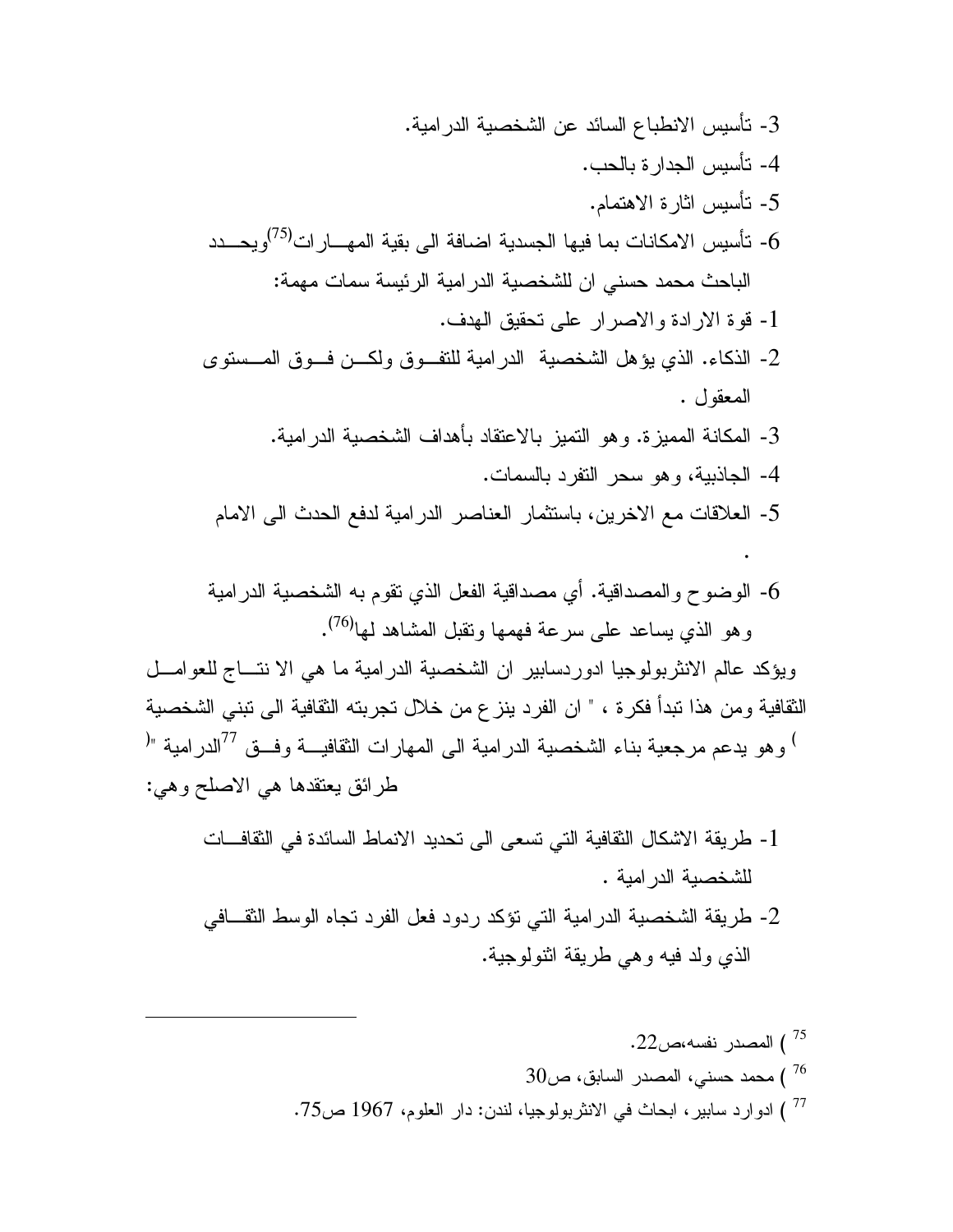-3 طريقة الاسقاط projection التي تستخدم طرائق الاسقاط المختلفـة فـي التحليل لا سيما مجموعة رورشاخ لتحديد نطاق بنيان الشخصية الدراميـة . (78) في مجتمع معين

ويذهب آخرون بعيداً فيوصفون الشخصية الدرامية (بالحضارية) إذ يرى عيسى الشماس ان " مفهوم الشخصية الحضارية يعبر عن الجوهر الحقيقي للانـسان مؤكـداً الارتبـاط باللغة، واللغة وعاء الفكر والفكر ينتج عنه تفاعل العمليات العقلية والنفسية التي يتمتع بها . الانسان دون غيره " <sup>(</sup>)

ولاسيما العوامل التي تفصح عن ماهية الشخصية الدرامية هي :

.1 ان الشخصية الدرامية هي موقف: Attitude أي طريقة فعل او شعور يـؤدي الـى كشف راي الشخص وموقفه ونوعيته .

.2 الشخصية الدرامية هي السيرة الذاتية المميزة للشخص وحملها الحقائق والمعلومـات Information.

.3 الشخصية الدرامية هي سلوك Behavior فجوهر الشخصية هو الحدث الدرامي وما يفعله الشخص ينم عنه، والسلوك هو الحدث الدرامي .

.4 الشخصية الدرامية هي كشف Reveration فمن خلال سرد الاحداث نتعرف علـى وانب معينة مهمة للشخصية  $^{80.0}$ 

.5 الشخصية الدرامية لها مظهر الاستغراق (indentification (وعامل التعـرف هـو . الاطراء الذي يتأمله الكاتب في تحديد العمق الذي تصل اليه الشخصية  $^{81}.$ 

المصدر نفسه،ص $78$  .  $^{78}$  ) فايز ترحيني، الدراما ومذاهب الادب ،بيروت: المؤسسة الجامعية للدراسات والنشر1988، <sup>79</sup>  $0.35$ ،ص )جلاديتور، بناء الشخصية،تونس :دار محمد علي للطباعة والنشر2002، ،ص59 0 <sup>80</sup> المصدر نفسه،ص3  $^{81}$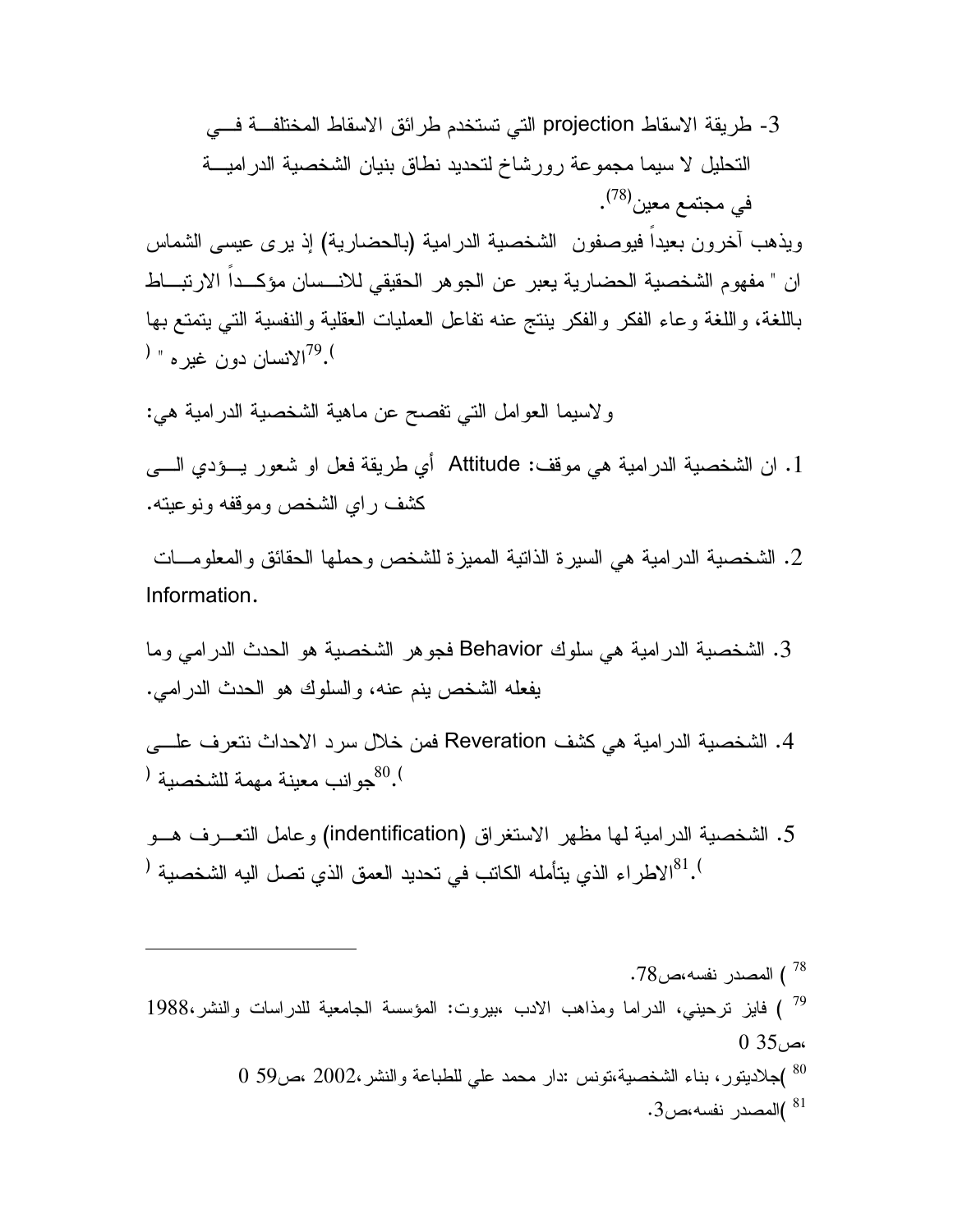ويذهب العالم (يونك) ابعد من حدود الخاصية الجوهرية فيبرز المكونـات الفنيـة والفكرية لنمو الشخصية الدرامية ويعتقدها انها استعدادات موجودة وممكنة ويقسمها الـى اربعة انواع اساسية وهي (التفكير، والشعور، والحدس، والحـس )كمكونـات اساسـية للشخصية الدرامية، فيقول عندما يكون احد هذهِ الاستعدادات هو الغالب يكون بوسعي ان اتحدث عن معالجة للشخصية الدرامية ويمكن ان نقسمها طبقاً لنوعية الوظيفة الجوهريـة اما العالم رالف لينتون، فقد يتسع بمفهومه لمجمل  $^{82}$ للي نوعين: "معقولة وغير معقولة"  $^\circ$ القدرات اذ يمنح الشخصية الدرامية" المجموعة المتكاملة من صفات الفرد العقلية والنفسية أي المجموع الاجمالي لقدرات الفرد العقلية واحساساته ومعتقداته وعاداتـه واسـتجاباته  $^{183}$ العاطفية المشروطة"

والمعالجة التلفزيونية للشخصية الدرامية هي التفـرد فـي مهـارات اخراجيـة عاليـة الكفاءةتمكن من وضع الشخصية الدرامية في مكانتها اللائقة داخل المشهد الـدرامي فـي هذا السياق يـطلق الـكاتب نهاد سيـريس مصطلح (صوت الشخصية) ويعتقده " آهـم <sup>)</sup> ونفهم <sup>84</sup>خصائص الرواية التلفزيونية وهو الصوت الذي يميزها عن بقية الشخصيات <sup>' (</sup> من هذا ان الصوت هنا هو (الحضور) وما يترتب عليه من مستلزمات ومـؤهلات كمـا يضفي على صوت الشخصية الدرامية "صفة الموضوعية لانه تاريخي محكوم بالمكـان <sup>)</sup>. و( الصوت) هو الذي يحدد مكان الشخصية الدرامية في النسيج المعقد، اذن <sup>85</sup>والزمان"<sup>(</sup> هناك شبكة من العلاقات والمستويات يساعد الصوت في بناءها وان نقطة تقـاطع هـذهِ المستويات تحدد مكان الشخصية في فضاء الرواية التلفزيونية. وان هذا الحـضور لـن

) المصدر نفسه، ص144 . ) رالف لينتون، دراسة الانسان، تر: عبد المالك الناشف، بيروت: المكتبة العصرية،، 1964 <sup>83</sup> ص.207 )المصدر نفسة،ص65 0 <sup>84</sup> المصدر نفسه،ص $2$ .  $^{\rm 85}$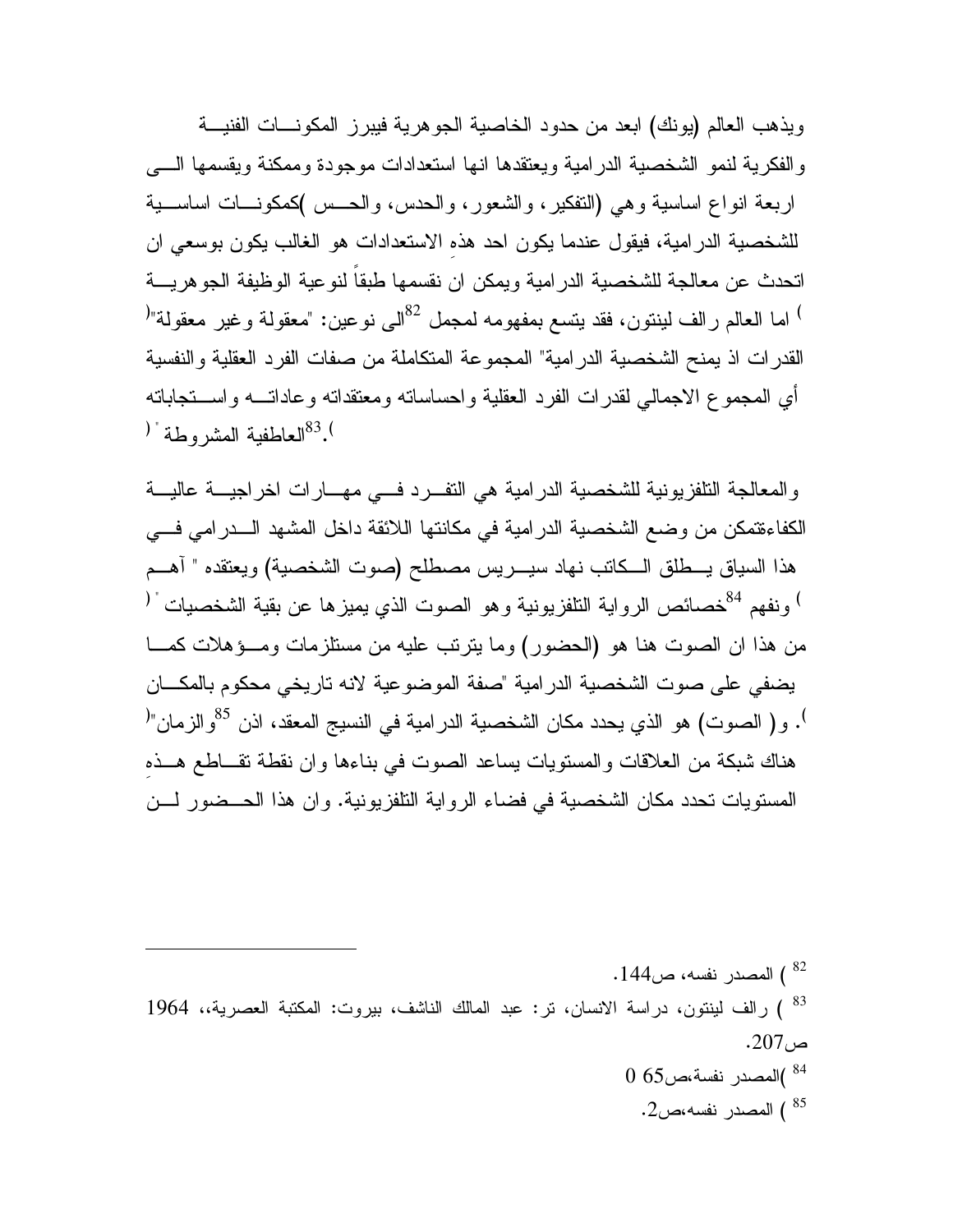يقتصر على حدود رد الفعل وانعكاساته كما دعا اليه (سابير) بقوله " ان ردود فعل الفرد <sup>86</sup>. "تجاه النظام هي التي تؤدي الى مثال او سلوك الذي ندعوه للشخصية " (

وانما استحقت الشخصية الدرامية ما يمكن ان تـمنح على اسـاس الكفـاءة والـسلوك، "فالكفاءة هي الا تجعـل لاعـب الكولـف المبتـدئ يفـوز بالبطولـة ضـد اللاعـب المحترف،والسلوك يعني انه اذا سلكت الشخصية الدرامية سلوكاً يعتقده المتفرجون انـه  $^{\circ}$ وهـذا نـــوع مـــن  $^{87}$ كان يجب عليها ان تسلكه فانها تنتصر وان لم تسلكه فانها تفشل"  $^{\circ}$ المعالجة الخاصة بالشخصية الدرامية الامر الذي يجعل الاقناع والقبول سبيلاً لتمريرهـا في المسار الدرامي كي يتقبلها الجمهور ويتعاطف معهـا رغـم انهـا أي (المعالجـة قد تصطدم بمعوقات تهدد البناء والتصميم ولهذا ينصح خبراء الـسيناريو ) Treatment <sup>)</sup> فاذا عرف الجمهور ِ ان شيئاً ما سيحدث قبل مو عده <sup>88</sup>بـــ "تجنب ما يمكن توقعه مقدماً"<sup>(</sup> فقد افسد خطة احكام البناء الدرامي والسرد، وكذلك ينصحون بأهمية الفصل بين الازمات بمعنى " بين الاحداث الكبيرة والمهمة والحاسمة والاحداث الثانوية وان يجري ترتــيبها <sup>)</sup> وهــذا مـــا يعتمــد <sup>89</sup>بـــطريقة (الاحداث المتصـاعدة) لخلق القوة المتزايدة في التوتر <sup>"(</sup> بالاساس على بنية النص الدرامي وعناصره التي توفر في السـرد بسـط فرصة الفهـم وايصال الهدف والرسالة، " وتتكيف النصوص التلفزيونية قصصاً واتفاقاً سردياً وتنـدمج في التواصل الاجتماعي ويجب ان تعد هدفاً ، انما الهدف منها التوجه الـى الجمهـور، ) ويذهب اكثر من هذا الكاتــب <sup>90</sup>فكمال الرسالة لا يتحقق كما يقال الا حينما يتم فهمها"<sup>(</sup> مارسيل مارتن، الى ابعد من ذلك اذ يصف الصلة الحميمة مـع الجمهـور بالانـصهار العاطفي، اذ يقول :

 ) ادوارد سابير، المصدر السابق، ص.77 <sup>86</sup> ) محمد حسني، المصدر السابق. <sup>87</sup> ) المصدر السابق نفسه.57، <sup>88</sup> ) المصدر نفسه، ص.58 <sup>89</sup> ) قيس الزبيدي، المصدر السابق، ص.47 <sup>90</sup>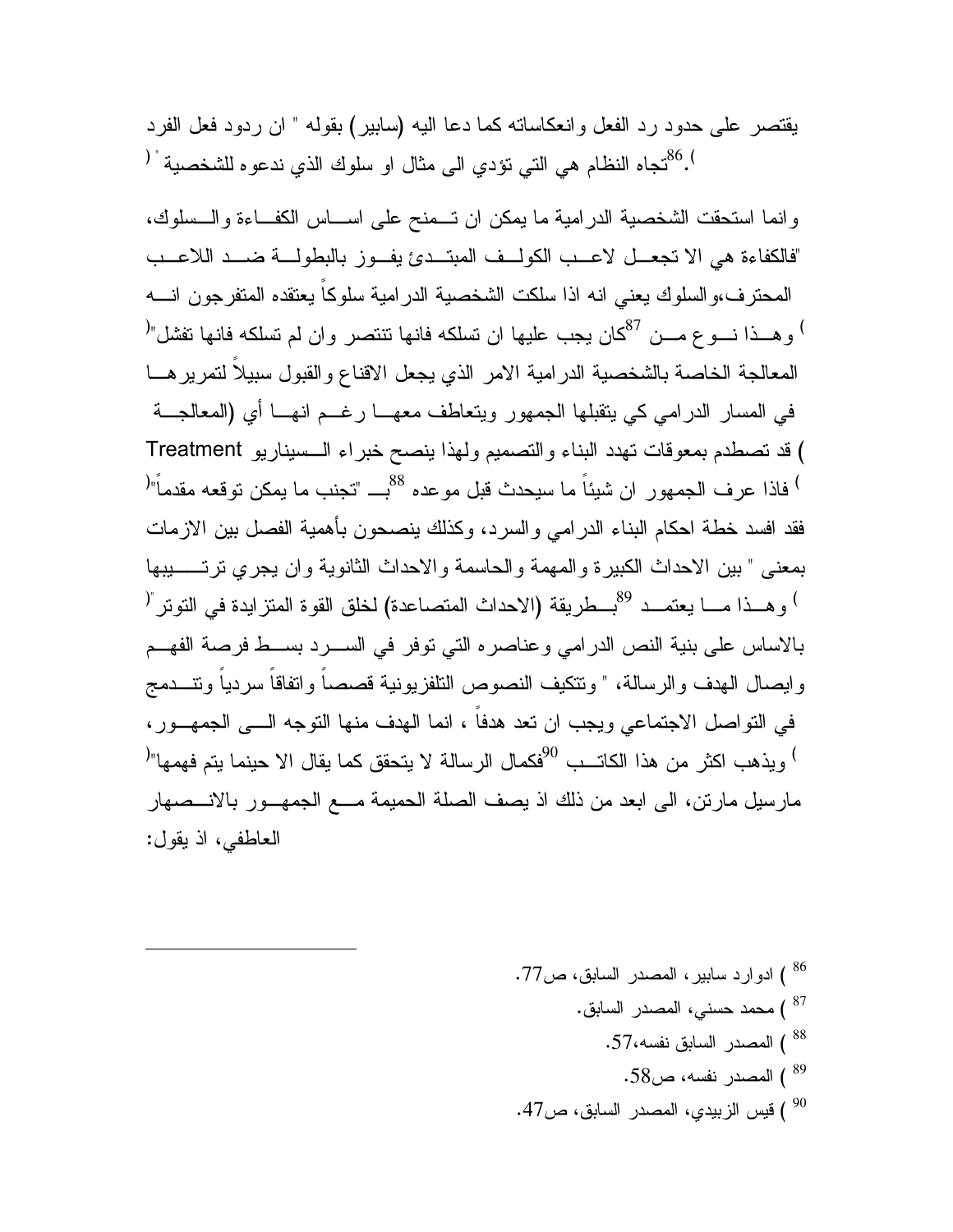" الرواية والسينما تبحثان منهجياً عن ما يسعه ان يعضد الانصهار العاطفي بين الشخصية <sup>)</sup>، ويعتقد الباحث ان هذا لن يكون بمعزل عن اليــــة الـــسرد <sup>91</sup>الادرامية والجمهور " <sup>(</sup> ومفهومه في البناء الدرامي، فالسرد يلبي الحاجة المتعطشة للانسان المتلقـي فـي تتبـع الحكاية ومعرفة ما ستؤول اليه احداثها 0

ان المعالجة الدرامية لمسار البناء الدرامي للاحداث سواء في السينما أو التلفزيـون بمـا فيها رسم حركة وفعل الشخصيات الدرامية ودورها في السرد والبناء ولاسيما "الـدراما التلفزيونية ليست في الافكار او القيم التي تريد توصيلها فقط ولكن عبر اليات متداخلة في علاقات الشخصيات الفنية، وفي ايقاع الحركة وطريقة النطق وردود الافعال وغيرها من <sup>)</sup>. وهذا يأتي عبــر ادراك المخـــرج ان مجموعـــة <sup>92</sup>اوجه التجسيد الدرامي المتسلسل"<sup>(</sup> العلاقات المتشابكة عليها ان تتصل بالفكرة وصولاً للرؤية العامة وعندها يتطلـب خلـق الصورة المتلاحقة بمشاهدها المترابطة منطقياً مع لمسات الموسيقى والمؤثرات والمكساج للتعبير عن الافكار والمعاني والاحاسيس والمشاعر بايقاع جميل، وتلك اللغـة الخاصـة التي تبنى وتتطلب الخيال الواسع والاستخدام الخلاق للكاميرا كي يجعل الـسرد ينـبض بالحيوية والحياة .

إما اللغة الاخراجية فهي مجمل طاقات التفسير التي يقوم بها المخرج لتحويل النص الـى عالم مرئي ومسموع، وتعتمد بالدرجة الاساس على اتقان الحرفة واستخدام كل عناصـر التجسيد وتوفر سعة فائقة في الخيال والدراية بعالم الصورة المتحركـة، وفـن التجـسيد مرتبط بوسيلة التعبير، وعالم الفن في السينما والتلفزيون له ادواته الخاصة في عـرض المشهد الصوري حركياً بزمنٍ ما وبمكان يعبر عن فضاء الحدث وبايقاع تتقبله المـدارك ضمن شبكة من العلاقات نسجت ببناء درامي مترابط واستخدام مبدع للكاميرا بعيداً عـن الرتابة والغموض والتشتت، وعالم السينما، يختلف عن بقية الفنون في طرق التعبير، إذ

 ) محمود العزامي، الرواية والسينما موقع جسد الثقافة، القاهرة:الهيئة المصرية للكتاب،2005، <sup>91</sup> ص.5 ) محمد الشربيني، الدراما التلفزيونية بين المشكلات الانتاجية والتحديات الراهنة، القاهرة :مكتبة النور للطباعة والنشر، ،2005 ص.2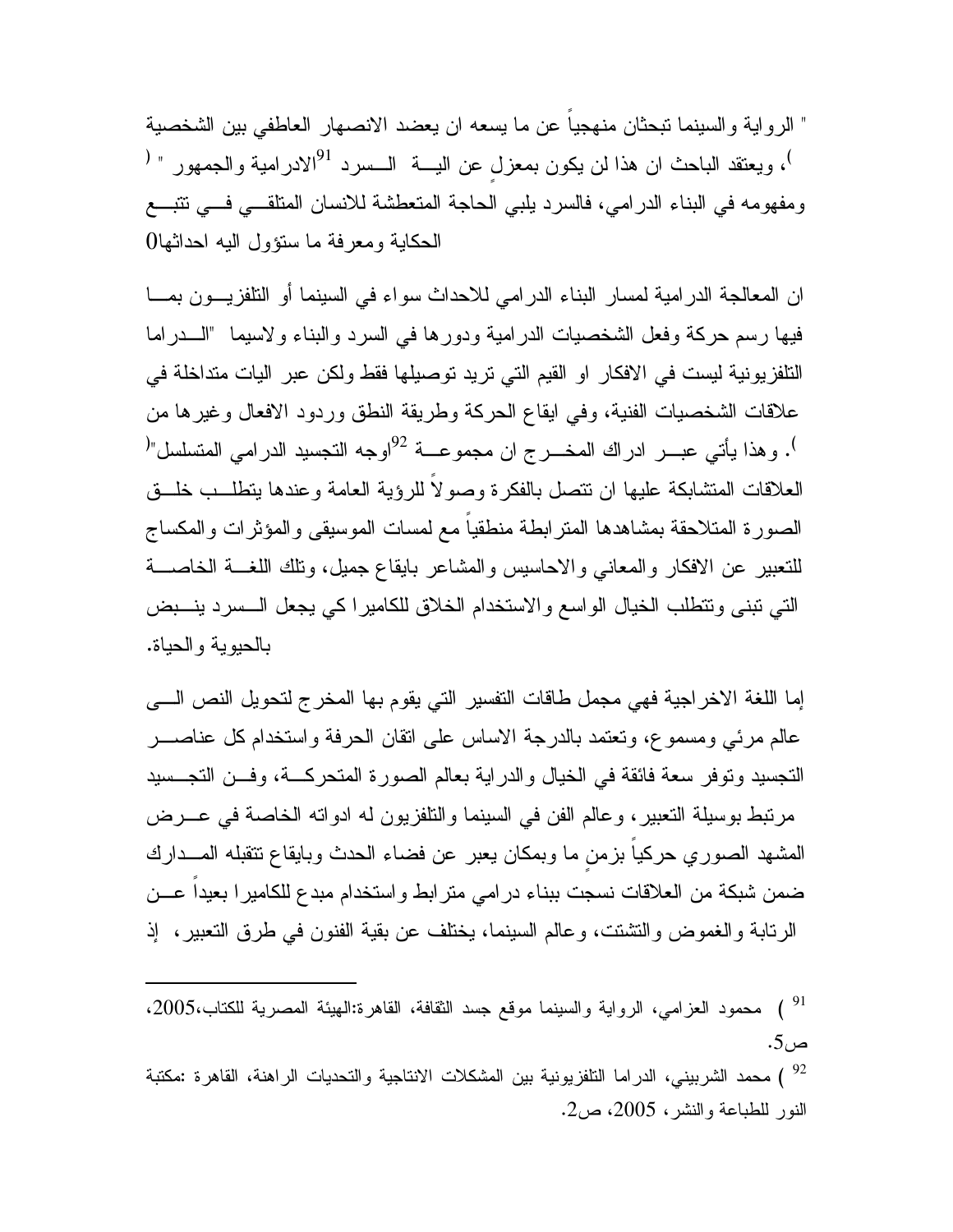يقول (كلود موريال) احد كتاب السينما ومنظريها:" ان الفنون أياً كانت، تجـسد الحلـم، والسينما، بين جميع طرق التعبير هي الطريقة التي تتمتع باكثر الوسـائل اقناعـاً فـي اقتناص الموج الشاعري فانها لا تجمده كما تفعل الفنون التشكيلية ولا تبطنه كمـا يفعـل )  $^{93}$   $^{93}$ .

والدارما التلفزيونية لها من الخصوصية في الاقتراب من المشاهد، "اذ يتم عبرها عمليـة تسريب سيكولوجي جمعي، ويبدا من خلال التراكم الكمي اعادة صياغة وعي المتلقـي، واعادة تشكيل العالم من حوله وفقاً لما يجسده صناع هذهِ الـدراما مـن حيـوات فنيـة وعلاقات وشخصيات درامية او رؤى وفلسفات، ترتبط يومياً بالمتلقي وتصاحبه حتى بعد <sup>)</sup> ولغة المعالجة الدراما التلفزيونية كما يصفها الكاتب محمد الــشربيني لهـــا <sup>94</sup>العرض"<sup>(</sup> خصائصها وذاتيتها وقوامها وهو فن قائم بذاته ترسخ عبر تجارب وبحوث ويمتـد فـي الزمان والمكان بوحداتٍ خاصة به، ويقول الشربيني:" فن لغة الدراما التلفزيونيـة يمتـد عبر خط درامي رئيسي تتفرع منه خطوط فرعية تدعم الفكرة الرئيسية التي انطلق منها العمل الفني ومن هنا تشكل لغته التي تعتمد، مثل السينما، على عناصر الرؤية العـشرة، وهذا ما <sup>95</sup> وهي حركة وسكون وقرب وبعد وشكل ولون ومكان ومادة وضوء وظلام " <sup>(</sup> يدعو الى ترسيخ الذاكرة البصرية في ذهن المتلقي بفعل نفاذ الفعل في جسد الذاكرة، وفي هذا يؤكد العالم السينمائي الفريد هيتشكوك ارتباط القدرة على التحكم بالجمهور والسيطرة عليه بسمات اللغة المستخدمة في الخطاب وبراعة الصنع والاداء والتجسيد، ويقول "عندما نصنع فيلماً فكاننا نعزف على آلة البيانو، وفي كل وتر نعزفه يترك تأثيره على المـشاهد متنقلاً به بين الخوف والدهشة والمرح الى العواطف المتنوعة، وعلينـا ربـط اسـلاك موصلة في دماغ الجمهور نعرف عليها ما نريد لجعلهم يـشعرون بمـا نريـد لهـم ان <sup>)</sup>. والدراما التلفزيونية ليس نمطاً ترفيهياً لا يتعدى حدود التسلية وانمـــا هـــو <sup>96</sup>يشعرو<sub>.</sub>ه"<sup>(</sup>

 )محمود صبري صالح،التاليف الدرامي ومفاهيم الاقتباس والاعداد،المصدر السابق،ص166 0 <sup>93</sup> )نوري حافظ،تكوين الشخصية،بغداد:دار المعارف،1961، ص.2 <sup>94</sup> ) المصدر نفسه..ص.14 <sup>95</sup> ) كرم شلبي،الانتاج التلفزيوني وفنون الاخراج، بيروت: دار مكتبة الهلال2008، ،ص77 0 <sup>96</sup>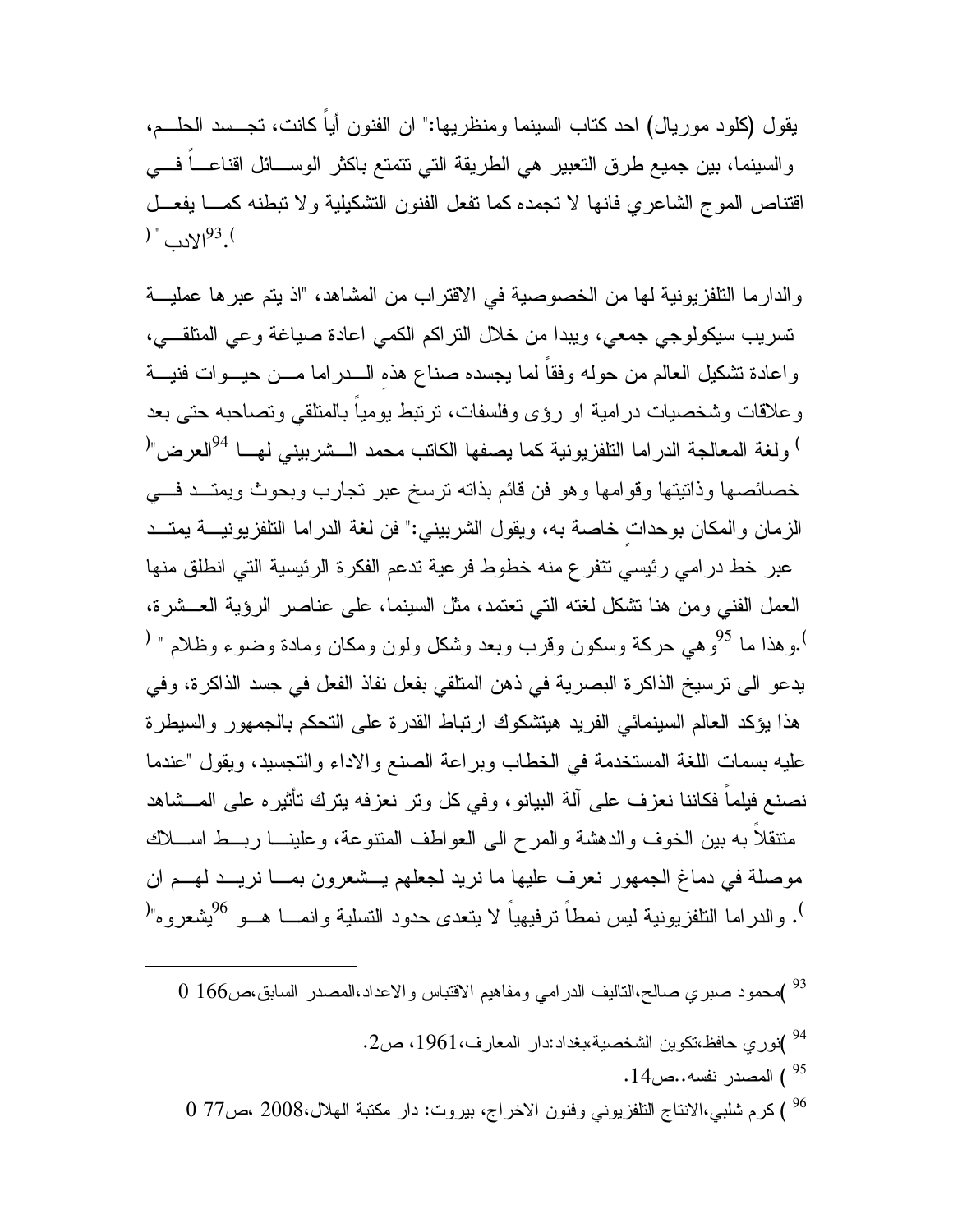ميدان ابداعي بحد ذاته وله معطيات ووظائف وقدرة كبيـرة علـى التـأثير " فالـدراما التلفزيونية جنس ابداعي يتوفر على ما يجعله في تماس مع حياة الناس ويسهم في عمليات . <sup>97</sup>التبصير والتثقيف وتهذيب الذوق والسلوك ورفع مستوى الوعى"<sup>(</sup>

وفي الدراما التلفزيونية قدمت المسلسل المصري (زينب والعـرش) شخـصيات درامية وصفها المخرج يحيى العلمي بانها: " شخصيات درامية صادقة، كانـت بـذاتها عنصراً كوميدياً ناجحاً مثل شخصية (حسن زيدان) التي جسدت شخصية الانسان المتسلق النمام وهذا ما تحقق من خلال النجاح في جدية الاداء وصدق الموقف وجـودة العـرض وكذلك شخصية (نور الدين بهنسي) الذي جسد شخصية الزوج البخيل الانـاني الـذي لا <sup>)</sup>.ولاسيما المعالجة الدرامية احياناً يتم طرح <sup>98</sup>يتوانى عن بيع نفسه في سبيل مصلحته " ( بعض الشخصيات الدرامية بتصميم خاص ويراد لها ان تكون هكذا قائمة علـى حجـج ومرجعيات في تأسيسها ذلك ما يرضي الجمهور احياناً وما يرفـضها احيانـاً اخـرى، فمسلسل ام كلثوم، اظهر "شخصية ام كلثوم بقدرات خلاقة للمراة والتي تتفوق عن الرجال في مجال الفن وتغدو حضوراً اجتماعياً وسياسياً فـاعلاً لا يقـل تاثيرهـا علـى كبـار <sup>)</sup> وهذا عكس ما تجسد الشخصية الدرامية المتخلف للرجل الذي لا زال ينظر <sup>99</sup>الرجال"<sup>(</sup> الى المراة بوصفها وسيلة استمتاع جنسي محض او بوصفها تابعاً ذليلاً .

ان وضع المعالجة الاخراجية التلفزيونية للشخصية الدرامية يؤخذ بعين الاهتمـام مفهوم وحدود الصراع الذي تمر به الشخصية المعنية، ومن المفروض ان يكون (صراع ارادات) سواء كان بين الانسان وظروفه او مع نفسه او مع غيره، انما هو صراع تؤدي

 ) جوزيف لوتر، دليل التاليف الدرامي التلفزيوني، تر:عزت النصيري، القاهرة: الهيئة المصرية <sup>97</sup> العامة للكتاب1980، ،ص43 0

 ) سيد القطان، الكوميديا التلفزيونية والطريق المسدود، دراسة، مجلة الفنون المصرية، السنة <sup>98</sup> الخامسة العدد،18،يناير،1984، ص.66

) جابر عصفور، اسس بناء الشخصية،القاهرة:الهيئة العامه للكتاب2005، ،ص39 0 <sup>99</sup>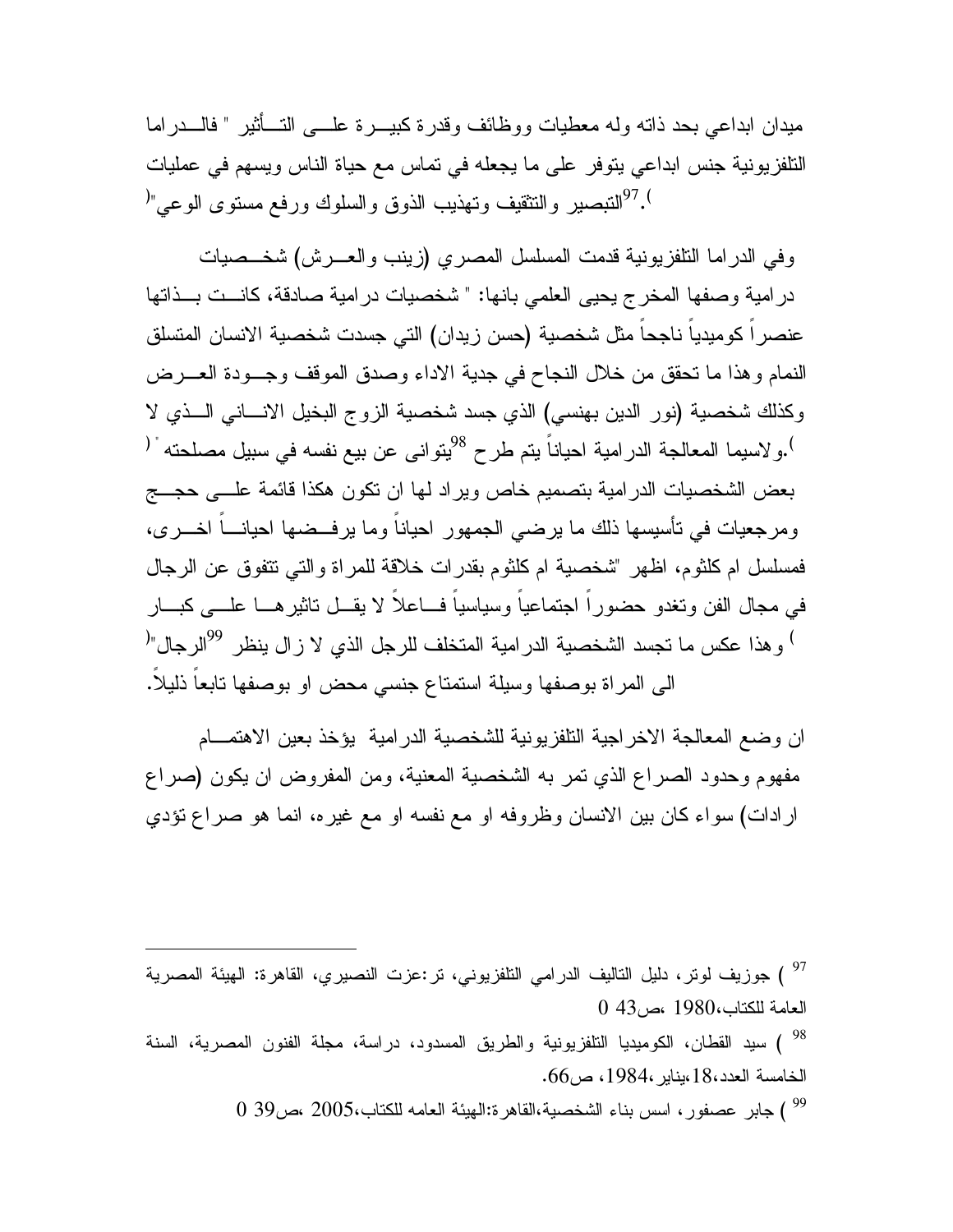. <sup>100</sup>فيه البيئة دوراً مهماً، "ولا معنى للشخصية الا بعلاقاتها بالاحداث والارادة البشرية"<sup>(</sup> والفعل الذي يدعو اليه ارسطو يجب "ان يتضمن اشخاصاً يتميزون بخصائص معينة من الا ان هذا لا يمنع ان تكون الشخصية غير ذات (قالب) ولا ) 101 ( حيث الصفات والفكر" بعيده عن حدود التفكير الانساني الواقعي والاجتماعي، وان جدارة الشخـصية الرئيـسية تتحمل ان تلاقي الشخصية شراً او معارضة وفي هذا يؤكد الكاتب محمـد حـسني:" ان جدارة الشخصية الدرامية الرئيسية وهي تواجه شراً او معارضة متخفية اصبحت اليـوم مقبولة لتبرير اعتداءات ممكنة على ما كان يعد بالامس من المبادئ الاولية للاخلاقيـــات "  $102<sub>0</sub>$ 

ان النقطة الاساسية التي تعتمد عليها المعالجة الدرامية التلفزيونية هي (الصورة) تلك المهمة الكبرى التي تحول الكلام الى صورة، وبعدها تاتي المهمة الاخرى وهي نوع الصورة، شكلها، حجمها، لونها، سرعتها، ايقاعها، دلالاتها، الى ذلك من عناصر تفـسير الشكل المعبأ بالمضمون المعين، وان كل علاقة او أي عنصر يدخل في تشكيل الصورة، يحمل معه قوة الكشف عن الحقائق، وان " الصورة تؤسس علاقة بصرية مع الواقع مــع <sup>)</sup>. ويقول جون كلودكابير، السينارست السابق <sup>103</sup>احترام الاماكن والاحداث والاشخاص <sup>" (</sup> للمخرج الاسباني لويس بنسييل:" ان الشعب الذي لم يعد يضع صوراً عن ذاتـه محكـوم ). <sup>104</sup>عليه بالانقراض " (

وللاهمية الحتمية الذي تتمتع بها (الصورة) في الحياة الفنية، والتي اطلق عليه سـورلين بيير (نقطة التأمل) المفعمة بالالام والامال، على نحو يوفر للسينما (الـصورة) امكانيـة

 )ابراهيم حماده، من تاريخ الفكر الدرامي، ارسطو، عن جون هوارد لوسون، مجلة الفنون <sup>100</sup> المصرية، السنة الرابعة، العدد17يناير-فبراير، ،1983 ص.47 ) المصدر السابق نفسه، ص.47 <sup>101</sup> )عبد الحليم محمود السيد، المصدر السابق،ص.55 <sup>102</sup> ) اسعد حميد، الشخصية الدرامية ونقد الواقع،المغرب :دار توبقال للنشر والتوزيع2011، ،ص83 <sup>103</sup> 0 ) المصدر نفسه،ص.15 <sup>104</sup>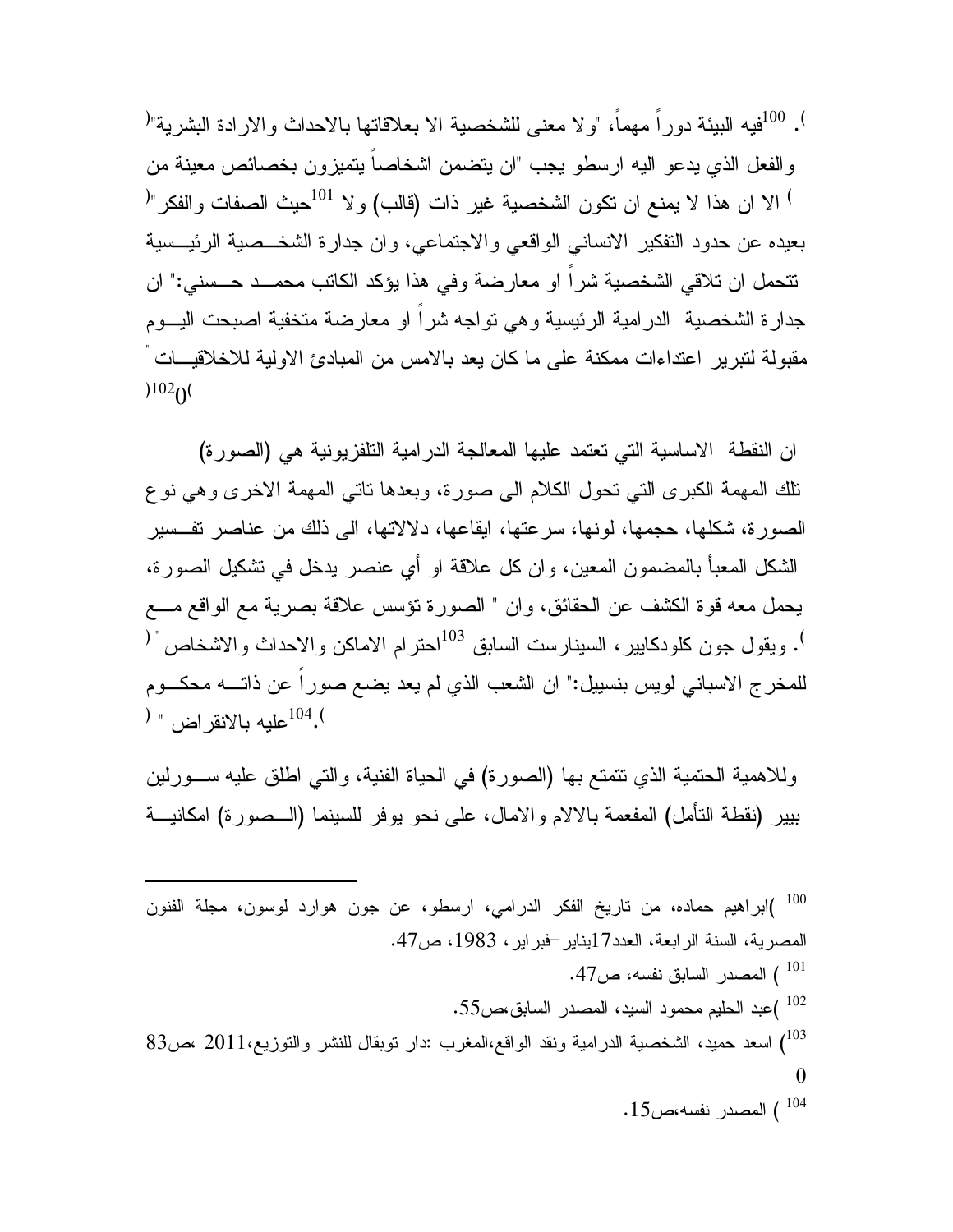$^{0.5}$ ويشير كذلك الكاتب والمخرج الفرنسي ابيل جانس الى  $^{105}$ التمييز بين المرئي واللامرئي  $^\mathrm{(1)}$ درجة الافتنان بفن السينما وعالم الصورة اذ يقول: " لقـد اتـى زمـن الـصورة.... " ويستطرد كذلك : " ان كل الخرافات والاساطير ومؤسسي الاديان والشخصيات الكبيـرة في التاريخ وكل الانعاكسات الموضوعية لمخيلات الشعوب منذ آلـوف الـسنين تنتظـر . <sup>106</sup>البعث الضوئي<sup>" (</sup>

ويرى يوجين ان المعالجة هي الوصف السردي للسيناريو وليس هناك طول مفروض لها فقد تكون قصيرة او طويلة، ويقول :" قد نبدأ من خط لا يحتوي على كل حقائق القـصة، وان المعالجة تتطلب كل المعلومات فلا بد من اضافة حقائق اضافية لكي تحكى القـصة . (107) كلها "

وفيما يتعلق باسلوب التعامل مع الشخصيات الدرامية يرى فال:" في بعض الاحيان تؤدي المعالجة الى جعل الشخصيات الدرامية اكثر بلاهة مثل شاويش البوليس الذي كان القصد  $0^{(108)}$  " ان يكون بطلاً مثيراً للتعاطف ولكن ينتهي بكونه معتوهاً سخيفاً

وهذا ما يؤكد ان السمة التي تلتصق بسلوك الشخصية الدرامية التـي تـصبح نقطـة التمحور والاهتمام، لان حاجة القصة تتطلب هذا النوع من السلوك والفعـل. والعكـس يصح ايضاً. وهنا يقول فال:" احيـاناً يكون من المرغوب فيه جعل احدى الشخـصيات الدرامية غير مثيرة للعطف " أي ان فعلها وسلوكها يثير في نفوسنا نوعاً من الاشـمئزاز وعدم التوافق مع ما تحمل من سمات غير محببة، وهذا ما يحقق عدم التعـاطف وعـدم التماثل، ولكن هذا لا يعني ان هذهِ الشخصية الدرامية لا تشكل الـسمة التـي الـصقت . (109) بها

 $\cdot 15$ المصدر نفسه،ص $^{105}$  $\cdot 16$ المصدر السابق نفسه، ص $16$  . .216 ) يوجين فال،المصدر السابق، ص $16$ . ) المصدر السابق نفسه،ص $217$ .  $\,$  $\cdot 218$ ) المصدر السابق نفسه، ص $^{109}$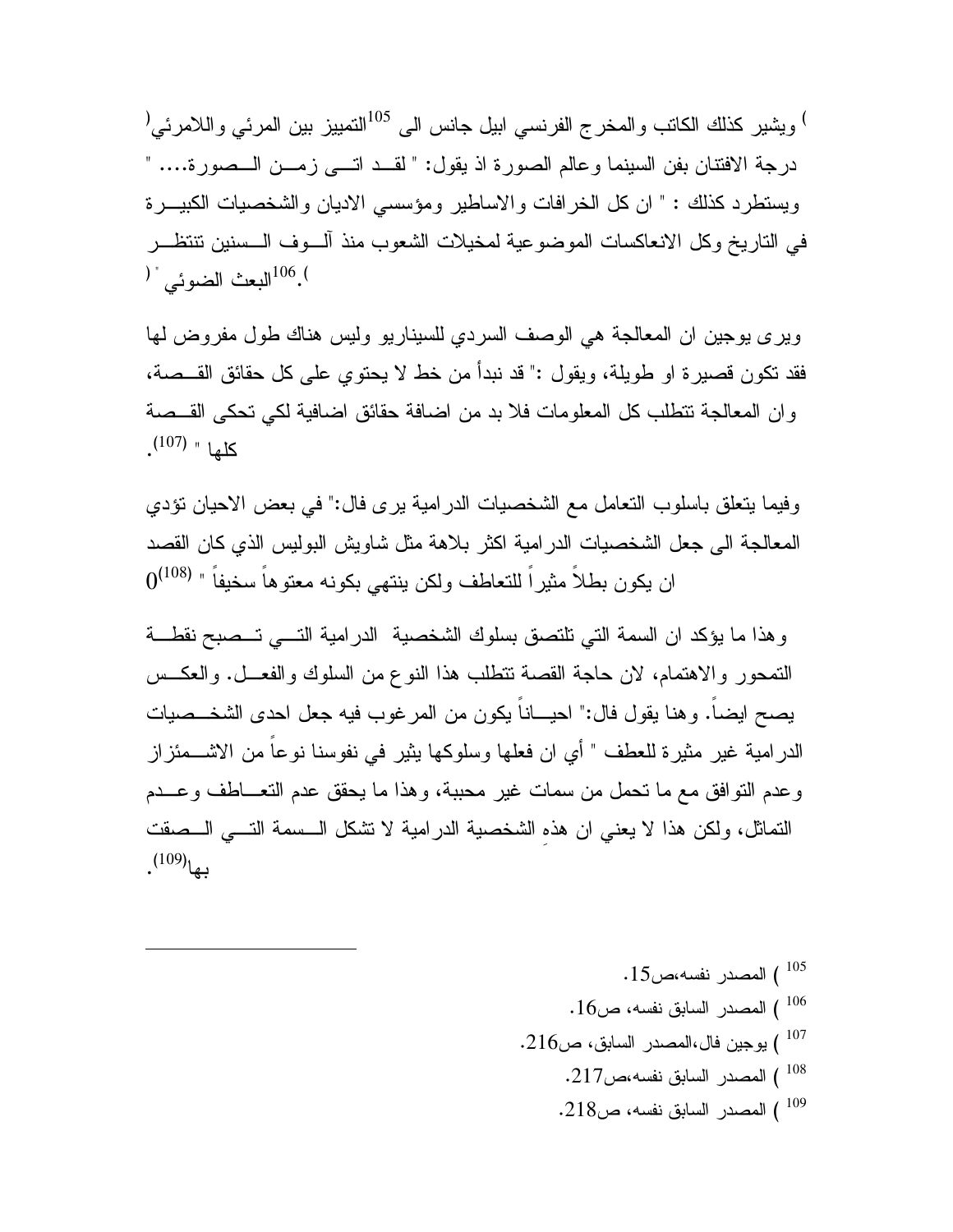(110) ويمكن الاخذ بنظر الاعتبار بعض الملاحظات عند المعالجة للشخصية الدرامية

.1 معالجة الشخصية يتطلب اظهار وجهة نظرها واظهـار ردود افعالهـا وحـضورها الدرامي وان كانت في مساحات لا حوار لها

.2 رسم التصاعد الدرامي منسجماً مع التحكم بأعصاب المشاهد .

**الدراسات السابقة :**

.3اظهار الشخصية الدرامية كمثال، بعيدة عن المخاوف والرذائل وداعيـة الـى الجمال واللطف والحق احياناً ومجسدة لسمة خاصة اريد لها ان تكون مثالا "

.4 الاهتمام بتكنيك الشخصية لاظهار الفعل الدرامي المعبر عن الهدف الذي تسعى اليه .

) عز الدين الوافي،السيناريو قواعد واولويات، بيروت: دار ومكتبة الهلال2009، ،ص64 0 <sup>110</sup>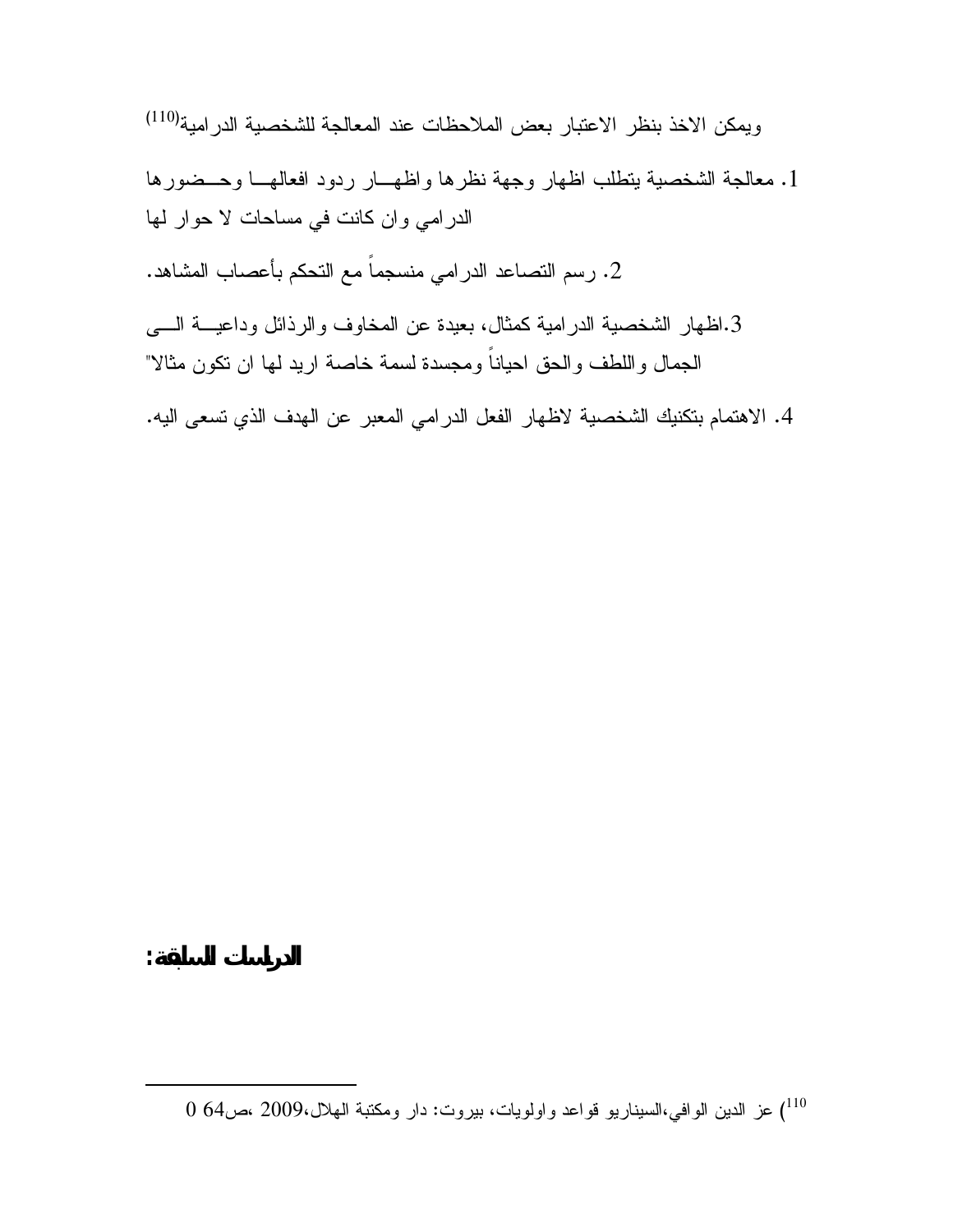بعد تقصي الباحث في المكتبات لم يجد اي دراسة تناولت موضوع بحثه (أسس العراقية) ولم يجد اي كتب تناولت موضوع البحث التلفزيونية الدراما الشخصية في بناء  $0^{(*)}$  سوى دراسة الدكتوراه (فاضل جتى العنوان(اسس بناء الشخصية الاشكالية في الدراما التلفزيونيه) 0 اما الرسالة الحالية عنوانها(اسس بناء الشخصية في الدراما التلفزيونية العراقية) 0 لهذا اختلفت الدراسة من حيث الموضوع وتشابهت من حيث عرضها للشخصية 0 اما الفصل الثاني الاطار النظري قد تضمن ثلاثة مباحث : المبحث الاول: مناهج بناء الشخصية 0 المبحث الثاني : الشخصية الاشكالية في الدر اما 0 المبحث الثالث: الشخصية الاشكالية في الدراما التلفزيونية 0 اما الدراسة الحالية اطارها النظري قد تضمن ثلاث مباحث 0 المبحث الاول: أسس بناء الشخصية في الدراما 0 المبحث الثاني: الأسس السايكولوجية والاجتماعية للشخصية في الدراما التلفزيونية0 المبحث الثالث: أسس معالجة بناء الشخصية في الدراما التلفزيونية0 لهذا اختلفت الدراسة من حيث المضمون والشكل وتشابهت الدراسة من حيث عرض الشخصية 0

فاضل جتي ، اسس بناء الشخصية الاشكالية في الدراما التلفزيوني ، اطروحة دكتوراه ،غير \* منشورة، جامعة بغداد: كلية الفنون الجميلة، 2007م.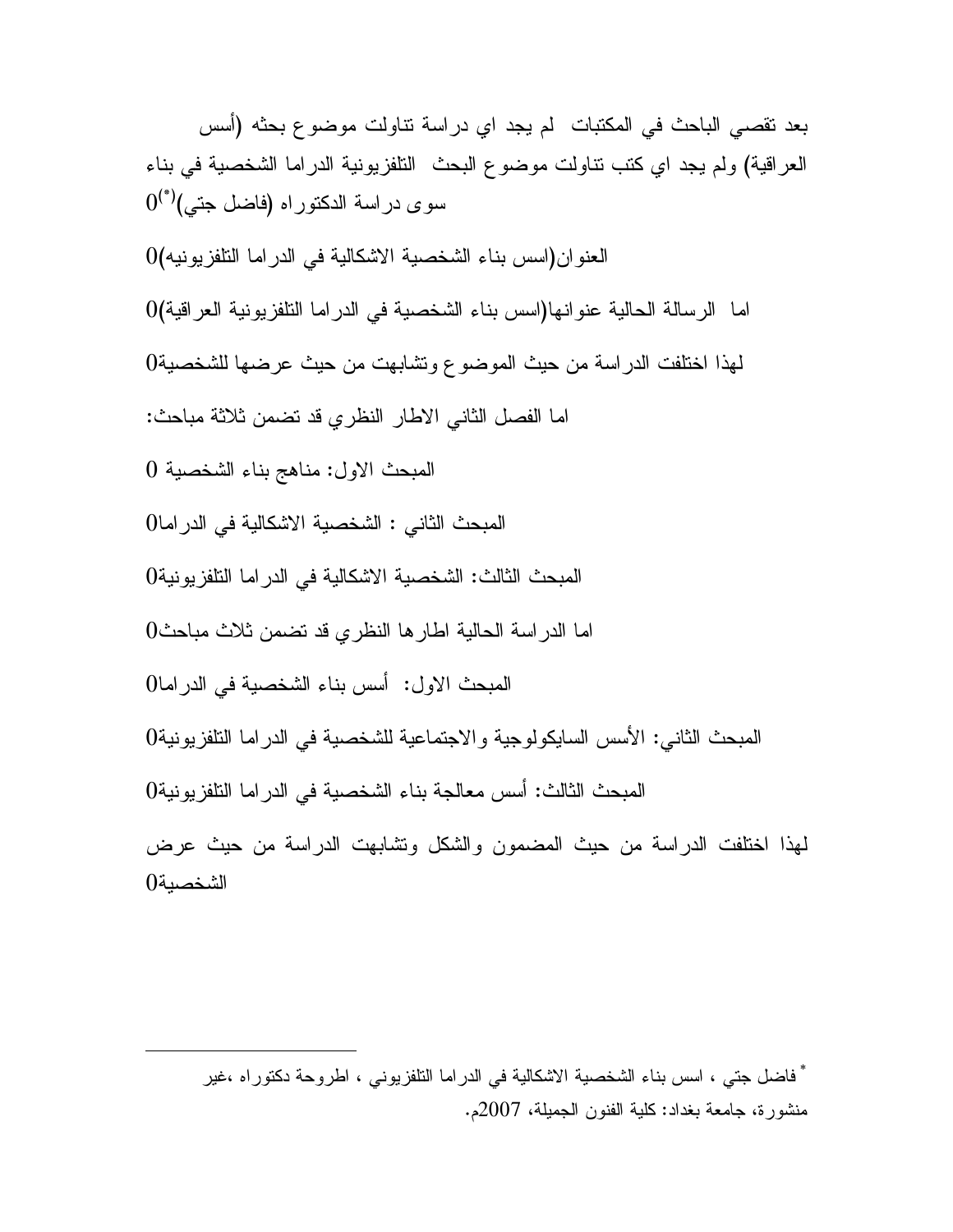**.1** تجلي الاسس السايكولوجية والاجتماعية في بناء الشخصية في الدراما التلفزيونية **.2** التصدي والمجابهة لقوى الصراع في الشخصية الدرامية **.3** الحضور المتميز عبر المواقف والافعال عند الشخصية الدرامية **.4** الاهداف والغايات التي تحملها الشخصية الدرامية **.5** يعد الواقع وتمظهراته المتعددة من اسس بناء الشخصية في الدراما التلفزيونية **.6** يعد الشكل الخارجي من ابرز مميزات الشخصية الدرامية **.7** تعد الشخصية عنصرا" حاسما" في تحولات مجرى الصراع الدرامي التي تهدف الى تحقيق قضايها

**ما اسفر عنه الاطار النظري:**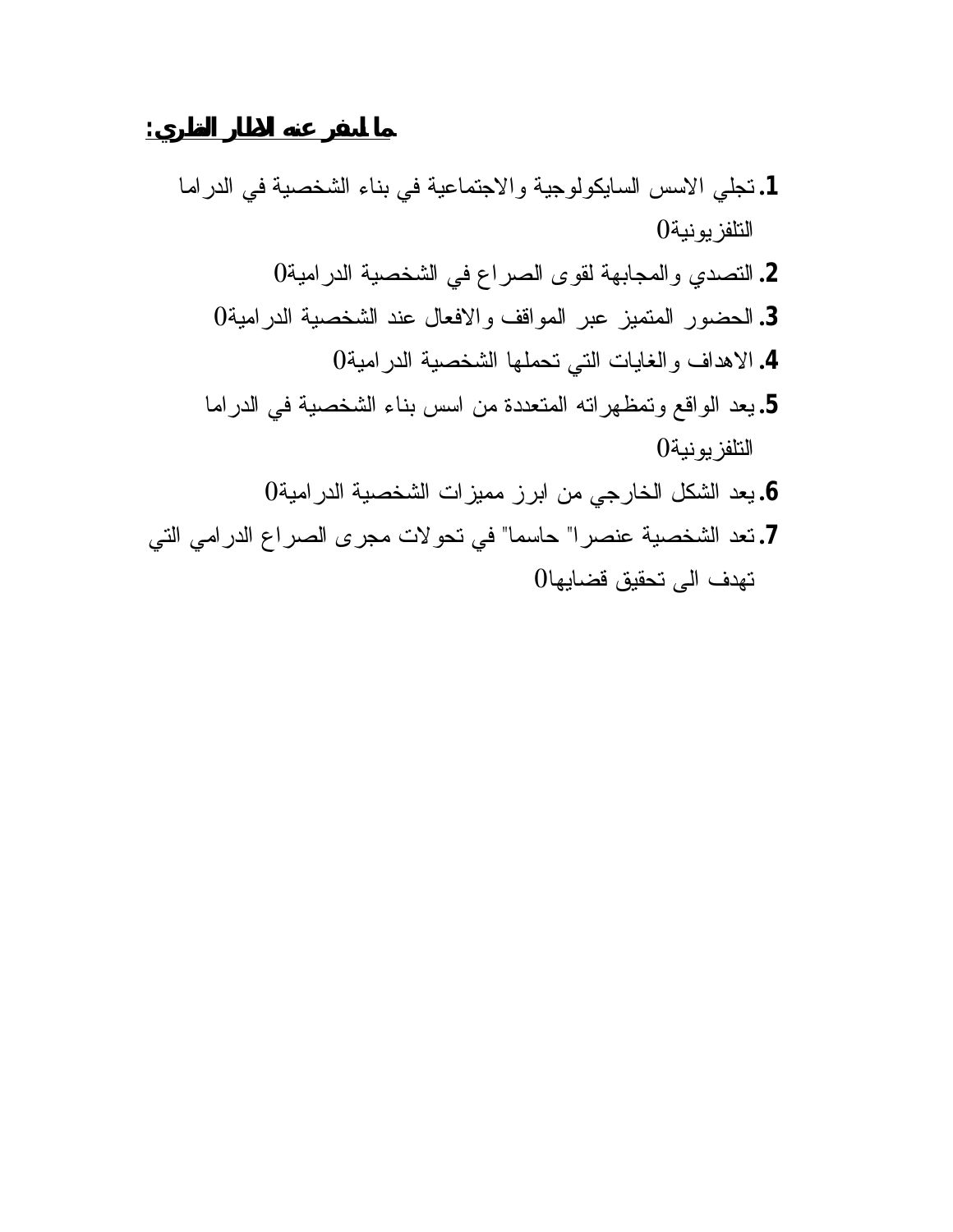

**أجراءات البحث**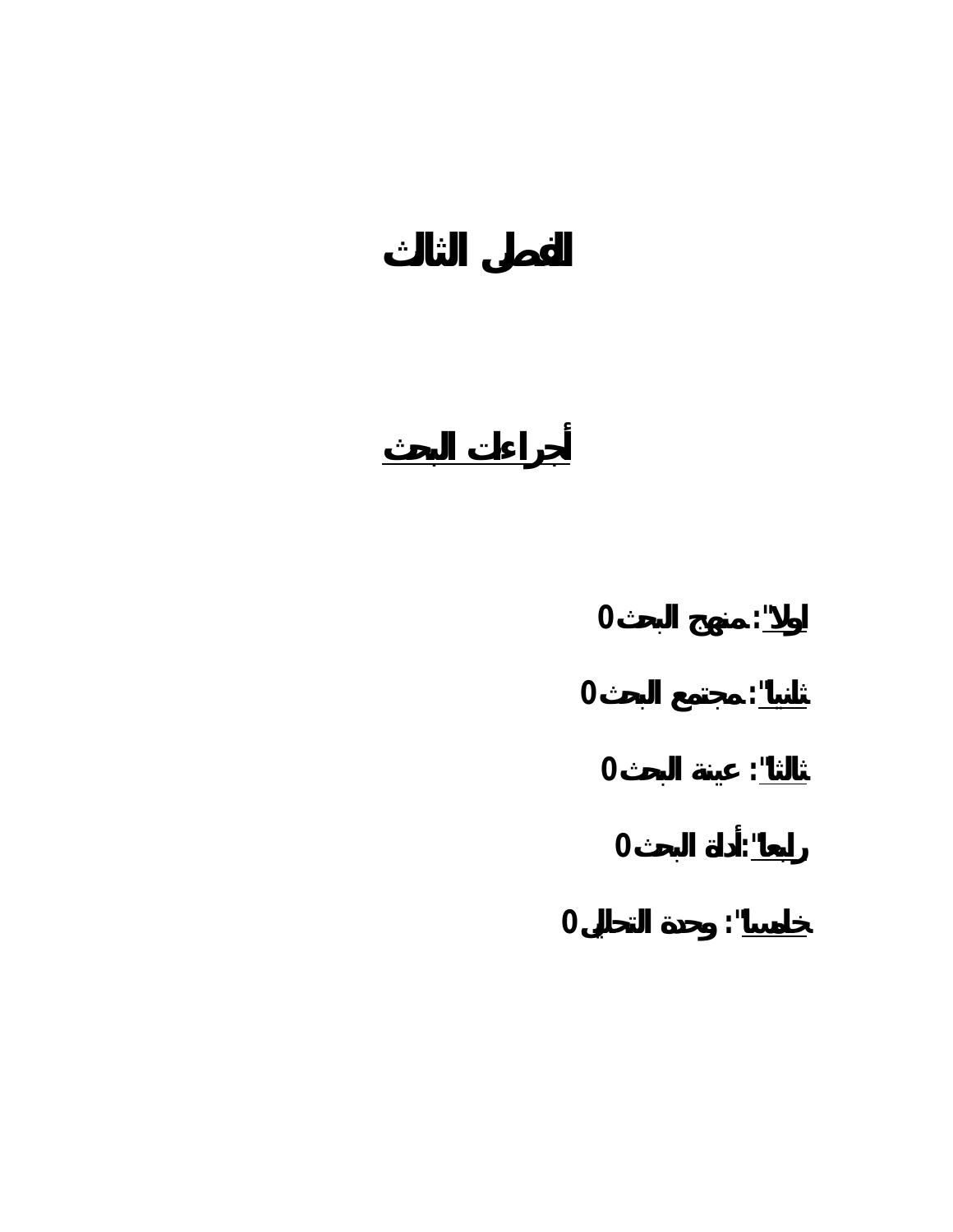$$
\vdots \qquad \qquad \vdots
$$

**اولا"**: **منهج البحث:**

يتمثل مجتمع البحث في جميع المسلسلات التلفزيونية، ولان مجتمع البحث واسع ولا يستطيع الباحث حصر جميع المسلسلات فانة اختار، أربعة عينات، وهي(المسلسل العراقي الدهانة، والمسلسل العراقي قنبر علي، والمسلسل العراقي الهروب المستحيل، والمسلسل العراقي سنوات تحت الرماد)، لاسباب ذكرها الباحث في عينة البحث 0

$$
: \qquad \qquad : \qquad \qquad : \qquad
$$

لابد من الاشارة ان اختيار عينة البحث من المسلسلات التلفزيونية قد تمت بشكل قصدي على وفق مجموعة من الاعتبارات والتي هي :

1 - ملائمتها وتوافقها مع البحث الحالي من حيث عرضها للشخصية التلفزيونية للوصول الى النتائج المتوخاة 0

2 - استقطبت المسلسلات التلفزيونية العراقية (الدهانة، قنبرعلي، الهروب المستحيل، سنوات تحت الرماد)،حضورا" جماهيرا" واسعا" اذ عرضت على شاشات الكثير من القنوات الفضائية العراقية والعربية 0

3 – المسلسلات المذكورة لها القدرة على تحقيق اكبر قدر ممكن من الاجابة عن التساؤلات وعلامات الاستفهام التي اثيرت في ثنايا الاطار النظري للبحث والتي تخص اسس بناء الشخصية الدرامية 0

4 – تشكل جمالية المسلسلات التلفزيونية المختارة قصديا" اسس جمالية وفنية وسايكولوجية وايدلوجية في بناء الشخصية الدرامية 0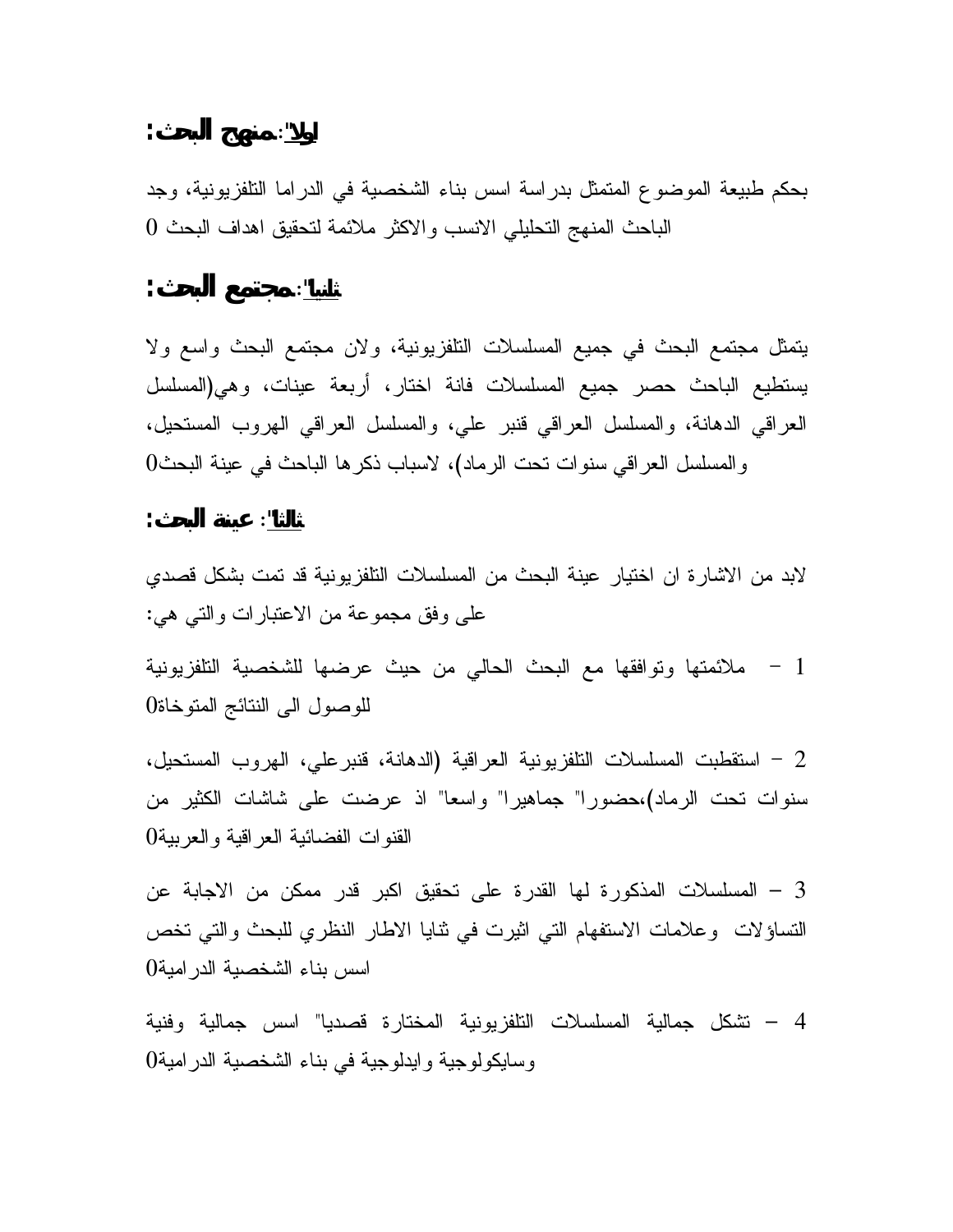لغرض تحقيق اعلى قدر ممكن من الموضوعية والعلمية للدراسة، فان البحث يتطلب وضع أداة للتحليل يتم استناد اليها في التحليل العينات المختارة قصديا" وعليه سيعتمد الباحث على ما ورد من مؤشرات الاطار النظري كأداة للتحليل بعد استحصال موافقة لجنة الخبراء والمحكمين") والمؤشرات كاداة للتحليل هي:

.1 تجلي الأسس السايكولوجية والاجتماعية في بناء الشخصية في الدراما التلفزيونية0 .2 تعد الشخصية عنصرا" حاسما" في تحولات مجرى الفعل الدرامي الذي يهدف الى تحقيق قضاياها0

- .3 التصدي والمجابهة لقوى الصراع في الشخصية الدرامية .4 الاهداف والغايات التي تحملها الشخصية الدرامية0 .5 يعد الواقع وتمظهراته المتعددة من أسس بناء الشخصية في الدراما التلفزيونية
	- .6 يعد الشكل الخارجي من ابرز مميزات الشخصية الدرامية

$$
1\leq i\leq n-1
$$

  **لجنة الخبراء والمحكمين : \***

تفترض عملية التحليل للعينات المختارة قصديا استعمال وحدة ثابتة للتحليل ينبغي ان تكون واضحة المعاني، اذ اعتمد الباحث على المشهد او اللقطة كوحدة لتحليل المسلسل التلفزيوني من اجل الوصول الى النتائج المتوخاة0

- 1) أ.م.د. متي عبو بولص0
- 2) ا.م.د. علي صباح سلمان0
- 3) أ.م.د. صفاء الدين حسين0
	- 4) أ.م.د. ثائر بهاء كاظم0
	- 5) أ.م.د. عادل كريم سالم0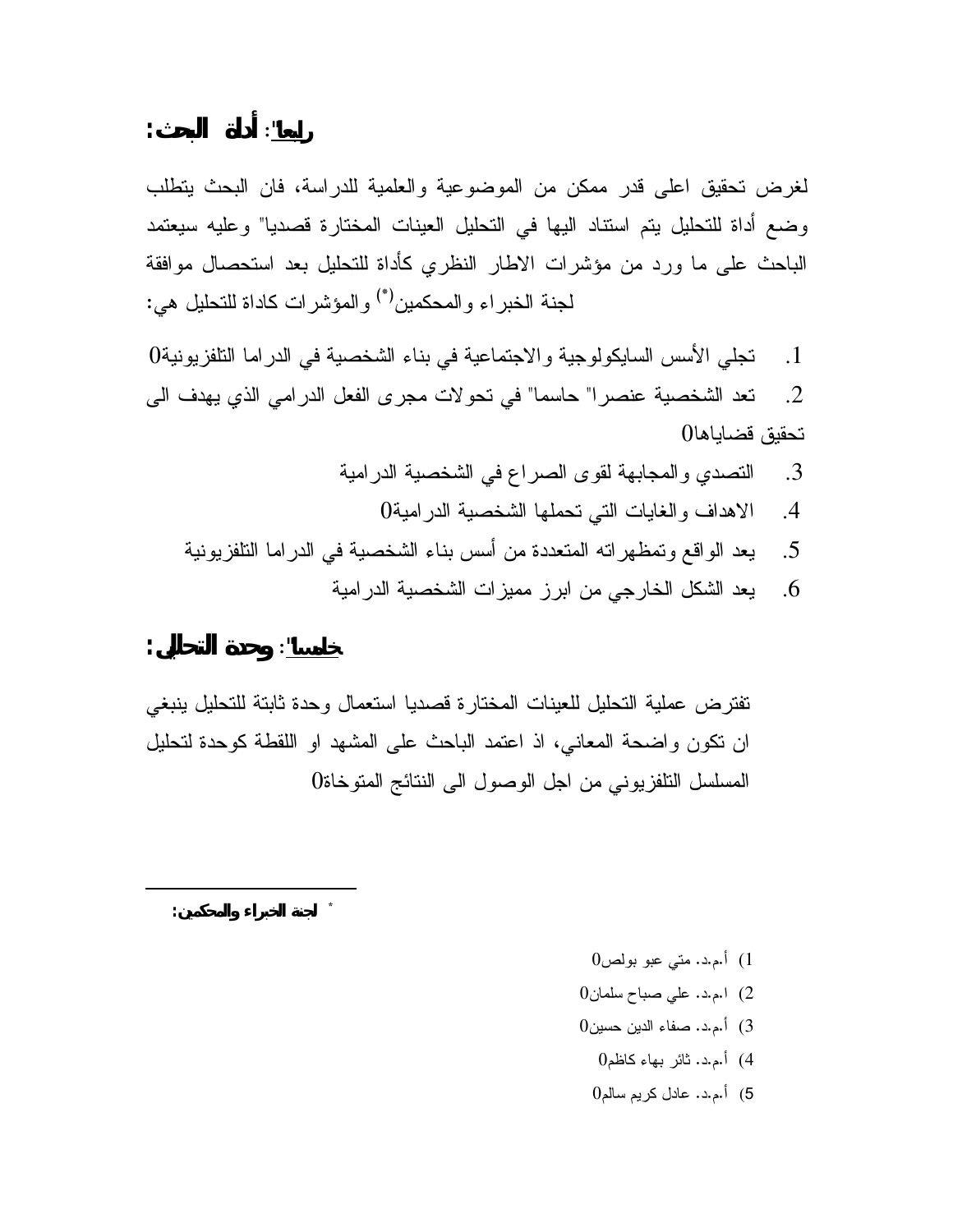|                | 0           |                      | .1      |
|----------------|-------------|----------------------|---------|
|                | $\mathbf 0$ |                      | $\cdot$ |
| 0              |             |                      | .3      |
| $\overline{0}$ |             |                      | .4      |
|                | $\bf{0}$    |                      | .5      |
|                | $\mathbf 0$ |                      | .6      |
|                |             | 02009:               | $\cdot$ |
| 0              |             |                      | 8.      |
|                |             | $\mathbf 0$          | .9      |
|                |             | 034:                 | .10     |
|                | 0           | 54<br>$\ddot{\cdot}$ | .11     |

**ملخص المسلسل:**

يتحدث مسلسل (الدهانة) عن شخصية مدرس اللغة الانكليزية في خمسينات القرن الماضي وبالضبط ابان حكم (عبد الكريم قاسم)، وهذا المدرس اسمه (وجيه) قدم منقولا من محافظة الناصرية الى العاصمة بغداد وبالتحديد مدرسة (النجاح) التابعة لوزارة المعارف والتي تسمى في الوقت الحالي وزارة التربية، وهذا المدرس صاحب هالة اشعائية فكل من يلتقي به ينجذب اليه فهو مهذب اللفظ متسامح ذو طبيعة تعاونية مع الاخرين ، كان يصارع اوهاما" وحقائق في ذاته المعذبة كان بحمل مشنقة الضمير والثقافة والايدلوجيات الاجتماعية التي كانت تلتف حول عنقه ،والسبب في هذا صراعه الداخلي والخارجي مع المنظومة الاجتماعية التي تسببت في بناء شخصية الغير متزنة،اذ ان مجيئه الى بغداد لمتابعة قاتل ابيه (محيسن ) بعد ان تابعته عشيرة في كل مكان حتى علموا بوجوده في بغداد وفي منطقة (الدهانة ) بالتحديد فارسلوا له وجيه مدرس اللغة

**العينة الاولى: مسلسل الدهانة:**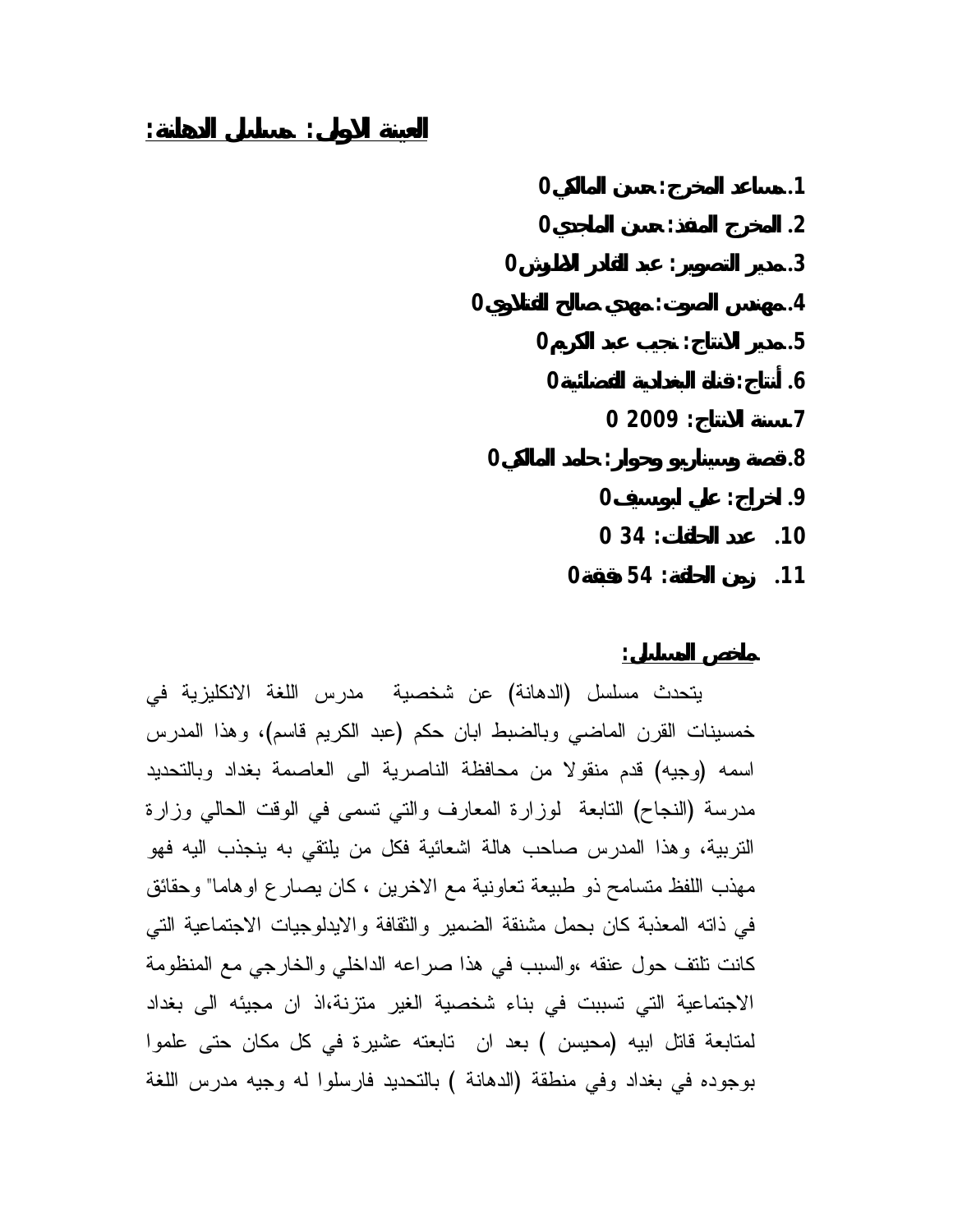الانكليزية لينتقم ويثار لدم ابيه، اذ كان وجيه يعاني من صراع داخلي لا يصرح به لسانيا بل فكريا حتى في تعامله مع حبيبته (وصال) وصراع خارجي متمثل انه انسان شفاف مثقف لا يمكن ان يؤذي نملة فكيف يقتل انسان وقد ردد مرارا" احترامه للقانون بانه الوسيلة الوحيدة التي يمكن ان تنصف الجميع ولكن عدم ايمانه بقانون الدولة والحاح العشيرة عليه بهذا الاتجاه اوقعه في صراع محتدم بين سليقته ومحتواه وثقافته وتوجهاته وبين التقاليد والاعراف الاجتماعية البالية التي تمثل ازدواجية لدى البعض ، فرغم ازدرائهم لها الا انهم يعودون لجاهليتهم ف(وجيه) ليس حالة انفرادية توحدية بل، هناك الكثير من القادمين من الاهوار ومن الجنوب قد تألقت بغداد بحضورهم ورافقتهم ثقافة سومر الموغلة بالقدم وتنتهي المسلسل بموت وجيه على يد جهة مجهولة الهوية يمكن ان تكون الدولة لان افكار وجيه كانت ضد افكار الدولة وهو يحمل في ثناية غريزة الانتقام ولكنة اصطدم بواقع خارجي للفكر الدولة وفي نهاية المسلسل كتبت عبارة بان القاتل لم يعرف مجهول بعد موت وجيه، تأتي الاخبار بولادة وصال زوجة وجيه ولدا" لا تظهر لنا المسلسل بان الكبار لا يموتون وانهم يتناسلون هم ايضا" يتناسلون ليبقى الصراع محتدما حتى تصبح الساعة او يقضي االله امرا"كان مفعولا"0 **اولا": تجلي الاسس السايكولوجية والاجتماعية في بناء الشخصية في الدراما**

## **التلفزيونية0**

ان الشخصية الدرامية هي عنصر اساس من عناصر البناء الدرامي واداة الكاتب الرئيسه في تقديم افكاره المجردة او صورة ذهنية التي يراعي فيها الجانب الجمالي وعنصر التشويق من خلال استثمار كافة مفرداتها وادواتها لتحويلها الى كيان حي ينبض بالحيوية والفاعلية 0 في الحلقة الاولى في مشهد(القطار) تظهر شخصية البطل (وجيه) وهو جالس على الكرسي داخل القطار وتبدو على ملامحه التعب وهو ينظر من خلال نافذة القطار الى المزارع وبيوت الطين على طول الطريق في هذه الاثناء تأتي شخصية (التيتي) التي تعمل في القطار وهو يصرخ تذاكر.. تذاكر ويقف امام امرأة جالسة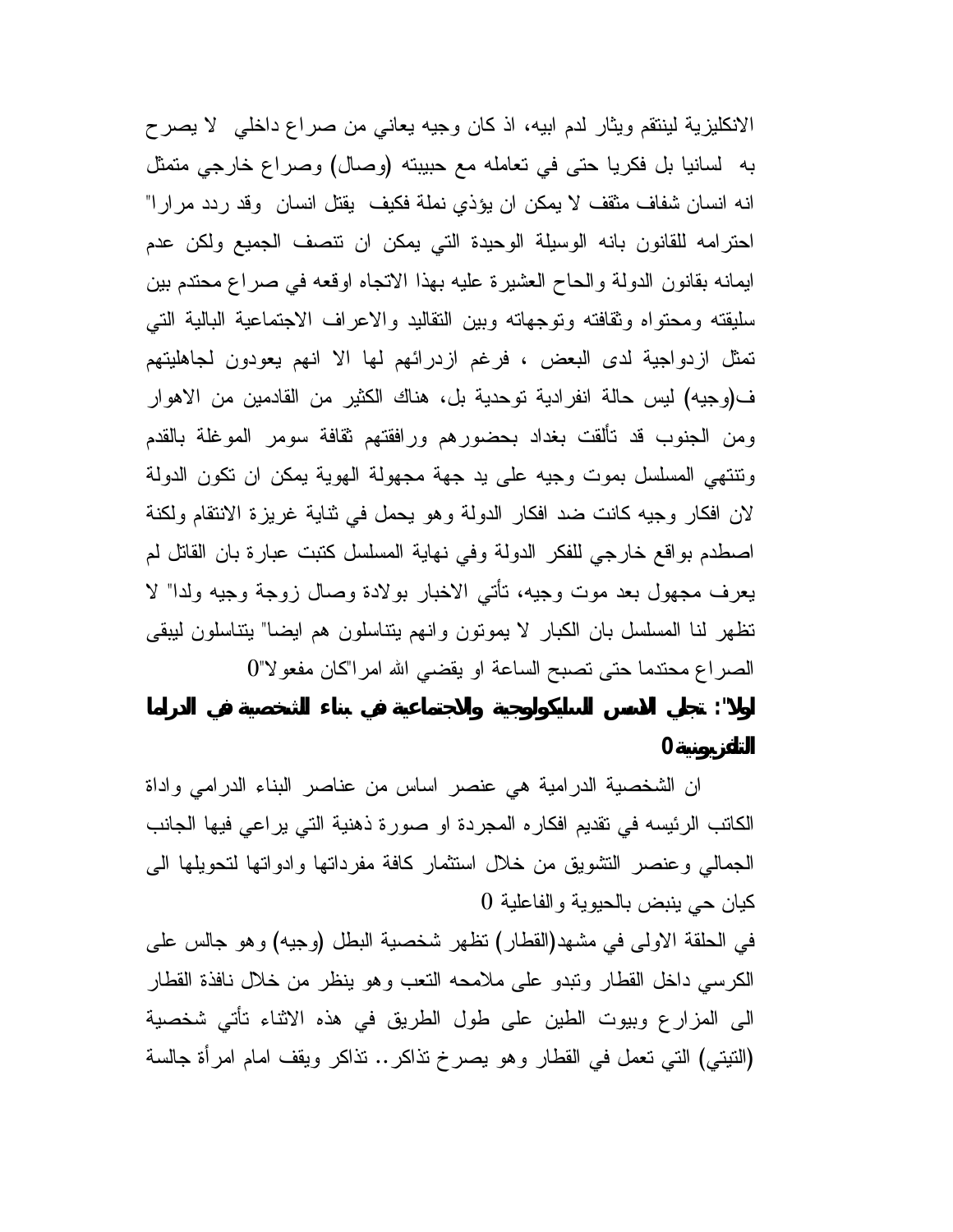على الجانب الاخر من وجية الشخصية الرئيسية في العمل وتقول المرأة الى التيتي : المرأة: اني ماعندي افلوس التذكرة 0 التيتي: جا ليش صعدتي الى القطار اذا ماعندج افلوس0 نسمع صوت (وجيه) وهو يصرخ0 وجيه: تيتي تذكرتة عندي0 تيتي: تعرفة0 وجيه : لا هاي افلوس مالتي او مالتة0 التيتي: جا ليش تدفعله اذا ما تعرفة0 وجيه: الله0  $0$ التيتي: لله احنه يومية انشوف ميت وحدة مثل هاي تصرخ امرأة اخرى جالسة بجانب شخصية الدرامية الرئيسية وجيه المرأة: اشمالك تقطع سبيل المعروف خلي الزلمة يدفع كروتة للمرية0 التيتي : اني ياهو مالتي كلت حرام الزلمة يتقشمر بيه0 وجيه: تيتي ،روح شوف شغلك0 المرأة: يطول عمرك اخوية0

يلحظ الباحث ان في المشهد المذكور كيف تتتعامل الشخصية الرئيسة في العمل الدرامي مع واقع الحياة الموضوعي ومدى فاعلية اسس بناء الشخصية في العمل الدرامي مع واقع الحياة الموضوعي ومدى فاعلية بناء الشخصية الدرامية وطرق معالجتها دراميا" وفق مستوى دراميتكي عن طريق قوة ارادتها ووعيها فعندما دفع وجيه الكروة الى التيتي بدلا من المراة التي كانت تجلس بالجانب الاخر من القطار اراد ان يوضح الى المتلقي ان المجتمع ربما يكون في وهم وهو يتحدث عن الغش الذي يسري في المجتمع العراقي وذلك بلحظة ؤوكدة حوار التيتي عندما يتحدث عن الاشخاص الذين يركبون القطار ولا يدفعون اجرة ركوبهم القطار بحجة انهم لا يملكون النقود بينما الصراع الذي اراد ان يوكدة الكاتب ضمن بناء شخصية وجيه هو الصراع بين الذات والعقل بين ارادته التي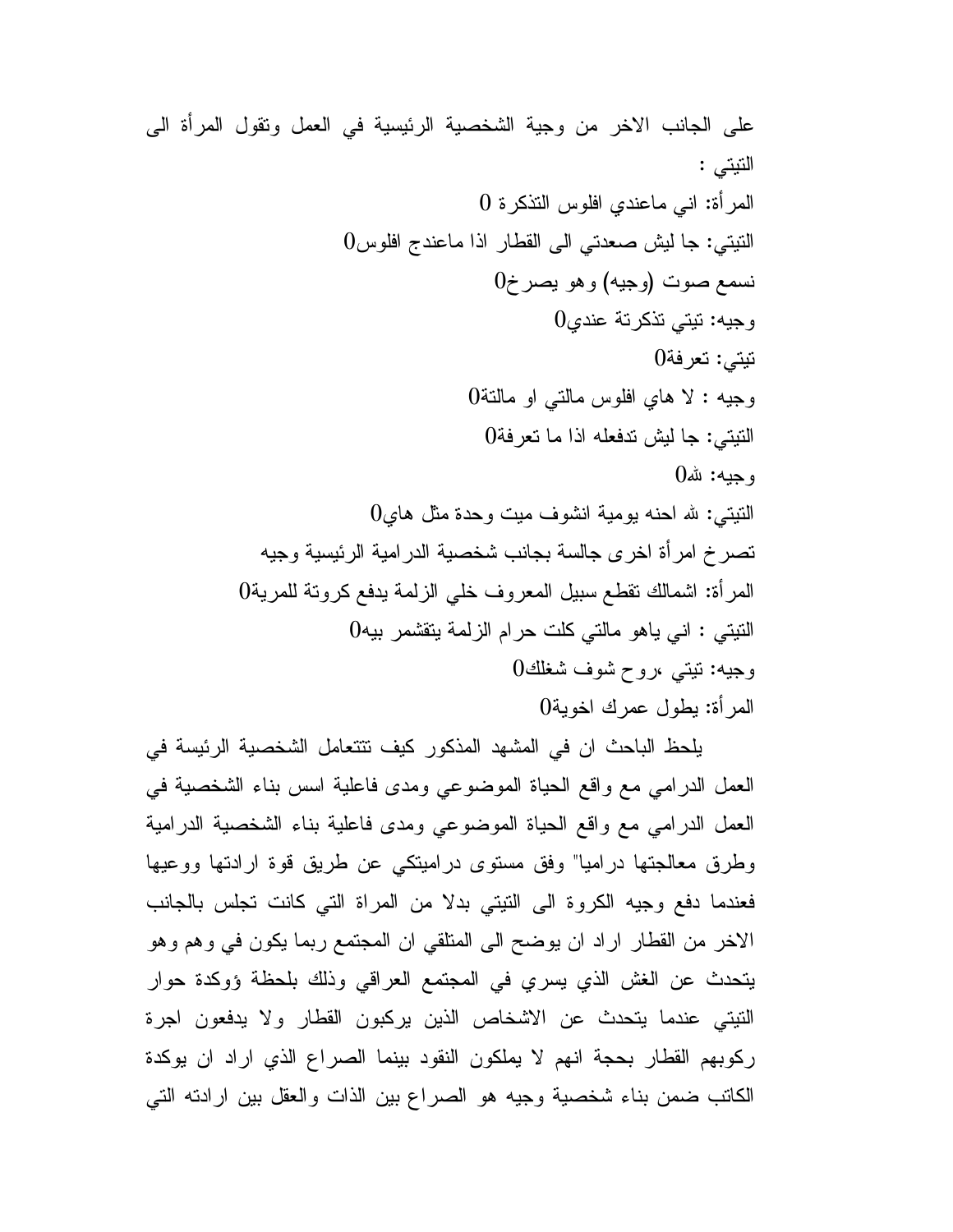تفرض انه يساعد المراة التي لاتملك النقود وبين عقلة الذي يريد ان لا يساعد المراة ويريد ان يوكد الباحث ان هناك شيئين اساسين يمكن من خلالهما قياس اسس بناء الشخصية الدرامية في العمل الدرامي الاول يشمل الشخصيات وعلاقتها بالعالم الحقيقي، والثاني هو وحدة الشخصية في عمقها وقوة ارادتها وبالتالي يمكن ان يدخل هذين العاملين يدخل هذين العاملين كتكوين اساسي في بناء الشخصية الدرامية في العمل الدرامي التلفزيوني 0

في الحلقة الاولى في مشهد يظهر فيه (وجيه) الشخصية الدرامية ومدير المدرسة وست (ميسون) في غرفة المدير نلاحظ ان الست ميسون تدخل الى غرفة المدير وهي منزعجة جدا" وتتحدث الى المدير بعصبية وهي ترتدي ملابس متحررة نوعا ما اذ تتحدث 0

الست ميسون: اني بعد ما تحمل اسلوب الطالب فيصل او هو ينظر الية نظرات وقحة0

المدير:على كيفج ست ميسون اول رحبي بالاستاذ الجديد استاذ وجيه0 ست ميسون: ترد بعصبية وتكبر اهلا" استاذ، لو اني بل المدرسة لو فيصل0 المدير: اهدي ست او اني راح اتصرف ويه هذا الطالب0 ميسون: كتلك اتفصلة او انت تعرف اني مامحتاجة راتب الدولة 0 بعدها تخرج من غرفة المدير0

المدير: استاذ وجيه هاي الست حلوة او انت تعرف الطلاب اعمارهم مقاربة الى عمره بس حقهم مو لان هي حلوة كلش0

يلاحظ الباحث في هذا المشهد ان بناء شخصية الست ميسون تعبر عن مضمون فكري متجذر عن طريق حوارها مع المدير اذ تريد ان تقول ان التربية والتعليم اصبحت حطام ،اذ ان الطلبة لا يعرفون معنى الاخلاق مثلا الطالب فيصل ينظر الى الست ميسون نظرات جنسية، ليس هذا فقط فشخصية المدير التي تعبر عن فكر اجتماعي لاذع متدني عن طريق حواره مع المدرس وجيه ،عندما يصف الست ميسون بانها جميلة جدا" وتستحق النظرات الجنسية ،هنا يود ان يوشير الباحث ان اسس بناء شخصية المدير كانت مبنية على ابراز الجانب الذاتي لتلك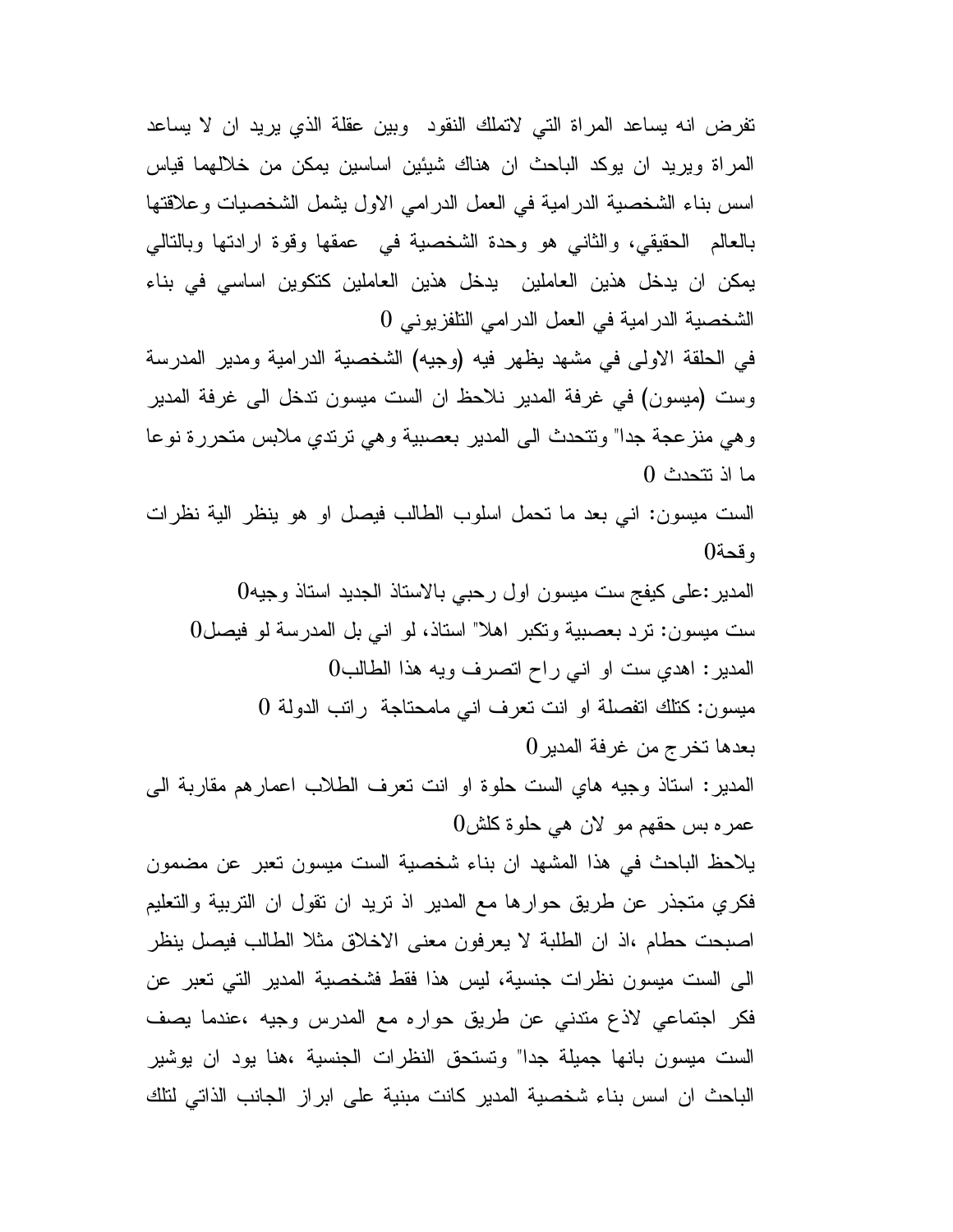الشخصية وابراز الجانب العاطفي المتردي المعبر عن الشخصية المثقف العراقي في تلك الفترة، فهو ينظر الى الاشياء عن طريق وعيه ولا يعطي اي قيمة لمركزه الاجتماعي والثقافي الذي ينتمي اليه ، فسمات الشخصية الدرامية عبرت عن أطره فكرية مقيدة بالافكار الرجعية، اما شخصية الست ميسون فانها لا ترى الناس سوى نفسها فهي امراة ثرية وجميلة وتنحدر من طبقة استقراطية حاكمة وتريد كل شيء في حياتها حسب رغبتها حتى اصدقائها ،ان القيم الجمالية التي تظهرها شخصيات المسلسل يمتلكها الحزن والفرح ، فبرغم مسحة الحزن الواضحة في حوار المدير وست ميسون الا ان هناك بوادر خير تظهر في بناء شخصية وجيه والحزن والفرح المرتبط بالواقع الاجتماعي في تلك الحقبة0 في الحلقة الاولى في مشهد (المقهى) تظهر شخصية (مراد) مدرس التاريخ في نفس مدرسة وجيه بطل المسلسل اذ يدور حوار بينهما مراد : يتحدث الى اشخاص جالسين في المقهى، اعرفكم بالسيد وجيه مدرس اللغة الانكليزية0

شخص جالس في المقهى: هو احنه نعرف عربي حتى نعرف انكليزي0 مراد: هي هاي المنطقة اربعه وعشرين ساعة بيهة مشاكل او اطلايب بدون معنى، وجيه اليوم انروح اني اوياك الى الملهى0

وجيه: يمعود اني ما ادور هلي السوالف ، يلة اشتري افراش حتة انام عليه، بل البيت الي راح اجرة من ابو الكهوة (حجي عبود)0

مراد: هاي اشبيك ياويل انتة اشايف، لو اتروح لو مرة اتكوم بعد متنام الليل0 نلاحظ في هذا المشهد ان بناء الشخصية مراد مدرس التاريخ انها شخصية لاتملك المقومات الاساسية في اتجاهاتها ضد المواقف التي تحملها والفكره المطروحة في تلك الفترة اي في الخمسينات ايام حكم (عبد الكريم قاسم) فهو مولع في شرب الخمر والذهاب الى النوادي الليلية ومعاشرة البغايا، على الرغم ان مهنته هي اساس بناء الشعب من الناحية الفكرية فشخصية مراد تعاني من ازمة سايكولوجية اذ يعاني من ازمة عائلية دفعت به ان يكون في هذا التفكير وهذه المواقف السيئة رغم انه يمتلك مكانة اجتماعية راقية في تلك الحقبة فطلاق امه من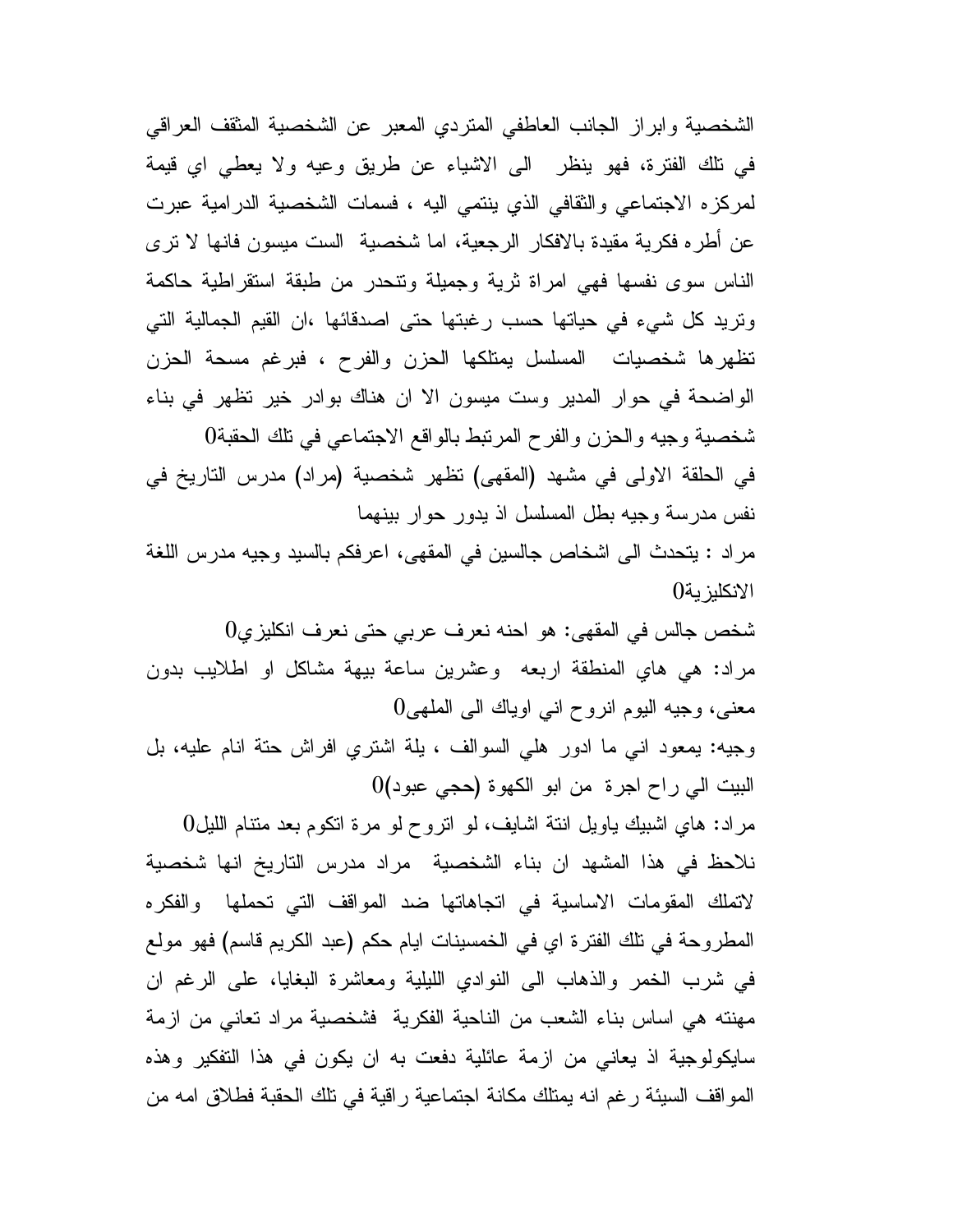ابيه ادى الى نمو هذا الفكر في الشخصية الدرامية مراد ليس هذا فقط وانما تزوجت من رجل صاحب نادي ليلي بمعنى موت الاحساس بالانا في بناء شخصية مراد لانه يحس انه نكرة في هذا المجتمع الذي يعيش به رغم المكانة التي يتمتع بها بينما شخصية وجيه الدرامية تعود اصولها الى مناطق ريفية تتمتع بالقيم الجمالية والعادات والتقاليد الاجتماعية الرصينة التي يمتلكها ابن الجنوب ،فضلا" عن ذلك بيئة ذات التوام اخلاقي لانها بيئته عشائرية تعبر عن مخزون ذاتي فشخصية وجيه الدرامية رغم انه لم يكن متزوج اذ يتحدث الى مراد ،اني ما ادور هاي السوالف ،اذ يتبين ان شخصية وجيه الدرامية تمتلك من السمات الاخلاقية التي لا تمتلكها شخصية مراد الدرامية فهو يحافظ على مكانته الاجتماعية رغم عوزة الى الحالة الجنسية0

في الحلقة الاولى في مشهد يظهر فيه (النادي الليلي) تظهر لنا بعض الشخصيات من الراقصات وهن يتحدثن عن راقصة تحب ان تتزوج ولكن الواقع الاجتماعي يرفض ان تتزوج لانها لايمكن ان تعيش بين المجتمع ، رغم البعض من الراقصات كانت تعمل في النادي بسب ان تاتي الى اطفالها الطعام والملابس0

يرى الباحث ان الفترة المظلمة التي عاشها العراق في تلك الحقبة المظلمة علي يد حكم الدكتاتور ،عبد الكريم قاسم، دفع اغلب النساء من الارامل والمطلقات الى الذهاب الى النوادي الليلية للعمل من اجل سد رمق جوع اطفالهن ،اذ كان العوز والفقر والظلم الذي يهدد اغلب العوائل العراقية ،ان حكم الدكتاتور عبد الكريم قاسم هو زمن القضاء على الانسانية بكل صفاتها

عندما قضى هو وزمرته اللعينة على حكم الملكية في العراق واسس في بناء مستوطنة بعثية لحزب طاغية مدمر للشعب العراقي المسكين الذي دفع الاف العوائل الى التشرد الفكري والثقافي والسايكولوجي والاجتماعي ، نلاحظ ذلك عن طريق النوادي الليلية التي تحتضن اغلب الراقصات الارامل والمطلقات وقد يكون راقصات من طراز مختلف من بنات عوائل كانوا يعيشون بسلام ،ولكن ثور الطاغية عبد الكريم قاسم انهت امال العراقيين في التحرر من الظلم والفقر والعوز وسيطرة زمرة قاتلة لاتعرف الرحمة ولا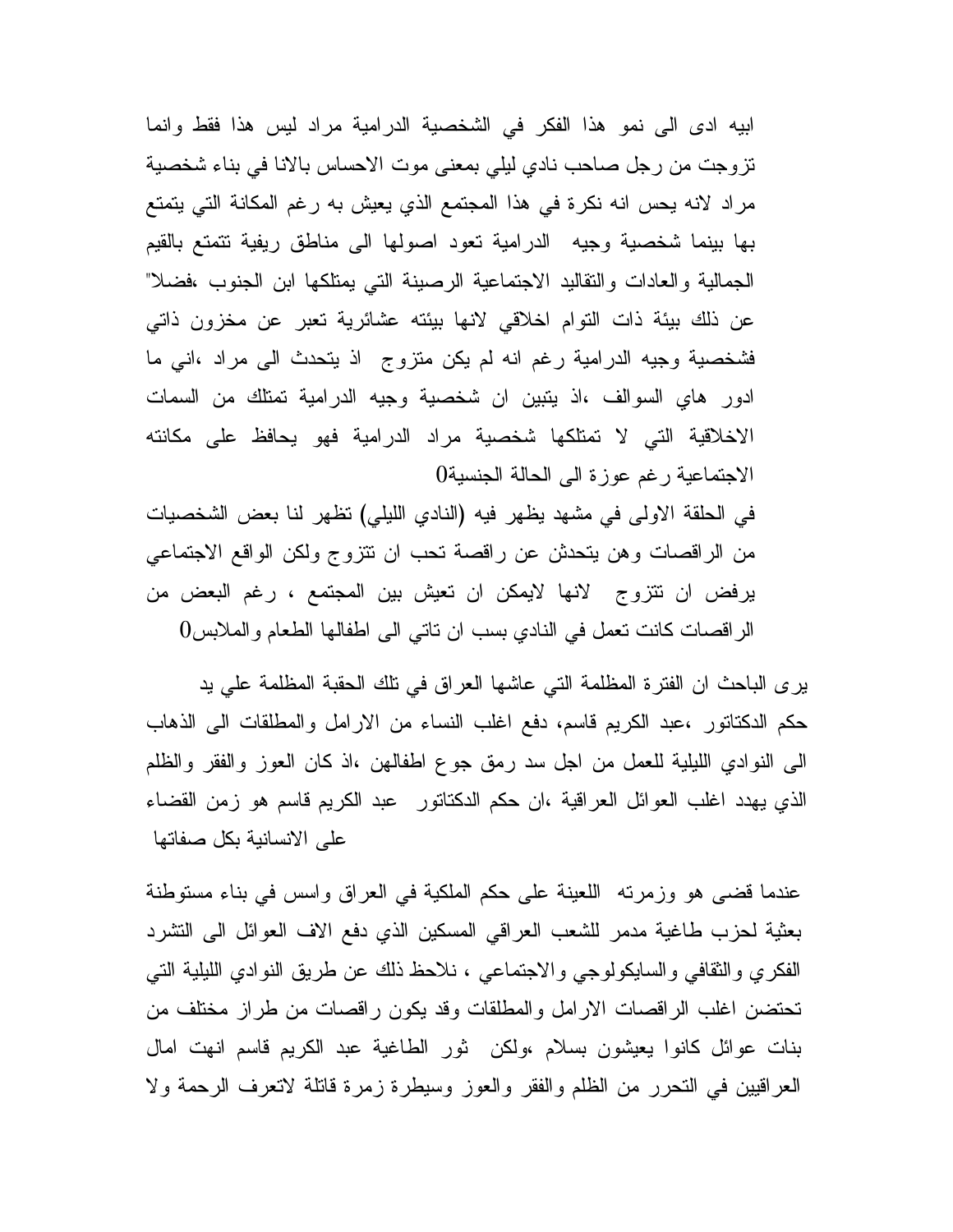تعرف سوى لغة القتل والدمار على دفعة الحكم ودفع العراقيين الى المحرقة التي لا يمكن الفرار منها اذا استطاع المسلسل نقل الواقع بشكل موضوعي وبلا انحياز وتعصب ف(مسلسل الدهانة) سرد حقبة زمنية مسكوت عنها كانت مليئة بمعاناة الشخصيات المعارضين لثقافة التهميش والقتل امثال شخصية وجيه الدرامية كما طرح المسلسل واقعا" مؤلما" في بناء شخصية مراد الدرامية والشخصيات الدرامية الاخرى التي تمثل الطبقة الفقيرة المنسحقة بألة الزمن الكبيرة امثال الراقصات وطبقة المدرسين المعجونة بل التخلف المتردي في تلك الحقبة مقابل حياة المترفين الذين يستطيعون شراء ما لا يشتري عن طريق ارتباطهم بالسلطة والمال الذي يمتلكون عن طريق ثورة الزعيم الطاغية امثال الست ميسون التي كان والدها هو احد القيادين مع الدكتاتوري عبد الكريم قاسم0 في الحلقة الثانية في مشهد (غرفة المدرسين) في مدرسة (النجاح للبنين) تظهر لنا الست ميسون وبعض المدرسين الجالسين معها في الغرفة وهي تتحدث عن المدرس الجديد وجيه مع استاذ مراد: ست ميسون: مراد0 مراد :استاذ مراد0 ميسون : صاحبك هذا يريد يسوي انقلاب بالتعليم العراقي 0 مراد: صاحبي ،صاحبي منو0 ميسون :صاحبك هذه الي صرت انت وياه دهن و دبس من اول يوم0 مراد : قصدج استاذ وجيه ، اشبي0 ميسون :اليوم دخلت الى الصف الرابع محد كال قيام او محد كال جلوس ،استغربت محد وكف كالو الطلاب استاذ وجيه ميقبل نوكف الى اي مدرس يعني احنه بعد منوكف الاي مدرس يكول نظام التعليم في العراق خاطئ مرتبط بل الدين0 مدرسة ثانية: شنو هو شوعي0 مراد : عمي على كيفج يا شوعي الرجل عنده افكار اشوية غريبة او فد يومين تتعودون عليه0 ميسون: اصلا" هو تافه0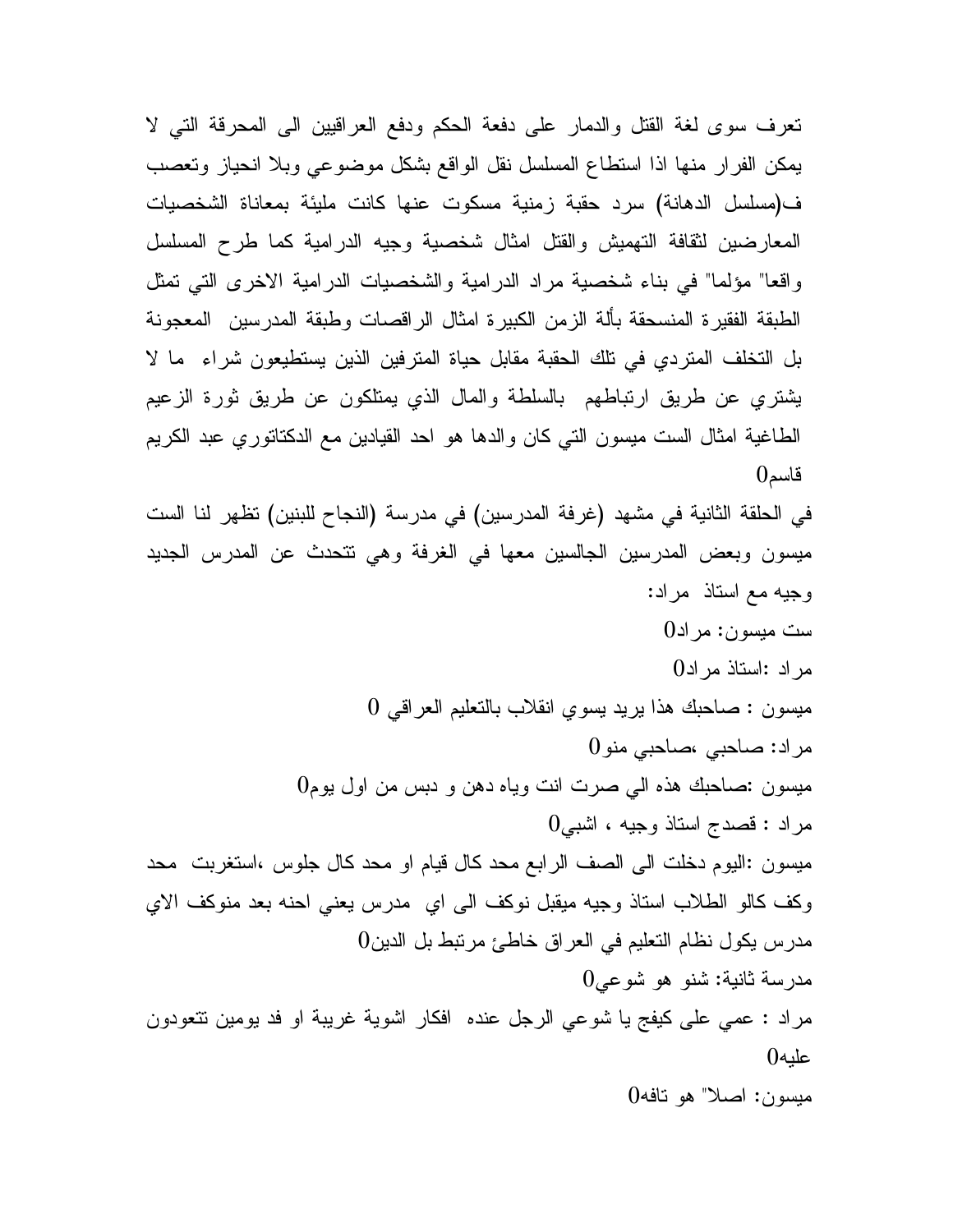في هذه الاثناء يدخل استاذ وجيه الى غرفة المدرسين وهو يقف بجانب باب الغرف وهو يبتسم ابتسامة خفيفة معبرة عن ما سمعه من الست ميسون ينهض مراد من مكان جلوسه مسرعا الى وجيه0 مراد: اهلا استاذ وجية من اشوكت انت هنا 0 نلاحظ علامات الاسف والانزعاج على وجه الست ميسون لانها تحدثت عن المدرس وجيه بانه تافه 0 وجيه: هسة ادخلت0 مراد: يعني مالحكت علينا واحنه انكص بيك 0 وجيه: لا0 تنهض الست ميسون مسرعة وتخرج من غرفة المدرسين واستاذ وجيه يردد همس كلمة تافه تافه0

يلاحظ الباحث عن طريق هذا المشهد كيف تصدى وجيه الشخصية الدرامية الى هذا الموقف الدرامي الصعب عليه عندما تكلمت الشخصية الدرامية ست ميسون بانه تافه وكيف وظف الكاتب الدرامي الجانب السايكولوجي في بناء شخصية وجيه الدرامية اذ تستطيع ان تواجه المواقف الدرامية اذا وظفت للشخصية الدرامية امكانية الذروة التي تستطيع ان تنقل الحالة السايكولوجية من العاطفة الى الحزن او بالعكس اذ نلاحظ عندما يسال المدري مراد وجيه اشوكت اجيت رد عليه هسة وصلت ،بمعنى ان بناء الشخصية الدرامية المتمثلة بشخصية وجيه تستطيع ان تخفي الطابع الانتقامي في دواخلها لتتحمل الاهداف الاساسية التي تريد ان تحققها من خلال حضورها الى بغداد بدافع الانتقام وكما اظهرت الاحداث ان شخصية وجيه الدرامية عبرت عن الجانب الانساني اتجاه شخصية الدرامية ست ميسون بالرغم انها وصفته بالتافه ولكنة يبتسم امامها ويحاول ان يتقرب اليها فشخصية ميسون الدرامية تعاني من ازمة التكبر على الاخرين او انها مريضة بداء العظمة الذي يسيطر على تفكيرها فهي منحدرة من طبقة استقراطية حاكمة في ذلك الزمن القاهر على العراقيين فكانت منعمة بالسيارة اخر موديل مع سائق ينتظرها الى اي مكان وفي اي وقت ،فهي ترى اي شخص ينحدر اصولة من الجنوب انه متخلف او تافه غير متزن، لانه منحدر من مناطق فقيرة مهمشة وهذا ابرز سمات شخصية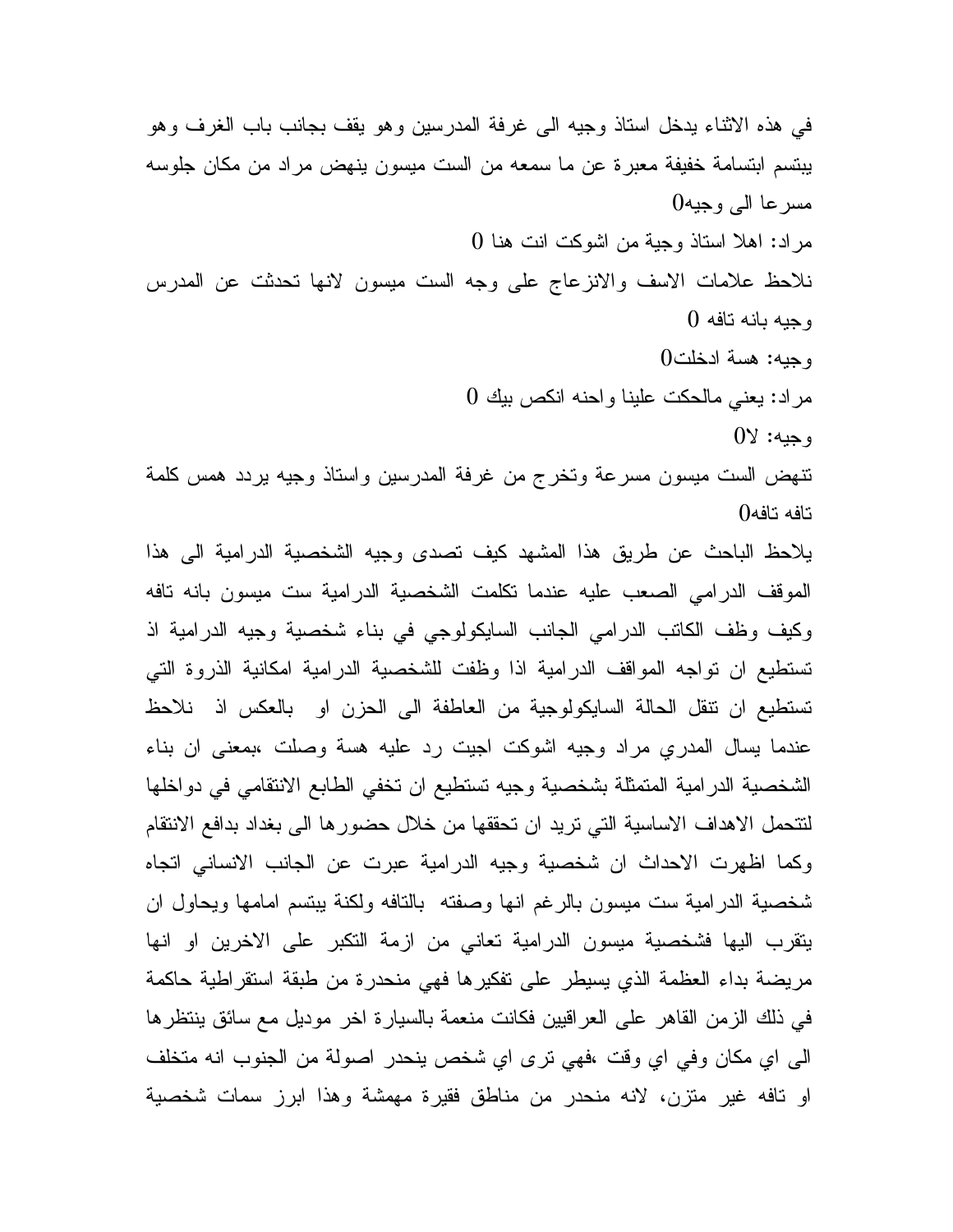ميسون الدرامية ولكن بناء شخصية وجيه كانت محبوكة وفق اسس ومعايير درامية تبدا من اهتمام الشخصية الدرامية بالاعمال الجيدة التي تخص المجتمع وانطباعه الهادئ ،و تحمل الشخصية الدرامية

في بنائها الافعال والاحداث التي تعبر عن خلق ابعادها ودوافعها ومحركاتها بصورة كاملة لانها من خلال بنائها وصراعها مع الشخصيات الاخرى تدفع الاحداث نحو التأزم ثم الحل النهائي للعمل الدرامي0

في الحلقة الثانية في مشهد (بيت وجيه) يظهر لنا وجيه وصديقه مراد الذي اتهم بقضية قتل المراة التي كان يعشقها ان مراد لم يجد اي شخص يثق به سوى وجيه لانه يحمل حسن الاخلاق واراد ان يساعده على حل قضيته اذ انه لم يقتلها ابدا ولكنه ذهب الى منزلها لكي يعاشرها فقط وشاهدها وهي مقتولة وهو بريء من قتلها اصطدم وجيه بقضية مراد صديقه، وطلب منة ان يبقى في بيته الى ان يجد له حل ربما الشرطة تمسك القاتل الحقيقي، في هذه الاثناء مراد يبكي على نفسه جراء ما حدث له ويصرخ بصوت عالي اني بريء وجيه وفي نفس الحلقة في مشهد اخر يظهر فيه (غرفة المحقق سليم في مركز الشرطة) اذ يعرف الضابط سليم ان مراد كان موجود في بيت الضحية ليلة مقتلها عن طريق اعتراف جيران المقتولة انهما شاهدوا مراد وهو يخرج من منزلها وعليه اثار دم  $0$ على قميصة $0$  وهو يركض مسرعا

يود ان يشير الباحث ان شخصية وجيه الدرامية تعبر عن فلسفة اجتماعية خلطة من القيم والعادات والثقافة والتي تكون رافضة للظلم والتعسف الذي يعيشه المجتمع العراقي اذا يتبنى وجيه قضية صديقة مراد رغم انه لايعرفه الا من مدة قصيرة فقط ليس هذا فقط بل طلب من صديقه ان يبقى في بيته الا ان تحل قضيته المتهم بها اذا نجد شخصية وجيه تريد ان تساعد الاخرين حتى ولو على حساب تحمل المسؤولية لانه يدرك ان مراد لايمكن ان يفعل هذا الفعل ومن جانب اخر رد الجميل الى مراد

عندما استقبله في بيته والشخصية الدرامية تمتلك الكشف عن العوالم والخفايا التي تطرء على الحدث الدرامي وتمتلك الفعل الانساني الذي كان مغيب في ذلك الواقع المتردي في زمن حكم الدكتاتوري عبد الكريم قاسم0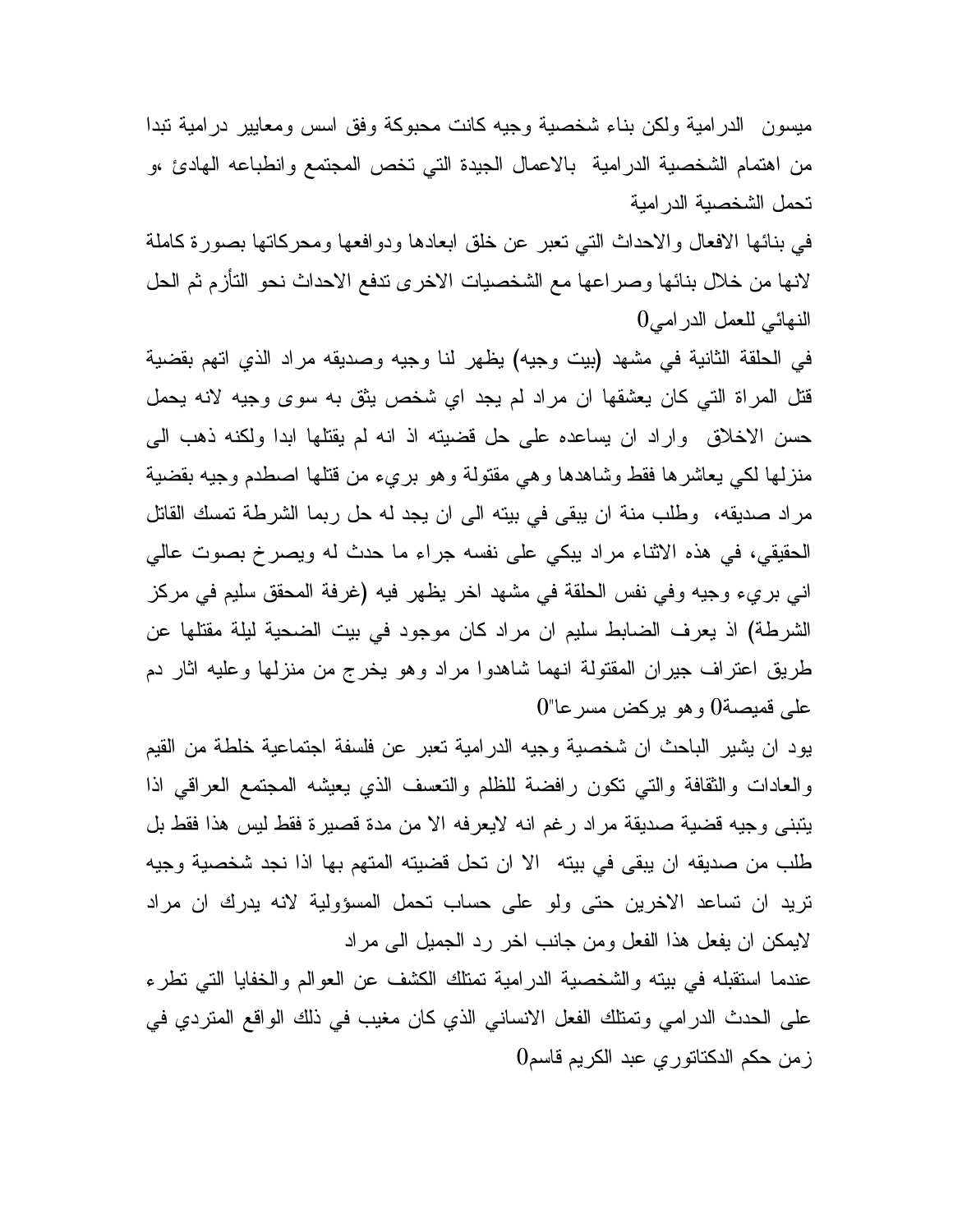في الحلقة الثانية في مشهد(غرفة المدرسين) في مدرسة النجاح للبنين ،يظهر في الشخصية الدرامية استاذ وجيه والشخصية الدرامية ست ميسون اذ يجري حوار بينهما: ميسون: ماكتلي شخبار مراد ،انت اصدك مراد يقتل 0 وجيه: لما" اجيت من الناصرية كان مراد اول صديق اتعرفت عليه اخذني الى صاحب البيت الي اجرتة منه البيت او صرنة اصدقاء واستقبلني في بيته كأني اعرفه من اسنين حبيت كل اهل بغداد من خلال مراد مستحيل مراد يقتل0 ميسون : هسة انت سعيد بغداد0 وجيه : حتى لو مو سعيد لان كدامي حياة ثانية0 ميسون: اذا على الراتب فالراتب نفسه اذا اهنا او بالناصرية او يجوز بالناصرية مصرفك اقل فلا تقنعني انه انت جاي على مود العيشة صح لو لا0 وجيه : اي اني جاي على مود العيشة0 ميسون: اعذرني اني اشوية فضولية انت باي حزب 0 وجيه: عمري ما انتميت الى اي حزب 0 ميسون: مطلوب ثار او مهزوم من عنده ، انتو اتحبون الثار0 وجيه: احنة منو 0 ميسون : انتو القرويين0 تبدو ملامح الزعل واضحة على وجه وجيه لما سمعت من الست ميسون من كلام على اهل الجنوب ووصفهم بالقرويين ثم ينهض بغضب0 وجيه: اسمحيلي اريد اروح0 ميسون: استاذ وجيه انت ازعلت اني اسفة0 يشير الباحث ان في بناء الشخصية الدرامية في العمل التلفزيوني ياتي من اسباب ودوافع واهداف لدى الشخصية الدرامية فعندما تتحدث شخصية ميسون الدرامية نلاحظ مدى فاعلية تفكيرها اتجاه الحدث الدرامي وطريقة تفسيرها للاحداث الدرامية وفق منطق عقلي في التفسير الحقيقي للواقع المعاش للشخصية الدرامية الاخرى وجيه اذ فجرت الصراع الدرامي عندما تحدثت عن اسباب مجيئ وجيه الى بغداد لانه منطق العقل لان الغموض الذي يسطير على ملامح شخصية وجيه الدرامية هو الذي دفع الفضول لدى الست ميسون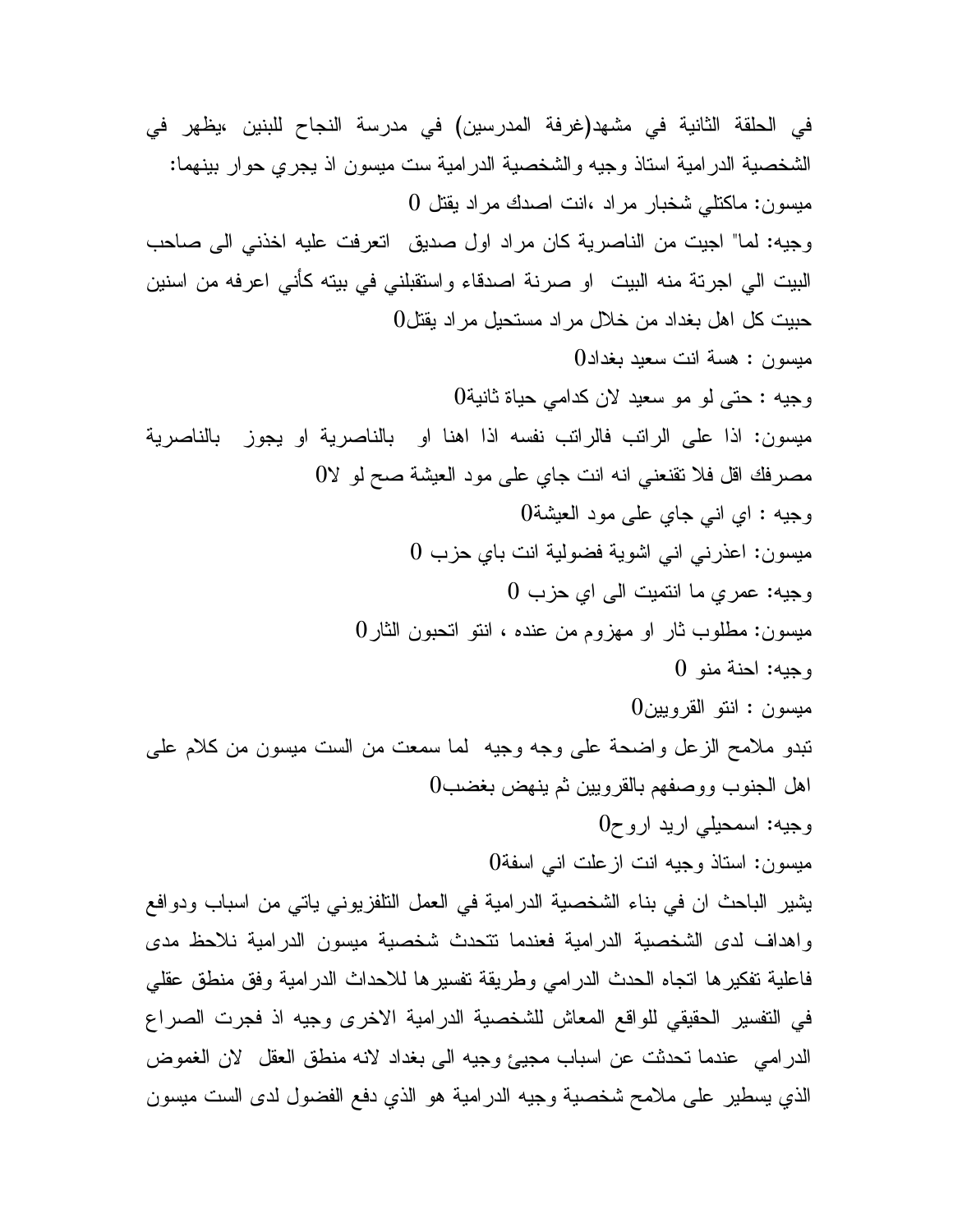ان تسال هكذا اسئلة ومن جانب اخر يظهر لنا الحوار عن رؤية الطبقة الحاكمة في المناطق الفقيرة المنحدرة من الاهوار والارياف، يود ان يشير الباحث ان شخصية وجيه لم تنتمي الى اي حزب حسب اعتراف الشخصية الدرامية اذا ان شخصية الدرامية كانت معارضة للنظام الدكتاتوري ل(عبد الكريم قاسم) اذا افصحت.. اني عمري ما انتميت الى اي حزب يعني ذلك رفضه للنظام الحاكم اذا كانت الشخصية الدرامية المتمثلة بست ميسون تمثل السلطة الحاكمة0

وكما تظهر لنا الاحداث شخصية (وصال) الدرامية تلك الشخصية التي تحمل في سماتها اطر سايكولوجية واجتماعية تعبر عن بناء عاطفي يثير الاهتمام عند المتلقي عن طريق انوثتها المفرطة التي تفرزها الاحداث الدرامية ومدى الكبد الذي تعيشه المراة في تلك الحقبة المظلمة فبناء الشخصية الدرامية للمراة اتسم بطابع ايدلوجي من حيث الافرازات التي واكبت الدولة اثناء الحكم الجمهوري من فساد وظلم وقهر وطمس الهوية العراقية وسيادة الفساد الاخلاقي التي كانت تهدف اليه السلطة الحاكمة المتمثلة بالجمهوريين المنقلبين على نظام الحكم الملكي.

في الحلقة الرابعة والخامسة من المسلسل التلفزيوني تتعرض شخصية وصال الى الضرب من اخوة (امجد) الذي يدعي انه من رجال الدين ويريد ان يطبق القوانين الالهية على اخته، لا على نفسة (امجد) الذي يدعي انه من رجال الدين ويريد ان يطبق القوانتين الالهية على اخته لا على نفسه اذ يريد ان تتزوج اخته وصال من شيخ الجامع الذي يصلي فيه وتربطة علاقة قوية معه، رغم انه متزوج من امراة اخرى فقدت عقلها بسب ضربه لها وتعذيبه لها، ويرى الباحث ان المسلسل يعرض بناء شخصياته على اساس واقعي اذا يؤسس مفاهيم الشخصية الدرامية على ما افرزته الحالة التي كان يعيشها المجتمع العراقي0

في الحلقة الرابعة في مشهد (بيت وجيه) اذ يظهر لنا المشهد شخصية مراد الدرامية وهي تنظر وتراقب من خلال النافذة المطلة على شقة وصال وهي تردي ملابسها وفي هذه الاثناء يدخل وجيه الى الغرفة ويطلب من مراد عدم فتح الشباك وعدم النظر الى بنت الجيران لانه عمل غير صحيح ويغلق الشباك 0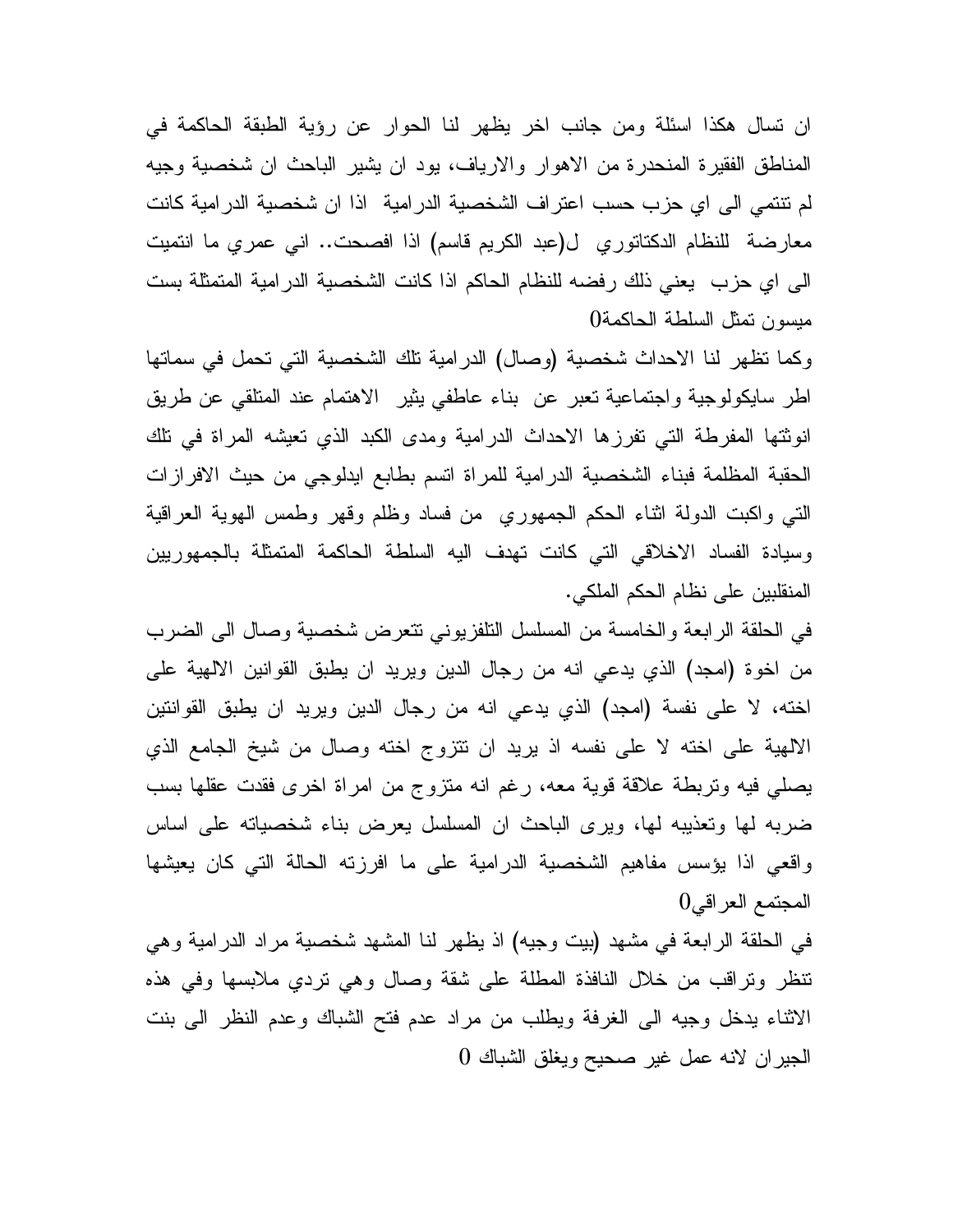يود ان يشير الباحث ان بناء الشخصية الدرامية جاء على وفق احترام العادات والتقاليد العرفية والاجتماعية النبيلة في تلك الفترة التي يحملها وجيه المنحدر من الجنوب،ومن جانب اخر افرز حالة المثقف العراقي المتمثل بشخصية بناء مراد الدرامية في تلك الفترة من تدهور للفكر والعادات والتقاليد التي كان يحملها ابن العاصمة بغداد وكما ان المسلسل استطاع جذب الكثير من المشاهد لانه سلط الضوءعلى فترة مظلمة من حياة العراقيين ،ونجح في بناء شخصياته التي نقلت الواقع الحقيقي في ذلك الوقت وهي فترة الخمسينات والستينات0

**ثانيا": تعد الشخصية عنصرا" حاسما" في تحولات مجرى الفعل الدرامي الذي يهدف الى**

**تحقيق قضايها0** 

يبدو واضح ان المسلسل الدرامي يعبر عن قضية اجتماعية تنتمي الى الواقع الحياتي الذي يعيشة الفرد العراقي في فترة حكم الطاغية الدكتاتوري (عبد الكريم قاسم) والعبودية التي التصقت على المجتمع العراقي وتدهور الاوضاع الاجتماعية والثقافية اذ نرى ذلك عن طريق بناء شخصيات المدرسين في المسلسل في ذلك الوقت عبر مدرسة النجاح للبنين اذ يوضح كيف ان المدرس في ذلك الزمن كيف يفكر وماهي اهتماماته، وماهي القيم التي يهدف الى تحقيقها بعد ثورة الجمهوري عبد الكريم قاسم اذا اوضحت الاحداث الدرامية المبنية على صراع المثقف ضد الدولة واوضحت الاحدات الدرامية ان الدولة الدكتاتوريه التي تريد طمس الشخصية العراقية الفذة التي كانت مبنية على اسس وتقاليد وعادات اجتماعية تمتد الى الاف السنين دمرها انقلاب عبد الكريم قاسم، اذ تظهر شخصية وجيه الدرامية التي تحمل في دواخلها على الثائر لمقتل ابيه على يد شخص اسمه محيسن وهو يسكن في منطقة الدهانة اذ يسافر وجيه من الناصرية الى بغداد لكي يقتل قاتل ابيه، ولكن تتفرع القضية التي يحملها الى قضايا اخرى اذا يسلط الضوء عليها من خلال صراع الشخصية الدرامية (وجيه) مع الشخصيات الاخرى اذ نلاحظ صراع الشخصية الدرامية وجيه مع (ست ميسون) الشخصية الدرامية الاخرى التي تعاني من ازمة نفسية وشخصية الدرامية المتمثلة ب(مدير المدرسة) الذي يعاني من صدمة عاطفية وشخصية (مراد) الدرامية الذي يعاني من ازمة اجتماعية في ذاته وعقلة، اما شخصية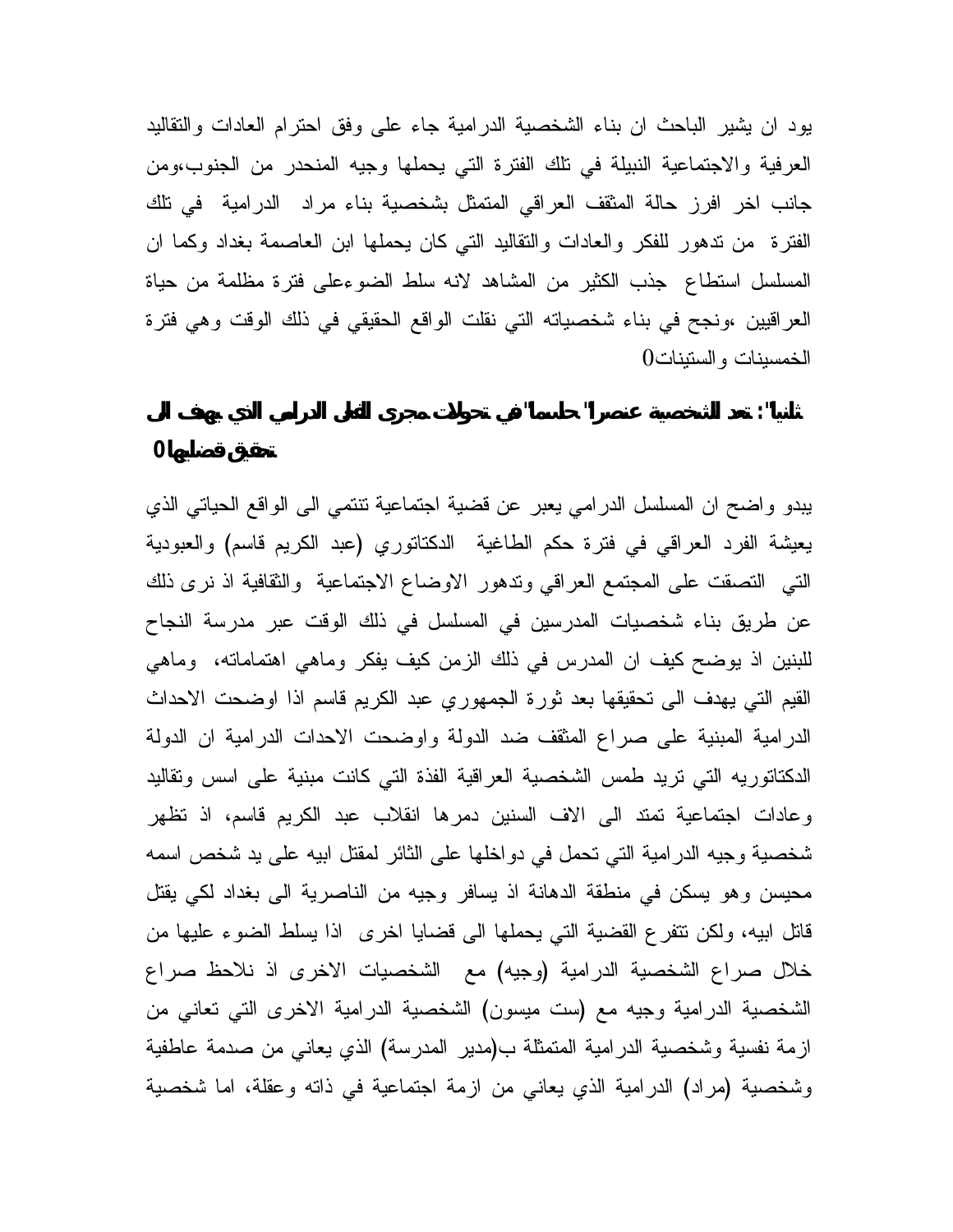(وصال) التي تعاني من ازمة اجتماعية تتحول في داخلها الى خلخلة في تفكيرها في العرف الاجتماعي من خلال علاقتها مع وجيه والذهاب الى بيته ليلا" لوحدها لتمارس معه الحب لانها مقيدة عن طريق اخوها (امجد) الذي ينتمي الى رجال الدين وهو لايعرف مفاهيم الدين او معناه الحقيقي، اذا يرى الباحث ان كل شخصية درامية مبنية على اساس قضية ناتجة من صراع مع الواقع الاجتماعي او النفسي او العقلي وتريد ان تعرض الواقع الحقيقي في تلك الفترة المظلمة عن طريق امتزاج الشخصيات الدرامية مع الواقع المعاش في ذلك التاريخ العراقي، عن طريق تصادمها مع الاحداث الدرامية0 **ثالثا": التصدي والمجابهة لقوى الصراع في الشخصية الدرامية:**

تمتلك الشخصية الدرامية دورا" مهما" عبر بنائها في الدراما التلفزيونية فهي المرتكز الاساس الذي تستند اليها في نقل الدلات والرموز المتعددة والافكار التي تحتويها الى المتلقي من خلال بنائها الدرامي الذي يتميز بعنصر المجابة والتصدي للاحداث والافعال التي تعيق سير الشخصية الدرامية نحو الهدف المنشود لة ف(الشخصية الدرامية) هي بما تقول وما تفعل وما تظهر من افعال اتجاه الاحداث التي تحيط بها بما تحس الشخصية الدرامية من ظغط عاطفي ونفسي في افكارها واحلامها تشترك فيه صراعاتها لتحقيق غايتها المنشدة اذ تعبر عن تصوير ذاتي للصراع الدرامي عبر التصدي والمجابة للاحداث الدرامية التي توصل المعاني المتعددة الى المتلقي فبدون الشخصية الدرامية وبنائها لايوجد زمن للفعل او الصراع للاحداث الدرامية0

ففي الحلقة الرابعة نلاحظ قوى الصراع التي تمثلت بين شخصية الدرامية (مراد) وشخصية الدرامية(الضابط سليم) الذي يريد ان يقبض على مراد وتسليمه الى العدالة رغم ذلك تمتلك الشخصية الدرامية واقعا" ملموسا"عبر تفاعلها مع الاحداث ومواجهة الصراع الدرامي فشخصية (وجيه) تواجه تيار الصراع الذاتي بين رؤيته للواقع الذي تعيشه وهو مدرس ومن شريحة مهمة في المجتمع وبين رؤيته عشيرته التي تدفع به ان يكون قاتل بسب مقتل ابيه وهروب القاتل ونهب امواله التي كانت بحوزته فدفعت العشيرة ب(وجيه) لقتل قاتل ابيه.. انه يعيش حالة من المتناقضات بين الذات والعقل لانه صراع يواجهه وجيه الشخصية الدرامية في بناء شخصية اذ يجب ان يواجه المجتمع وان يفتت الترسبات التي يحملها المجتمع من قتل ودمار وعدم وجود اي قانون في تلك الدولة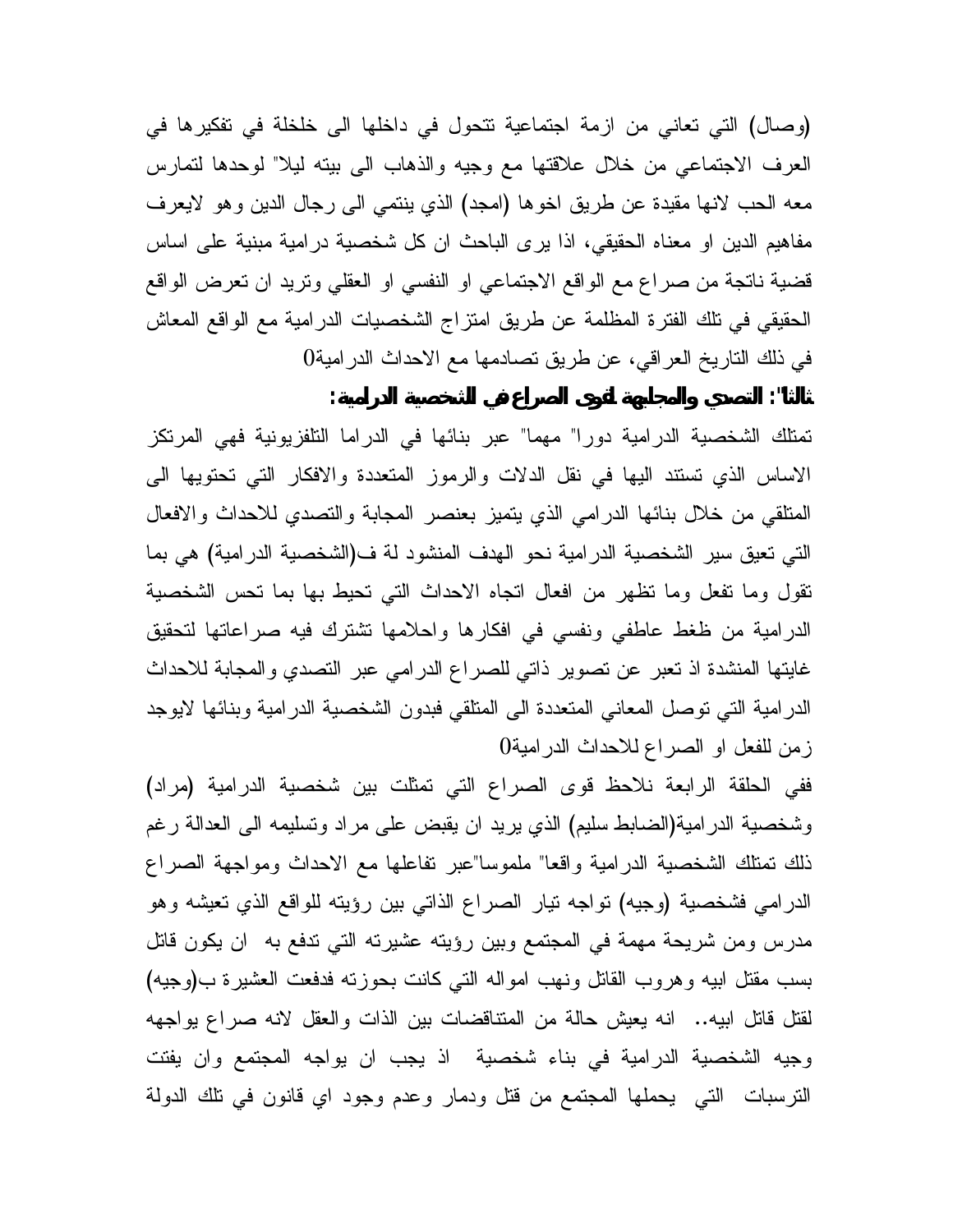الغاصبة للوطن وهي ظالمة للشعب لانها لاتستطيع ان تحمي اي انسان بل تقتل اي انسان يحاول ان يصرخ في وجهها.. انت ظالم ايها الزعيم عبد الكريم قاسم، يقتل في الوقت نفسة وكما اظهرت الاحداث شخصية الدرامية(ميسون)الراقصة في النادي الليلي التي تعبر في بنائها الدرامي تحطم كل القيم والعادات والتقاليد الاجتماعية بينما شخصية مراد الدرامية نلاحظ في بناء شخصيتها الدرامية امكاناتها الضعيفة في مواجهة الازمات حتى انه لايعرف كيف يكون شريف 0

ففي الحلقة السابعة في ( بيت وجيه) يتحدث مراد اليه قائلا"( وجيه علمني اشلون اصير شريف) شخصية مهزوزة لاتستطيع ان تواجه الصراع الداخلي والخارجي المهيمن على عقلها وهي دائما" في تخبط مستمر بين الواقع والحالة النفسية التي تمر بها، بينما شخصية وجيه الدرامية متماسكة بتقاليدها وعرفها الاجتماعي وتواجه الشخصية الدرامية الصراعات التي تظهر في عالمها ومحيطها ،وقد يشير الباحث الى ان مسلسل (الدهانة) قد عرض بناء شخصياتة الدرامية بشكل ملفت للنظر ،اذ اول مرة يصور مسلسل عراقي شخصية ريفية من الجنوب بهذا المستوى الفكري والثقافي في مواجهة صراع المجتمع وصراع الدولة، فقد استطاع( وجيه) ان يجبر صديقة (مراد) بالقول (علمني اشلون اصير شريف)0

**رابعا": الاهداف واالغايات التي تحملها الشخصية الدرامية0**

افضى تعدد القنوات الفضائية العراقية التي تهتم بالدراما الى فتح المجال امام المشاهد العراقي العراقي لاختيار مايراه مناسبا" لذوقه وتوجهاته من اعمال درامية فنية تعرضها الشاشة الفضية لتحقيق نوع من البراغماتية بين المشاهد والعمل الدرامي الفني والتي تكون المشاهدة في الوقت الحاضر لاسباب جمالية ذاتية تحسب للعمل نفسه اذ استطاع مسلسل (الدهانة) وفق رؤية درامية جمالية وفنية الى جذب المشاهدين وسط زوبعة وبركان هائل من الاعمال الدرامية المختلفة من حيث الثيمة والقيمة والشكل والمضمون والغاية والوسيلة ،اذ تبرز الغايات الدرامية من خلال تنوع الادوات الادماجية للغاية الدرامية التي عبر عنها من خلال الشخصية الدرامية والغاية التوزيعية التي تفرزها الاحداث الدرامية عن طريق الاهداف التي تحملها الشخصية الدرامية0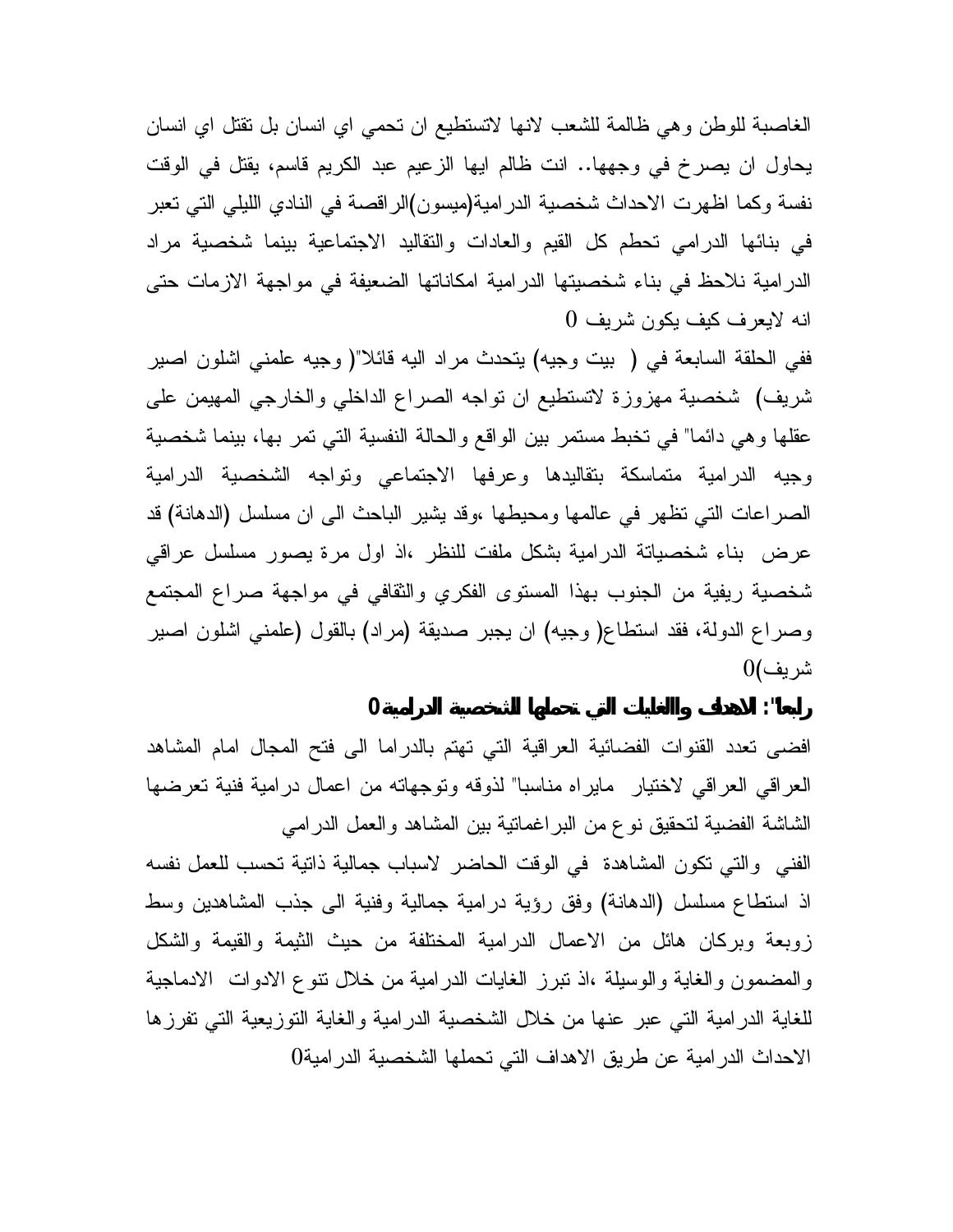ففي الحلقة التاسعة في مشهد (بيت وجيه)اذ يظهر فيه هو ووصال في ساعة متاخرة من الليل اذ يتحدث وجيه: وجيه : يمعودة اطلعي من البيت اني عايش بوحدي او مااريد تجيني مشاكل من وراج اني انسان مسالم وصال : او اني هم مااريد مشاكل بس اني معجبة بيك وجيه: زين ليش دخلتي البيت وصال: حبيت اتعرف عليك اكثر و جيه: ليش وصال: تدري جنت اشوف خيال رجل يجسس علية من اكون في غرفتي واكون على فراشي عبالي، طلع مراد مو وجيه : امنين اتعرفين مراد وصال: اكو ابنية بل المحلة متعرف مراد اصلا" مراد ياما سمعني حجي في السوق يعني مثل الحرشة وجيه :يابنت الناس الليل هم له عيون وصال: او هسة اتريدني اطلع الي ميفتح زنبيلة محد يعبيلة وجيه: اخاف اخوج يحس بيج وصال: اخويه ميبات بل البيت قليل نادر تعرف جنت اكول عليك انسان شريف او شهم اشلون يجسس على بنت الناس بس هم زين اطلعت مو انت. وجيه: تدرين اكثر من مرة اتمنيت اتفرج عليج وصال: او ليش عيني قابل اني فرجة وجيه: مثلج ابنية متحررة وجميلة او رومانسية وصال: اشلون عرفتى اني رومانسية وجيه : لان اكيد الي تطلع ابهاي الساعة من الليل تكون رومانسية وصال: زين اشلون اعرفتني اني متحررة او مثيرة للحب ها اشو اسكتت لازم تستحي وجيه: ليش وصال : تصبح على الخير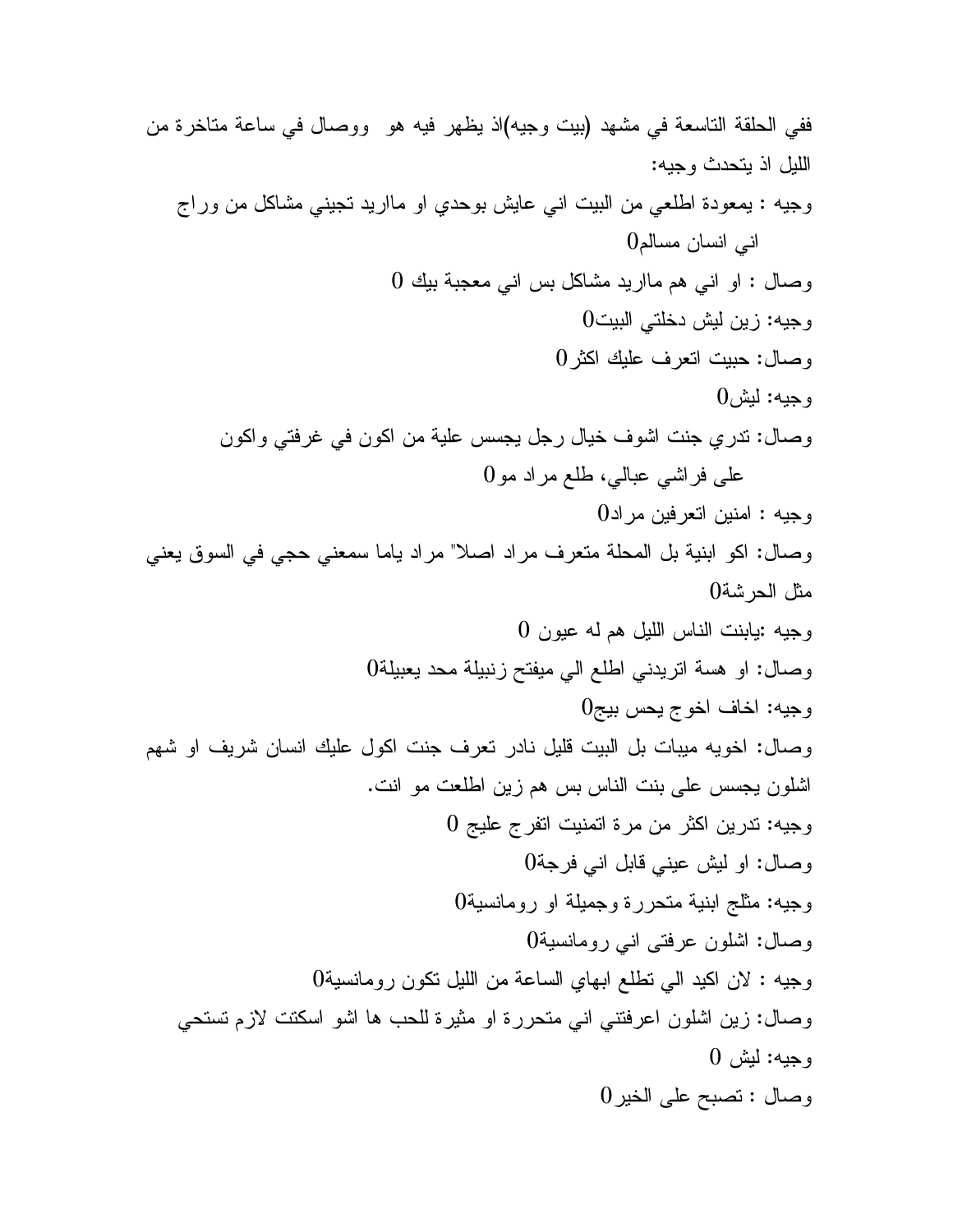يود ان يشير الباحث ان في هذا المشهد تظهر لنا الصفات العاطفية التي تهدف اليها الغايات والاهداف التي تحملها الشخصية الدرامية في اثارة الحالة الغريزية الجنسية لدى المتلقي اذ يظهر لنا في بناء شخصية وصال الدرامية تكون مثيرة للرجال من خلال حوارها الرومانسي مع وجيه وخروجها في وقت متاخر من الليل الى بيت رجل غريب ووحيد عن المنطقة ليس هذا فقط بينما تظهر لنا الاحداث فترة الحكم البائد اذ كانت العادات والتقاليد الاجتماعية اندثرت في عدم خوف المراة من المجتمع وتحررها الذاتي يطغي على تصرفها المخالفة للقوانين الالهية والعرفية فبناءا للشخصية الدرامية هي مهمة بالغة في الصعوبة في تجسيد الواقع لانه يتطلب الموضوعية والذاتية في ابراز جوانبها العاطفية والاجتماعية التي تهدف عن طريق صراعها الى تحقيق غايتها

واهدافها0

ان الذات الانسانية تشكل فضاء غامض مبهم وتتحكم فيها قوى معقدة ورغبات ونزوات وبالتالي اصبح التغير والتبدل سمة ملازمة للعالم الذي يعيش فيه الانسان مما يفرض عليه التغير والتبدل ،متأثرا بما يحيط وضعه في الحياة وبذلك فان اي بناء في الشخصية الدرامية في العمل الدرامي الفني يجب ان تكون ذات قدرة على التبدل والتغير في ذاتها ورسم مساراتها العقلية والسايكولوجية والايدلوجية لتحقيق اهدافها المتعددة اذ تعد هذه النقطة البؤرية المتعلقة بفضاء الشخصية الدرامية اذ يتردد بين الواقع المعاش بكل الامة وتداعياته وبين واقع اخر متوقع حدوثه قد لامس خيال الانسان0

في الحلقة العاشرة في مشهد يظهر فيه وجيه مدرس اللغة الانكليزية وهو جالس على ضفاف دجلة في لليل بغداد الموحش في تلك الفترة اذ يحدث نفسه :

وجيه: او تالي وجيه هي شنو اصار في بغداد الجميلة او هاي الناس اشبيها، نلاحظ في هذا المشهد الشخصية في بنائها الدرامي تحمل غايات واهداف تعبر عنها من خلال شكلها الدرامي والجمالي الذي تنتمي اليه فطوعية المادة ومحتواها وقيمتها الفنية المتواجدة بقوة بين طيات العمل الدرامي هي التي اظهرت كل مضامين الشخصيات الدرامية في التعبير عن اهدافها وغايتها التي تحملها0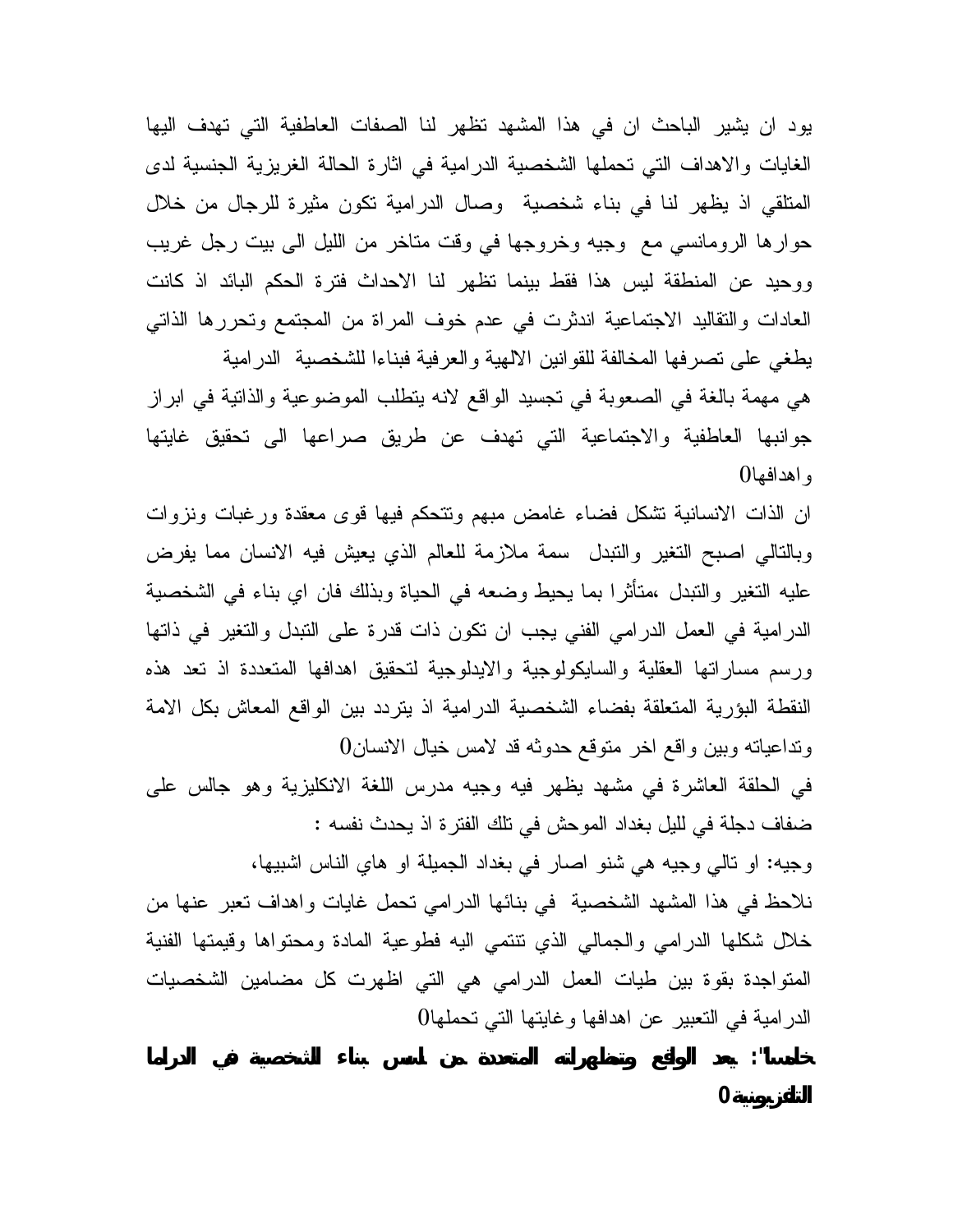تتميز الدراما التلفزيونية في اسس بنائها للشخصية الدرامية بنقد الواقع الذي يمثل الحجر الاساس في انطلاق الاحداث الدرامية وفق تسلسل منطقي للواقع الموضوعي المعاش فضلا" عن ذلك الواقع المكاني والزماني والتزامن السمعي والبصري للاحداث الدرامية، اذ تعد الشخصية الدرامية في بنائها على قدرتها في نقد الواقع الموضوعي والذاتي عن طريق تحكمها العقلي والنفسي والذاتي ،ويود ان يشير الباحث ان مسلسل(الدهانة) الذي امتاز بنقد الواقع بشكل متميز عن طريق بناء شخصياته الدرامية اذا تعرض فتره مهمه من حياة العراقيين في الخمسينيات والستينيات ابان حكم الجمهوري عبد الكريم قاسم وعرضها ادق التفاصيل الحياتيه في ذلك الوقت والتي لم تكن تعرف من المجتمع العراقي اذ اوضحت بعض المفاهيم الايدلوجيه والاجتماعيه0

في الحلقة،19، 20 ،نرى ونسمع حوارات دارت على السن شخصيات المسلسل منها اوضاع السلطة وقراراتها الفاسدة والمتمثلة على اقل تقدير بتغير الجنسية العراقية والمساواة بين الرجل والمرأة في الميراث هو خروج السلطة الجمهورية على الشريعة الالهية التي اسسها النبي محمد (ص) ليس هذا فقط ،انما هجرة الفلاحين الى المدينة ودحض العادات والتقاليد الاجتماعية للعراقيين اذ اوضحت حياة الشخصية الدرامية في الواقع العراقي بانها ضحية لقيم ساذجة وتقاليد عشعش فيها التخلف واعراف باليه تهرئت خيوطها ،كما يود ان يشير الباحث الى ان اسم المسلسل (الدهانة) قد عبر عن منطقة سكنية في قلب بغداد نسب اسمها الى الناس الذين كانوا يبيعون الدهن الحر المستخرج من الماشية وهم شيعة من الكرد الفيليون الذين عانوا الم الاضطهاد والتعسف من تسلط السلطة الدكتاتورية التعسفية وعرض الواقع الاجتماعي المعاش في تلك الفترة اذ نلاحظ نصف المشاهد التي تعرض شخصيات المسلسل تكون على طاولة الخمر مما يدل على الواقع المتدني للانسان العراقي وتهري للواقع الفاسد والمتدني من رقص وعدم احترام عذريتها ونفسها وهذا يتمثل عن طريق شخصية وصال الدرامية التي تخرج في اوقات متاخرة من الليل الى بيت رجل غريب شخص لا تعرفه وتحاول ان تعرض نفسها عليه ومن جانب نقد الشخصية الدرامية للواقعى الثقافي في تلك الفترة فكانت شخصية مراد خير نقد للواقع الثقافي والفكري كما اوضحت احداث المسلسل الدرامية شكل المنظومة التربوية وما حل بها من دمار للعقل الانساني في بنائه عن طريق مدرسة النجاح للبنين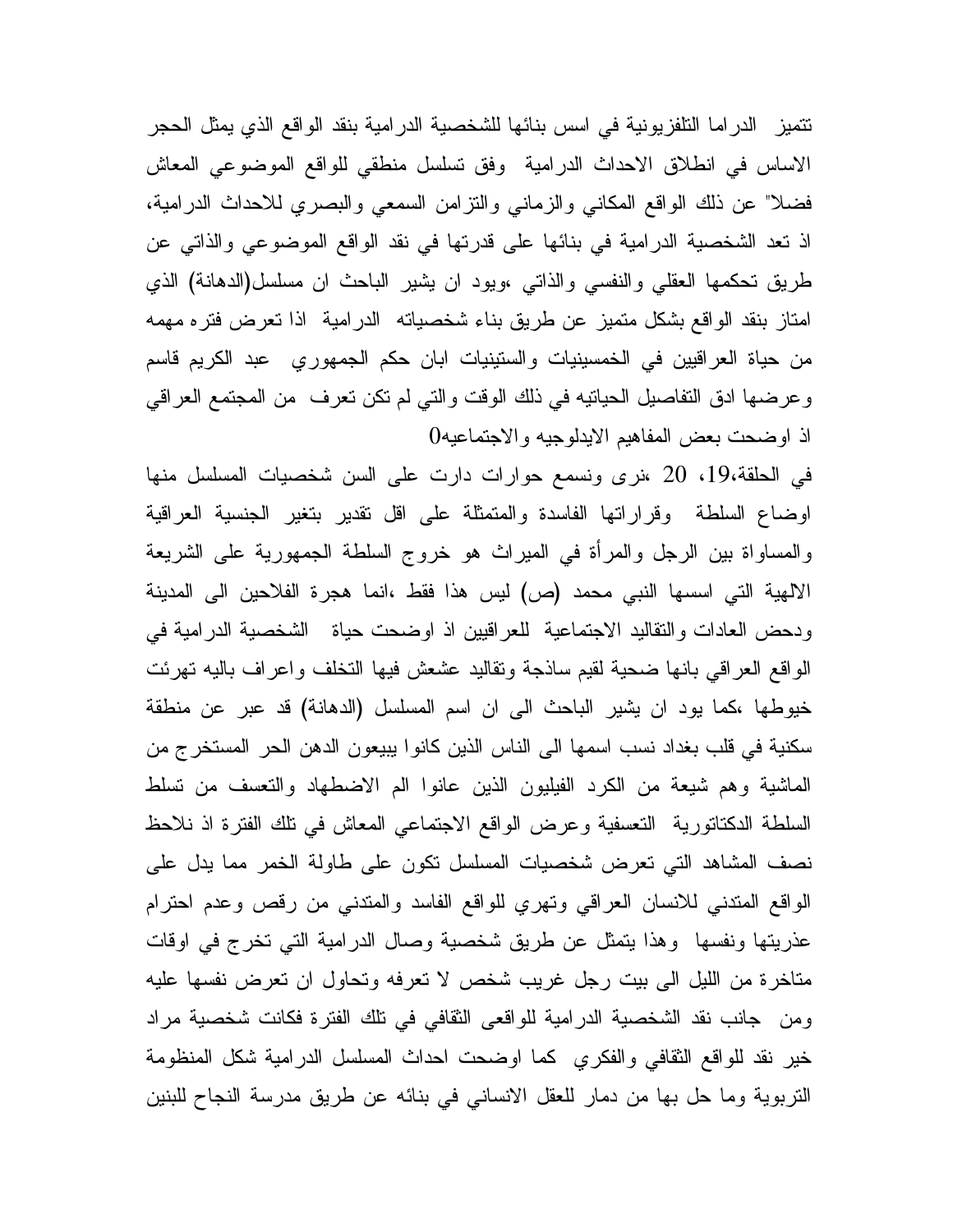التي افرزت اسوء مايكون للواقع العراقي في تلك الفترة من تردي في الفكر والثقافة والبناء الاجتماعي والعادات والتقاليد المعرفية وكان ذلك عن طريق الست ميسون التي كان الطلاب ينظرون لهم نظرة جنسية كما اوضحت المسلسل الشخصية الدرامية المتمثلة بمدير المدرسة الذي كان ينظر للست ميسون بنظرة جنسية طوال حلقات المسلسل وينتهز الفرصة لكي يسلب عذريتها0

نستنتج من ذلك انه مسلسل الدهانة هو قاموس ترجم ونقد كل الوقائع العراقية في تلك الفترة ابان حكم الجمهوريين للعراق.

**سادسا"":يعد االشكل الخارجي من ابرز مميزات الشخصية الدرامية0**

يتسم بناء الشخصية الدرامية في الدراما التلفزيونية اطر وسمات خاصة تتميز بها

عن طريق رسم الشخصية الدرامية بالمظهر الخارجي او عن طريق الفعل الخارجي او عن طريق الحوار،فضلا عن ذلك فان الفعل الداخلي يظهر ليمتد الى اذهان وعواطف الشخصيات الدرامية ويتالف من افكار واحلام وتطلعات وذكريات ومخاوف ليس هذا فقط بل تكون ردود الافعال بين الشخصيات الدرامية قادرة على توضيح الشكل الخارجي في بناء الشخصية الدرامية0

ففي مسلسل (الدهانة) نجد ان كل شخصية في العمل الدرامي كانت لها اساسها وبعدها الطبيعي والنفسي والاجتماعي الذي تحدد عن طريق افعالها مع الشخصيات الاخرى في ابراز الجانب الفني والدرامي في المسلسل الدرامي فشخصية وجيه واضحة الملامح بطل المسلسل عن طريق بحثه عن قاتل ابيه وتطور الصراع، عندما اكتشفه في الواقع الحقيقي الذي ينتمي اليه'، اذ ان فكره وصراعه الذاتي بين المطرقة والسندان بين الحكم العشائري وثقافته الممتدة الى عقله الباطن وبين معارضته للحكم الجمهوري ابان حكم الرئيس عبد الكريم قاسم ورفضه ان ينتمي الى اي حزب هو دليل على معاناته ضد الانظمة القمعية للانسانية، بينما شخصية مراد التي تتسم بعدم الاتزان عبر افعاله الغير سوية في تصرفاتها الخارجية والداخلية مما جعلها تبدو انها تعاني خلخة نفسية في عقلها وذاتها.

يود ان يشير الباحث ان الشخصيات الدرامية في مسلسل (الدهانة) كانت مبنية على شكل نقدي ثقافي واجتماعي للواقع العراقي في العقود الماضية ومن اظهار الشكل والمضمون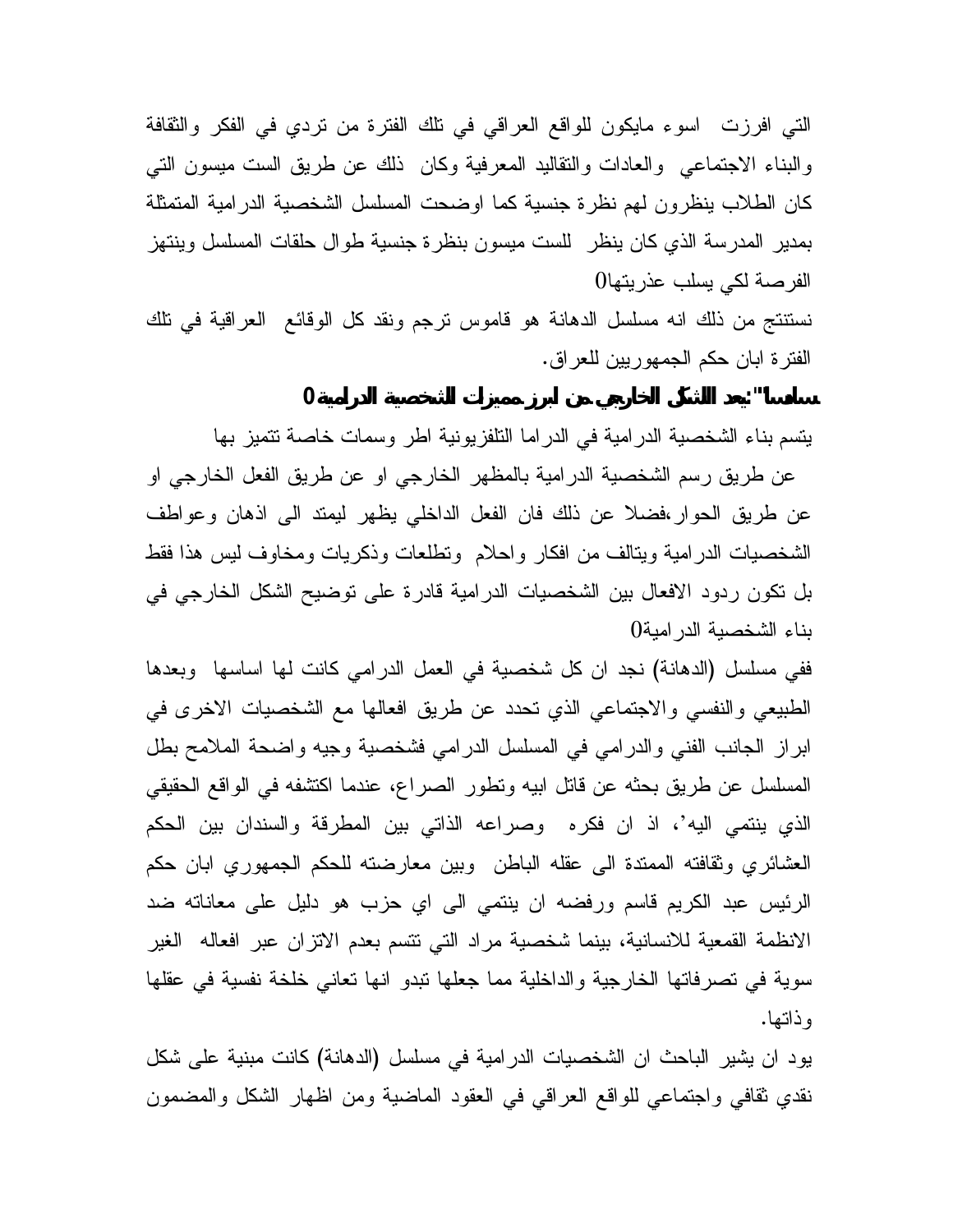العام للشخصيات الدرامية التي كانت في تلك الفترة عبر التناقضات بين الذات والعقل والبنية الاجتماعية والثقافية في حياة العراقيين فقد بنيت الشخصية الدرامية وفق مبدأ الضرورة والاحتمال الذي تظهر من خلال شكل الشخصية الدرامية الداخلي والخارجي

## تحليل العينة الثانية

**المسلسل العراقي( قنبر علي)0**

|   |                |          | 0                | ٠<br>$\bullet$   |                | .1         |
|---|----------------|----------|------------------|------------------|----------------|------------|
|   |                |          | 0                |                  |                | $\cdot$ .2 |
|   |                |          |                  | $\bf{0}$         |                | $\cdot$ 3  |
|   |                | 0        |                  | $\ddot{\cdot}$   |                | $\cdot$    |
|   |                |          | $\overline{0}$   |                  |                | .5         |
|   |                |          | $\boldsymbol{0}$ | $\ddot{\cdot}$   |                | $\cdot 6$  |
|   |                | 0        |                  |                  | $\ddot{\cdot}$ | $\cdot$    |
|   |                |          |                  | 02010:           |                | $\bf 8.$   |
|   |                |          |                  | $\boldsymbol{0}$ |                | .9         |
| 0 | $\ddot{\cdot}$ | $\bf{0}$ |                  |                  |                |            |
|   |                |          |                  | 034:             |                | 010        |
|   |                |          | 0                | 40 :             |                | 011        |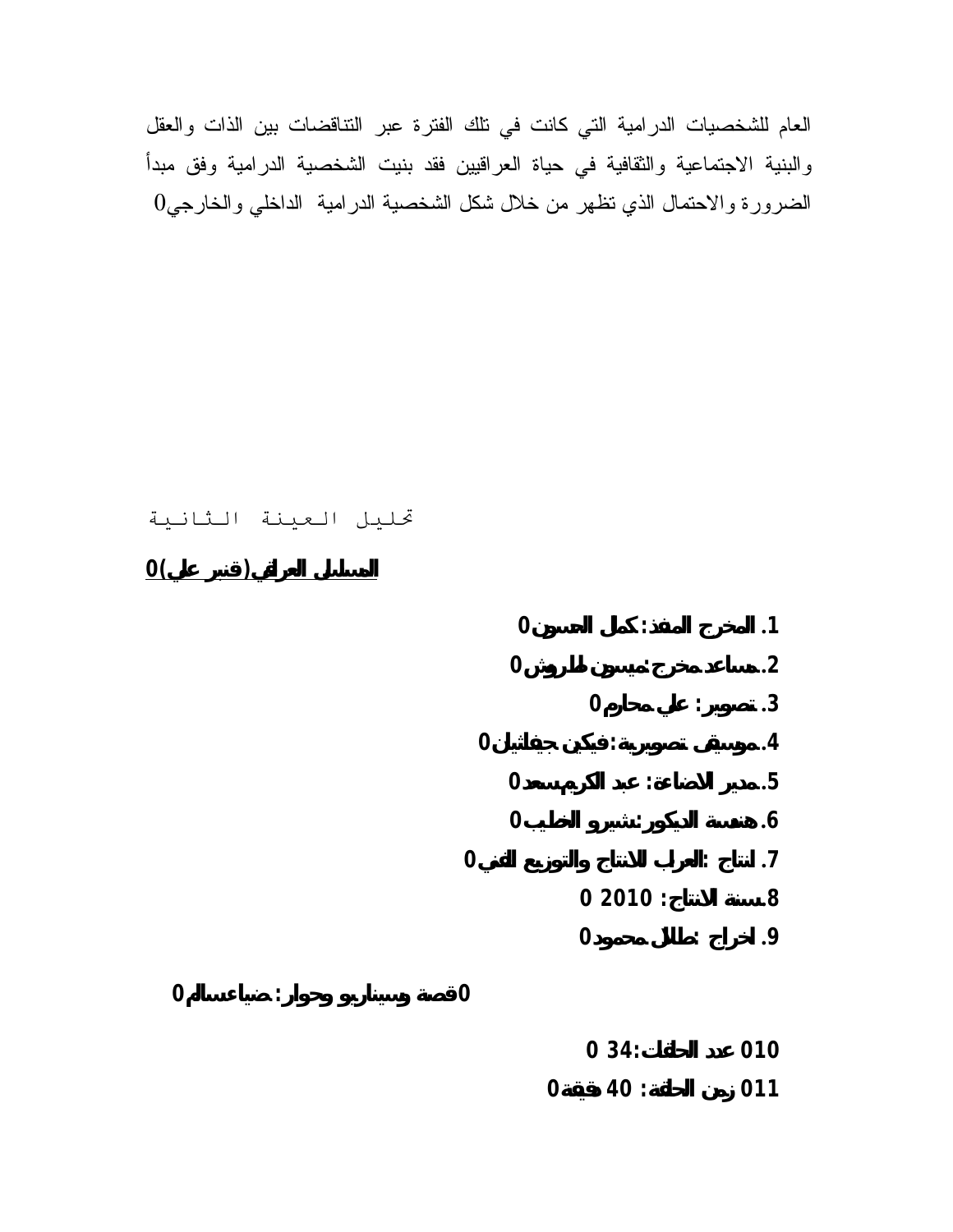يتحدث المسلسل عن فترة عصيبة مرت بالعراق ايام الحصار التي سبقت احتلال الامريكان الى العراق علم 2003 ، اذ تظهر احداث المسلسل علاقة الفرد بالمجتمع وعلاقة الفرد والمجتمع بالسلطة اذ تواجدت الحالة الذاكراتية الاسترجاعية لفترة حكم البعث التي تميزت بتراكم هموم اثقلت قلوب العراقيين المتواجدة الى هذه الساعة اثارها فاستدعى تكرارها0

**ملخص المسلسل:**

بدات مسلسل قنبر علي على فرز المعادل الحقيقي للشخصية الدرامية التي تعبر عن الواقع المعاش في تلك الفترة المظلمة من طمس للحرية والثقافة موت من نوع اخر على يد البعث التكفيري الذي انهى كل احلام العراقيين بالعبودية التي اتصف بها اذ تعرض المسلسل شخصية (صلاح ) الملقب ابو بشرى اذ تكون هذه الشخصية مشوه الوجه ومحروقة بسب انقاذها طفلة كادت سيارة مارة سريعا" ان تفقد الطفلة حياتها انقذها صلاح من الموت ولكنه انهى حياته عندما تشوه وجهه واحترق بعد ذلك تظهر لنا الاحداث ان شخصية صلاح الدرامية اصبحت تقاتل من اجل الفقراء وتحارب السلطة المتمثلة بالحزب البعثي الطاغي، في سرقة الاغنياء واعطاء المسروقات الى الفقراء. فقد عبرت عن فلسفة اجتماعية اظهرتها لنا شخصيات الدرامية لمسلسل (قنبر علي) ذلك المكان الممتد الى جذور المناطق الشعبية المتعاونة والمتاخية فيما بينها انتزعت السلطة البعثية ذلك التاخي والتعاون بين ابناء الشعب العراقي بتلك المنطقة ومدى الدمار عندما غرسوا هاجس الخوف عن طريق الاعدامات التعسفية والسجن و الظلم ،فشخصية (صلاح) تكابد من اجل الفقراء وتصارع الطاغوت المتمثل بالسلطة الصدامية الغاشمة والغادرة لهذا الشعب العراقي الجريح0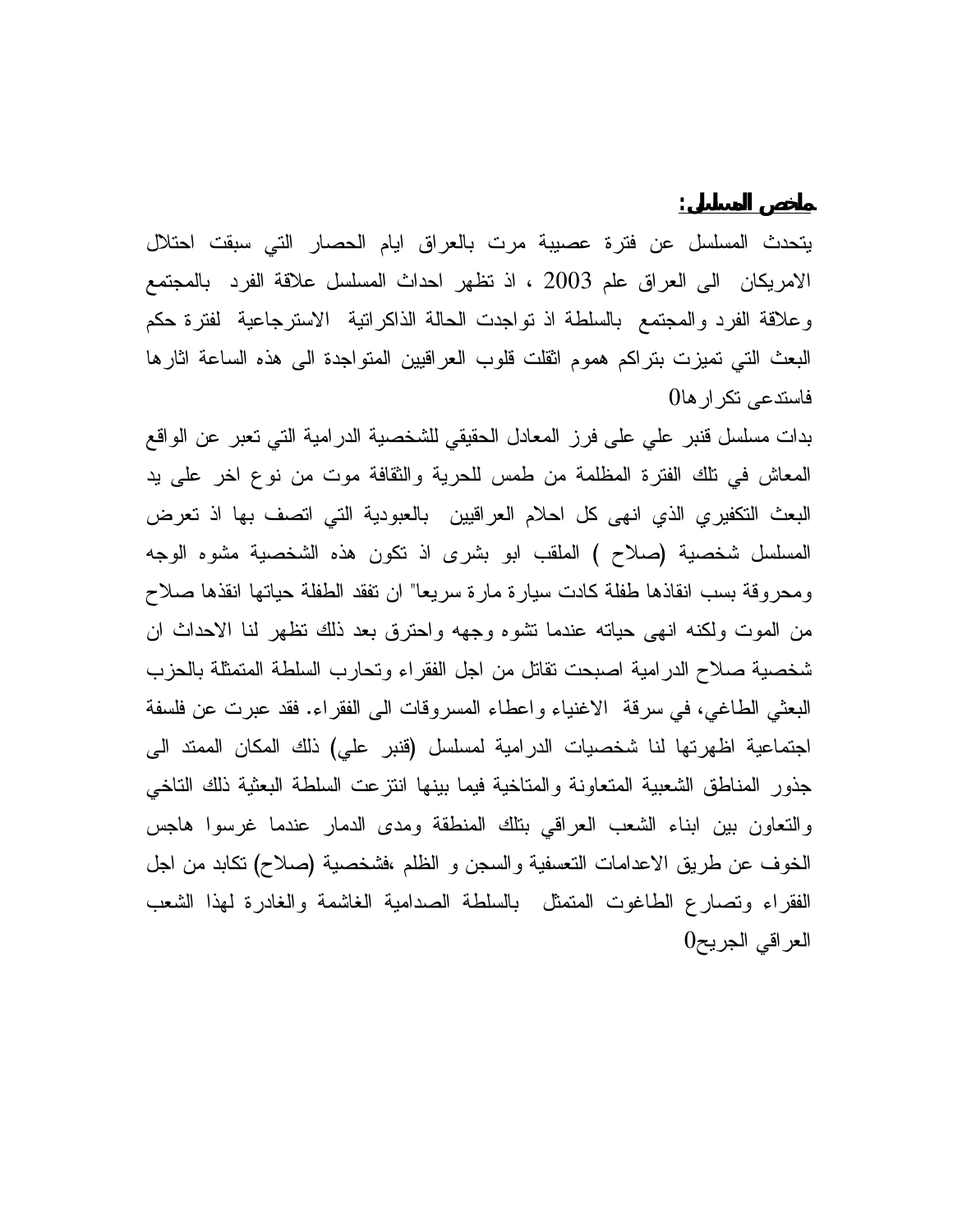**التلفزيونية0**

في الحلقة الاولى من المشهد يظهر فيه صلاح الملقب ابو البشرى في لليل بغداد في منطقة قنبر علي وهو يصرخ ويريد ان يوقظ الناس من نومهم ويحمل بيدة مسدس وهو يترنح من اثر السكر :

صلاح: لكم اكعدو شوفو بغداد اصار اشكد حلوة اشبيكم نايمين اني صلاح ابو البشره اكعدو 0

يمشي مترنح من اثر الخمر الذي شربة ليصل الى باب احد الذين يعرفهم في المنطقة ويطرق الباب بالمسدس وهو يصرخ 0

صلاح: ابو مريم ابو مريم اكعد اني صلاح ابو بشرى صلاح اذا متكعد اسوي اسوايه محد امسويهة ابو مريم انت مو تعرفني كلش زين اني تره خوش ولد لكم اكعدو اتخافون من صلاح ابو البشرى نذرت عمري الكم ادافع عن الفقير او اطلع حق المظلومين ابو مريم نايمين تبقون نايمين ابو مريم 0

يخرج ابو مريم من دارة وبقية الناس واقفين بجانب بيوتهم خوفا من صلاح ابو البشرى 0

ابو مريم: شتريد صلاح عيني صلوحي شتريد 0

صلاح: اني مو صلوحي اني صلاح ابو البشرة اني مو ابن منطقتكم ليش محد يقبل يحجي وياية ترة اني خوش ولد 0

ابو مريم: ابعيني استاذ صلاح 0

صلاح: احترم نفسك اني مو استاذ اني اسمي صلاح ابو البشرى متربي ويه الهتلية والسرسرية اني صحيح لاشغل ولاعمل بس اطلع حقي من حلك السبع او اخذ حقي من الغني مو من الفقير من التجار الحرامية الي ميخافون االله 0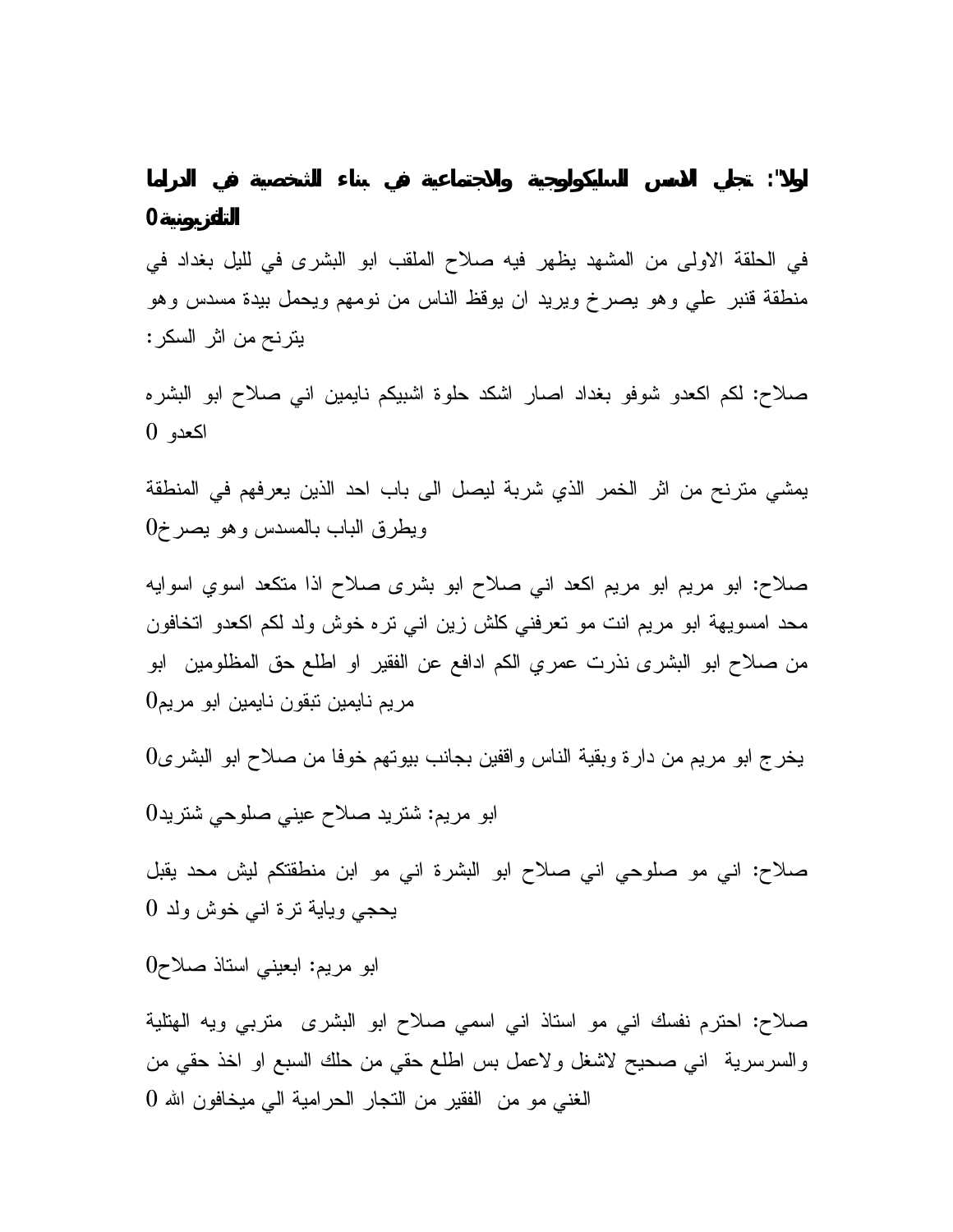يلاحظ الباحث في هذا المشهد ان الشخصية الدرامية صلاح الملقب ابو البشرى يعاني من ازمة سايكولوجية واضحة على ذاته المنجرحة ،اذ ما يريد ان يعبر عنه الى اهالي منطقته انه انسان شهم لا يريد ان يسلب حق الاخرين الفقراء، بل يريد ان يعطي حق الفقراء من الاغنياء ليس هذا فقط انما يدافع عن الفقراء الضعفاء الذين لايملكون اي قوة ضد الطغيان البعثي وزمرته المتمثلة بالتجار البعثية ف(شخصية صلاح الدرامية) ارتقت في مفاهيم بنيوية وجمالية عبر تفاعلها مع الواقع المعاش في تلك الفترة المظلمة التي كانت تعبر عن انين العراقيين المسكين وتحدد الشخصية الدرامية اهدافها من خلال انطلاق افعالها مع الحدث الدرامي اذ يصرخ صلاح باعلى صوته دون خوف من اي جهة بعثية دلالة على قوة الشخصية الدرامية، اكعدوا شوفوا بغداد اشكد حلوة اشبيكم نايمين، هنا يود ام يشير الباحث ان الشخصية الدرامية في بنائها لاثمثل نفسها بل تمثل المجتمع العراقي بكل اطيافه ليس من جانب االشكل والموقع الاجتماعي ولكن من جانب المضمون السايكولوجي على كل الشعب العراقي بكل اطيافه ومستوياته.. انهم نائمون بسبات ولايريد ان يوقظهم احد لان الخوف الذي يهيمن عليهم جعلهم لايرون النور ،فاالشخصية الدرامية تتالم من هذا المجتمع المهزوز رغم المها النفسي.. الا انها تصرخ وتتحدث عن دواخلها 0

في الحلقة الاولى في المشهد يظهر فيه (بيت ابو مريم) داخل الصالة تجلس مريم مع ابيها ويدور حوار بينهم :

مريم : ها يابه اشبي صلاح شيريد منك اوف اوف هذا صلاح امعذبني اهوايه اشوكت راح نخلص منه اشوكت 0

ابو مريم: اهدئي بنتي صلاح تره انسان زين او طيب او ميئذي اي احد بل المنطقة بس هو اليوم جان سكران اشوية 0

مريم: يعني احنه شنو ذنبنه كلما يسكر يجي يكلب الدنيا علينا هذا المشوه 0

ابو مريم : انتي متعرفين صلاح زين او ليش اشوه وجه 0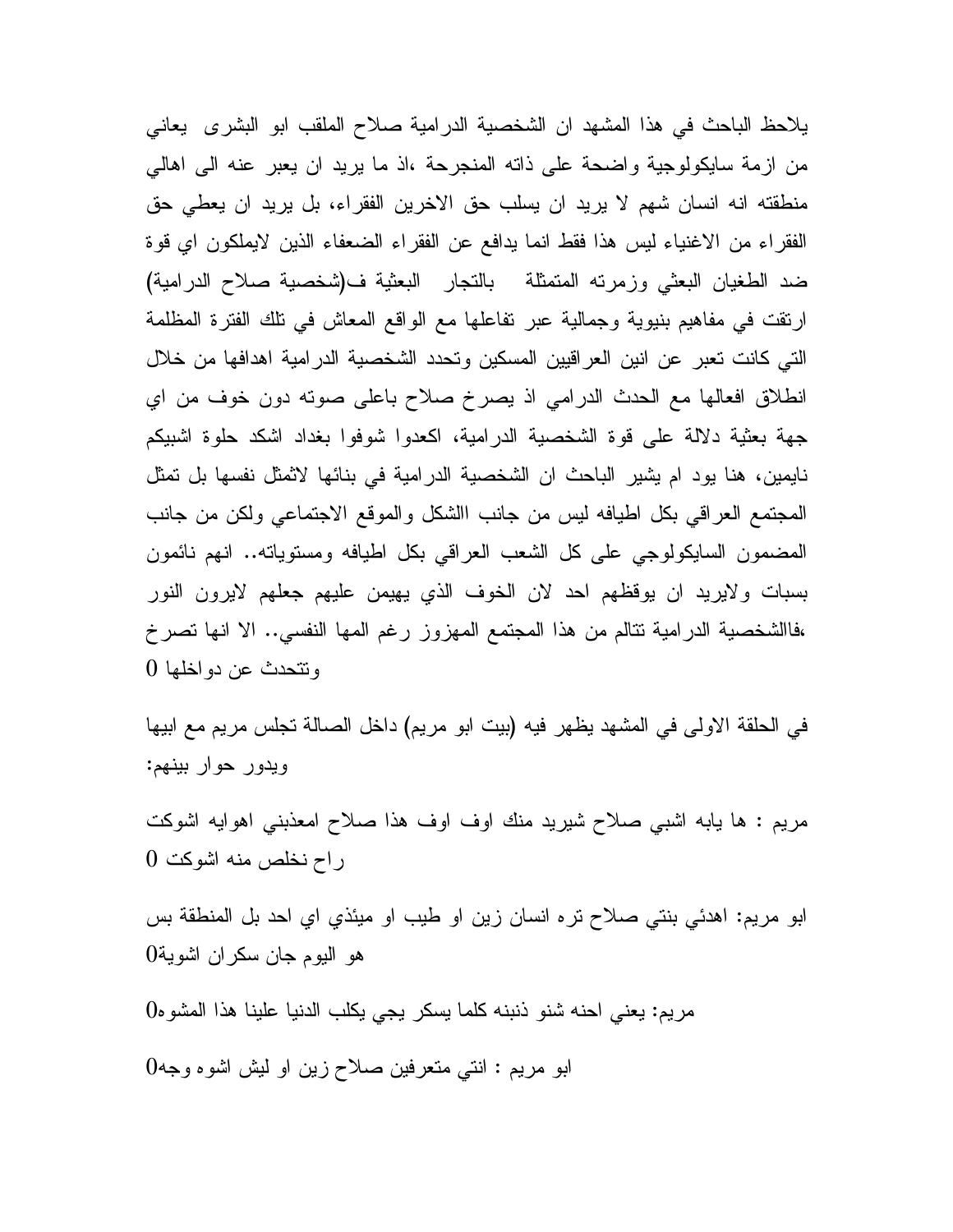مريم : لا او اني شعليه ابوج 0

ابو مريم: لا لازم اتعرفين حتى تعذري 0

مريم: هاي اشبيك يابه اشو صرت عصبي 0

ابو مريم: يابه اني مو عصبي لكن انتي متعرفين هذا صلاح لو اتعرفين حقيقتة جان اعذرتي صلاح انسان شهم يساعد كل الناس اصلاً هو مجان يشرب ، فد يوم اجتي سيارة مسرعة ابمنطقتنة قنبر علي او فجأة فكز البريك مالته او رادت السيارة تسحك الطفلة الي جانت تعبر الشارع حتى اتروح للمدرسة0 اجه صلاح او شمر نفسة عليه ونقذه من الموت اشوه وجه و اتكسرت اعظامه 00 اخ لو اتعرفين منو هاي البنية 0

مريم : معقولة صلاح ابو بشرى يطلع هيج شهم هذا اللي كالب الدنيا بالمنطقة 0

يود ان يشير الباحث ان بناء الشخصية الدرامية في هذا ا المسلسل قد تم على اساس تناقض بين واقعها ومضمونها العقلي الذي يهيمن على الشخصية الدرامية اذ يكشف لنا المشهد السابق بوجود صراع سايكولوجي بين رغبات الشخصية الدرامية الرئيسة المتمثلة بشخصية صلاح ورغبات الشخصيات الدرامية الاخرى اذ نلاحظ ذلك من خلال حوار مريم مع ابيها التي لا تعرف ان صلاح احرق وجهه من اجل انقاذ طفلة من الموت الاكيد ليس هذا فقط بل ان مريم لاتعرف اي شيء عن الموضوع وهذا دليل واضح على شهامة الشخصية الدرامية صلاح لانه لايفعل الشيء مقابل اجر ، لانه يملك القدرة البطولية التي تعبر عن ايثارها في مساعدة الاخرين حتى ولو كانت تلك على حساب نفسه وحياته، فهناك بناء سايكولوجي واضحه في شخصية صلاح الدرامية تمثلت عبر وعيه المتدفق

وبين رغباتة في مساعدة الفقراء والمساكين في ظل تلك السلطة البعثية المتجبرة 0

في الحلقة الثانية في المشهد يظهر فيه (بيت ابو رياض) مدرس التاريخ في منطقة قنبر علي .. يدور حوار بين صلاح الشخصية الدرامية الرئيسة وابو رياض الشخصية الدرامية الاخرى 0

ابو رياض: صلاح ابي 0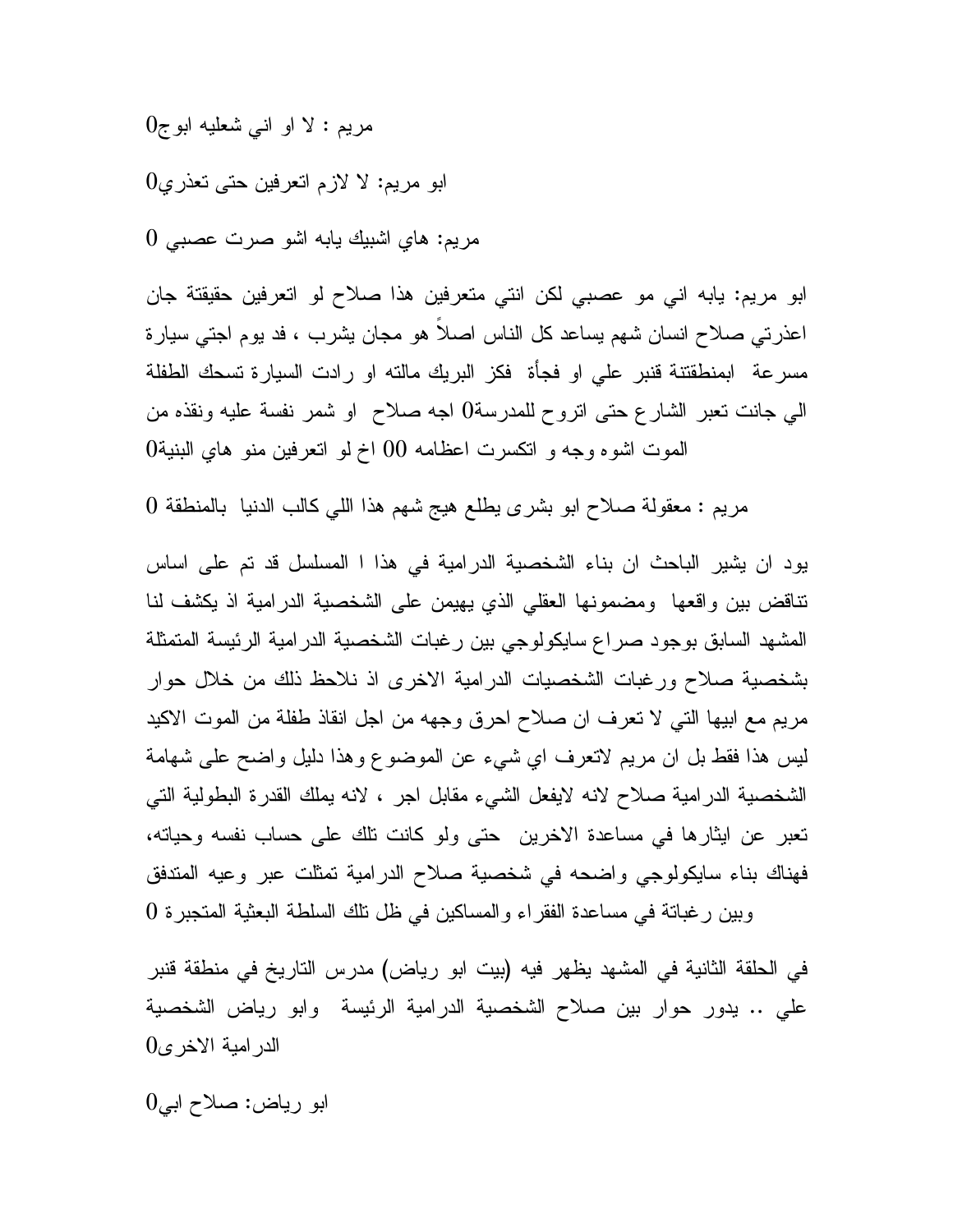صلاح: هلو عموابو رياض 0

ابو رياض: صباح الخير 0

صلاح : صباح النور وهو ينهض من فراشه مسرعا" 0

ابو رياض: ها ارتاحيت لما" نمت 0

صلاح: الحمد الله والشكر :

ابو رياض: الحمد الله والشكر 0

صلاح: تدري عمو ابو رياض اشكد صارلي مسامع هذة الكلمة صباح الخير 0

ابو رياض: انت مثل ابني 0

صلاح: اجابني على رياض هو وين او اني وين اني فد واحد سرسري اصلاً ما استاهل اصير ابن مدرس المنطقة كلها 0

ابو رياض: تذرف الدموع من عينيه هو وابنه رياض هاجر. او عافني بوحدي من وراء العسكرية 0

بعد ذلك يخرج صلاح من البيت وهو متألم على المدرس ابو رياض 0

نستنتج من ذلك المشهد ان الشخصية الدرامية ابو رياض تعاني من ازمة نفسية كبيرة فغياب ابنه الوحيد خارج العراق جعله يتعلق باي شخص يكون عمره مقارب لعمر ابنه حتى وان كانت شخصية صلاح التي تعاني من ازمة اجتماعية ونفسية فهو غير متزن في تعامله مع الاخرين بالرغم ان شخصية ابو رياض الدرامية هي شخصية مثقفة وواعية التي يستند اليها اهل المنطقة في حل مشاكلهم فهو مدرس المنطقة ولسانها الناطق اذ لايستطيع ان يخفي حالته السايكولوجية المتراخية بسب غياب ابنه الوحيد 0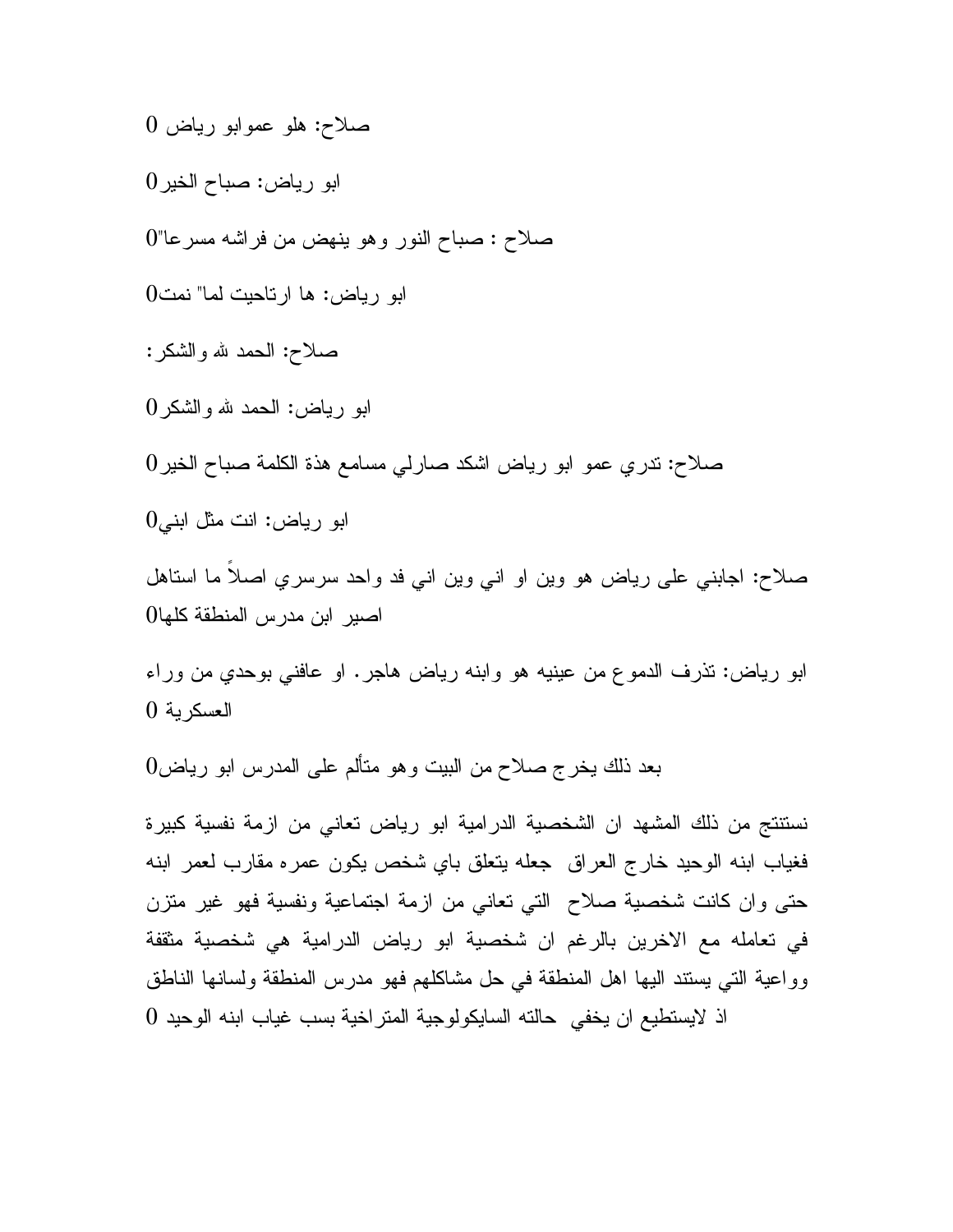ان السمة الجمالية تتسم بشخصية صلاح عندما يعترف على لسانه انه لا يمكن ان يكون مثل رياض ابدا" لانة ابن المدرس المثقف المتعلم ،اذ يرى الباحث ان نطق الشخصية الدرامية للتعبير عن واقعها الحقيقي يمثل قفزة في بناء الشخصية الدرامية وتحول كبير في تفاعل الاحداث والافعال التي تغيرمن مسار الشخصية الدرامية في تصادمها مع الشخصيات الاخرى 0

في الحلقة الخامسة في مشهد (سوق قنبر علي) اذ يظهر ابو رياض جالس مع صديقه خضر بائع الخضروات ويدور حوار فيما بينهم 0

خضر: ابو رياض اشو اليوم مو على بعضك 0

ابو رياض : شحجيلك اخوية خضر اليوم انزعجت اهواية بل المدرسة اجاني مفتش من التربية من الزمرة البعثية همة عبالهم يخوفوني اني بعد مااخاف شيصير خلي يصير ينقلوني خلي ينقلوني بس اني خايف على هذة المددير 0

خضر : ابو رياض اخاف احجيت احجاية منا منا زلت لسان ترة ذولة ميرحمون 0

ابو رياض: ذولة ميخوفوني وراء هذا العمر شيصير بيه بس اني خايف على هذا البلد 0

خضر: ابو رياض الله يخليك لاتحجي هذة الحجي اهنا دكوم نحجي ابغير مكان ترة الحيطان اله اذان 0

ابو رياض: حقك اتخاف حقك الناس كامت مثق ابقرب الناس 0

خضر : ابو رياض خلي انعزل المحل ونروح الى البيت احسن 0

يود ان يشير الباحث ان الشخصية الدرامية ابو رياض تتحدث وتنطق عن مصير الشعب العراقي المسكين وتحمل هموم هذا الشعب الجريح التي تعبر عن مضامين سايكولوجية في دواخلها وعقلية في مضمونها وشكلها التي تعبر عن كل اطياف الشعب العراقي الجريح هو المثقف الذي انسحق في ظل النظام البعثي و الذي دمر اي كلمة تخرج من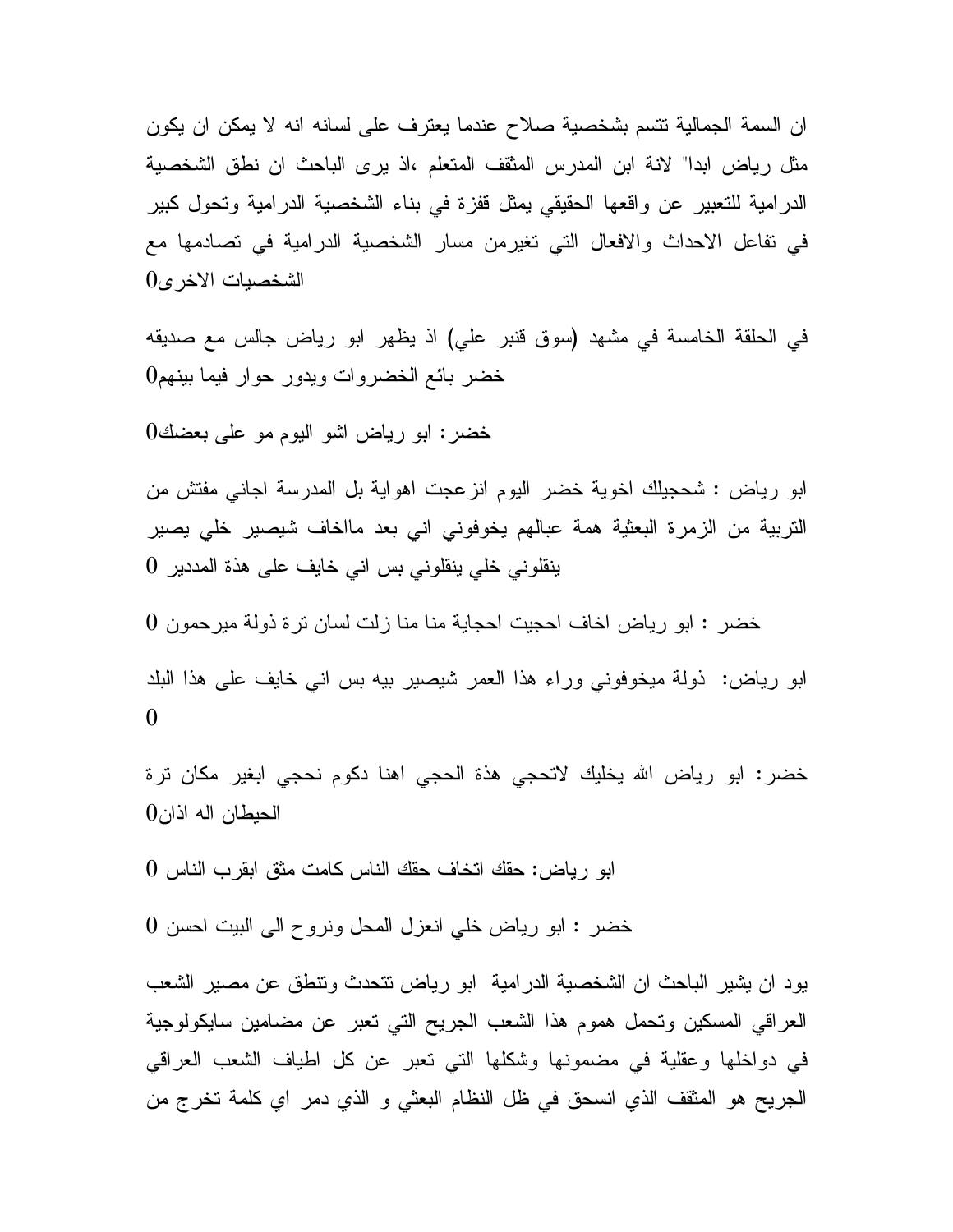افواه المثقفين بالسجن والتعذيب والقتل ..ابو رياض الشخصية الدرامية صرح عن معاناة دامت لاكثر من عقود حملها المثقف العراقي على كاهله عندما تحدث، اني خايف على هذا البلد ، اذا يعني انه لا يعطي اهمية الى نفسه بل الاهم هو وطنه الذي دمرتة ويلات الحروب المتلاحقة التي تريد ان تقتل كل الصيحات المثقفة وتدفن كل المثقفين الذين يحسون بانتمائهم الى وطنهم العزيز العراق، ومن جانب اخر يعرض المسلسل الخوف الذي يعم البلد اذ اصبح هاجس كل العراقيين الخوف حتى من اقرب الناس لان الموت يندلع في كل مكان من قبل الزمرة البعثية التي جسدها في المسلسل الشخصية الدراميه (التاجر سلطان) التي تمتلك النفوذ السياسي والتجاري عن طريق علاقتة مع البعثين ورجال الامن والشرطة في تدمير اي شخص يود ان يقتله لاي سبب كان .وكما افضت الاحداث الدرامية شخصية خضر باع الخضروات كيف دب الخوف والرعب من كلمة تحدث بها ابو رياض صديقه اراد ان يغلق المحل وينهزم مسرعا" خوفا".. اذا مر احد ويسمع حديث ابو رياض وصديقه ويبلغ قوات الامن والحزب ويبدو جليا ان بناء الشخصية الدرامية اتسم بقانون الضرورة والاحتمال التي تعبر عن واقع العراقيين في تلك الفترة من خلال تصاعد الاحداث الدرامية 0

في الحلقة الحادية عشر في مشهد( غرفة في شقة) يجلس في صالة الغرفة كلا" من شخصية الدرامية( مهند) المنحدر من مناطق الجنوب ليكمل دراسته ببغداد في كلية الفنون الجميلة وشخصية صلاح ابو بشرى اذ يجري حوار بينهما وهما يشربان الخمر بعد ان احضر صلاح طعام فاخر الى مهند :

مهند : تدري صلاح اهواي صار لي ما ماكل اكل بيه خير اكل بس فلافل تدري صلاح الحصار صار بس على الفقراء الاغنياء المرتبطين بل الدولة يكلون تكة او كباب يصرخ المعادلة خلط ابخلط 0

صلاح ابو بشرى: مهند شنو اسكرت 0

مهند : لا صلاح مو قضية اسكرت بس انت صلاح صعلوك نبيل 0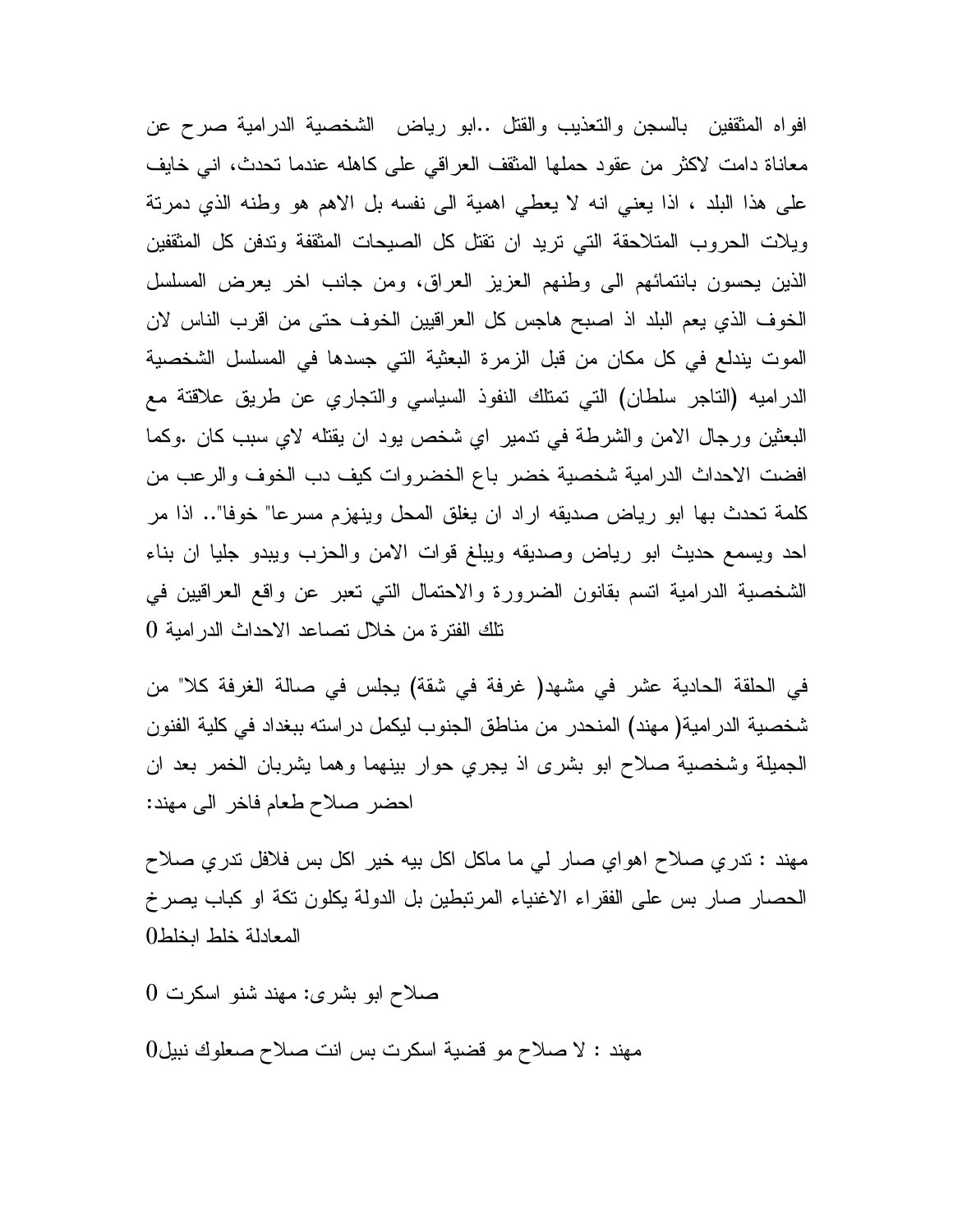صلاح : انچب لك شنو هل خريط هذا اني صلاح ابو بشرى واله لو ما سكران جان ذبحتك من الوريد للوريد حيوان 0

مهند: صلاح انت ليش عصبي بعدين(عروة ابن الورد) جان صعلوك او هو شخص هائل الصعلكة مو عيب 0

صلاح : انجب لك متكلي انت امنين كاعد اجيب هاي الاسماء 0

مهند: عروة ابن الورد صعلوك يشبهك ياخذ من الاغنياء اويطي الى الفقراء يعني بطل مثلك صلاح ابو بشرى 0

صلاح : يعني كلمة صعلوك بطل 0

مهند : صلاح مو كل الصعاليك ابطال بس واحد هو صلاح ابو البشرى صعلوك بطل 0 صلاح : بس اني هاي كلمة صعلوك مجاي اهضمهة 0

مهند : الحياة جميلة صلاح انت انسان هائل 0

صلاح : هاي حجيك كاعد يذكرني بـ(نور) الكاتب نور هم يحجي مثلك الحياة جميلة وهائلة ولعلة 0

مهند : تدري نور صديقي قاص مسرحي هائل خطير 0

صلاح : لعد ليش ماكوا ابراسة خير او يشتغل بل المخبز 0

مهند: لان افكار نور ضد افكار البعثية والنظام يحارب اي مثقف يوكف في وجه او تدري نور كاعد يكتب رواية تخلد منطقة قنبر علي 0

ها قد فجر الحوار الصراع الدرامي الذي دار بين شخصية الدرامية مهند والشخصية الدرامية الرئيسة صلاح الملقب ابو بشرى عن رؤية فلسفية عملية تتمحور في عرض الواقع العراقي الضحل في زمن الطاغية صدام وزمرتة الفاسدة التي احرقت كل الثقافة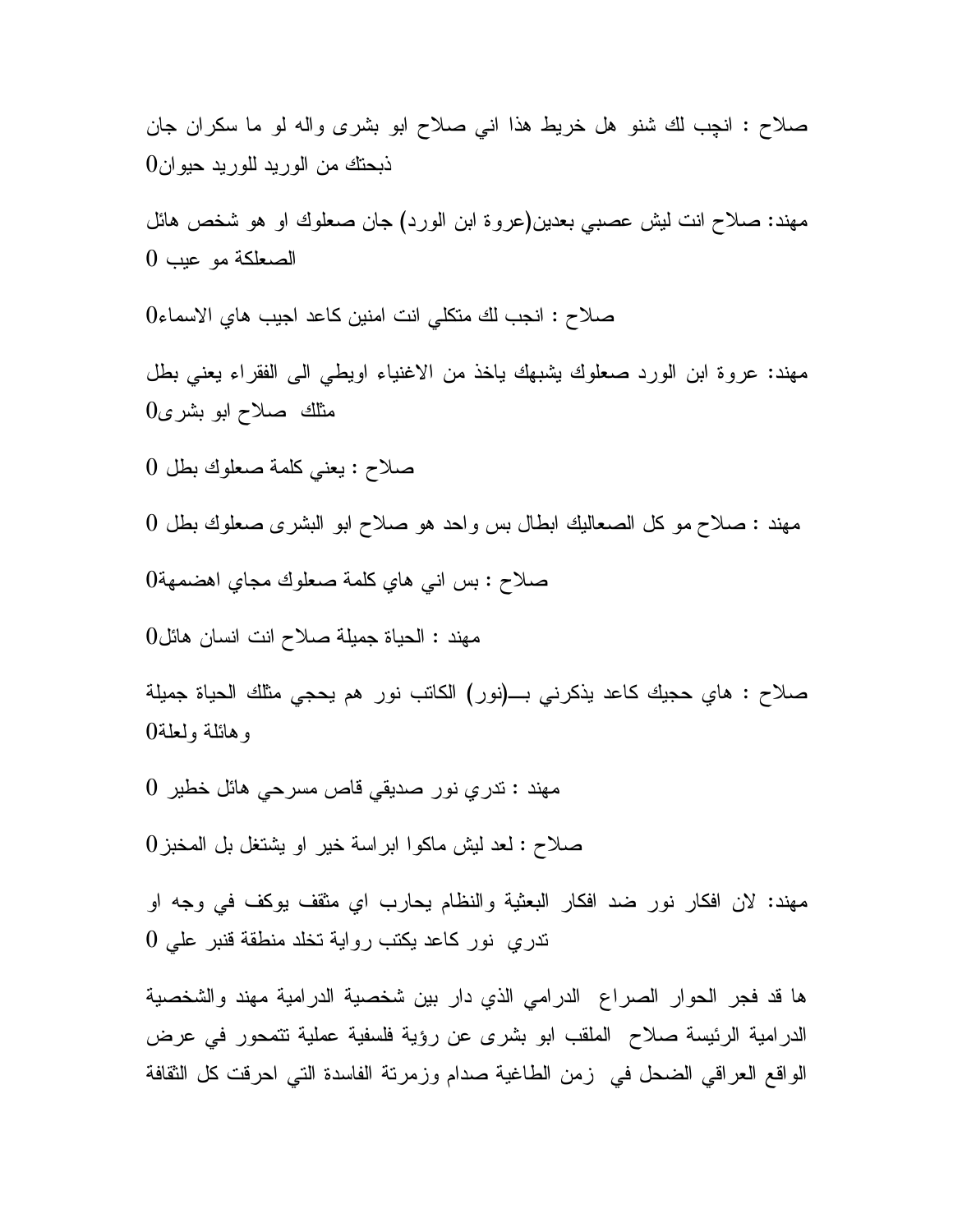والعلم والاخلاق والمعرفة بالقمع والتعذيب ، ويود ان يشير الباحث الى اسلوب حوار الشخصية الدرامية صلاح في العمل الدرامي كيف يتحدث مع المثقف مهند الذي لايستطيع ان ياكل اكلة جيدة منذ سنين طويلة طالب جامعي اتى من الجنوب يحمل في طياته الكثير من التساؤلات والمعاني والدلالات والرموز التي تعبر عن البنية الاجتماعية التي كان يعاني منها ابن الجنوب ،ومن جانب اخر الرؤية الموضوعية للشخصية الدرامية وبنائها وفق معطيات جمالية سلسة متناسقة مع المفاهيم الفكرية للشعب العراقي ،اذا تعتبر خلطة فنية ممزوجة بالواقع العراقي في تلك الفترة الصعاليك يبحثون عن الفقراء ليسدو افواه الفقراء ولو بخبزة من الاغنياء الذين كانوا منتمين الى السلطة البعثية الغاشمة ،اذا اظهرت لنا الاحداث الدرامية في بناء الشخصية الدرامية منطق سايكولوجي وجمالي حيث الشكل والمضمون الدرامي لتختزل الدراما العراقية واقعا المشئوم عبر بناء شخصيات درامية تمتد الى الواقع الموضوعي والذاتي 0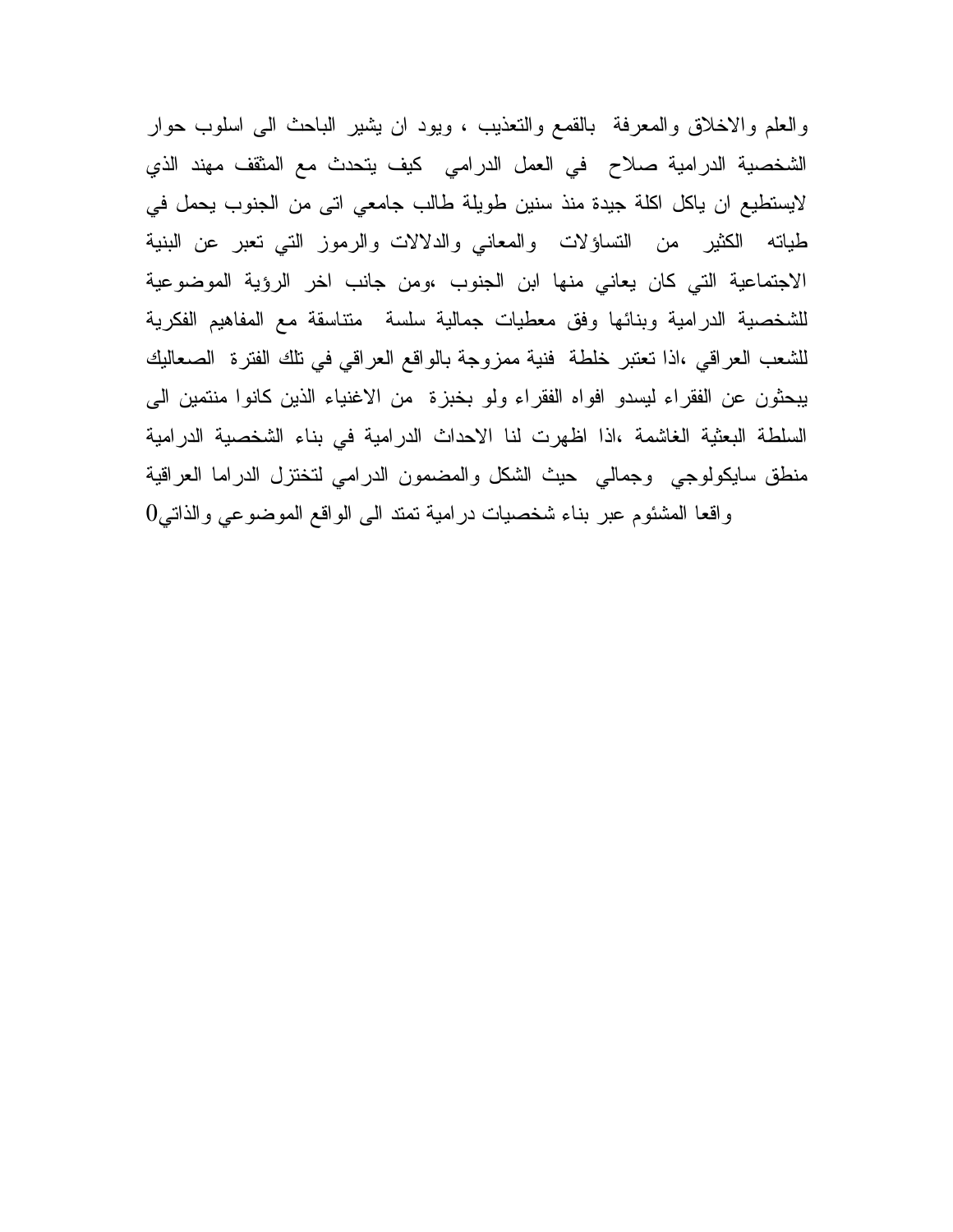بداء واضحا" ان الشخصية الدرامية هي صانعة الاحداث الدرامية عن طريق نسيجها المرتبط بواقعها الذي تعززة الدوافع وراء الموضوعات والاحداث التي تقع على الشعب العراقي ،فيشير الباحث الى اهم قضية حملتها الشخصية الدرامية (صلاح) التي تعاني من اضطهاد اجتماعي ونفسي لكونها تحمل في دواخلها قضية احلام الانساني التي الايمكن ان توجد في ظل النظام دكتاتوري قمعي، فعندما انقذ صلاح الشخصية الدرامية الرئيسة،طفلة من الموت وخسر وجهه واصبح مشوها كانت هذه الحادثة نقطة التحول المحوري لهذه الشخصية التي تنتمي في دواخلها الى الحالة السلمية مع الفقراء والضعفاء وتساعد الاخرين .. دفعت هذه الحادثة التحول في بناء الشخصية الدرامية الى رجل شرير ذو سلطة اجرامية ولكن المسحة الجمالية انه شرير ليس على الفقراء ولكن على الاغنياء من التجار والسياسيين، فقد داعبت هذه الشخصية كل الشخصيات الدرامية الاخرى من حب وعطف لما تحمل هذه الشخصية من اهداف نبيلة وهادفة ،فبناء الشخصية الدرامية صلاح كانت وفق احداث ضاغطة في مكابدة الظلم والتعسف، ومن جانب اخر عكست الواقع الحقيقي في حملها قضيتها اتجاه الشخصيات الدرامية الاخرى وهو الجانب الانساني رغم انها تعمل مع الاشرار ولكن تهدف الى الخير تدافع عن المظلومين والفقراء الضعفاء ضد الدولة البعثية الصدامية الكافرة اذا نجد ذلك في حلقة ،7،8،9 اما شخصية (مهند) الدرامية طالب جامعي فقير لايستطيع ان ياكل سوا فلافل فقط مدى حياته ونلاحظ مدى اهانة الشخصية الدرامية مهند من الشخصية الدرامية صلاح في الحوار الذي جرى فيما بينهم في الشقة.. ان هموم شخصية مهند هي هموم كل المثقفين الذين عانوا من السلطة الصدامية الغادرة وزمرته البعثية الجاثمة على صدور العراقيين الشرفاء وكما افرزت الاحداث الدرامية شخصية ( ابو رياض) الدرامية التي تحمل قضايا وطنها وهمومه المنجرحة. كما ان شخصية( نور) الدرامية ،ذلك المثقف المدفون تحت التراب بسب رفض تقبلة افكار البعث الصدامي افرزت الشخصيات

**ثانيا": تعد الشخصية عنصرا" حاسما" في تحولات مجرى الفعل الدرامي الذي يهدف الى**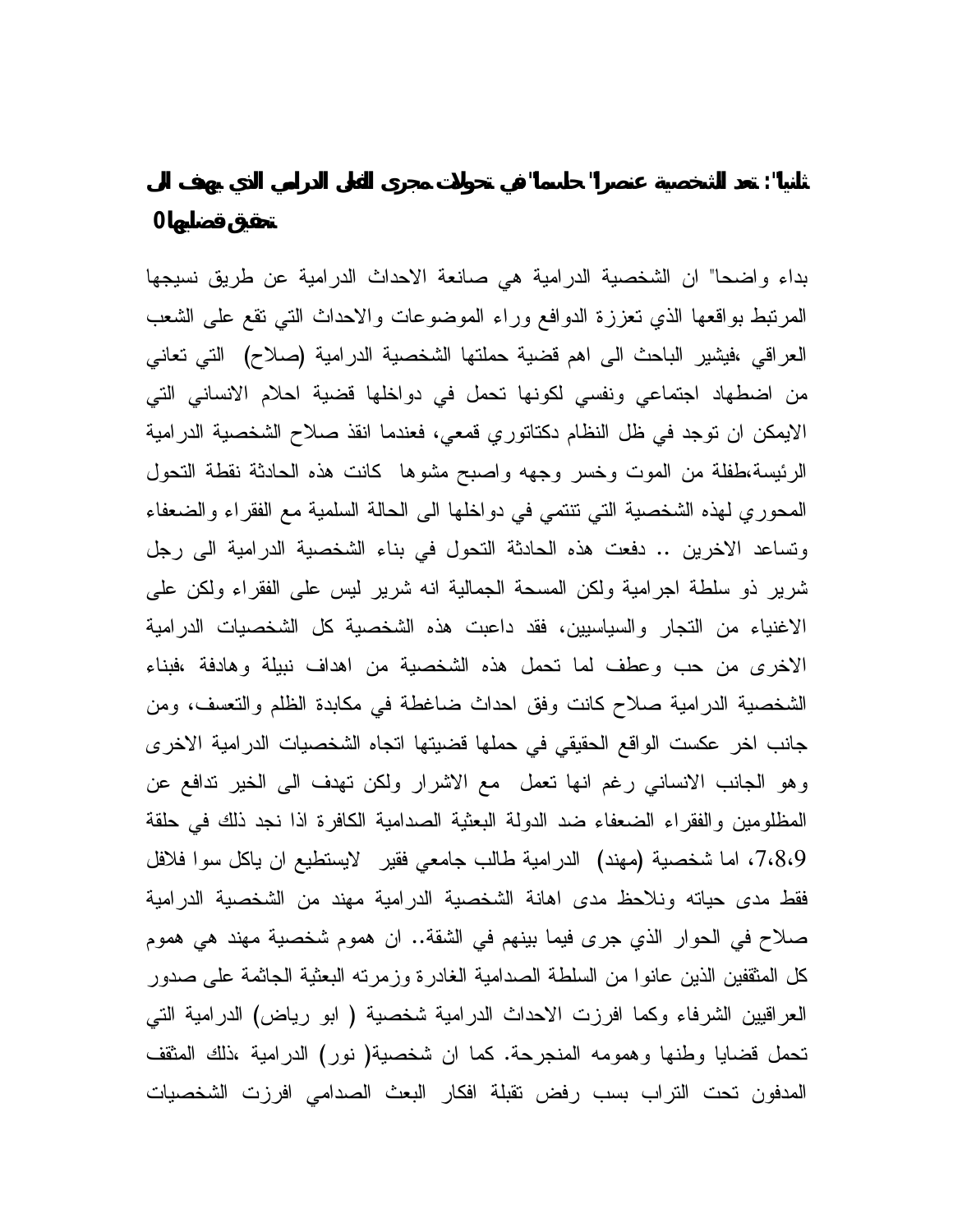الدرامية الاحداث الدرامية التي تحمل قضية واهداف عبر تفاعلها مع الموضوعات الدرامية المرتبطة بالواقع الموضوعي للشعب العراقي 0

**ثالثا": التصدي والجابهة لقوى الصراع في الشخصية الدرامية:**

تتمثل قوى الصراع الدرامي للمجابهة في الشخصية الدرامية عبر تنوع الصراع الدرامي في مسلسل (قنبر علي) مما ادى الى افراز الجانب الجمالي والفني في بناء الشخصية الدرامية نلاحظ في بداية المسلسل في حلقة ،1،2،4 الشخصية الدرامية صلاح الملقب ابو بشرى يواجه صراع نفسي متمثل مع ذاته التي تريد ان تعمل الخير وعقله الذي يدفعة الى الشر مما ادى الى مواجهة نفسية في ذاتة ففي الحلقة الخامسة ،عندما قرر صلاح الشخصية الدرامية الرئيس في العمل الدرامي حرق مخازن سلطان التاجر الفاسد المنتمي الى لسلطة البعثية اي مواجهة بين قوى الشر وقوى الخير لان شخصية صلاح الدرامية تحمل في دواخلها حالة انسانية تدفع الازمات الدرامية الى الحل عبر المواجهة الدرامية للشخصيات المسلسل اما مدرس التاريخ الشخصية الدرامية(ابو رياض) لايتحمل تلك قوى المجابة الذاتي والنفسي فلاحظه انه ذرف الدموع على ابنه المسافر خارج الوطن واراد ان يكون صلاح ابنه رغم انه يعرف شخصية صلاح التي لا يمكن ان تتصف بابنه رياض فشخصية ابو رياض الدرامية مهزوزة عكس شخصية صلاح القوية البطل المغامر الفذ الذي يواجه الظلم والزمرة الخبيثة الصدامية الفاسدة 0

**رابعا": الاهداف والغايات التي تحملها الشخصية الدرامية 0**

تعد خصائص بناء الشخصية الدرامية عبر افعالها التي تكون موثرة في الاحداث الدرامية فشخصية صلاح الدرامية كيف اثرت على شخصية مهند عبر افعالها وغايتها اذ تكون اهدافها واضحة ومبنية على اساس درامي متقن في ابراز الجانب الانساني من الشخصية الشريرة التي تبحث عن حق الفقراء والضعفاء والمهمشين لهذا مضمونها الداخلي حسن واهدافها جيدة وشخصية مهند الدرامية التي تعبر عن بناء متردي للمثقف العراقي الذي اطلق لقب الصعلوك على صلاح واعتبره مثله الاعلى في الحياة ..اي تردي في وضع المثقف الانساني ،هنا يود ان يشير الباحث ان الشخصية الدرامية صلاح هو انعكاس ذاته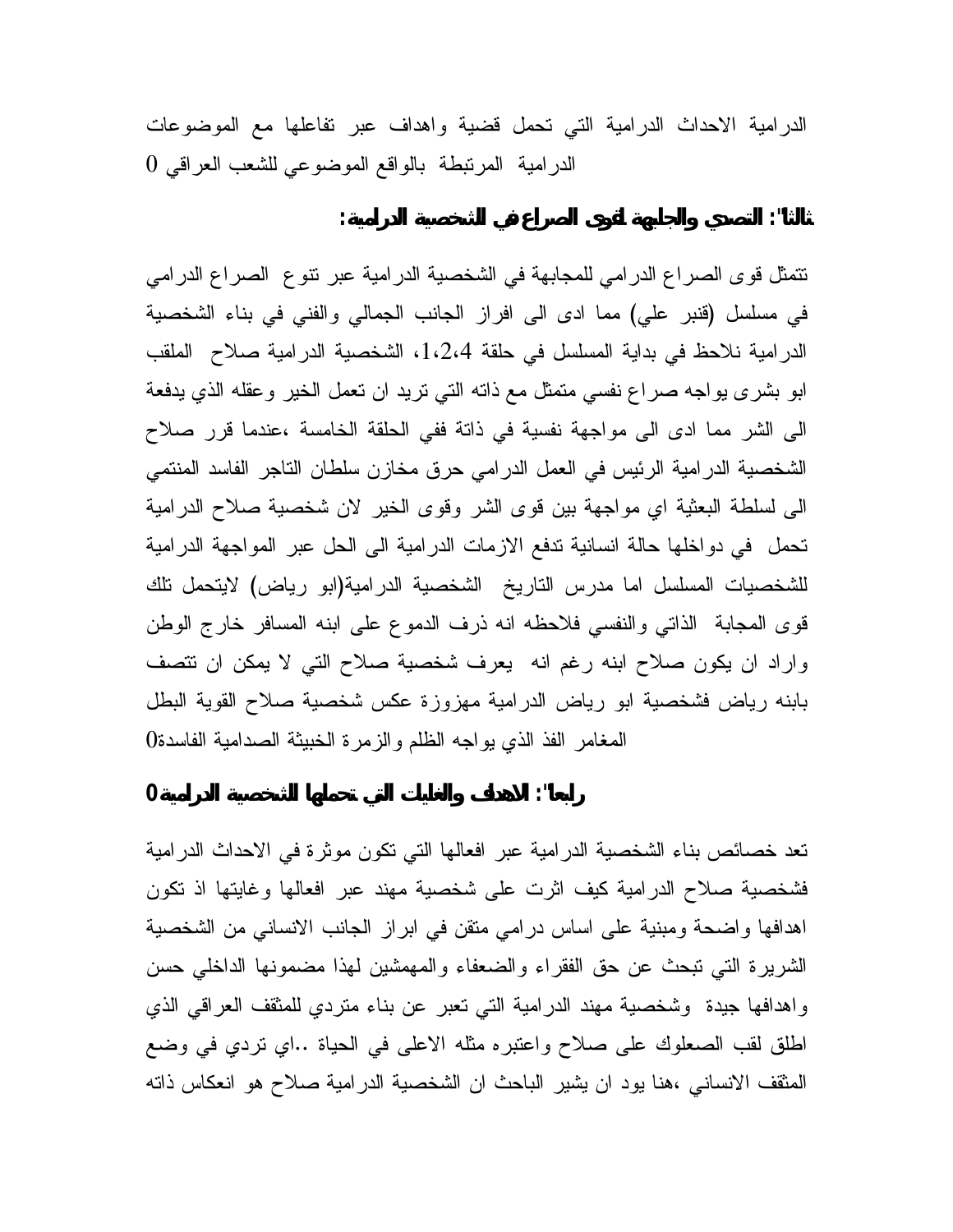على عقله عن طريق مساعدة الاخرين واهدافه النبيلة ،اذ عالجت الشخصية الدرامية صلاح بواقع فني مترابط عبر المواجهة والتصدي للموقف الدرامي 0

ان الواقع الموضوعي الذي تعيشه الشخصية الدرامية صلاح كان واضحا" عندما عرض في الحلقة الاولى في مشهد صلاح وهو يصرخ باعلى صوته ،هاي اشبيكم نايمين اكعدوا شوفو بغداد اشكد حلوة ، اي موت الانسانية من نوع ثاني موت نقد الواقع الحقيقي الذي كان في ذلك الوقت وتمظهرات التحداث الدرامية على اساس درامي ،كم اوضحت الاحداث الدرامية بان الشخصية الدرامية خضر بائع الخضروات لايريد ان يتحدث الى صديقة ابو رياض لان الحائط له اذان يسمع حسب قوله اي نقد الواقع المتردي التي كانت الشخصية الدرامية تعيشه في تلك اللحظة : وان المسلسل التلفزيوني عبر معالجة وبناء شخصياتة الدرامية نقد الواقع الموضوعي والواقع الاجتماعي والنفسي وما يحيط الشعب العراقي من ازمات ابان حكم النظام الصدامي الكافر 0

**سادسا"":يعد الشكل الخارجي من ابرز مميزات الشخصية الدرامية0**

تتشكل الشخصية الدرامية في شكلها الخارجي تمايزا" مبني على اساس درامي في سياق الاحداث الادرامية ،اذ يود الباحث ان يشير الى ان الشخصية الدرامية كانت ذو بشرة محروقة ولكنها تتمايز بل الصلابة في كل مواقفها واعمالها التي تقوم بها بسب تلك البشرة المحروقة اخذت تنفرد بصفات في معالجة درامية في بناء شخصيتها عبر اصطدامها بالواقع بكل افعاله واحداثه التي نطقت بها الشخصية الدرامية، كما ان شخصية المدرس ابو رياض كانت مبنية على اساس نقد الواقع الموضوعي للبنية الاجتماعية والبنية الفلسفية في ذلك الزمن الغابر ،كما نلاحظ في الحلقة السابعة، شخصية نور الدرامية وهو يتحدث في احد الصحف العربية عن موت المثقف العراقي من جراء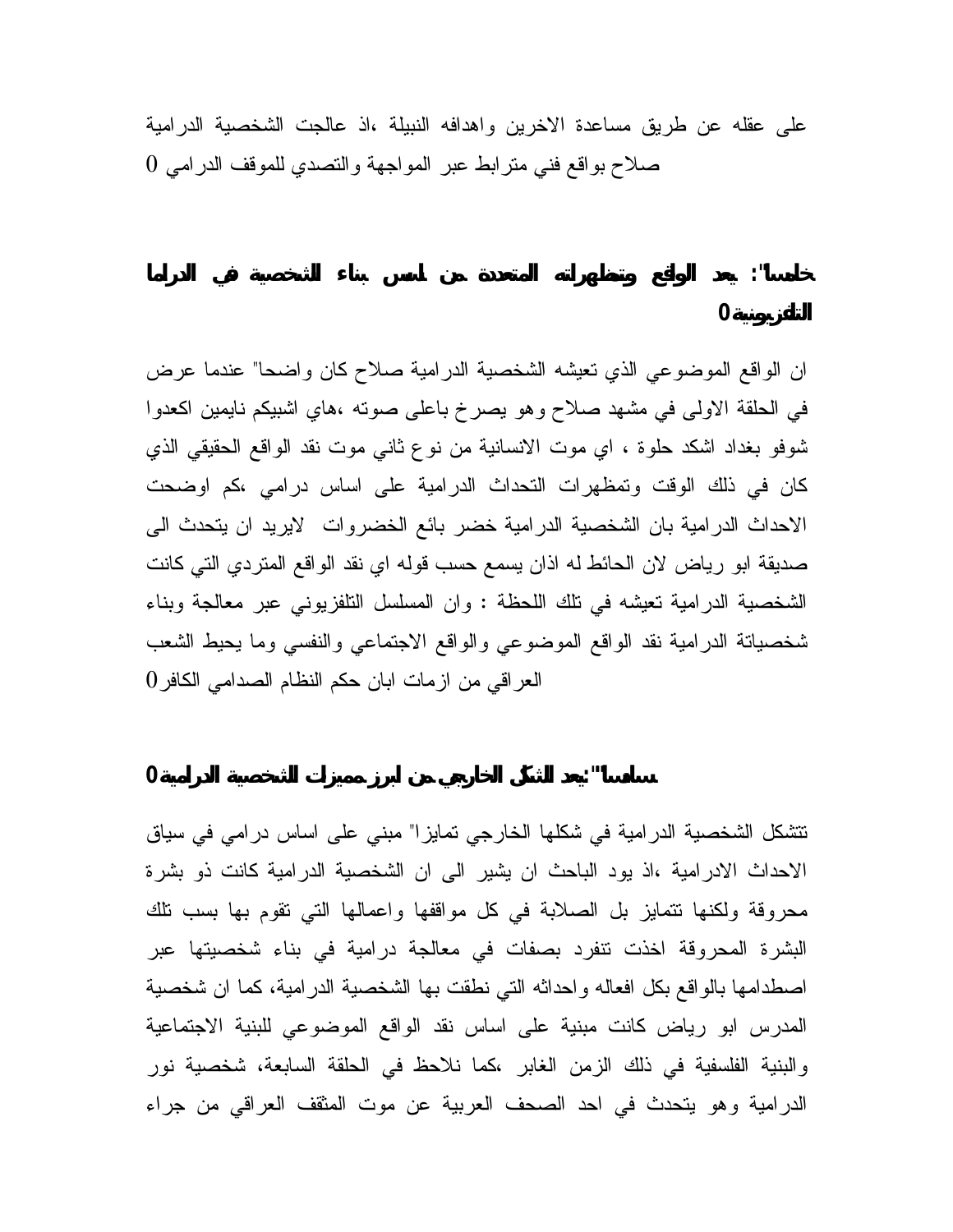السلطة الصدامية الغادرة، ان مسلسل قنبر علي كان المعيار الحقيقي في ابراز الجانب الواقعي للشعب العراقي المدمر في زمن النظام السابق وان معالجة الشخصية لدرامية واسس بنائها مبنية في تدفق الاحداث بسلاسة درامية لتحدد الشخصية الدرامية نقدها للواقع المعاش في تلك الفترة

- تحليل العينة الثالثة
- **مسلسل العراقي (الهروب المستحيل )0**

|                | 0                |                      | $\cdot$ 1     |
|----------------|------------------|----------------------|---------------|
|                | $\boldsymbol{0}$ | $\ddot{\phantom{0}}$ | $\cdot$ .2    |
|                | $\bf{0}$         |                      | .3            |
|                | $\boldsymbol{0}$ |                      | $\cdot$       |
|                | $\boldsymbol{0}$ | $\ddot{\cdot}$       | .5            |
|                | $\bf{0}$         | $\ddot{\phantom{0}}$ | $\mathbf{.6}$ |
|                | $\bf{0}$         | $\ddot{\cdot}$       | $\cdot$       |
|                | $\bf{0}$         | $\ddot{\cdot}$       | 8.            |
| $\overline{0}$ |                  |                      | .9            |
|                | $\boldsymbol{0}$ | $\ddot{\cdot}$       | .10           |
|                |                  | 02011:               | .11           |
| $\mathbf 0$    | $\ddot{\cdot}$   |                      | .12           |
|                | $\boldsymbol{0}$ | $\ddot{\cdot}$       | .13           |
|                |                  | 040:                 | .14           |
|                | $\boldsymbol{0}$ | 35:                  | .15           |

ملخص المسلسل : تعرض المسلسل احداث العراق ابان الحكم البعثي ومعاناة الشعب العراقي من الحكم الدكتاتوري الشامل في زمن الحرب وزمن الحصار الجائر على ابناء الشعب العراقي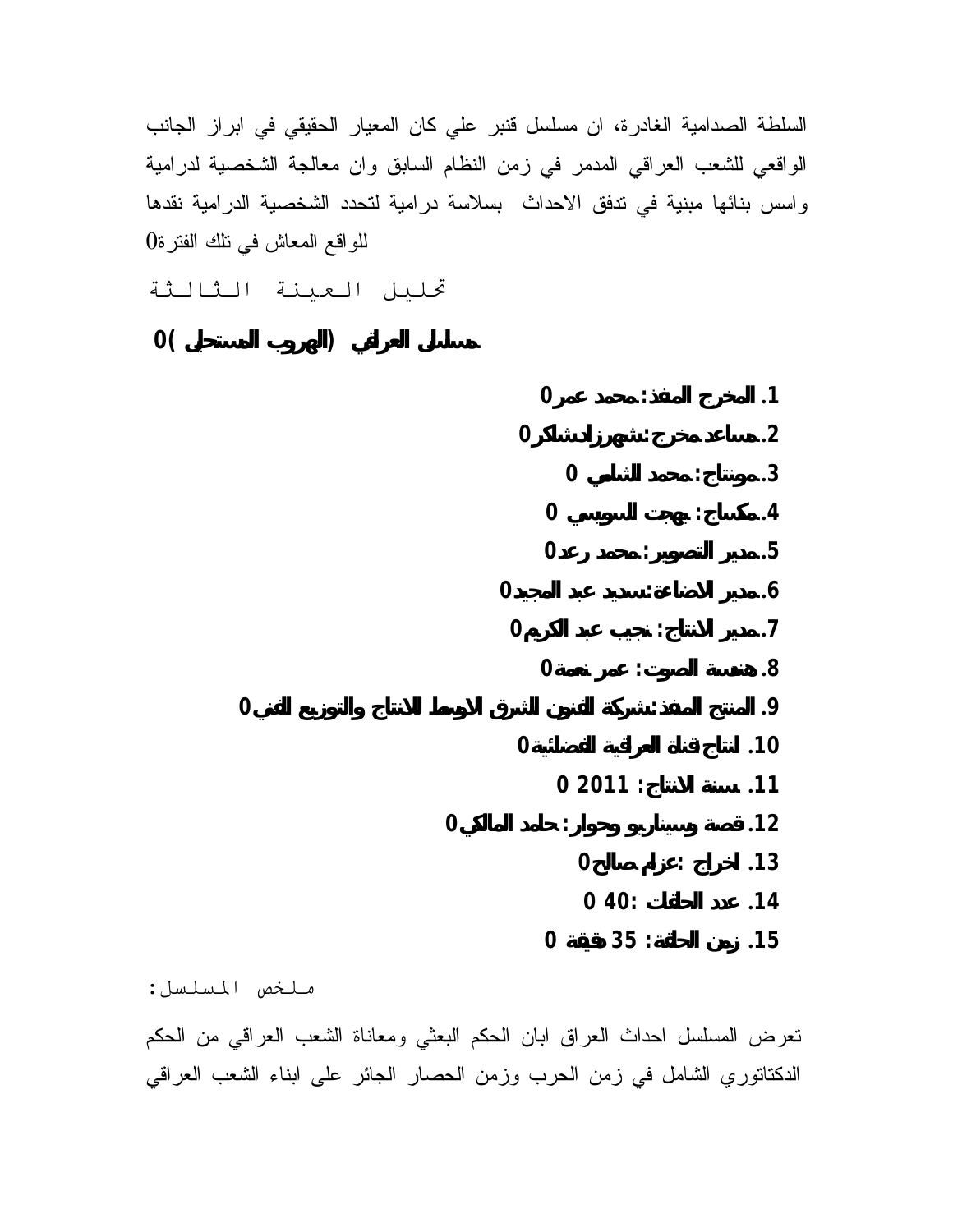الجريح، اذ يتحدث المسلسل عن هجرة الكفاءات العراقية الى الغرب بسب اوضاع العراق البائسة في زمن حرب العراق الامريكية عام 1991 من قبل قوات الاحتلال الامريكي ومن جانب اخر تعرض حالة العراقيين الذين قتلوا في الحرب العراقية الامريكية وتعرض حياة العراقين الذين هربوا الى خارج ارض الوطن الى بلجيكا بسب الوضع السياسي والامني الذي يمر في تلك الفترة من حكم النظام البعثي المستبد في العراق، ومنها هجرة الشخصية الدرامية (دكتور فرحان) الى خارج العراق اكاديمي في جامعة بغداد يهاجر الى المنفى الى بلجيكا بسب انه تحدث عن النظام البعثي الفاشي، واراد البعث ان يغتالوا الدكتور.. ففر هارباً الى المهجر وعمل في مطعم يغسل الصحون والكئوس في المطابخ الغربية، اذ تظهر لنا الاحداث معاناته من خلال عائلته التي تأثرت بالواقع الغربي وحالته المتدهورة ،ومن جانب اخر تعرض المسلسل شخصية الدرامية (ماهر) الذي هرب من الحرب الى بلجيكا بسبب تعرضه الى الموت في الحرب ومعاناته في الغربة لانه ترك الحبيبة والاهل والاصدقاء والوطن بسب السلطة القاهرة الغاشمة المتمثلة بالزمرة البعثية وعلى راسهم صدام الدكتاتور، وتدور احداث المسلسل عبر تعرض اغلب العراقيين الى الاهانة والعذاب في الغربة ويصل بهم الحال الى موت بعضهم في المهجر دون ان يعرف اي شخص عن شخصية الميت... انه غريب لانه عراقي 0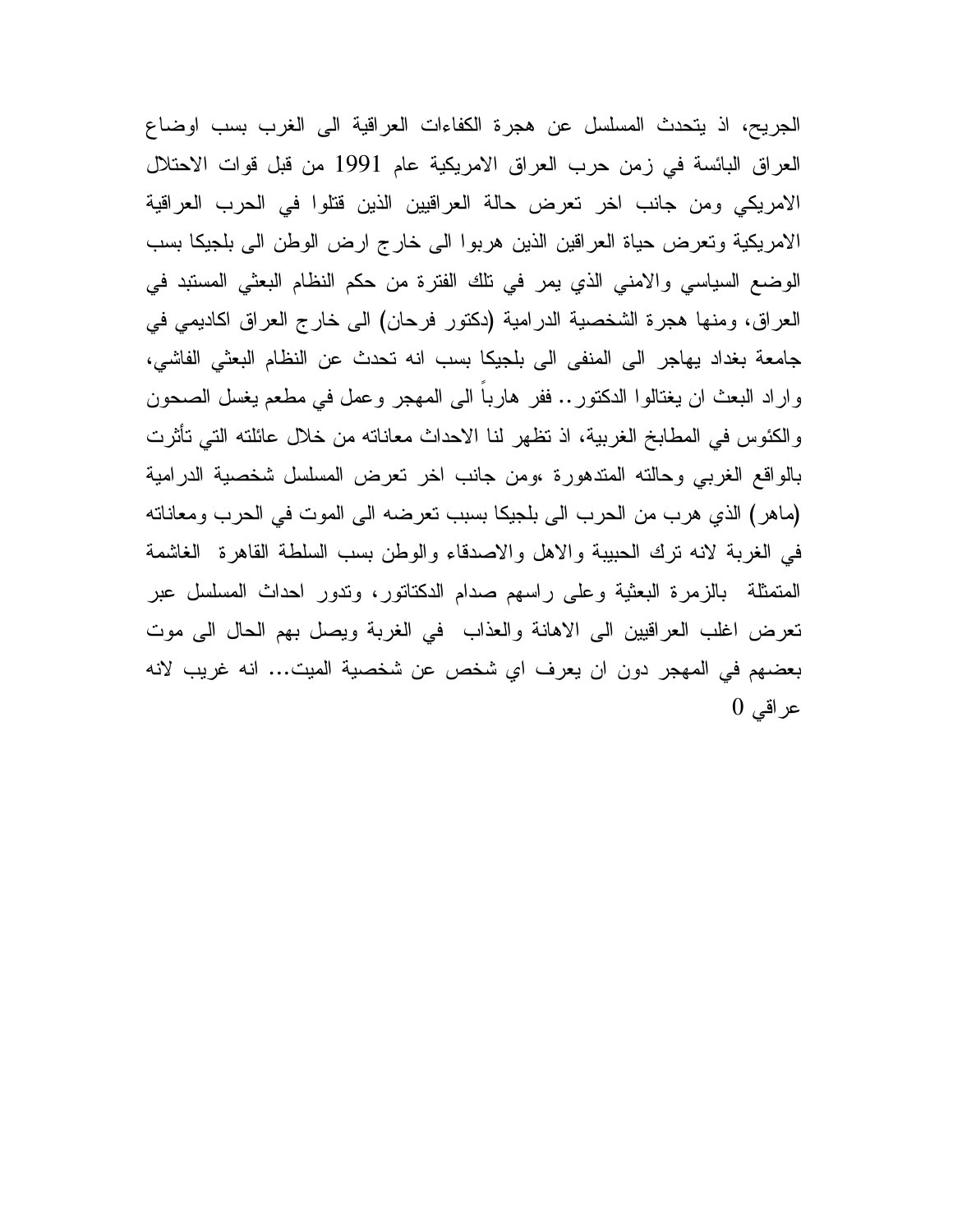ان قدرة الشخصية على تقمص الادوار المختلفة التي تحملها عن طريق البناء الدرامي المتميز للشخصية الدرامية في المنجز المرئي ، يجعلها في وضع ممتاز اذ يمكن بواسطتها تعرية اي نقص واظهار اي عيب للفرد من افراد المجتمع عندما تتفاعل الصورة الذهنية للمتلقي مع بناء الشخصية الدرامية في المنجز المرئي،اذ انهم يقتنعون بان تلك الشخصية الدرامية تمثلهم على نحو ما ،او وجدوا انفسهم فيها اي ان التاثير السايكولوجي والاجتماعي في عملية بناء الشخصية الدرامية مميز اذ انه نابع من واقع الفرد ومدى تفاعل الشخصية الدرامية مع الواقع الحقيقي المثمثل في البناء الدرامي للشخصية الدرامية اذ تظهر الحالة الصورية سيل من الحالات النفسية والاجتماعية التي تعاني منها الشخصية الدرامية في المنجز المرئي عبر بنائها في اطر وسمات خاصة

**اولا": تجلي الاسس السايكولوجية والاجتماعية في بناء الشخصية في الدراما**

ففي الحلقة الاولى في مشهد (البحر) في دولة (بلجيكا) تظهر لنا الشخصية الدرامية (ماهر) مع صديقتة (كاثرين) وهو يتحدث عن معاناته في زمن الحرب الضغط النفسي المؤلم عليه ووالواقع الاجتماعي على الشعب العراقي اذ يتحدث :

ماهر: كاثرين ليتك تعلمين بالذي حدث لنا بالحرب التي شنوها علينا 0 كاثرين : احكي لي ماحصل اين كنت0 ماهر: كنت وسط الحرب، وسط النار والجحيم كنا ثلاثة اصدقاء من حي واحد انا وسعيد ، ومحمد، انا وسعيد في سرية واحدة ،ومحمد كان في مكان اخر من الجبة0

كاثرين : قتل 0

بها0

 **التلفزيونية0**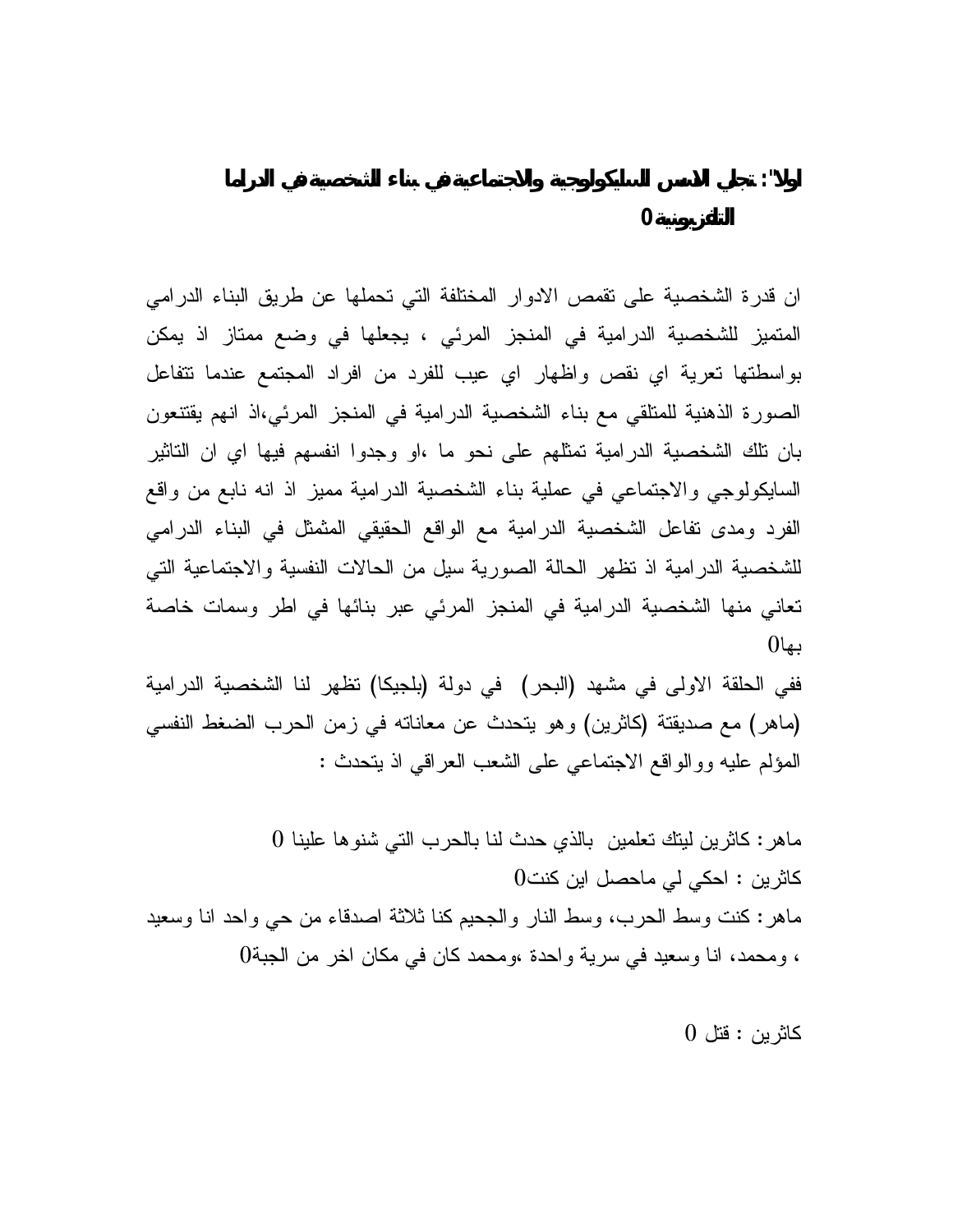ماهر: ليته قتل قبل ان يرى ما حدث له ، عندما عاد الى منزله من الجبهة وجد صاروخا" امريكيا" قد سقط على بيتة مات الجميع ولم ينجو منهم الى اختة ميادة ،لم تشاهدي ابنه حسين كم كان جميل قبل ان يقتل0

نلاحظ في هذا المشهد ماهو التأثير السايكولوجي والاجتماعي على الشخصية الدرامية (ماهر) فهو يعاني من كارثة انسانية حلت في وطنه وهي الحرب الامريكية على العراق عام 1991 كما انة يعاني من جبروت السلطة البعثية التي جعلت منه غريب في دول المنفى بسبب الوضع السياسي للبلد ومن جانب اخر فقدانه لاقرب الناس اليه اصدقائه ومحبيه بسبب الحرب، اذ نلاحظ في حوار الشخصية الدرامية ماهر (كنت في وسط الجحيم والنار ) اذ هو يحمل في دواخله النفسية ازمة صديقه الذي عاد من الجبهة ووجد صاروخا" دمر كل بيتة وقتل اهله هذه حالة السايكولوجية التي تتجسد في بناء الشخصية الدرامية من الناحية الفنية والجمالي اما الجانب الاجتماعي فهو يعاني من سفر خارج وطنه وهجرته الى الاب والام والوطن والحبيبة بسسبب الاوضاع البعثية التي تمارسها السلطة الصدامية الكافرة 0

في الحلقة الاولى في مشهد (غرفة ماهر) اذ يظهرلنا الشخصية الدرامية ماهر وهو يحلم بكابوس ثم يفز من نومه ويشرب الماء وينظر الى صورة حبيبته ميادة التي تبعد عنه الاف الامتار فهو في بلجيكا وهي في العراق يبكي عندما ينظر الى الصورة ويقرأ ما كتبت له حبيبته على الصورة:

ماهر: ماهر اذكرني ولاتنساني ميادة حبيبتك0

يرى الباحث في هذا المشهد ان الشخصية الدرامية ماهر يعاني من ازمة نفسية تعشش في دواخله وهي يفقد حبيبته التي تعتبر بالنسبة له كل حياته ..حب الوطن وحب الاهل، ان محنه الشخصية الدرامية التي تعاني من خلخلة في بنائها الاجتماعي والنفسي0 في الحلقة الاولى في مشهد (البحر) في بلجيكا اذ يظهر لنا المشهد شخصية كاثرين البلجيكية صديقة ماهر التي تعمل معه في المطعم اذ يدور بينهما حوار: كاثرين : الا يمكن ان يكون منظر البحر ان تنسى من خلاله مشاهد الحرب0 ماهر: البحر يذكرني بالموت الذي شاهدته بأـم عيني 0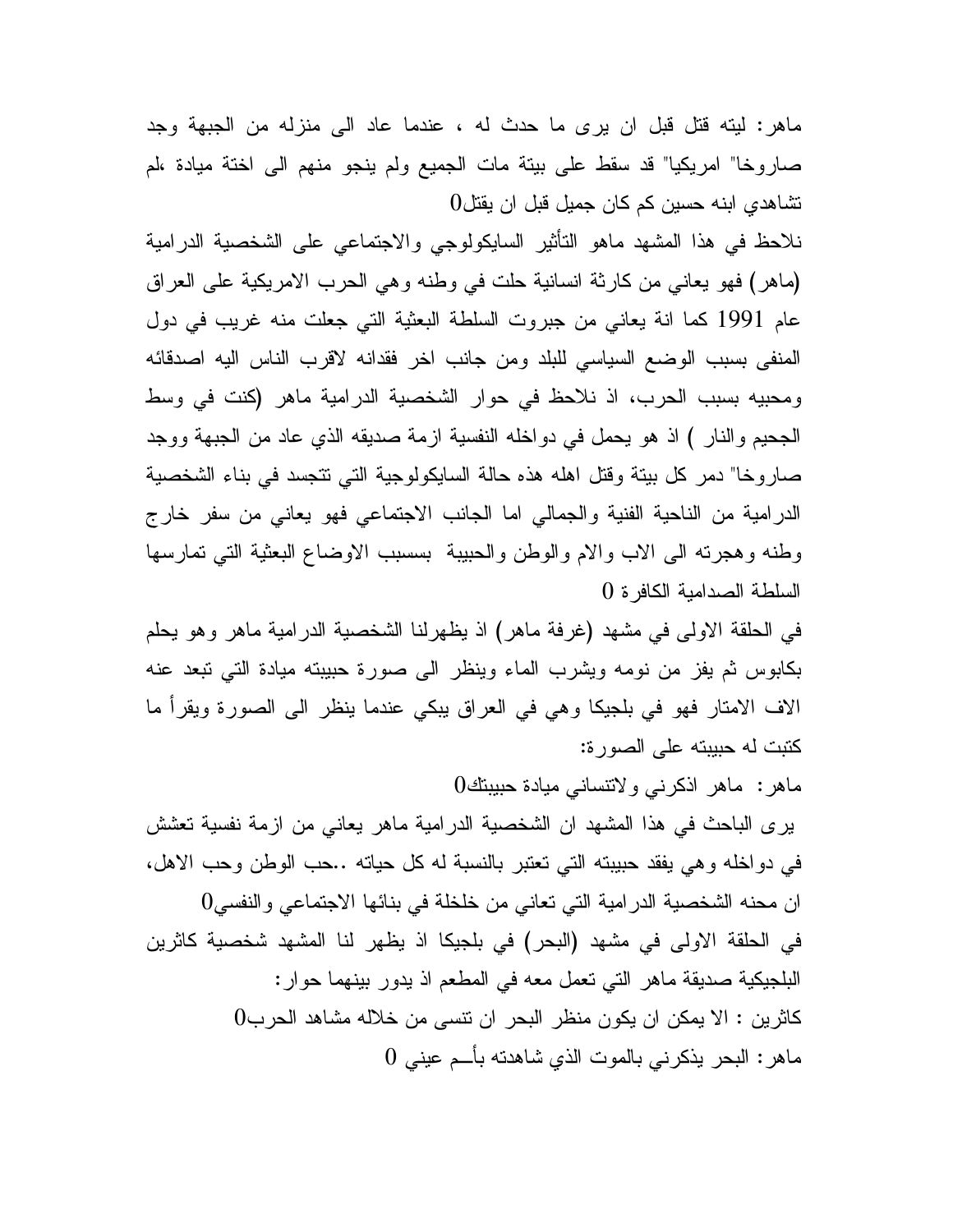كاثرين : لماذا لم ترد عليه حين كلمتك 0

ماهر: قضيت ليلتي افكر 0

كاثرين : اريدك ان لاتفكر باي شي ء فقط فكر بي انا وحدي، اريدك ان تنسى كل شيء في حياتك 0

ماهر : ليتني انسى اسمى $0$ 

كاثرين : مابك ماهر 0

ماهر : لاشي 0

كاثرين : لاشي لاجواب ماذا بك 0

ماهر: ليت الصمت ينسيني الهم الذي انا فية 0

يود ان يشير الباحث ان الشخصية الدرامية في هذا المشهد تعبر عن اطر نفسية واجتماعية عن طريق بنائها الدرامي الذي يتكون من حوار الشخصية الدرامية جراء الحرب من قتل وموت ودمار ومن جانب اخر تسعى الشخصية الدرامية ان تنسى اسمها لانها عاشت حياة ظالمة والم من قبل السلطة البعثية الغاشمة التي تحاول دائما "

دحر العراقيين وقتلهم عبر بوابة الحروب فالشخصية الدرامية تعبر عن معاناة الشعوب والمها0عبر الصور المتتالية عن حياة المهاجرين من ابناء الشعب العراقي 0

في الحلقة الاولى في مشهد (الشارع) يظهر في هذا المشهد ام ماهر وابو ماهر في العراق ينظرون الى ساعي البريد وهو يوزع رسائل الى البيوت ولم يمر عليهم اذ لايوجد اي رسالة من ابنهم ماهر اذ يدور حوار بينهم 0

ام ماهر: ابو ماهر مو هذاك ساعي البريد اشو جنه تيه بيتنة 0

ابو ماهر: ساعي البريد يندل كل بيوت المحلة خايف انه يتيه البيت او نساه 0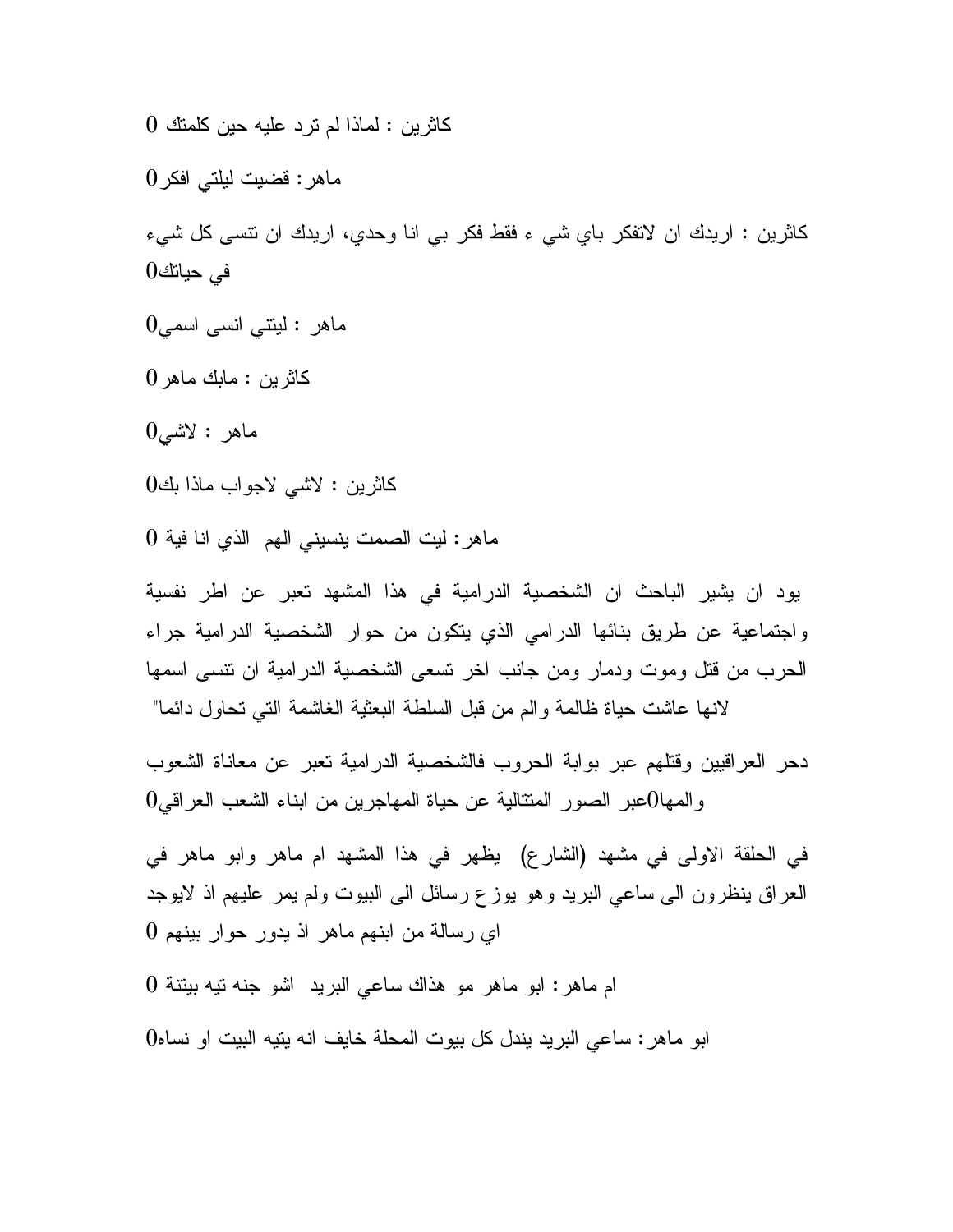ام ماهر : هذة شنو الحجي ابو ماهر اكو واحد ينسه امه وينسه ابوه يجوز ماعنده وكت يكتب رسالة 0

ابو ماهر: شغليش هذا الي يلهي عن ابو او امة لو جان يشغل شغلة بيه خير جان ذكر امه او ابو ابجم فلس 0

ام ماهر: انشاء االله منحتاج احد ما طولك اشم الهوه انت تاج على الراس 0

ابو ماهر : اه الابن 0

ام ماهر: يمعود يجي اهنا على شنو خلي اهناك مرتاح مدري جيش الشعبي مدري ياخذه الامن خلي بعيد احسن مرتاح 0

نستنتج من ذلك ان الحالة الاجتماعية التي تعيشها الشخصية الدرامية ام ماهر وابو ماهر من عوز وفقر والم في وقت واحد فكل العوائل تريد ان يهاجر ابنائها خارج الوطن ويعيش في المنفى بسسبب الظروف الصعبة التي يعيشها الوطن في ظل الحكم البعثي الصدامي البعثي الغاشم نلاحظ ذلك من خلال حوار ام ماهر تريد ان يبقى ابنها في الغربه وان الايعود الى الوطن بسبب السلطة البعثية الكافرة ومن جانب اخر نلاحظ حوار الاب الذي ينتظر الفقود من ابنه لكي يستطيع ان يعيش بكرامة وعزة في اتون الحرب الغاشمة على العراقيين 0

في الحلقة الثانية في مشهد (بيت محمد) في بغداد صديق ماهر في الحرب معه اذ تظهر اختة ميادة مع صديقتها ايمان وهي تتحدث عن حالتها الصعبة جراء الكارثة التي وقعت عليها الحرب :

ايمان ": ميادة كلشي مكتوب من رب العالمين اي شي يصير مكتوب من رب العالمين 0 ميادة : امنتو باالله بس ليش احنه من دون كل الناس ابيوم واحد اتموت امي او ابوية او خواتي ليش اسمعنة احنه من دون الناس 0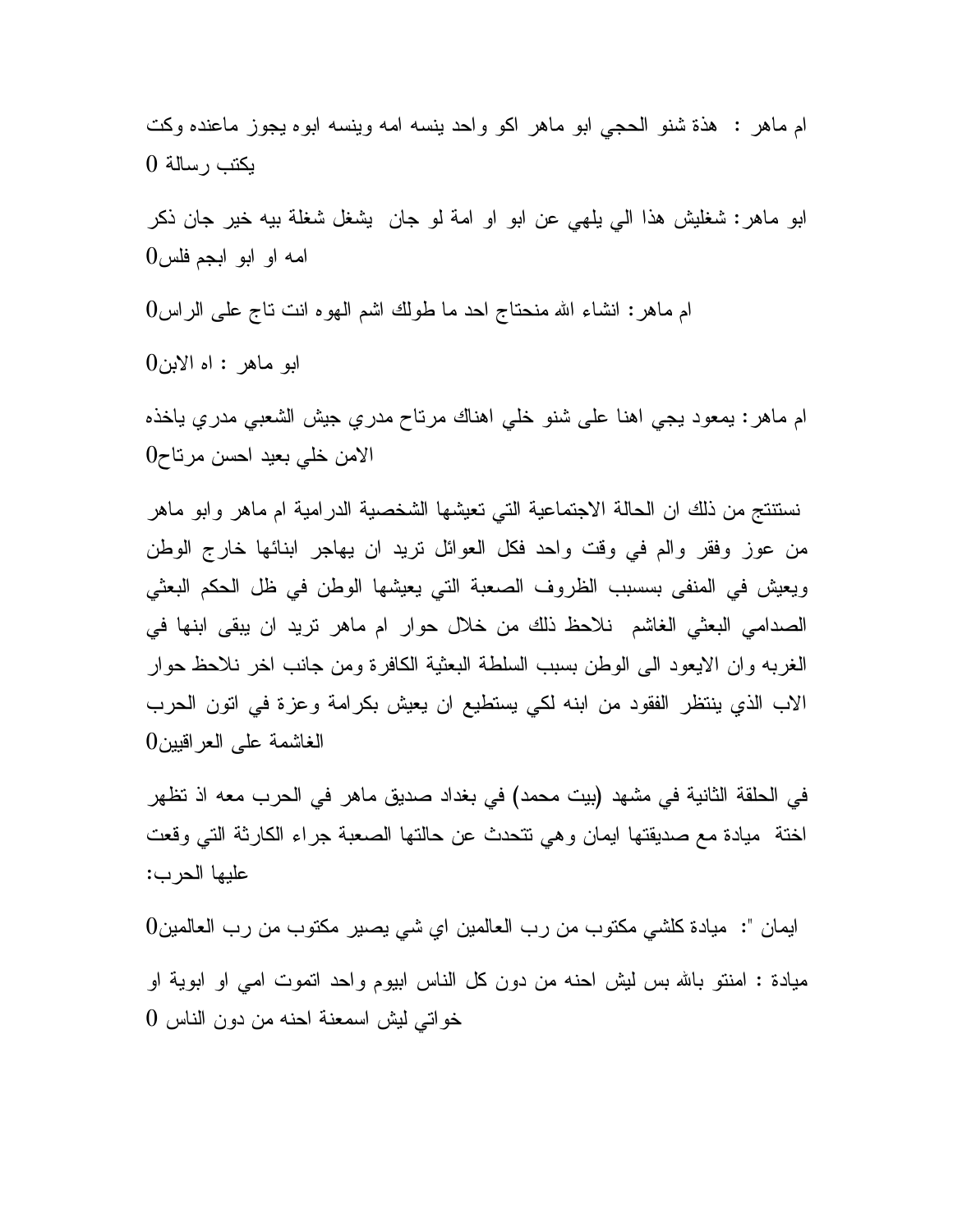ايمان : مو بس انتي ميادة وكع على بيتكم صواريخ اهواي اناس راحت بل الحرب حتى الي راح الى ملجئ العامرية مات 0

ميادة : يمعودة ملجئ العامرية جان بي اجتماع مال القيادة او خلو الناس بيها حتى لاحد يضرب القيادة ويضربون حتى الناس البريئة من وراء البعثين 0

ايمان : ماعلينة دحجي شنو اخبار ماهر حبيبج 0

ماهر: نساني او باجر او عكبه يشوف وحدة شكرة ويتزوجهة وينساني 0

يود ان يشير الباحث ان في هذا المشهد تظهر صفات وعلامات في بناء الشخصية الدرامية المتأثرة بالواقع الاجتماعي الذي سيطر على بنائها في المنجز المرئي الفني، اذ العلاقات الاجتماعية والطبقية تغيرت فاصبحت غير ما كانت عليه، اذ الشخصية الدرامية اصبحت تعالج القضايا الاجتماعية التي كانت تشكل عبئ على المجتمع بكفاءة وامتياز عن طريق بنائها الدرامي اذ نلاحظ الشخصية الدرامية ميادة وهي تتحدث عن واقعها الاجتماعي والنفسي عبر حوارها مع صديقتها ايمان كيف هو حال العوائل العراقية في تلك الفترة المظلمة وهي دفع العراقيين الى موت اكيد عن طريق السلطة الغاشمة التي تسيطر على عقول اكثر الناس ودفعهم الى المحرقة 0

في الحلقة الثالثة في مشهد ( شقة الدكتور فرحان) اذ تظهر شخصية الدرامية دكتور فرحان وهو يتحدث مع زوجتة عن دخوله الى بيته :

زوجتة: فرحان فرحان هاي انت 0

دكتور فرحان: هاي اني اي 0

زوجتة : اشو اليوم من وكت 0

د0فرحان: مليت من غسل الصحون كتله لماهر اني رايح الى بيت فد ساعة ارتاح او ارجع للمطعم 0

زوجتة: هسة باجر تلكي شغلة زينة مثلا" استاذ بل الجامعة 0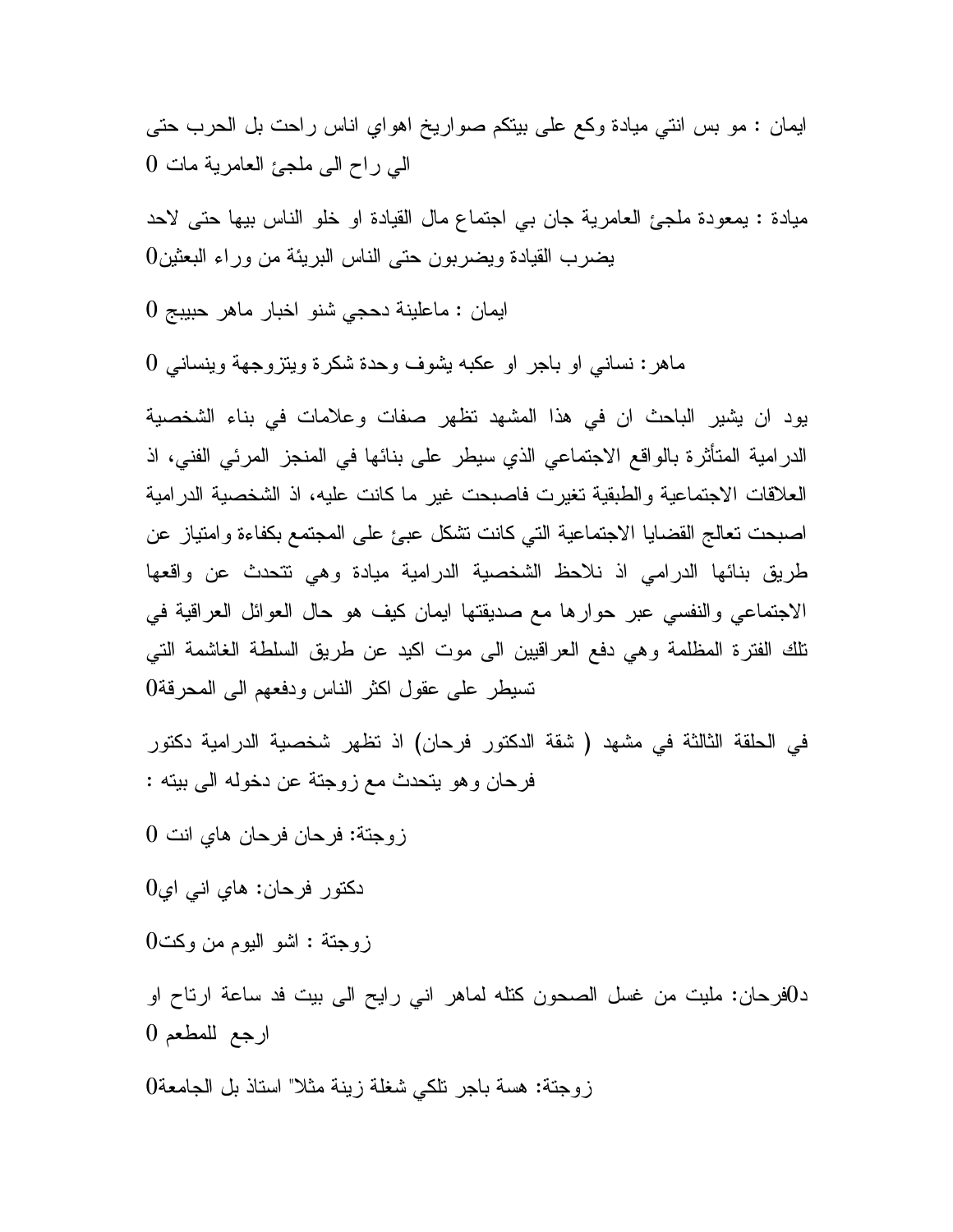د0 فرحان : ايباخ استاذ بل الجامعة عيني او هاي ياجامعة تقبل تفسح المجال للدكتور عراقي يدرس عدة دورت كل الجامعات في بلجيكا او مليت كل الاستماير او محد كلي السلام عليكم ، استاذ جامعي عراقي يغسل صحون في بلجيكا او خلفلة على ماهر الي شافلي هاي الشغلة جان متت جوع 0

زوجتة : او اشحصلت بغداد اشو راتبك اول اسبوع من الشهر يخلص او نبقة الشهر كلة انعيش بل الدين 0

د0فرحان: صحيح بس اكو ناس تسال عليه اتخابرني اتكلي اشلونك دكتور 0

زوجتة: او شنو الفائدة يكلولك دكتور او جيبك فارغ 0

يود ان يشير الباحث في هذة المشهد يعبر عن حالة نفسية واضحة في داخل الشخصية الدرامية دكتور فرحان فهو محطم في ارادته وعقله وحالته الاجتماعية تعبر عن ماساة حقيقية فهو يغسل الصحون في المطاعم البلجيكية ،ولا اي كلية تعترف بدكتور عراقي مغترب هذا ثمن الغربة التي تعاني منها الشخصية الدرامية بسبب تعامل السلطة مع ابناء شعبها التي تريد ان تذل كل العقول العراقيين وتدفع بهم الى المهجر، نلاحظ الواقع الاجتماعي التي تعيشة الشخصية الدرامية فهي تعاني من غربة والم اذ ان الشخصية الدرامية مرتبطة بواقع الشعب العراقي المنجرح وتعاني من حالة سايكولوجية متشعبة بكل تفاصيلها واحداثها التي تؤثر في بنائها للشخصية الدرامية في المنجز المرئي 0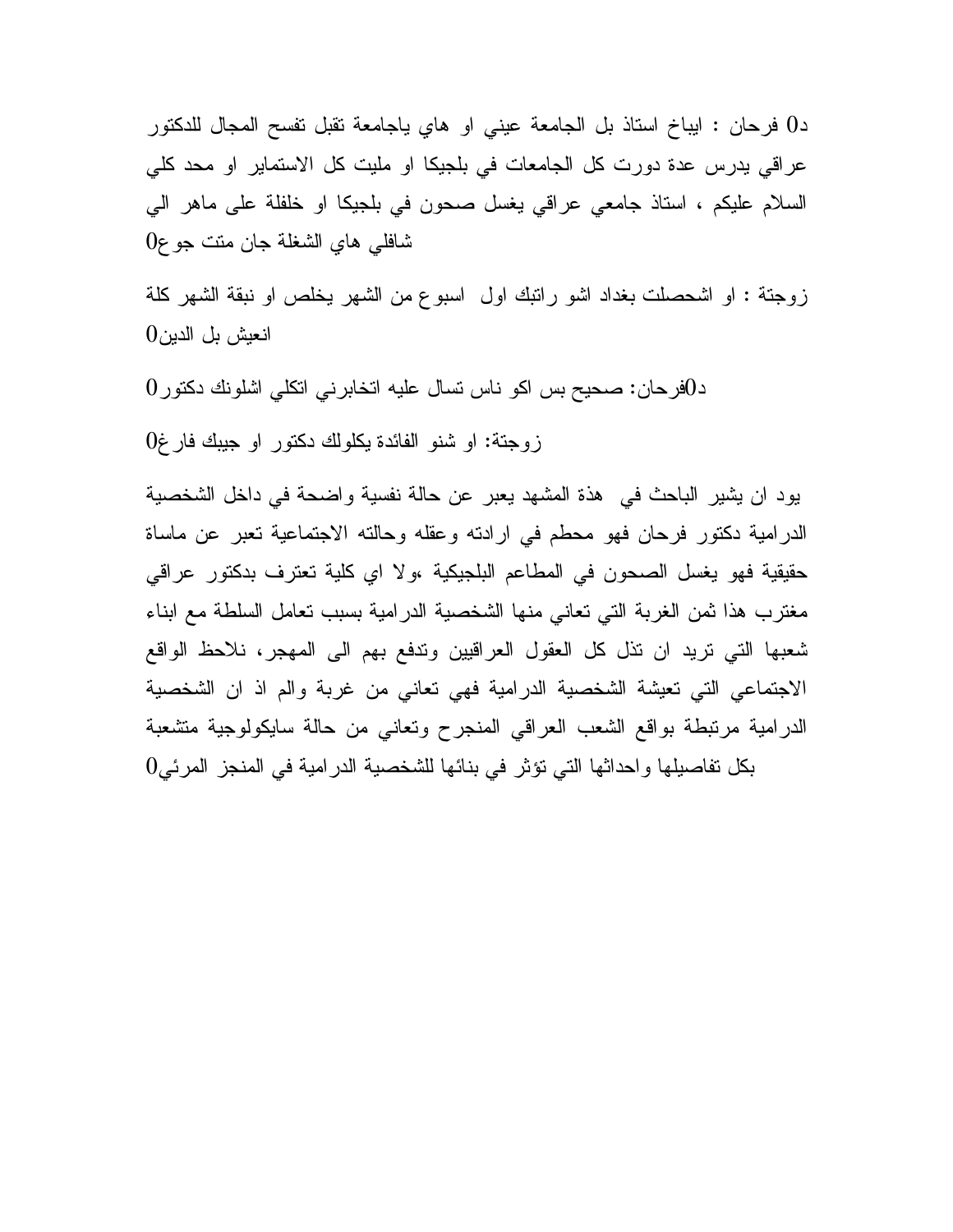ان الشخصية الدرامية تعبر عن عواطفها ومواقفها واطوار حياتها في العمل الدرامي عبر الاحداث الدرامية التي تتفاعل معها في عبر الفعل الدرامي اذ نلاحظ شخصية محمد الدرامية صديق ماهر كيف ان الاحداث الدرامية غيرت كل مجرى حياته عب الفعل الدرامي جراء الحرب وسقوط الصاروخ على بيته واستشهاد كل افراد عائلته اذ يتبين انه يتحدث مع اخته ميادة ،... اريد ان انسى كل شي صار بيه بالحرب ،اذ نلاحظ ان الشخصية الدرامية تريد ان تغير واقعها الحياتي عبر تغير الفعل الدرامي في سبيل تحقيق قضاياها التي رسمت من اجلها ،بينما الشخصية الدرامية دكتور فرحان، فانه يعاني من الغربة والالم ويعمل في احد مطاعم بلجيكا يغسل الصحون وهو يحمل شهادة الدكتوراه يعاني من ازمة شائكة في حياتة ويريد ان يغير الاحداث الدرامية عبر تغير واقعه اذ يريد العودة الى العراق ومواجهة السلطة البعثية،اما شخصية ماهر الدرامية فهي معبرة عن معاناة الشعب العراقي في اتون الحرب وتحمل قضايا وهموم شعب بكامله عبر ما تتعرض له الشخصية الدرامية من احداث في العراق من جراء الحرب والكارثه الانسانية ومن جانب اخر هجرة العراقيين الى الغرب بسب اوضاع العراق السياسية في ظل الزمرة البعثية الكافرة وتعرض الحالة الاقتصادية التي يمر بها الشعب العراقي من جراء الحصار الاقتصادي المفروض على الشعب العراقي المظلوم 0

**ثانيا": تعد الشخصية عنصرا" حاسما" في تحولات مجرى الفعل الدرامي الذي يهدف الى**

**تحقيق قضايها0**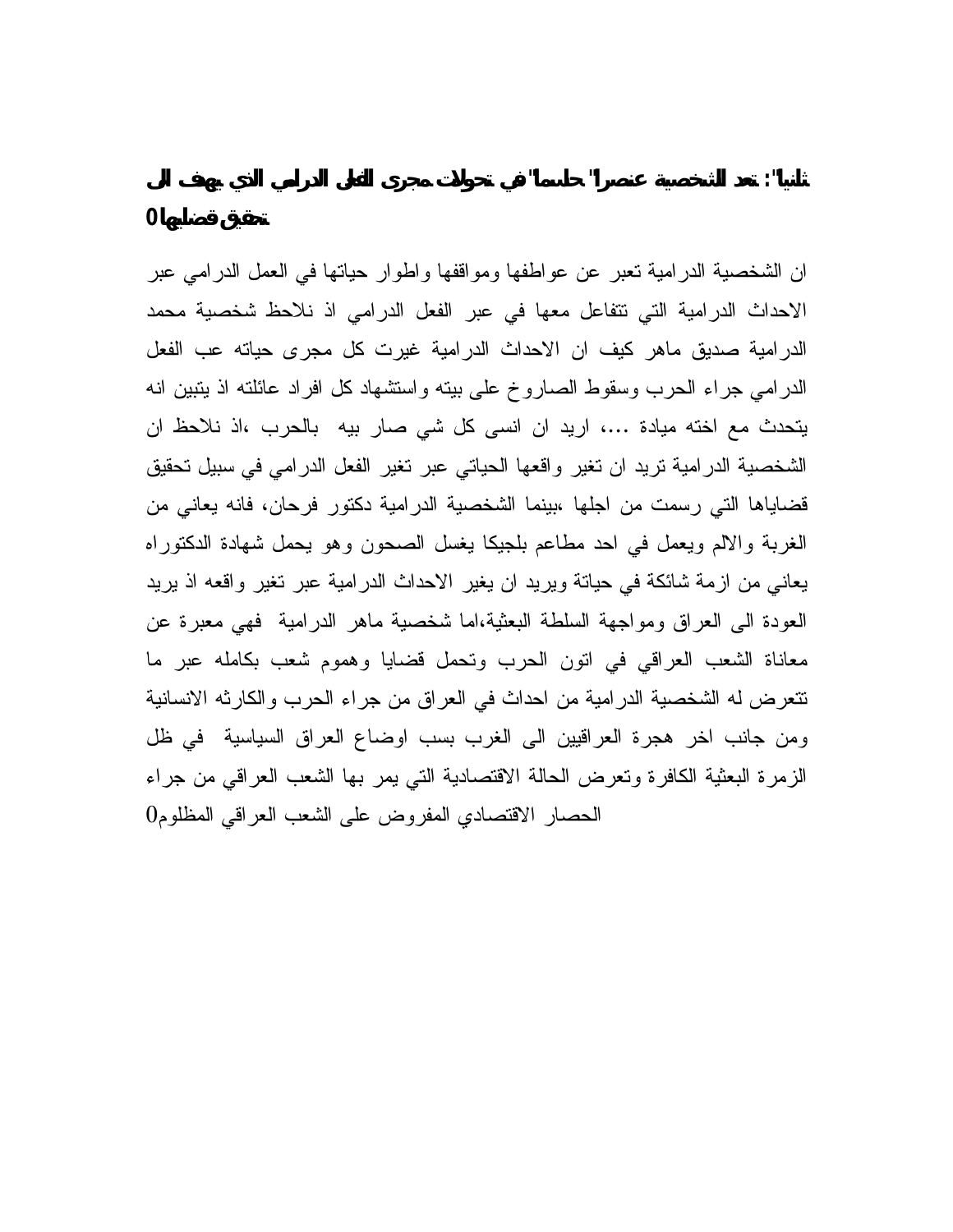منذ بداية المسلسل نلاحظ الشخصية الدرامية ماهر وهي تتحمل الكارثة الانسانية التي حلت على كل العراقيين اذ شن الحلفاء الحرب على العراق عام 1991 بسبب دخول النظام الكويت دون مبرر من ما دفع النظام بكل الجيش ليقاتل دفاعا" عن النظام وليس الوطن وماهر الشخصية الدرامية الذي كان يقاتل في صفوف الجيش العراقي تعرض الى الموت لهذا هرب الى بلجيكا وسكن في الغربة وهو يتحمل ويصارع من اجل ان يبقى على قيد الحياة افضل من ان يعود الى الوطن ويعدم من قبل النظام البعثي لهروبه من الجيش اذ تعتبر الشخصية الدرامية التي تضخم الصراع او تنشيطة من خلال سلوكها واهدافها وهي التي تقع عليها المصائب وهي التي تتحمل كل العقد والشرور وانواعه كما انها تتفاعل مع الزمن والمكان فتنحى منحى جديد عبر صراعها مع الشخصيات الدرامية الاخرى او صراعها مع ذاتها او مع المجتمع او الدولة اذ نلاحظ حوار يدور بين الدكتور فرحان وماهر :

د0فرحان : اريد ارجع الى العراق راح اضيع عائلتي بسب عادات الغرب او تقاليدهم 0

ماهر : اذ رجعت الى العراق راح يعدموك البعثية 0

د. فرحان: ليش يعدموني اني شمسوي 0

ماهر: شسمسوي طالع ابجواز مزور او حاجي على الحكومة او على صدام الكافر بل الصحف او اتكلي شمسوي يادكتور 0

د0 فرحان: ماهر او عائلتي راح اضيع ماهر ابني بنتي زوجتي مااكدر احجي اي شي وياهم اهنا كلش يختلف 0

ماهر: هاي هية اجانس ويه الواقع الغربي 0

د0فرحان: مااكدر مااكدر 0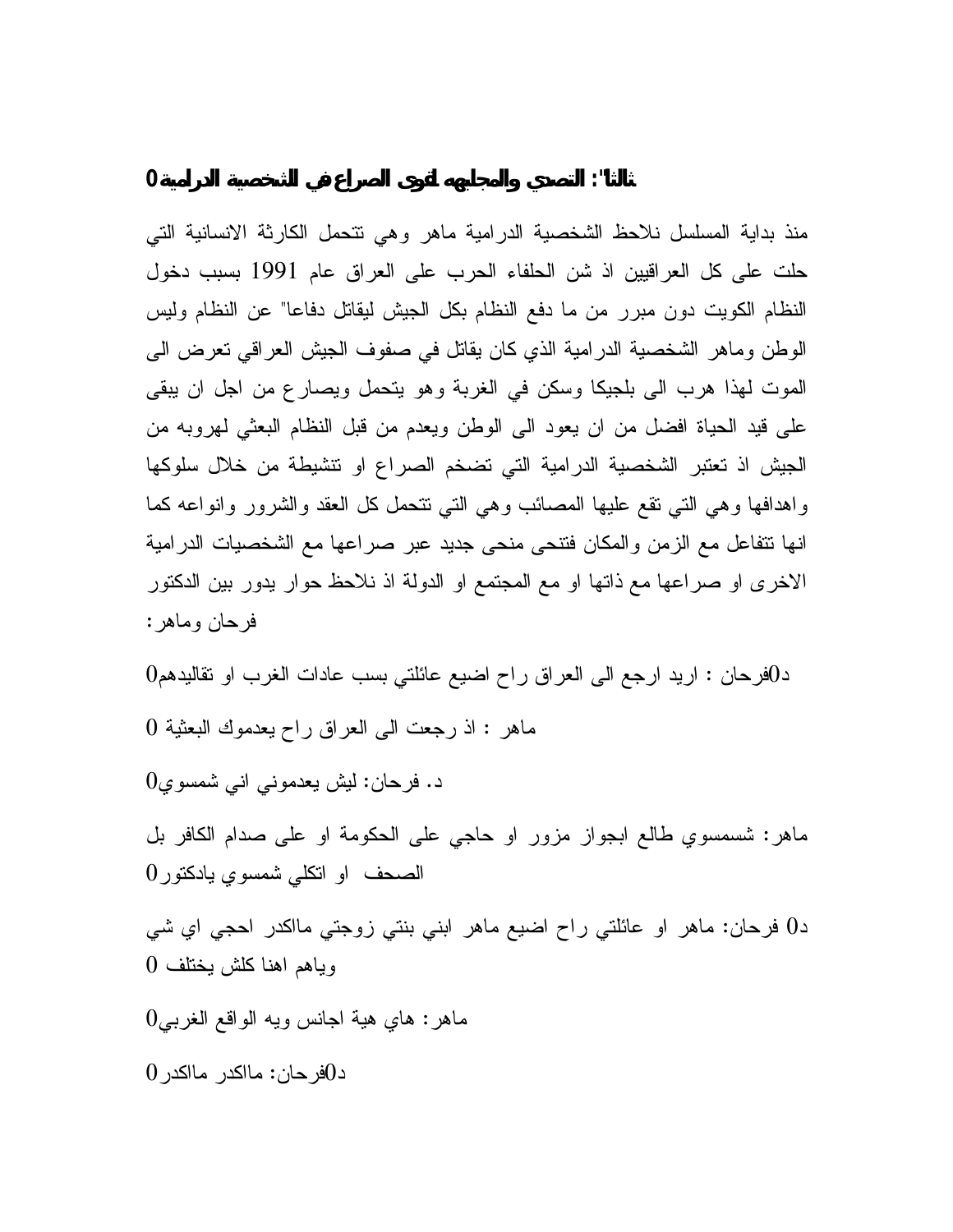يود ان يشير الباحث التصدي والمجابة التي تحملها شخصية الدرامية دكتور فرحان هي ذاته المنجرحة من واقعه الذي وجد نفسه مكبلاً به ولايعرف كيف التخلص من هذا الواقع المؤلم اذ اراد ان يواجه مصيره المحتوم بمواجهة السلطة التكفيرية البعثية اذ لايكن ان يترك عائلتة تضيع بل الغربة بسبب عاداتهم وتقاليدهم المنفتحة جدا فاراد التصدي والمجابهه الى السلطة من جانب والى نفسه من جانب اخر ليعلو صوت في عقله يسيطر على ذاته اريد ان اعود الى الوطن حتى لو قتلت ولكن يجب ان احافظ على عائلتي من المد الغربي0

**رابعا": الاهداف والغايات التي تحملها الشخصية الدرامية 0**

تتشكل الاهداف عبر المواجهه ثم يضاف اليها الصراعات والغايات التي تحملها الشخصية الدرامية وتنتهي بل الكارثة ثم الحل اي بمعنى تطور جديد غير متوقع يجعل موقف الشخصية الدرامية تحمل غايات واهداف تثير اسئلة قلقة حول مستقبل الشخصية الدرامية اذ ان الاهداف والغايات التي وراها دوافع قوية فهي تسرع بل الاحداث الدرامية الى قمم جديدة من التوترمثلا" كشخصية الدرامية (ماهر) التي تتمتع باهداف مميزة اذ انها تعبر عن حقبة زمنية مر بها الشعب العراقي في زمن الطاغية في اتون الحرب العراقية الامريكية عام 1991 اذ كان بناء الشخصية الدرامية عبر معالجة فكرية وجمالية لتنقل الواقع الموضوعي والذاتي في تعابير الشخصية الدرامية عن تلك الحقبة المظلمة في حياة الشعب العراقي اذ كان هدف الشخصية الدرامية ماهر هو اظهار ألم الحرب والغرب التي يتعرض لها الشعب العراقي في ظل السلطة الغاشمة البعثية الكافرة اما الدكتور فرحان الشخصية الدرامية كانت معبرة عن المثقف العراقي الذي ينطق ويقف امام الطغيان وعنف وظلم البعثيين ماذا سوف يكون مصيره اذا لم يقتل مصيره الهجرة خارج الوطن ويغسل الصحون في مطاعم بلجيكا لانه صرخ بكلمة حق ضد طغيان الدولة البعثية المتسلطة اذ ان هذه الشخصية تعبر عن مفاهيم ادرامية عميقة في واقع المثقف العراقي البائس في ظل الحكم البائد المستبد كانت معالجة الشخصية الدرامية من الناحية الجمالية مصاغ بشكل واقعي واجتماعي في اطارها التي تريد ان تعبر عن غاياتها واهدافها 0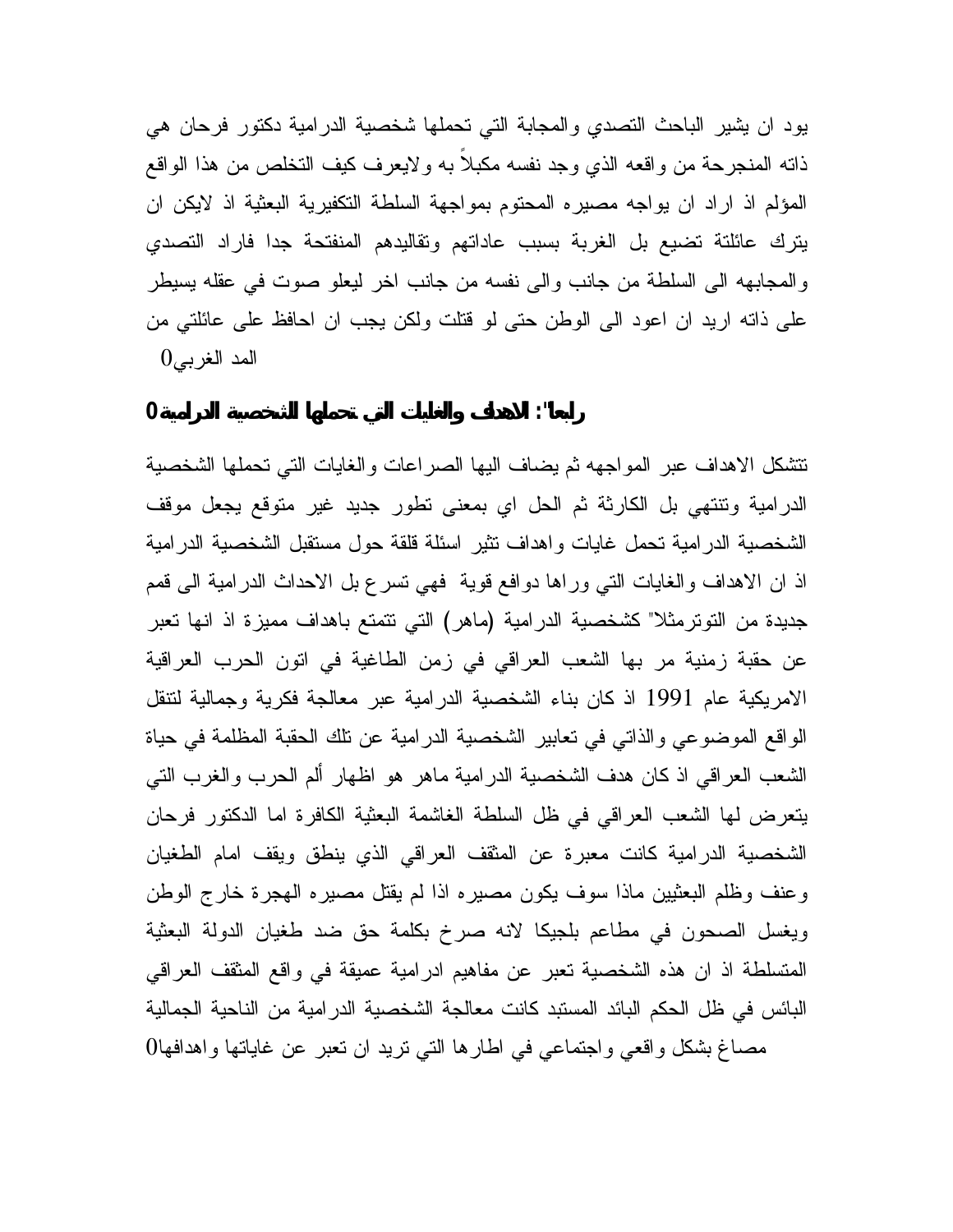تتمثل الشخصية الدرامية في تعاملها مع الواقع بشكل مباشر او غير مباشر مع مشاكل الانسان في كل زمان ومكان اذ تعد المشكلة الجوهرية المتعلقة بل الوجود الانساني نفسه اما التنافر من الواقع او الامتزاج مع الواقع المعاش فنرى الشخصية الدرامية ماهر كيف حل هاربا" الى اوربا بسب الوضع المعاش في بلده وقرر ان يترك الام والاب والاخت والاهل والاصدقاء والحبيبة بسب الوضع السياسي والواقعي الذي يمر به وطنه اما الشخصية الدرامية محمد الذي يعاني من الم من واقعة المعاش هو واخته ميادة عندما سقط صاروخ على منزله قتل كل مافي الدار الى اختة عندما عاد من ارض المعركة التي خرج منها باعجوبة فائقة وجد ان الواقع فرض عليه ان يكون يحمل الم واوزار الحرب على كاهله وكاهل اخته لان الواقع فرض عليه ازمة لايمكن ان يتخلص منها ابدا الا ان يعالج نفسه عند طبيب نفساني ليتخلص من واقعة المعاش المعذب بة فضلا" عن الشخصية الدرامية دكتور فرحان يشكل الواقع الم واظطهاد في واقعه المعاش هكذا كان الواقع وتمظهراته الذي يؤثر على الشخصية الدرامية عبر تفاعلها مع الاحداث الدرامية لتحرك الصراع الدرامي الى غايته عبر التصاقها بل الواقع المعاش الذي يحدد سلوكها واهدافها فالواقع هو اساس بناء الشخصية الدرامية التي تعبر عن طريقها وواقعها ومضمونها الفكري والجمالي للواقع المعاش 0

**سادسا": يعد الشكل الخارجي من ابرز مميزات الشخصية الدرامية 0**

ان الشخصية الدرامية تحقق ذاتها تحقيقا" غنيا" عن طريق النشاط الاجتماعي فلا يمكن ان تصور شخص منفصل عن المجتمع الذي يعيش فية فالوجود والرغبة والفكر تنبع كلها من خبرتنا الجماعية اذ ان بناء الشخصية الدرامية عبر ثاثيرها على المدى البعيد في تطور الحالة الاجتماعية المتبادلة بين الشخصيات الدرامية في المنجز المرئي اذ تعبر عن الاحداث تكشف عن فردية الشخصية الدرامية وعن علاقتها وماهو تميزها عن طريق شكلها الخارجي الذي يؤثر في بنائها الدرامي الخارجي عن طريق انطباعها السائد الذي يدور حول الشخصية الدرامية يجب ان يكون واضحا" وحاسما" فالشخصية الدرامية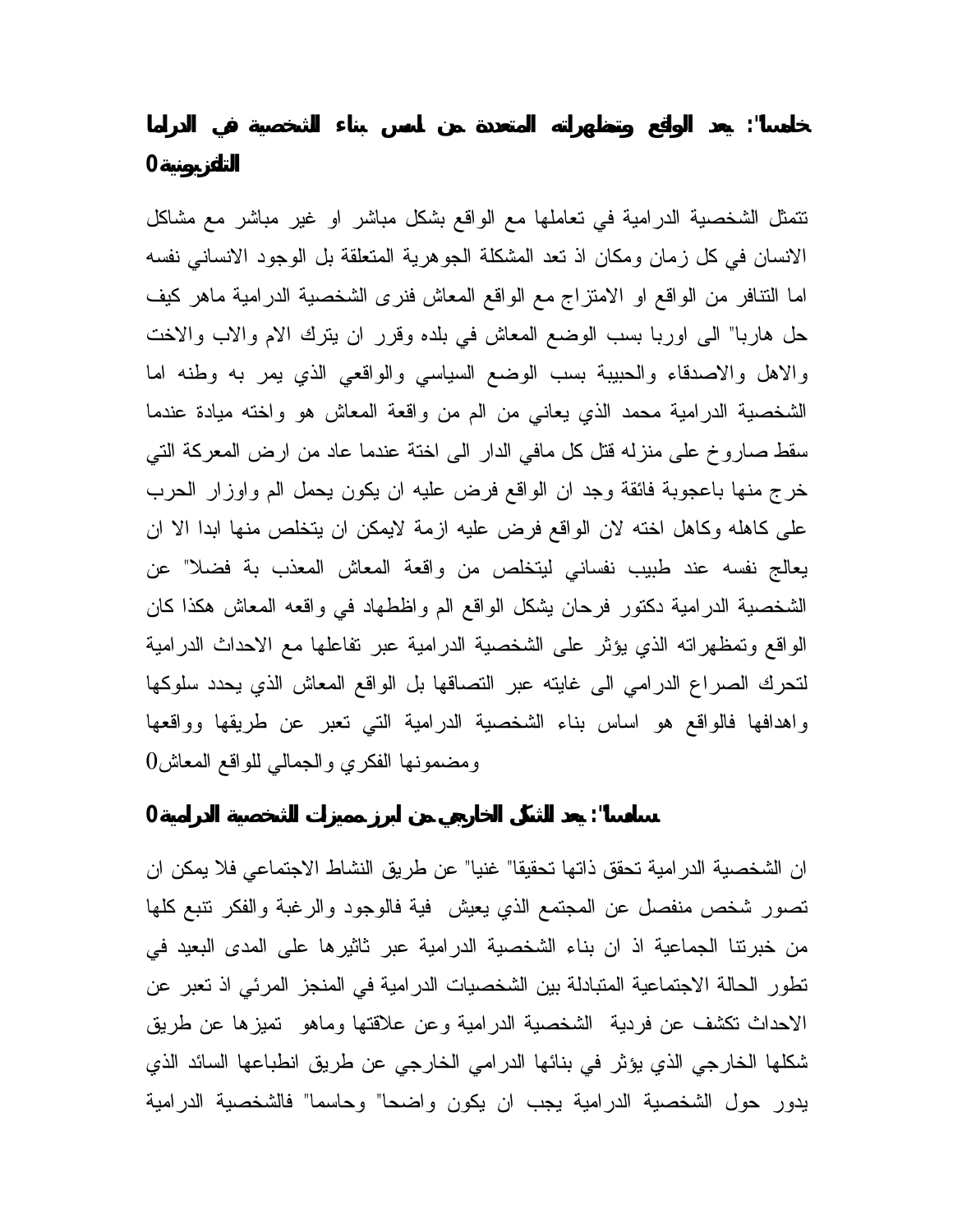دكتور فرحان كان تعبيره السائد هو معاناته في الغربه ومن السلطة البعثية التي دفعت به الى الخارج ليغسل الصحون والكئوس في مطاعم بلجيكا فضلا" عن تدهور اخلاق ابنته التي تخرج مع صديق لها في النوادي الليلية وابنه المدمن على المخدرات جراء تسكعه في الحانات والنوادي وزوجتة التي لاتعرف غير لغة النقود فشكل الشخصية الدرامية الخارجي هو المثقف المعذب بسب صراخة في مواجة السلطة البعثية الصدامية الكافرة التي حاولت قتلة لانه تحدث عن النظام وعن صدام الطاغية فهرب الى الخارج هو وعائلته وهي بهذه المعاناة تعبر عن طبقة كبيرة من المثقفين العراقيين في المهجر الذين ماتوا ولم يعرف اي شخص من اهله ذلك الميت والشخصية الدرامية ماهر التي كانت تعبر عن شريحة مهم من المجتمع العراقي في اتون الحرب الشاب المعذب المسحوق في الة الحرب الهارب الى خارج القطر لانه هرب من طغيان وعنف السلطة البعثية ليعمل في المطاعم البلجيكية يغسل الصحون افضل لديه من الموت على ايدي الكافر صدام وزمرته البعثية كما اظهرت الشخصيات الدرامية الاخرى مدى شكلها الخارجي المتأـثر بالواقع الاقتصادي الذي هيمن على الواقع العراقي عن طريق الحصار الجائر على الشعب العراقي الجريح، ان الشخصية الدرامية تعبر عن كتلة متشابكة من الذواق والاهداف والاهتمامات والمهارات التي تظهر على شكلها الخارجي لتجسد الواقع الموضوعي الحقيقي الذي يمر بالشعب العراقي المسكين في ظل تلك الحقبة التاريخية البعثية الكافرة فالترابط بين المواقف والاماكن عبئ الحالة الاجتماعية والجمالية للشخصية الدرامية تظهر من خلال شكلها الخارجي الذي يتفاعل مع الحدث الدرامي ليبرز شكل درامي متميز عبر معالجة للشخصية الدرامية بشكل يتلائم مع الحدث الدرامي في المنجز المرئي 0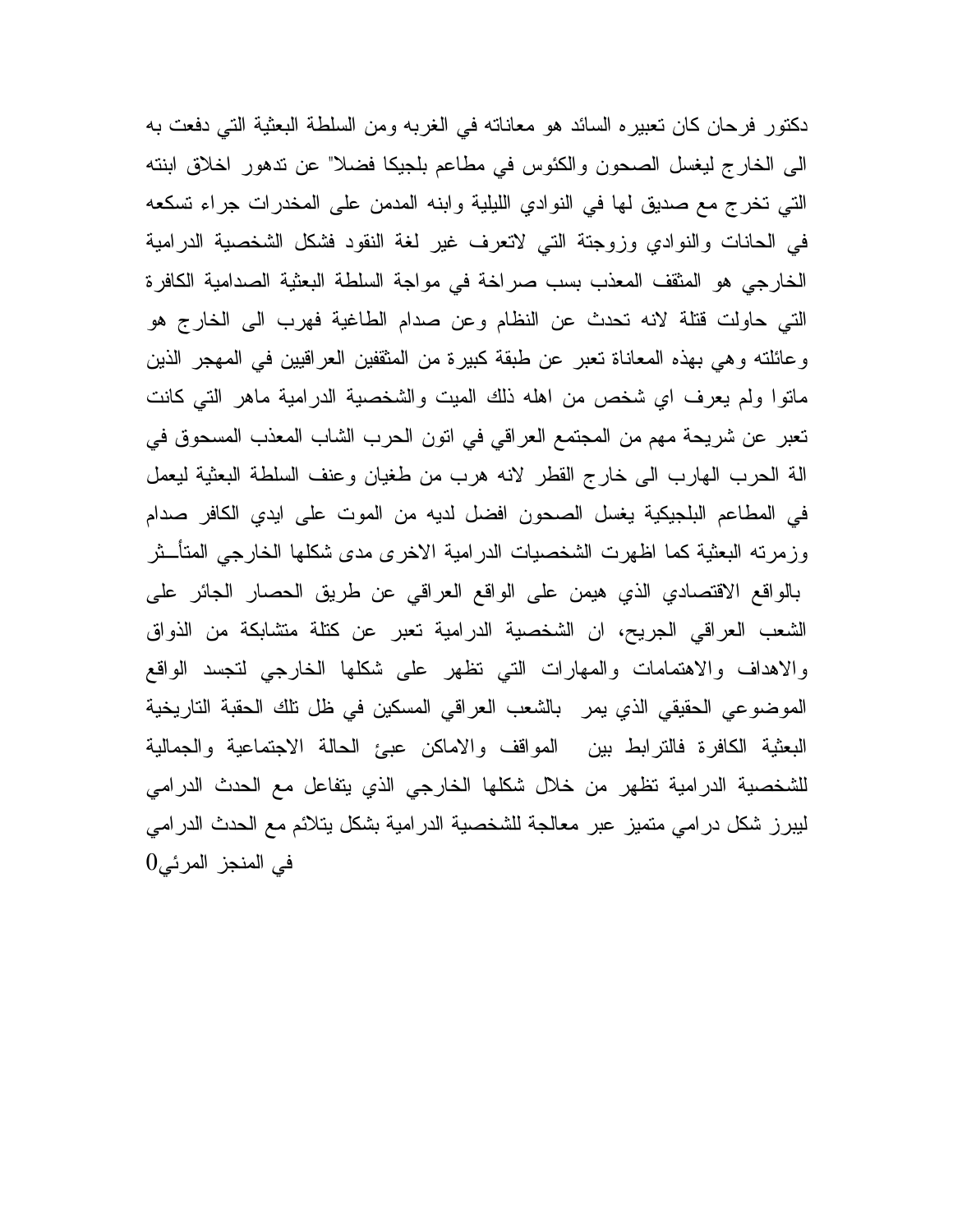تحليل العينة الرابعة

**مسلسل العراقي ( سنوات تحت الرماد)**

|                |             | $\overline{0}$ |             |     |  | .1        |
|----------------|-------------|----------------|-------------|-----|--|-----------|
|                |             | $\bf{0}$       |             |     |  | $\cdot$   |
|                |             | $\bf{0}$       |             |     |  | $\cdot$ 3 |
|                | $\mathbf 0$ |                |             |     |  | $\cdot$   |
|                |             |                | $\mathbf 0$ |     |  | .5        |
|                | 0           |                |             |     |  | $\cdot 6$ |
|                |             |                | 0           |     |  | $\cdot$   |
| $\overline{0}$ |             |                |             |     |  | 8.        |
|                |             | $\mathbf 0$    |             |     |  | .9        |
|                | 02009:      |                |             |     |  | .10       |
|                |             |                | 035:        |     |  | .11       |
|                |             | 0              |             | 40: |  | .12       |
|                |             |                |             |     |  |           |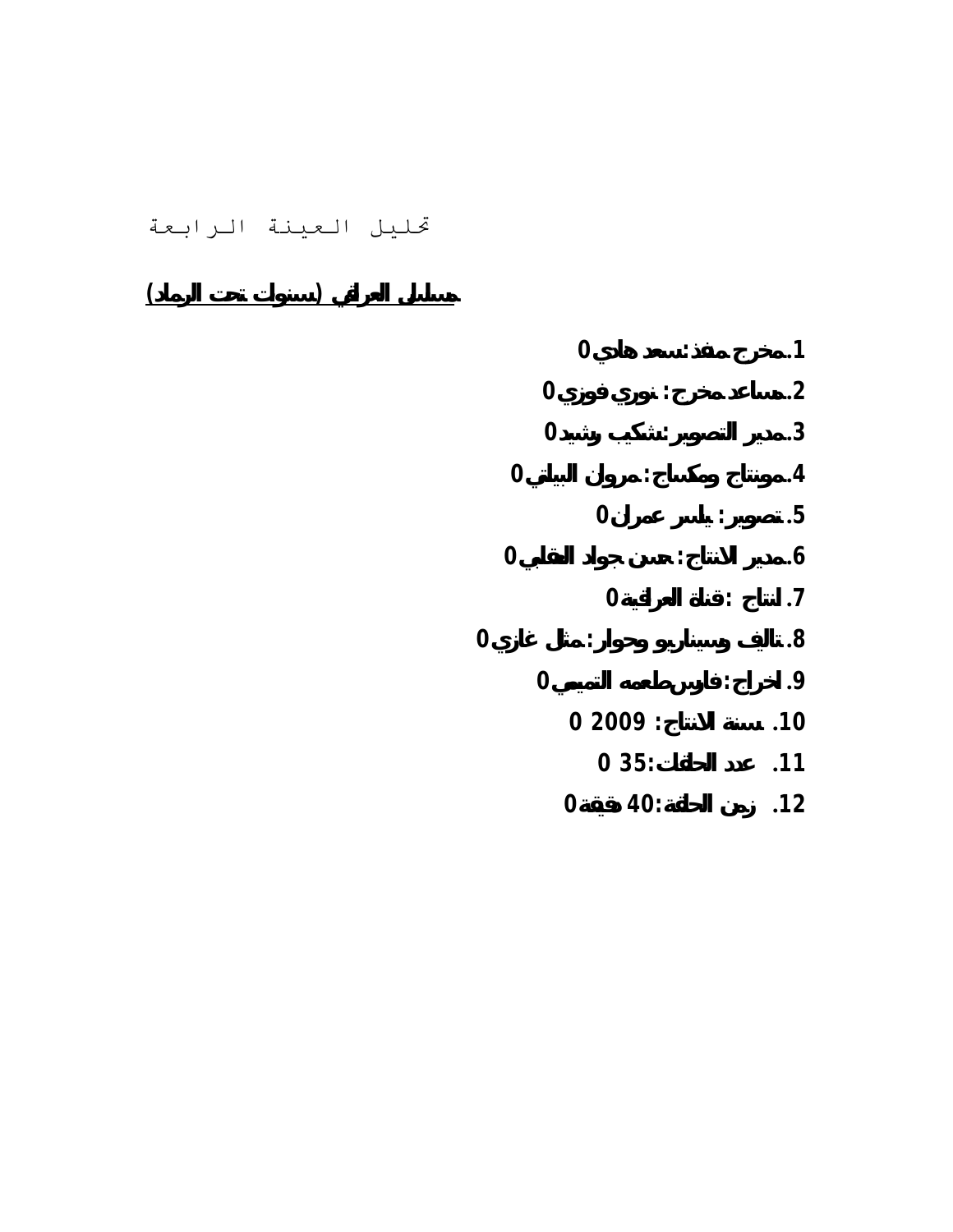ملخص المسلسل :

تعرض المسلسل معالجة درامية لقصة اجتماعية قد تبدو في ظاهرها وبدايتها بسيطة فهي تتحدث عن شخصية درامية عراقية نزيهه شريفة ومناضلة وهي متمثلة بشخصية فواز (ابو كمال ) الذي تربطه علاقة وثيقة مع المحامي ناصر (ابو هدى) كذلك تربط علاقة وثيقة مع احدى الشخصيات الدرامية المحطمة الذي يمارس بيع الاشياء القديمة والمتهالكة وهي متمثلة بشخصية (مهند) وهؤلاء معا" تربطهم رابطة عقود طويلة من الصداقة والنضال مع وجود شخص رابع وهو (خليل) الذي اختفى بسب ظروف غامضة في حادثة معينة قلبت موازين هذه الشخصية اذ تربط مابين شخصية الدرامية فواز (ابو كمال ) وشخصية ناصر(ابو هدى) رابطة نسب اذ يرتبط كمال وهدى رابطة الزواج وينتج عن هذا الزواج طفلا"ن هما(فواز وامل) على اسماء جديهما فواز(ابو كمال) وجدتهما المتوفاة بسب حادثة غامضة ناتجة عن الحادث الغامض والذي لايعرف عنها شيئا" سوى والة فواز(ابو كمال) وهي المرأة التي تولت مسؤولية العائلة بالاضافة الى ذلك فان فواز (ابو كمال ) الشخصية الدرامية الرئيسية مدير علاقات في دائرة تابعة لوزارة التجارة اذ يكلف تكريما" لجهده النضالي الشريف ياخذ منصب رئيس لجنة النزاهة داخل دائرته ما يسبب هذا التكليف الى وقوعه في مشاكل كثيرة مع موظفي الوزارة الغير نزيهين ومحاولة إلصاق التهم للنيل منة مثل شخصية (كامل ) و(سالم) و(طالب) كذلك وجود شخصية (ابو محمد) صاحب معمل الطحين وهؤلاء الاربعة يمثلون الطرف الاخر لشخصية فواز للمحاولة دائما" للاستحواذ على عقود وزارة التجارة طمعا" بالربح اذ يحاولون دائما" النيل من فواز طيلة زمن المسلسل ومحاولة إلصاق التهم مثل اتهامه بعلاقة او القيام علاقة غير شرعية مع سكرتيرته وهكذا، والذي يقلب موازين الاحداث ويجعل الامور تنكشف عن حادثين مهمين في حياة فواز والذي يقلب كل شيء رأساً على عقب ويتقدم شاب جامعي لخطبة ابنة فواز وهي (سهى) وهي ايضا" طالبة جامعية اذ يكتشف فواز ابو كمال ان والد الشاب المتقدم لخطبة ابنته بانه ذات الضابط الذي يعمل في الشرطة والذي كان السبب في تعذيبه وحبسه وذاته السبب في ظروف وفاة زوجته الغامضة اذا يكشف هذا الرجل عن معلومات خطيرة فجأة عن خيانة صديق عمره المحامي ناصر مما يسبب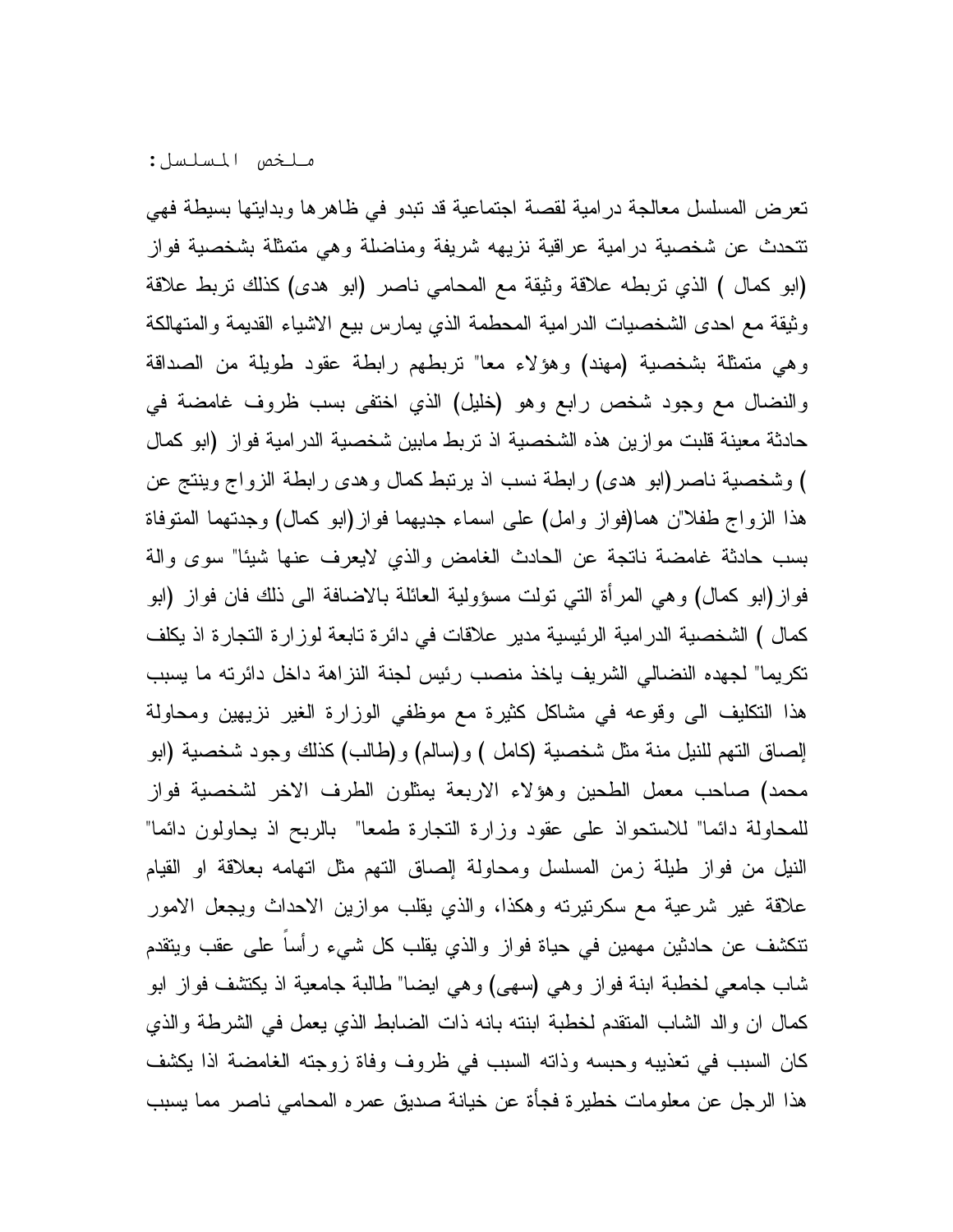حبسه هو ورفاقه خلال عشرة سنوات تؤدي الى تحطيم الجميع وضياع مستقبل مهند وموت زوجة فواز وهي امل وتدور الاحداث بكل تفاصيلها ليؤدي هذا الاكتشاف الى نتائج مدمرة لكلا العائلتين 0

**اولا": تجلي الاسس السايكولوجية والاجتماعية في بناء الشخصية في الدراما**

## **التلفزيونية 0**

ان اغلب الشخصيات الدرامية التلفزيونية تعاني من ازمة نفسية وازمة اجتماعية لارتباطها بالواقع المعاش الذي يتشرب بالالم والاحزان جراء صراع الانسان مع الة الزمن التي تعصر كل شي بين ثناياها، ولكي تكون الشخصيات ممتعة شقية وجب عليها ان تبدو حقيقية مفهومة اذ الاهتمام بها في الاغلب الاعم تكون الشخصيات في الحكاية قابلة للتصديق بنفس الطريقة التي تكون بها الحكاية قابلة للتصديق بمعنى اخر انها تلتزم بقوانين الاحتمال والضرورة ،واذا كانت الشخصيات الدرامية حقا" قابلة للتصديق فلا بد ان تكون الحالة السايكولوجية والاجتماعية التي تبدو بها ان تكون لها صدى في الواقع الانساني المعاش اي الواقع الحقيقي 0

ففي الحلقة الاولى في مشهد بيت فواز(غرفة فواز) اذ انه ينظر الى صورة زوجته المتوفاة منذ زمن بعيد وعليها وشاح اسود وهو ينظر لها بحزن كبير ويتحدث مع نفسه : فواز: امل عمري ما انساج ولاانسة تضحيتج ووفائج صدكيني امل عمري ما اسامح روحي على تقصيري وياج 0

ثم يحضن الصورة عل صدرة وهو يذرف الدموع ويصرخ باعلى صوته

فواز: امل امل 0

يلاحظ الباحث في هذا المشهد ان الشخصية الدرامية تعاني من ازمة نفسية قاسية وهي موت زوجته التي كانت لة خير معين وقد ماتت بسب غياب زوجها فواز الذي تعرض الى دخول في السجن بسب قضية باطلة ..ماتت زوجته على اثرها فالشخصية الدرامية تعاني من ازمة سايكولوجية قاسية جدا" 0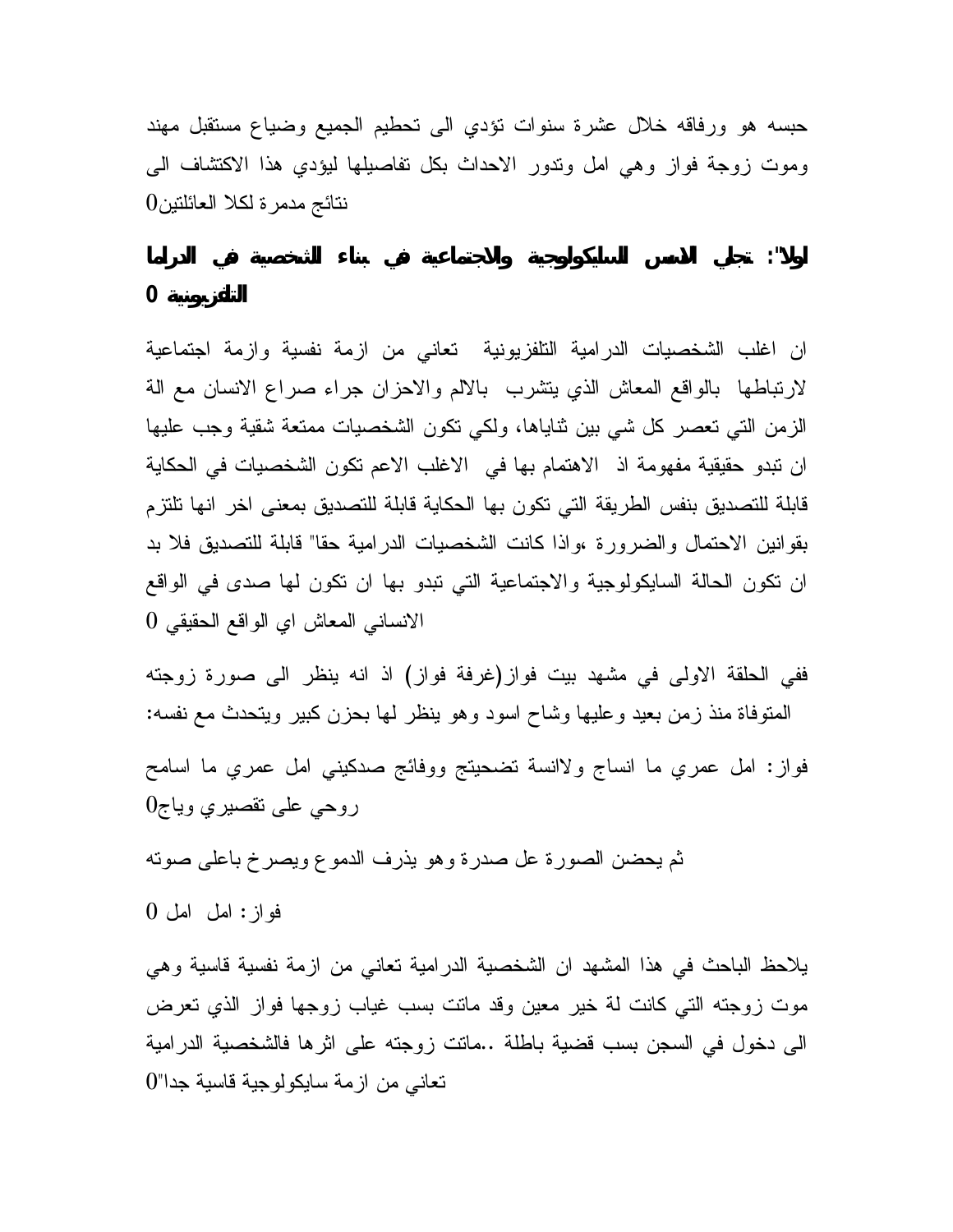في الحلقة الاولى في مشهد (غرفة ) تظهر لنا الغرفة قديمة وملابس معلقة في مسامير على الجدران والشخصية الدرامية مهند نائم وفي يده سيكارة وهو يتامل الدخان الذي ينفثه من فمه مع غراض قديمة تظهر في الغرفة مسجل قديم راديو صوبة 0

يود ان يشير الباحث ان الشخصية الدرامية مهند يعاني من ازمة اجتماعية واضحة من خلال ملابسة القديمة وغرفتة المتواضة ويبدو ان عملة يبيع الاغراض القديمة فبناء الشخصية الدرامية من الناحية الاجتماعية فقيرة الحال لاتستطيع حتى ان تشتري خزانة لحفظ الملابس ويبدو عليها الحالة النفسية المتعبة من خلال السيكارة الذي ينفثه بقوة وهو يتامل الدخان لاتعبر الشخصية عن حالة نفسية مؤلمة من الواقع الموضوعي الذي تعيشه الشخصية الدرامية 0

في الحلقة الثانية في مشهد( بيت ابو هدى) اذ نرى ابو هدى وام هدى جالسين في صالة البيت وهما يتحدثان عن بيت ابو كمال فواز :

ابو هدى: الجماعة يسلمون عليج هواية 0

ام هدى : وعليكم السلام واالله لوما عندي شغل هواية بالبيت كان اجيت وياك 0

ابو هدى : الحقيقة اني هم مشغول وعندي مراجعة باجر بالمحكمة ويحتاج احضر ديباجة طويلة ومع ذلك ماحبيت اكسر بخاطر ابو كمال اعرفة متعود يشوفني كل يوم جمعة على الغداء 0

ام هدى: يعني هاي لقائتكم واكفة بس يوم الجمعة 0

ابو هدى: لاتنسين هاي عشرة طويلة عمرهة اكثر من ثلاثين سنة 0

يلاحظ الباحث العلاقات الاجتماعية بين الشخصيات الدرامية متوازنة في بنائها الدرامي من حيث العلاقات المتبادلة بين الشخصيات كرد جميل الى الاخر لانها عشرة طويلة فبناء الشخصية الدرامية تعتمد على المنطلقات الفلسفية الاجتماعية وتنظيراتها في حياة الفرد الانساني 0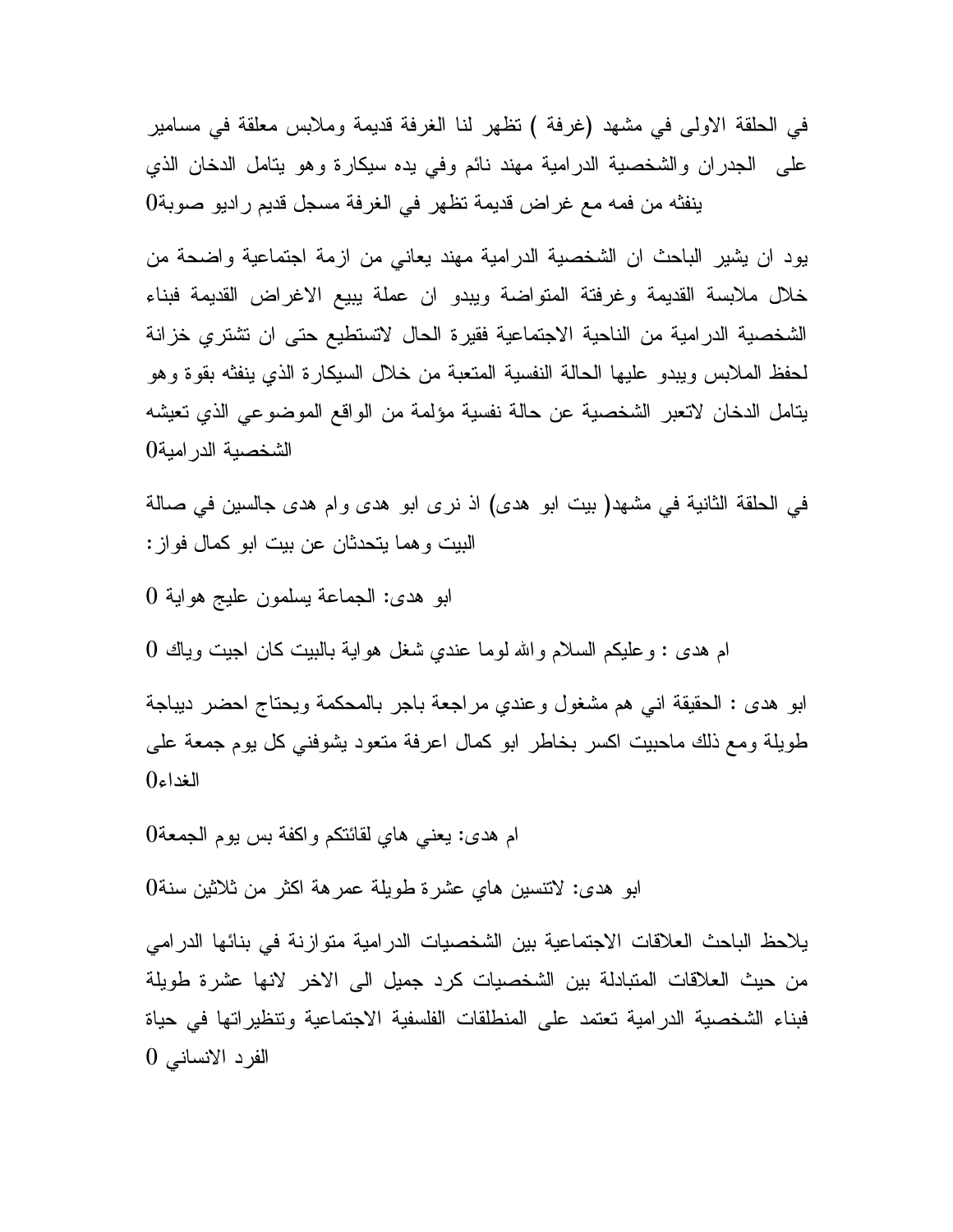في الحلقة الثانية في مشهد (غرفة مهند) اذ تظهر لنا غرفة مهند وهي بيته في نفس الوقت اذ تطرق الباب ومهند يصرخ :

مهند : منو على الباب 0

مهند: منو 0

فاضل : فاضل 0

مهند: تعال فاضل تعال 0

فاضل : شنو نايم 0

مهند : تقريبا" تعال تعال اتفضل جر هذا الكرسي واكعد عليه 0

فاضل : لازم تعبان اليوم 0

مهند : طبعا" اتعب الناس ترتاح الجمعة واني شغلي كله يوم الجمعة مرة تلكينه بالميدان بسوك هرج ومرة بالنهضة ماكو غير العتيك ابيع او اشتري بي بالشتاء ابيع واشتري الصوبات وبالصيف ابيع واشتري بالبنكات الخلصانة عمرهه مثلي 0

يود ان يشير الباحث ان الشخصية الدرامية كمهند تعبر عن حالة الاجتماعية والنفسية فريدة من نوعها في الدراما التلفزيونية لانه يعاني من الفقر بسب اوضاعه النفسية رغم ان علاقته بصديقه فواز وهو مدير في وزارة التجارة يود ان يشير الباحث ان ابتعاد الشخصيات الدرامية من الجانب الانساني جعل من شخصية مهند محطم يعاني من الم نفسي حاد فهو لايرتاح في الصيف ولا الشتاء ليوئمن لقمة العيش الصعبة في اتون تلك الفترة الصعبة0

في الحلقة الخامسة في مشهد( بيت فواز) الصالة اذ يظهر ابو كمال وهو جالس على مائدة الافطار وبيده جريدة بالقرب من والدته اذ يتحدث :

ابو كمال: حجية شوفيلي سهى وجمال قبل مااتاخر على الدوام احاول اوصلهم ويايه  $0$ بدربی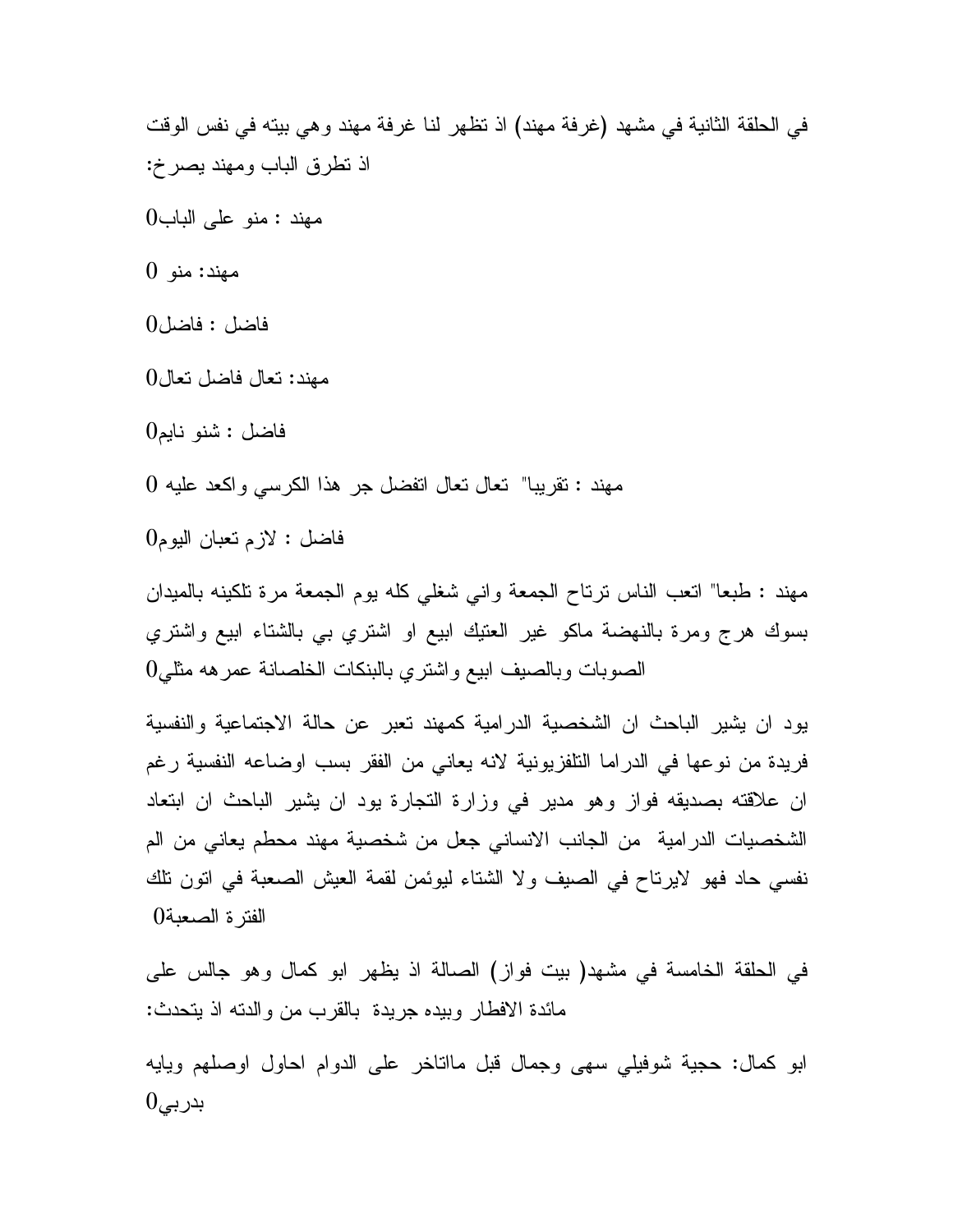ام فواز: اعرفك دائما" تلتهي بالجريدة وتنسه الاكل من يوم كنت شاب وحتى هاي اللحظة 0

ابو كمال: واالله يايمة حال بلدنه مو خوش حال من دكتاتورية يعني نطلع من حفرة وندخل بحفره ثانية 0

يود ان يشير الباحث ان الشخصية الدرامية فواز يعاني من حالة ايدلوجية تنعكس في بناء شخصيتة الدرامية التي تعبر عن موقفه ضد السياسة الايدلوجية التي تعبر عن ضياع الانسان في الحياة التي تغدو من دكتاتورية الى دكتاتورية يعني ان الانسان محكوم علية بالموت وعدم الخروج من ازمة التحرر الايدلوجي الذي هيمن عليه السلطة في تلك الفترة ابان حكم عبد الكريم قاسم 0

**ثالثاً: تعد الشخصية عنصرا" حاسما" في تحولات مجرى الفعل الدرامي الذي يهدف الى**

**تحقيق قضايها 0**

ان الشخصية الدرامية تعبر عن معيار متميز لذاتيتها ويمكن ان نجد الشخصية الدرامية تعبر عن افعال اكثر من تعبيرها عن ادوات الحبكة وانها تفعل ماتفعل لغرض ما بسبب دافعها التي تتساوق مع مجمل ذاتيتها المميز وهكذا ينبغي ان تكون ثمة علاقة واضحة بين الشخصية وبين افعالها حتى تنمو هذه الافعال طبيعية من ذاتية الشخصية الدرامية اذ تكون بعض الافعال اهم من البعض الاخر في الكشف عن القضايا التي تحملها الشخصية الدرامية

في الحلقة السابعة في مشهد (بيت فواز) الصالة اذ يظهر في المشهد ابو كمال وهو جالس على مائدة الافطار بالقرب من والدته اذ نرى ابو كمال وهو يقراء جريدته :

ابو كمال: حجية شوفيلي سهى قبل مااتاخر على الدوام احاول اوصلهم وياية ابدربي ام فواز: اعرفك دائما" تلتهي بل الجريدة وتنسى الاكل من يوم كنت شاب وحتى هاي اللحظة 0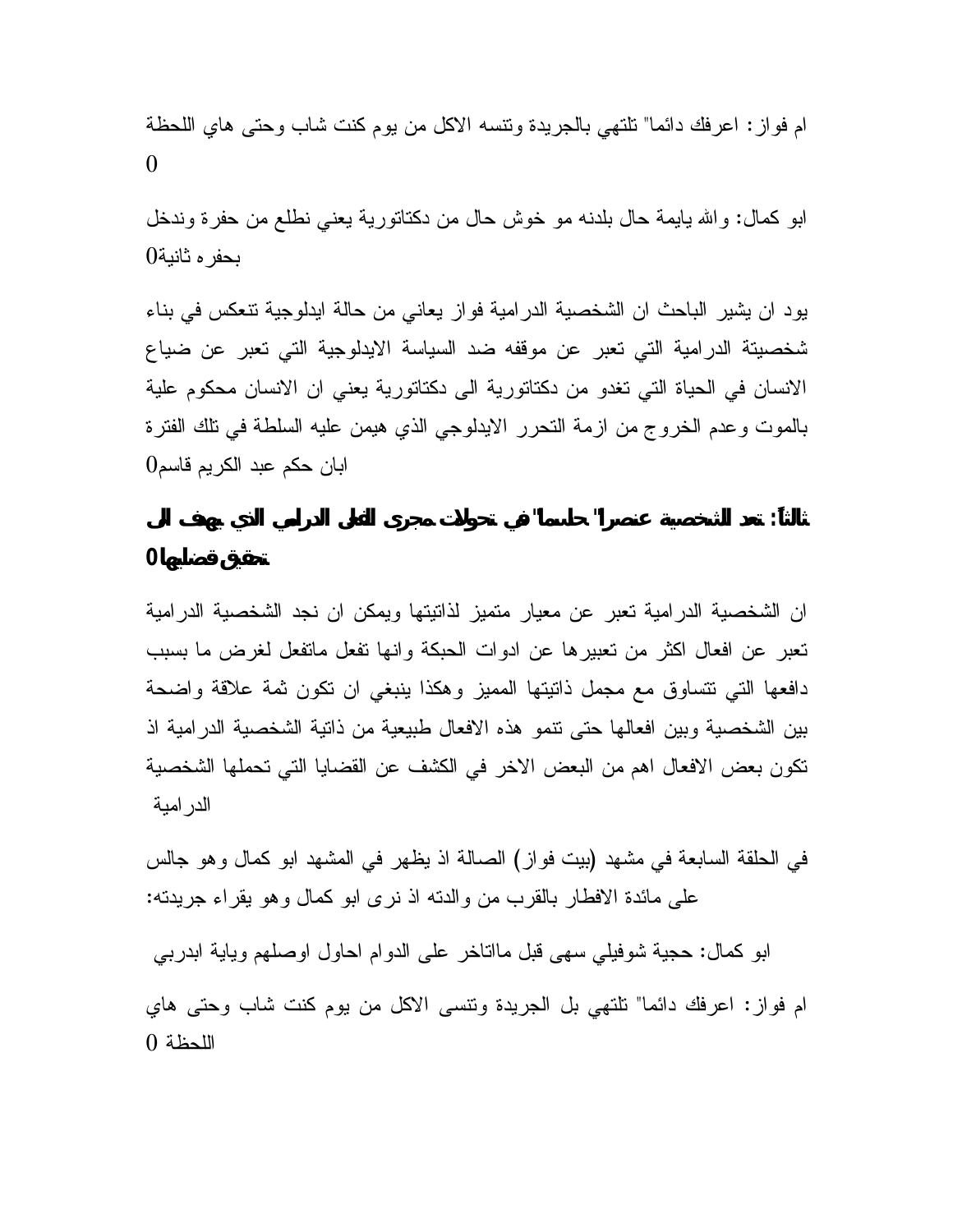ابو كمال: واالله يايمة حال بلدنه مو خوش حال من دكتاتورية يعني نطلع من حفرة وندخل بحفره ثانية 0

ام فواز: يعني مو كافي عمرك دفعته ثمن لوطنيتك وقضيت عشرة سنوات في السجن اعتقد الثمن كان غالي 0

يوشر الباحث ان الشخصية الدرامية تحمل قضايا وهموم المجتمع من خلال معاناته في تحقيق اهداف الشخصية الدرامية، كما ان شخصية ابو كمال تحقق قضاياها من خلال تحولات الفعل الدرامي اذ تتحمل الشخصية الدرامية معاناه فقدان زوجته بسب دخوله السجن كما تتحمل مسئولية العمل الجديد مسئول في لجنة النزاهة في دائرته كل هذا يدعو الشخصية الدرامية الى تحقيق قضاياها عن طريق الهدف المرسوم لها الذي يتبلور من خلال تحول الفعل الدرامي 0

في الحلقة التاسعة في مشهد ( شارع المحلة القديم) اذ نرى شخصية مهند وهو يحمل في يده مروحتين ليخرج بهما الى السوق لكي يبعهما اذ نلاحظ احد الاطفال وهو يقود دراجة قرب مهند ليسلم عليه

الطفل : االله يساعدك ابو نمر 0

مهند يبدو على وجهه الاستغراب لكن ابو نمر بعدها تبدو على وجهه ابتسامة رقيقة وهو يردد مع نفسه :

مهند: ابو نمر خوش شغلة واالله ابو نمر 0

يلاحظ الباحث ان المجتمع يريد ان يقضي على الشخصية الفقيرة وان يسير في اتجاه اخر عندما تحدث الطفل الى الشخصية الدرامية مهند واطلق عليه كنيته ابو نمر بمعنى ان اهالي المنطقة يعتبرون ان الانسان الفقير الذي لا يملك اي شيء في هذه الدنيا غير عمل شريف يريد ان يسد رمق جوعه لايمكن ان يعيش بسلام، فالشخصية الدرامية تحمل قضايا واهداف مهمة تفرزها عندما تتعرض الشخصية الدرامية الى بعض الافعال من المواقف الدرامية الاخرى ولكن الهدف الاساسي الذي تحمله شخصية مهند هو ان تحافظ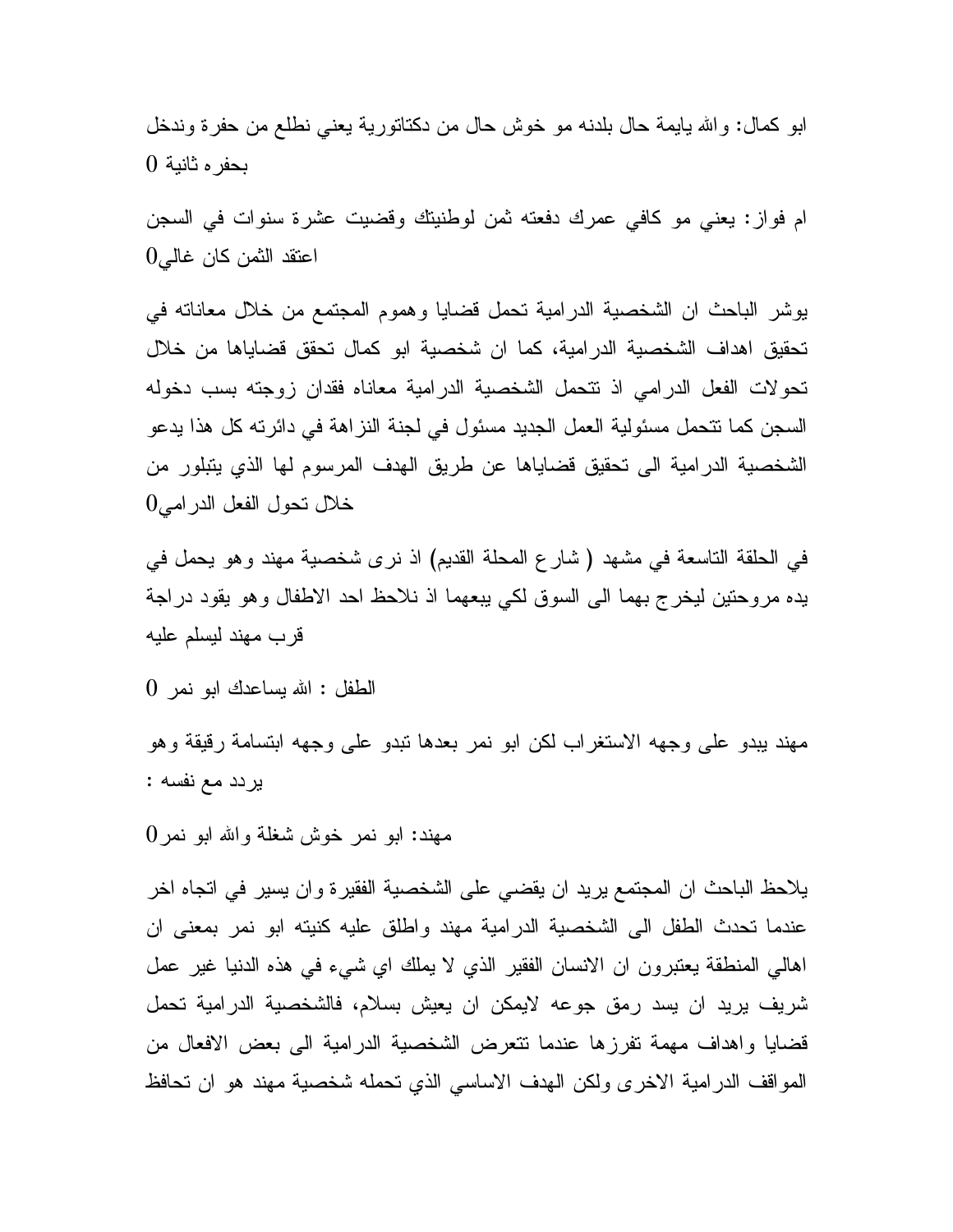على اخلاقها وافعالها السوية ولاتنجر وراء اقوال وافعال الناس اتجاهها ،انها تحمل اهداف سامية تتحقق بتحمل الشخصية الدرامية قضايا المجتمع عبر بنائها الدرامي 0

**ثالثا": التصدي والمجابهة لقوى الصراع في الشخصية الدرامية0**

قد يكون هناك عدة صراعات داخل الحكاية التلفزيونية فان نوعا" من الصراع الرئيسي في صميمها ينفرد بالاهمية القصوى للحكاية التلفزيونية ويبدو جليا" ان الصراع الرئيسي ذو اهمية للشخصيات المنغمسة فيه وان هناك هدفا" معينا" جديرا" بالاهتمام وربما دائما" يراد احرازه بحزم الصراع ولانه على درجة عالية من الاهمية للشخصيات الدرامية ولان الصراعات الجلية ذات تاثيرات مهمة على الناس والاحداث فان الصراع الرئيسي وحله يجلب دائما" على وجه التقريب نوعا" من التغيير المهم سواء في الاشخاص المنغمسين فيه او في موقفهم الشامل 0

في الحلقة السابعة في مشهد ( غرفة المدير العام) اذ يدور حوار بين مدير العام وابو كمال 0

المدير العام: قبل كل شي استريح استاذ فواز عندي حجي وياك هوايه 0

ابو كمال: بس استاذ هذا الامر لا ادري خطير ومسئولية جبيرة

المدير العام: فواز اسمعني انت موظف سجلك نظيف وشخص

نزيه جدا" وتاريخك عند الكل معروف والاهم من هذا انه انت حريص على وطنك وعلى سمعتك وشرفك واعتقد انت عانيت ماعانيت بسب وطنيتك ودفعت ثمن غالي وناظلت وتعذبت وانسجنت كل هذا يبرر اختياري الك 0

ابو كمال: استاذ بس 0

المدير العام: استاذ فواز صدكني ماكو غيرك يصلح لهاي المهمة 0

ابو كمال : تعرف استاذ معنى ان اكون رئيس لجنة النزاهة بالوزارة 0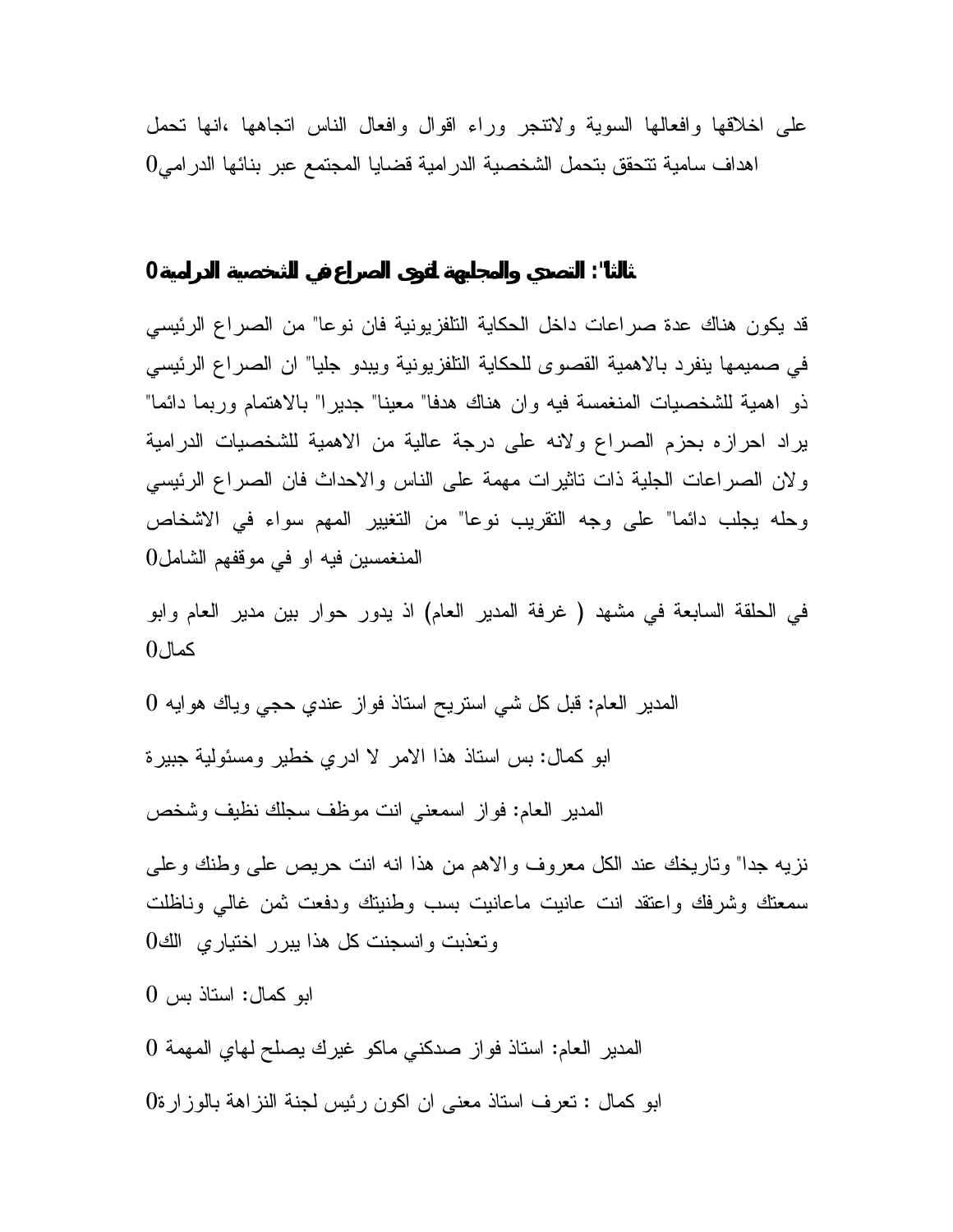المدير العام: اعرف المهمة خطيرة نعم بس هاي المهمة امتداد لتاريخك ولحياتك اتوكل على االله وشوف شغلك من اليوم 0

يود ان يشير الباحث ان الشخصية الدرامية تتصدى الى الصراع الذي يجعلها تجابه القوى الاخرى من الزمر الفاسدة لان بناء الشخصية الدرامية على اساس ان يبث الاحساس بالوطنية والانتماء الى الوطن العزيز من الم وحرص فهو يعاني في حياته الاجتماعية ومن الصراعات التي تؤثر عليه ولكن قابلية الشخصية الدرامية على تحمل المسئولية والمجابهه تستطيع ان تنفذ كل المواقف السوية وافرازها في المجتمع 0

**رابعا": الاهداف والغايات التي تحملها الشخصية الدرامية 0**

من اقوى حرفيات رسم الشخصية الدرامية تاثيرا" هي الاهداف والغايات التي تعبر عن الغايات التي تحملها الشخصية الدرامية التي تقف على سلوكياتها واتجاهاتها وآراؤها واساليب حياتها كما ان طباع الشخصية في التعامل مع الاحداث تعبر عن غايتها التي تحملها الشخصية الدرامية 0

في الحلقة الثامنة في مشهد( غرفة مدير العقود طالب) اذ يظهر شخصية سالم وكريم وهما يقتربان من مدير العقود استاذ طالب وهو جالس على مكتبة 0

طالب: شبيكم كل واحد بوزه شبر 0

سالم: يعني ماكو غير ابو العلاقات العامة فواز يصير رئيس لجنة النزاهة بالوزارة 0

طالب: وشنو يعني خلي يكون انتو ليش خايفين 0

كريم : اكيد راح يكتم على انفاسه0

طالب : كلشي اله حل وكلشي اله ثمن 0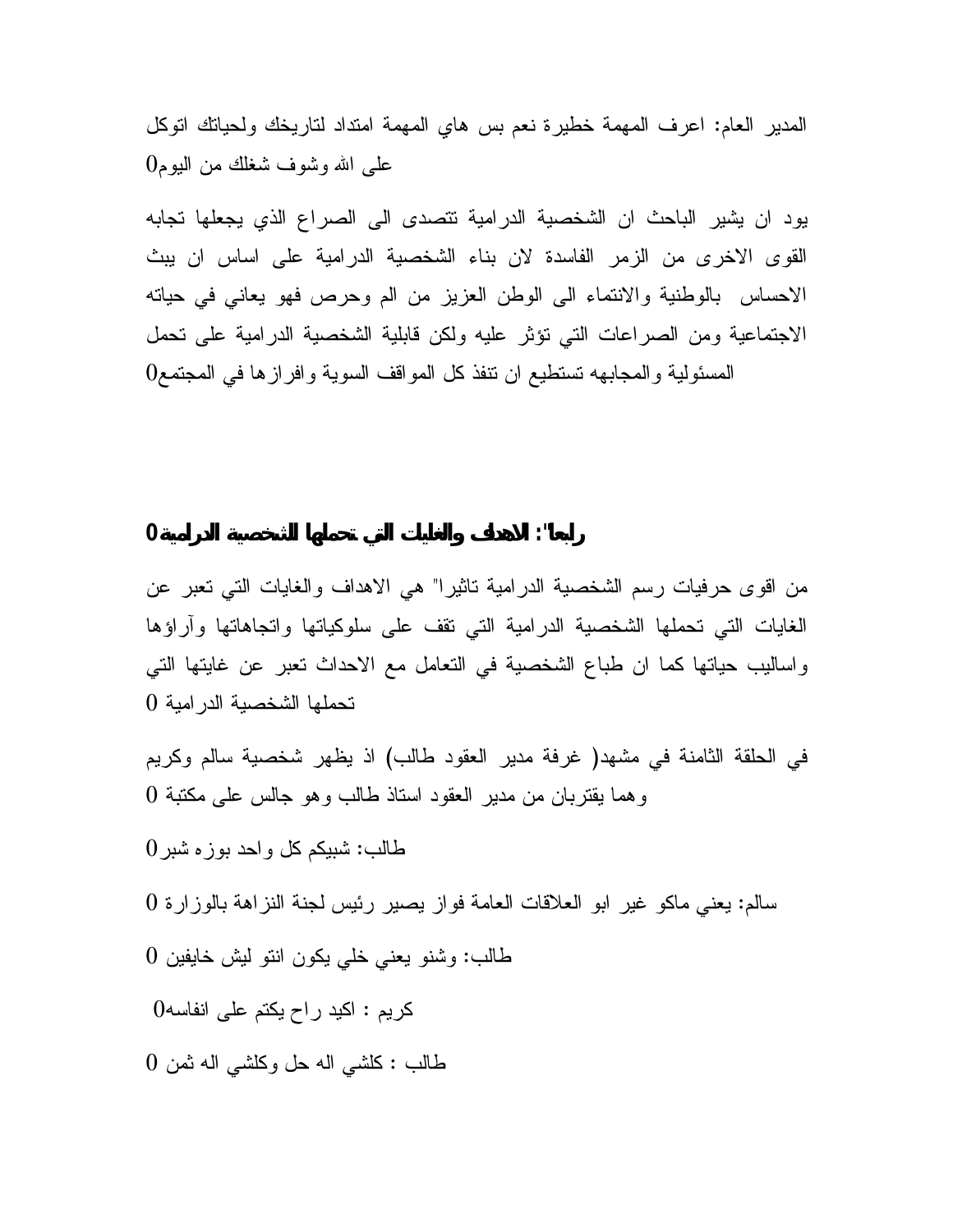سالم : صحيح كلشي اله حل بس مااعتقد هذا الرجل صعب يشتري واحد ذمتة بفلوس 0

كريم : بس ممكن نورطة 0

طالب: شفتو اشلون بديتو تفكرون صحيح، كل واحد يروح على شغلة بس اشوية حذر هاي الايام الجاية 0

يود ان يشير الباحث ان الشخصية الدرامية تعبر عن اهدافها وغايتها عندما تريد ان تعرقل عمل الشخصية الدرامية ابو كمال النزيه فبناء الشخصيات الدرامية التي تعبر عن مضامين فكرية وذاتية وعقلية من خلال اهداف الشخصيات التي تريد ان تعبر عن غايات متردية في المجتمع العراقي من استلام الاموال الحرام من استغلال المنصب في الدولة وعمل الاموال الفاسدة عن طريق العقود الكاذبة في الشركة ومن جانب اخر محاربة الشخصيات الدرامية النزيهة التي تريد ان تبث الخير والعمل الصالح من خلال الاهداف التي تحملها والغايات 0

في الحلقة العاشرة في مشهد ( الشارع) اذ نرى الشخصية الدرامية مهند وهو يحمل مروحتين وهو يدور في الاسواق والمحلات ،او ربما نراه وهو جالس على الارض وهو يعرض بضاعته للبيع حيث نراه يرتدي قبعة عريضة وهو متعب من حرارة الصيف الاهب 0

نستنتج من ذلك ان الشخصية الدرامية مهند يعبر عن اهداف وغايات في تعبيره عن غايات الالم التي يعاني منها الانسان العراقي في ظل الفقر والجوع في بناء الشخصية الدرامية 0

في الحلقة الحادية عشر في مشهد( بيت ابو هدى /غرفة النوم) اذ يدور حوار بين ابو هدى وام هدى 0

ام هدى: يعني اليوم رجعت من وقت 0

ابو هدى : ام هدى شوية حسيت بالتعب وكلت اروح ارتاح 0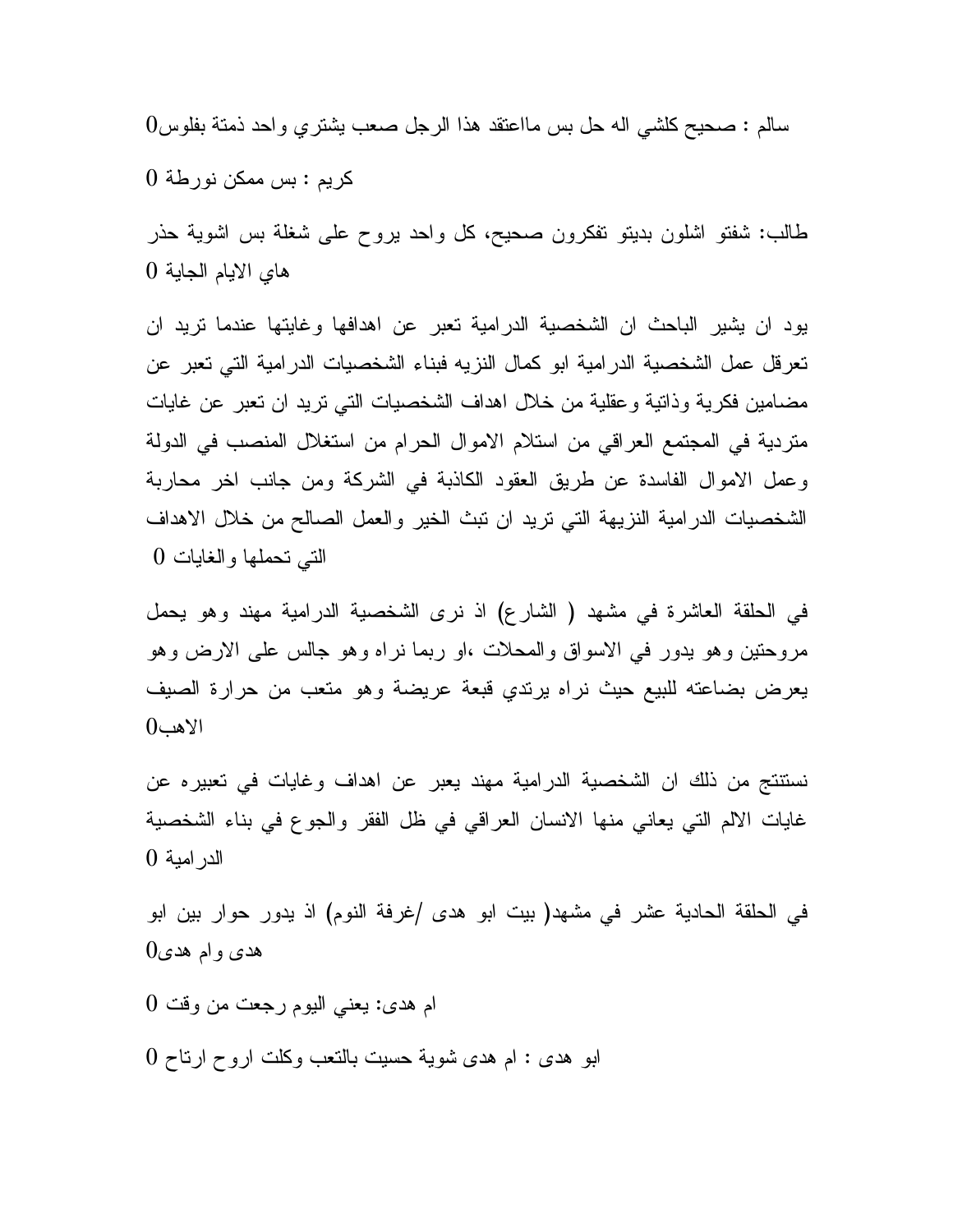ام هدى : زين سويت اقلها نتغدة سوية او نكعد اشوية سوية او خاصه احنه من زمان ماكاعدين على الغده 0

ابو هدى : مشاغل مهنة المحاماة يحتاج له وقت وجهد بين محاكم ودوائر وكتاب عدل 0 ام هدى : يجوز هذا الي يخلي صحتك تدهور ويخليك تتعب اهواي انطي فد يوم اجازة لنفسك وارتاح بيه 0

ابو هدى وقضايا العالم والناس والعيشة 0

ام هدى : اذا على قضايا الناس فبلاوي الناس ماتخلص واذا على العيشة اشو دارجة والحمد االله والشكر 0

ابو هدى : هو احنة اشعدنة هي خمس بيوت اوعمارة او بس 0

يود ان يشير الباحث ان الشخصية الدرامية المتمثلة بشخصية ابو هدى يعبر عن جشع الانسان في بنائها في التعبير عن غايتها واهدافها هو ان تجني النقود في اي طريقة حتى ولو كانت على حساب بيته وعائلته التي لم تستطيع ان تجلس مع عائلته منذ زمن طويل على سفرة الطعام ومن جانب اخر الحاله المادية المفرطة فهي تملك ما لاتملكة الشخصيات الاخرى ولكنها غير مقنعة بالواقع الذي تعيشه لانها تعاني من غاية الطمع الذي تريد ان تفرزه الشخصية الدرامية 0

**التلفزيونية 0**

تعد البيئة التي تحيا فيه الشخصية الدرامية وتنقلها الى المتلقي عبر الواقع المتعدد الذي يفهم معنى الشخصية الدرامية واسس بنائها في المنجز المرئي في ما يتعلق بالتاثيرات التي تتركها الشخصية الدرامية على الواقع الحقيقي للمتلقي فالمنازل التي تنتمي اليها الشخصية الدرامية تفيد كمؤشر ممتاز لعكس الواقع الحقيقي الذي تنتمي اليها الشخصية

**خامسا": يعد الواقع وتمظهراته المتعددة من اسس بناء الشخصية في الدراما**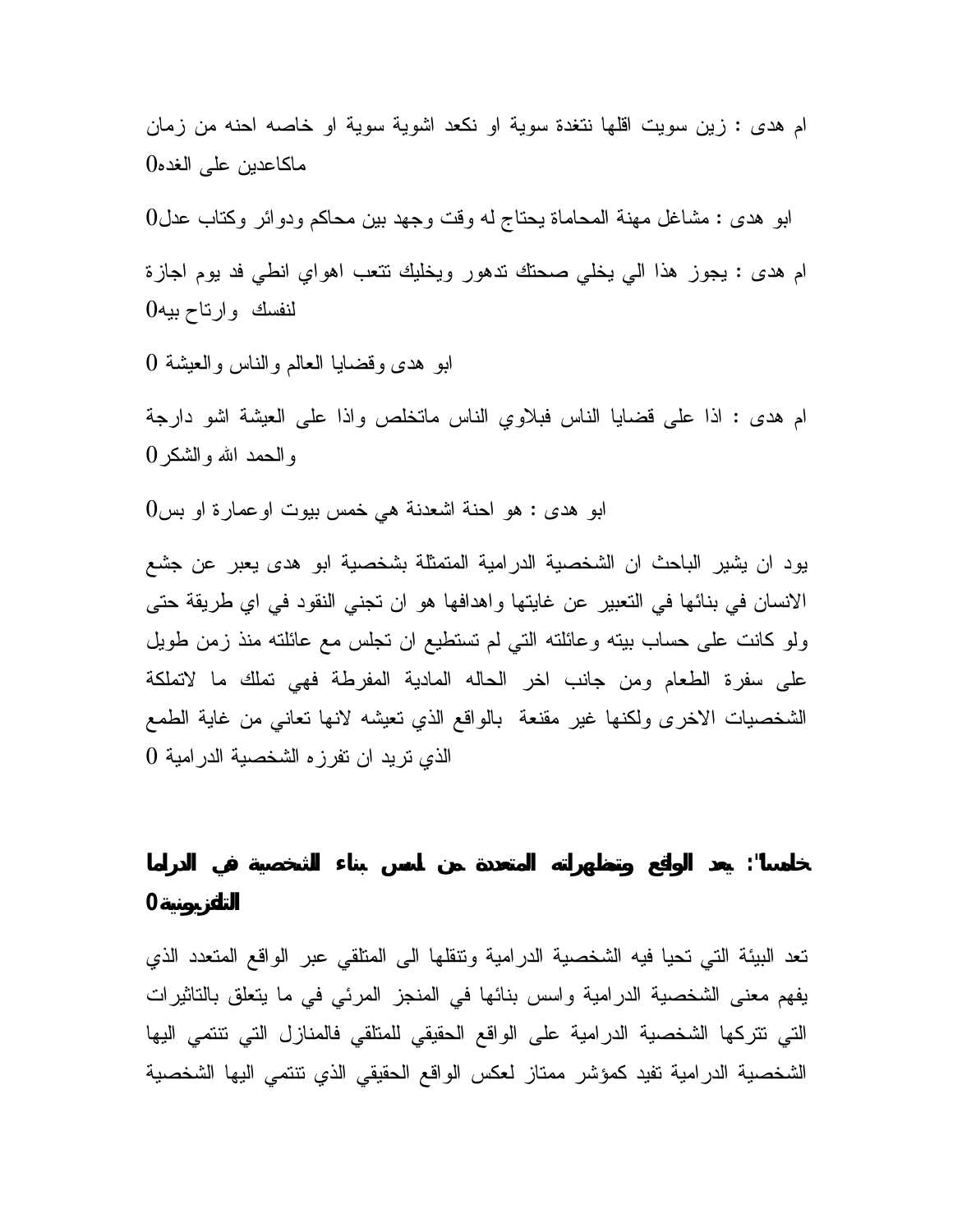الدرامية وانطباعها السائد وواقعها المعلن عنه اذ من اجلى وظائف الواقع المتعدد تعطي للمتلقي احساسا بزمن حقيقي ومكان حقيقي وشعور بالانتماء الى الواقع المتعدد من خلال بناء الشخصية الدرامية في الواقع المرئي 0

في الحلقة الخامسة عشر في مشهد( شارع) اذ تظهر شخصية الدرامية مهند وهو يسير وفي يده المراوح العاطلة وهو يعود بها خائبا" وهو يتحدث مع نفسه كي يكسر حاجز الياس الذي يتلبسه كل يوم :

مهند : مثل كل يوم وصار اسبوع اروح وارجع ابنكات قديمة ولاشراي تقرب منهه ولا حتى واحد سالني عليهن ولو من باب الفضول وقت ايجار الغرفة قربت والمؤجر مايعرف بعت لو ما بعت ربحت لو ما ربحت بيني وبين الخمسين ايام لا امرأة ولا ولد لازواج لابيت لااهل عشت اسنين ما عشهه احد مثلي انسجنت وتعذبت تبهذلت حاربت انهزمت ابويه او امي ماتو واني بل السجن طلعت من السجن لكيت بيت ابوية انباع اكل السجن كل حياتي اخواني وخواتي اتبرو مني ماعرف ليش بسب دخولي السجن او اني مظلوم ضيعت الحرب امالي واحلامي او هاي النتيجة دخلت الى الدنيا واني كلشي ما عندي وراح اطلع من عدهه واني كلشي ماعندي 0

يود ان يشير الباحث ان الشخصية الدرامية مهند يعبر في بناء شخصية الدرامية المتأثرة بالواقع المتعدد عن طريق حياته المعذبة التي لايعرف لماذا دخل في هذه الدنيا ولماذا خرج منها لان حياته اصبحت جحيم بسب واقع المجتع الذي يعبر عن ظلم الى الانسان الذي دخل الى السجن بسب ظلم السلطة له، مما ادى الى تركه كل الناس حتى اهله وعشيرته، ومن جانب اخر تعبر الشخصية الدرامية في بنائها الدرامي عن ازمة حقيقية للفرد العراقي المنجرح جراء الواقع الذي تفرضه الظروف التي لايمكن ان يتخلص منها لان عمره راح في مهب الريح بين الازمات والحروب القاتلة ، وعليه فان معالجة الشخصية الدرامية تعاني من واقع متعدد في مضامين فكرية وذاتية تتبلور في احداث ترسمها الشخصية الدرامية في المنجز المرئي للمتلقي ليتفاعل معها ويرصد الخلل في الواقع المعاش 0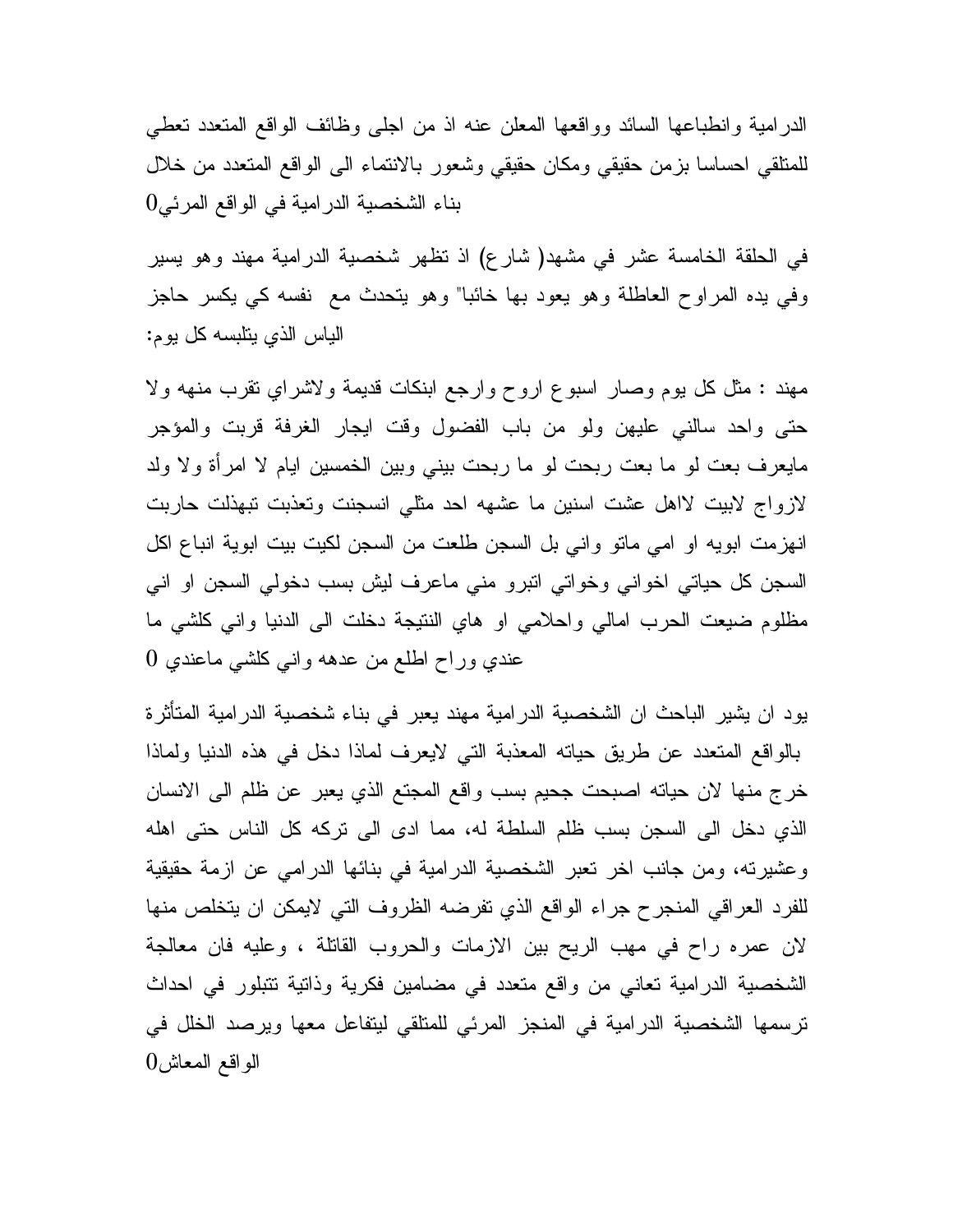اما الشخصية الدرامية ابو كمال فواز فهو يعبر عن شخصية درامية متماسكة في العمل الدرامي عبر حالة فريدة من نوعها من خلال تمسكه بالقيم والاخلاق التي اصبحت عملة نادرة في الواقع العراقي بعد ان ظهرت عليه عادات وتقاليد انهكت الشخصية الدرامية السوية وانعصرت بالة الزمن الصعب فالشخصية الدرامية فواز هي تعبير عن حالة عن واقع معاش مندثر بين كثبان الغدر والخيانة الذي طرأ على الواقع المعاش

في الحلقة الحادية والعشرون في مشهد( غرفة العلاقات العامة) اذ نرى ابو كمال جالس في مكتبه حيث تدخل عليه السكرتيرة :

السكرتيرة: استاذ جماعة من الموظفين يريدون يشوفوك

ابو كمال: يشوفوني

السكرتيرة: اي استاذ ليش مستغرب الظاهر خبر تعيينك رئيس لجنة النزاهة انتشر وعرفوا كل الموظفين

ابو كمال: خلي يجون

سالم: استاذ مبروك واالله ماكو غيرك يستاهل هذا المنصب

كريم : اخ لو تدري استاذ شكد فرحنالك اتصور فكرنه اني او سالم نشتري شربت وجكليت ونوزعه على كل الدائرة

حسن : الحقيقة استاذ فواز هاي المناسبة يحتاجلهه احتفال وفرحة جبيرة

ابو كمال: اي وبعد ، خلصتو مجاملات

كريم: العفو استاذ حبينه نعبر لك عن فرحتنا بيك بهذا المنصب

حسن: اي واالله استاذ

ابو كمال: واني اكول اشكركم وافضل كل واحد بيكم يرجع لمكتبه ويدير باله على شغله سالم: يله كريم نروح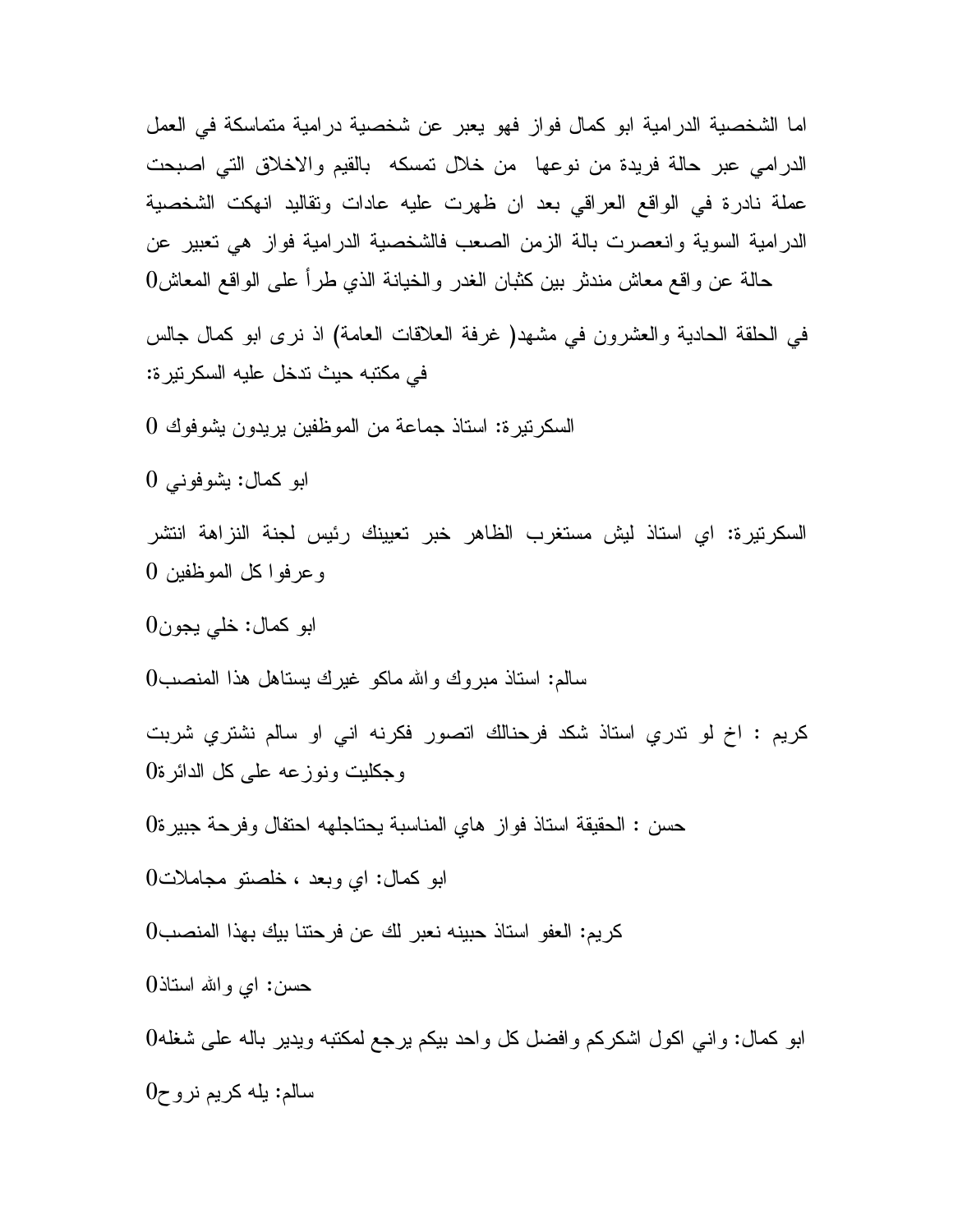## كريم: يله يابه انروح 0

يؤشر الباحث ان الشخصية الدرامية في بنائها الدرامي تريد ان تحقق اعلى قدر من الانسجام الاخلاقي ، فالاخلاق فوق كل شيء وتريد ان تعالج المجتمع من واقع مؤلم وهو العلاقات الاجتماعية الكاذبة في تعبيرها عن واقعها اتجاه الشخصية الاخرى من كذب وخداع في علاقتها اذ انها مبنية على اساس الخداع في الكلام واخفاء المشاعر السيئة في دواخل الشخصية لتتمكن من التقرب الشخصية الدرامية التي تفرز الجانب الانساني الاخلاقي ووضع العراقيل في سير الشخصية وهذا مايميز بناء الشخصية الدرامية على اساس الواقع الذي تعبر عنه وتعالجه بصفة درامية مميزة 0

**سادسا": يعد الشكل الخارجي من ابرز مميزات الشخصية الدرامية 0**

ان تكوين الشخصية الدرامية في المنجز المرئي له عدة افتراضات معينة في بناء الاسس الفاعلة دراميا و التي تعبر عن مضامين واهداف تريد تحقيقها عبر شكلها الخارجي الذي يؤسس عن طريق ملامح الشخصيات وملبسهم وتكوينهم الجسماني وازماتهم السلوكية والطريقة التي يتحركون بها ،لهذا تكشف لنا الشخصية الدرامية عبر شكلها الخارجي عبر ردود الفعل الدرامي السريع في التعبير عن الاحداث الدرامية كما يكون الحوار المناط الى الشخصية الدرامية تعبير عن شكلها الخارجي والدافع وراء الشخصية وبنائها ومعالجتها في التعبير عن الواقع وتمثلاتة الحقيقية للمتلقي0

في الحلقة الرابعة والعشرين في مشهد(غرفة مهند) مهند وهو يعتمر قبعته وبالكاد يدخل غرفته ليستريح يرمي بقبعة بعيدا" عنه يرتمي على السرير بقوة يتجه نحو المسجل ليضع يده على المسجل لتشغيله فجاة يسمع صوت طرقات على الباب نرى مهند وقد بان عليه الانزعاج :

مهند : مو هستوني وصلت شلون ماارتاح اليوم ادخل يابه ادخل 0

فاضل : ابشرفك شحجيت عليه 0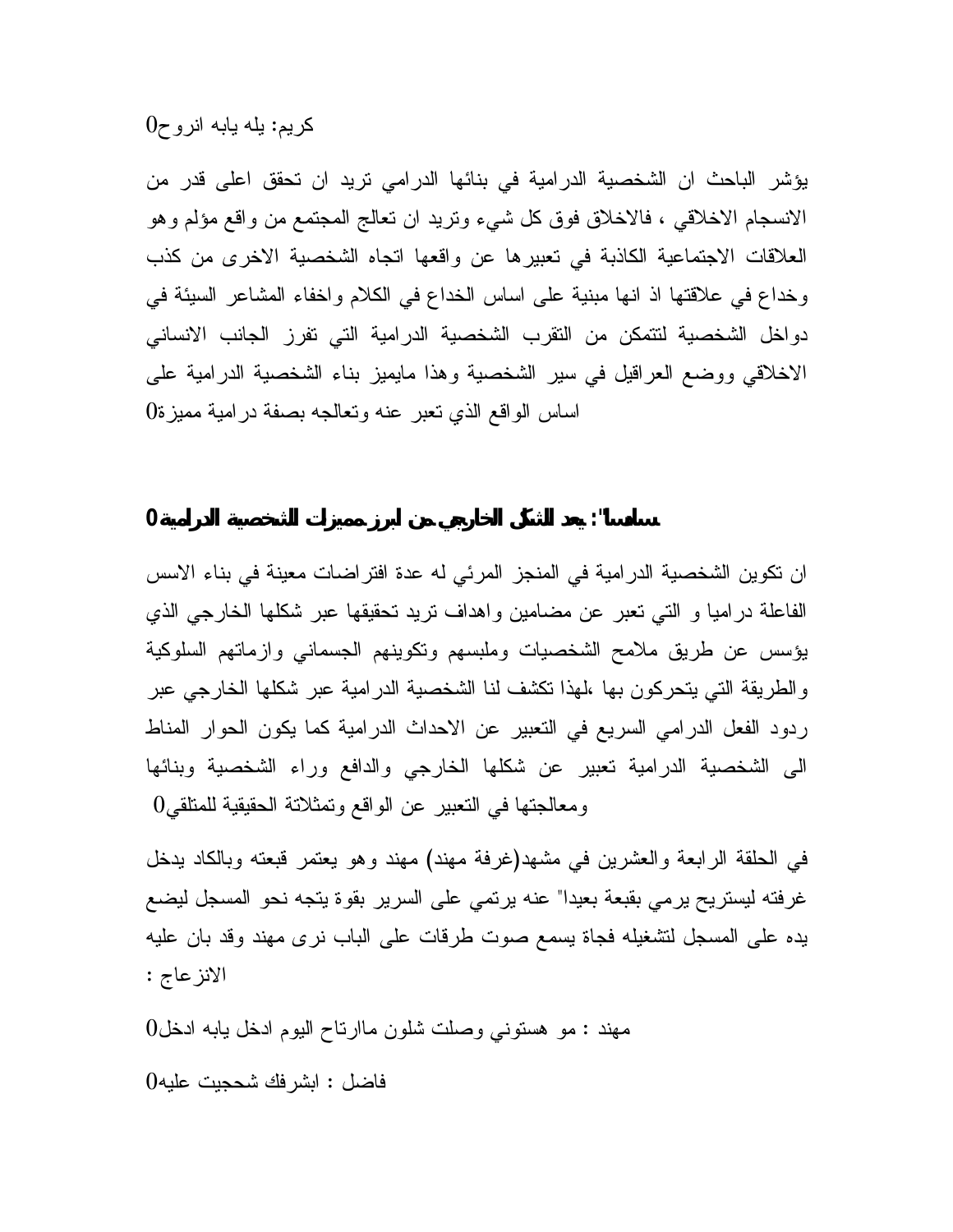مهند : اكعد هنا على هذا الكرسي اتصدك هذا الكرسي اشتريته بس حتى انت تكعد عليه0

فاضل : لازم امفلس 0

مهند : اي امفلس المهم نسمع ام كثوم 0

يود ان يشير الباحث ان الشخصية الدرامية مهند يظهر من بناء شكله الخارجي انه يعاني من الفقر بكل صفاته التي تقهر الانسان ويتعلق باغنية قديمة تروي ضمئه الذي لايرتوي من حياته المعذبة بكل تفاصيلها0

اما شخصية ابو هدى في بنائها الخارجي تعبر عن مضامين فكرية ملتصقة بالواقع العراقي وهي الشخصية التي لها شكل الجشع في امتلاك النقود حتى ولو كانت على حساب حياته وعائلته .

في الحلقة السابعة والعشرين في مشهد ( بيت ابو كمال) غرفته اذ يتحدث ابو كمال مع نفسه :

ابو كمال: االله يرحمج ام كمال دفعتي ثمن عشرة سنوات ظليتي تعيلين امي وكمال وجمال وسهى وحدج كسرت ظهرج مكينة الخياطة وانتي دكين ليل نهار حتى تعيشين امي  $0$ والجهال، مستحيل انسى الايام الحلوة التي قضيته وياج انسى كل الحزن الى امر بي

يؤشر الباحث ان شخصية ابو كمال الدرامية مبنية على شكل خارجي يعبر عن سلوك انساني يرتوي من ثراء عالي بالقيم والمبادى الخالصة التي تعبر عنها الشخصية الدرامية ان الشخصية الدرامية في بنائها الدرامي تعبر حالة ذاتية وموضوعية في الواقع العراقي المعاش ومعالجة حقيقية للحالة الواقعية التي تمر في هذا البلد المسكين عن طريق الافعال والاحداث التي تعبر عنها الشخصية الدرامية في المنجز المرئي 0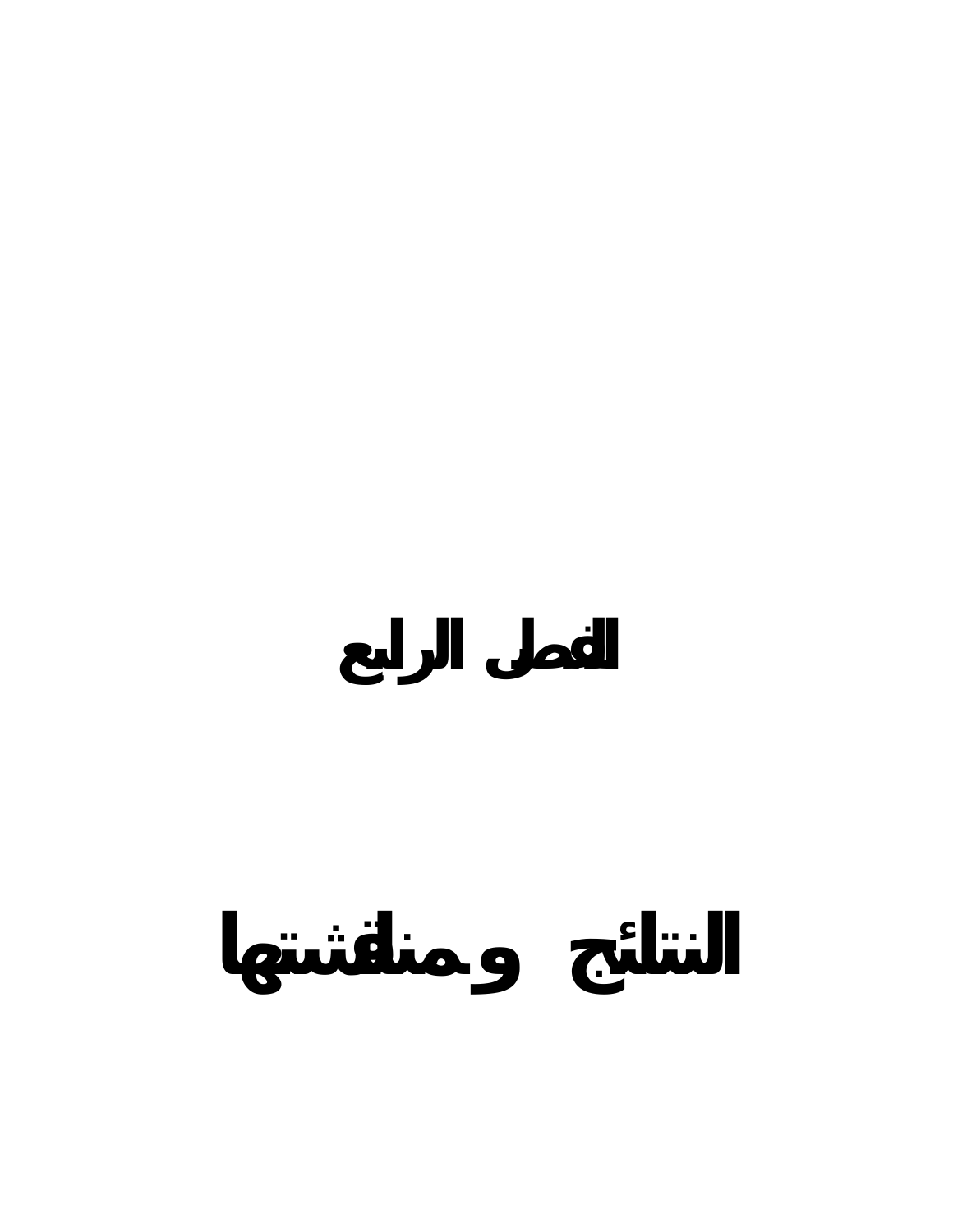.1 يعد وضوح السمات الجمالية وبروزها بشكل مكثف وليس بشكل بسيط عند الشخصيات الدرامية والتي تمثلت في العينة الاولى المسلسل العراقي (الدهانة)، والعينة الثانية المسلسل العراقي (قنبر علي)، والعينة الثالثة المسلسل العراقي (الهروب المستحيل) والعينة الرابعة المسلسل العراقي (سنوات تحت الرماد) فقد ارتقت الى درجة وضوح المهارة وقوة الارادة والثقة بالنفس وقدرة الاقناع في التعامل فيما بينها0

**النتائج:**

- .2 تعبر الشخصية الدرامية عن قضية واهداف وغاية عامة عن طريق الموضوع الاساسي الذي تلوح به ،وغالبا" ماتكون هذه القضية مرتبطة بالمجتمع ،من حيث الاصلاح والارتقاء بالافراد والمجتمع الى حياة افضل كما في العينة الاولى المسلسل العراقي (الدهانة)، شخصية الدرامية (وجيه)، مدرس اللغة الانكليزية، والعينة الثانية المسلسل العراقي (قنبر علي)، شخصية الدرامية (ابو رياض) مدرس التاريخ والعينة الثالثة الشخصية الدرامية (ماهر) والعينة الرابعة الشخصية الدرامية (فواز)0
- .3 يعبر الصراع الدرامي عن وجود اطراف متعددة في صراعها المستمر مع الشخصية الدرامية غالبا" ما يكون اكثر من طرف معارض لها او يقف معها كما في العينة الاولى(الدهانة) والعينة الثانية(قنبر علي)والعينة الثالثة (الهروب المستحيل)والعينة الرابعة(سنوات تحت الرماد) 0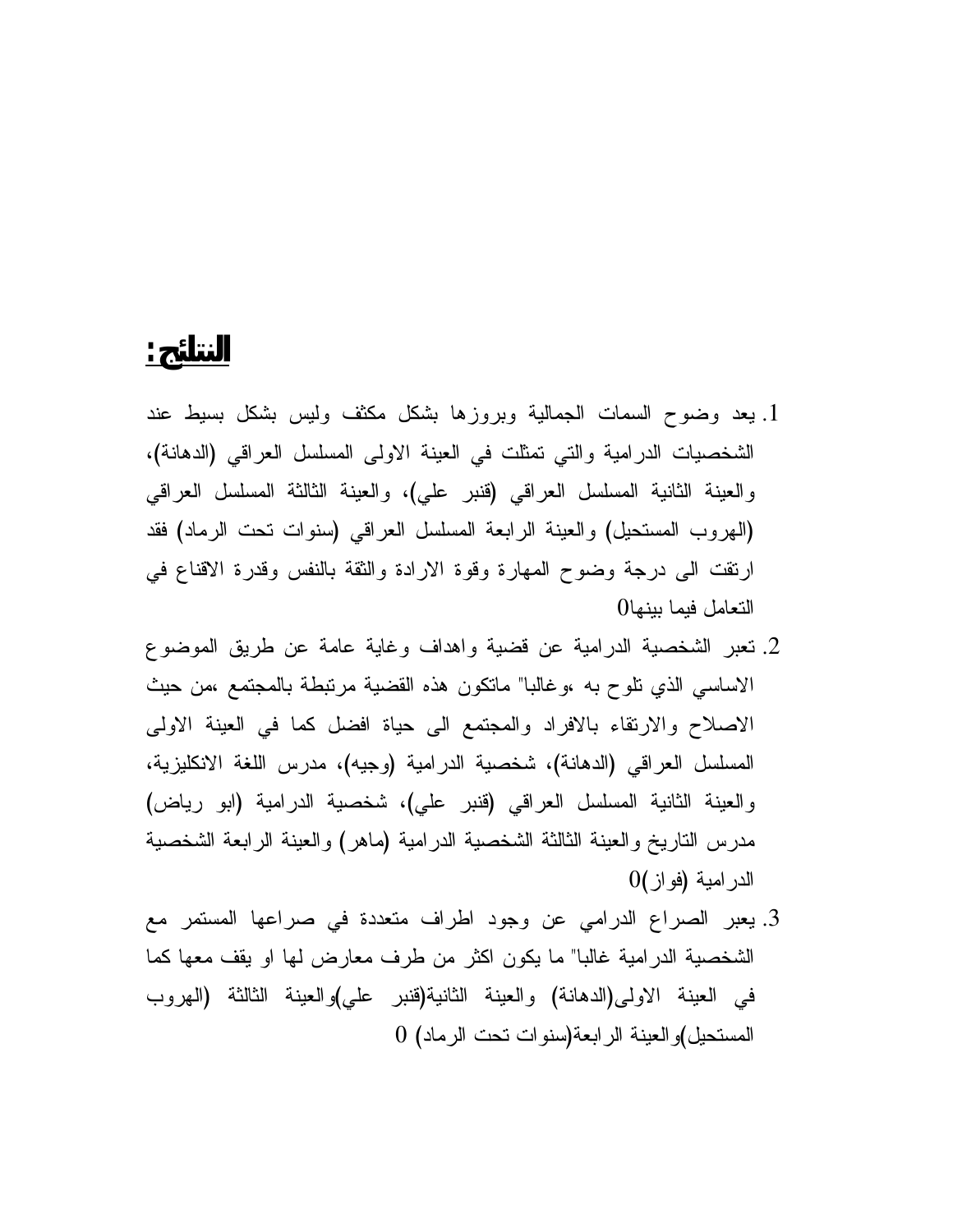- .4 تشكل الشخصية الدرامية دورا" كبيرا" في ترك الاثر النافذ لدى المتلقي من خلال نقد الواقع الموضوعي والذاتي، عن طريق اشتراطات التقليد والاقتداء والاقتناع والاسلوب الامثل فضلا" عن اساليب التعلم والتنشئة الاجتماعية، في العينة الاولى (الدهانة) شخصية الدرامية(وجيه) عن ابراز الجانب الاخلاقي عندما تكلمت معه الشخصية الدرامية الاخرى (مراد) الى وجيه (علمني اشلون اكون شريف) والعينة الرابعة (سنوات تحت الرمال) الشخصية الدرامية(فواز)الذي يحارب الفساد والرشوة من خلال عمله مدير النزاهة في وزارة التجارة
- .5 تشكل الشخصية الدرامية اغراض متعددة الجوانب كأبراز الحالة الاجتماعية والنفسية والاقتصادية والسياسية،كما في العينة الاولى(الدهانة)شخصية الدرامية( وجيه) والعينة الثانية (قنبر علي) الشخصية الدرامية،(صلاح) الملقب ابو بشره والعينة الثالثة(الدكتور فرحان)والعينة الرابعة(مهند)0
- .6 شكلت الشخصية الدرامية التي تمثل عينات البحث ،بنقد الواقع ومحاولة طرق معالجته عبر فرض البدائل التي تتناسب مع القضايا العالقة في البنية الواقعية المعاشة0
- .7 تعد الشخصية الدرامية في عينات البحث ، بشكل خارجي مميز ،كما في العينة الثانية، مسلسل(قنبر علي )شخصية الدرامية (صلاح)الملقب ابو بشره، شكلا" خاصا" تميز عن بقية الشخصيات الدرامية ،متوافقا" مع مكانتها الاجتماعية والمهنية، وفي العينة الاولى، مسلسل( الدهانة)شخصية الدرامية (وجيه) والعينة الثالثة (الهروب المستحيل) الشخصية الدرامية(ماهر) والعينة الرابعة(فواز) الشخصية الدرامية تمتاز بشكل خارجي متميز في ثقافته العلمية ،فضلا" عن لغتها وطريقة تعاملها مع الشخصيات الدرامية الاخرى 0
- .8 تمثلت الشخصية الدرامية في اهتمامها الذاتي والسايكولوجي والاجتماعي في تبنيها القضايا العامة التي تهم المجتمع وايثارها في ايجاد حلول للمشاكل المجتمعية وتداعياته، كما في العينة الاولى المسلسل العراقي (الدهانة) والعينة الثانية المسلسل العراقي (قنبر علي) ومسلسل (الهروب المستحيل ) والمسلسل (سنوات تحت الرماد)0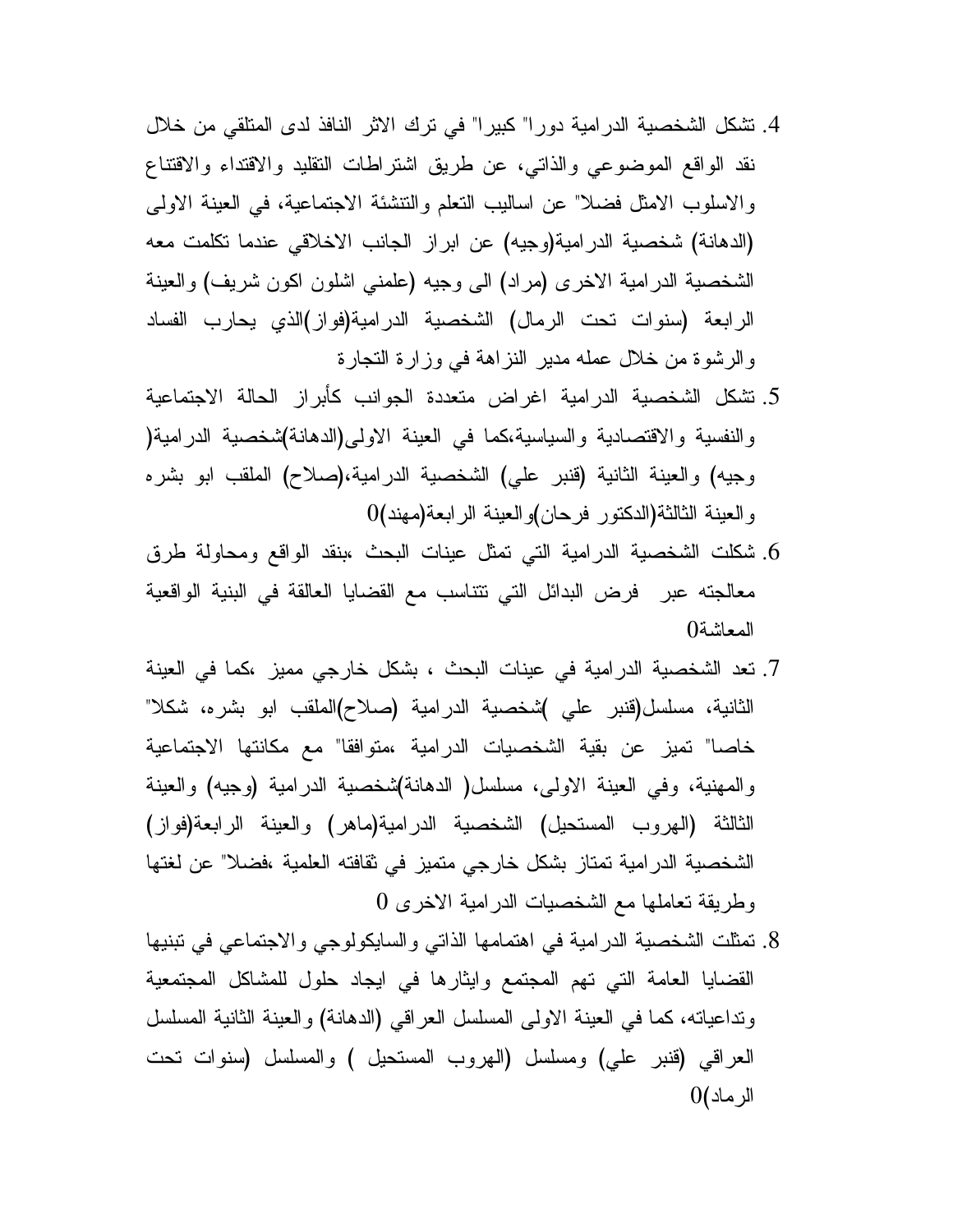- .1 ليس بالضرورة ان تكون السمات الخاصة التي تحملها الشخصية الدرامية هي سمات ايجابية 0
	- .2 بالضرورة ان تكون الشخصية الدرامية جادة في تعاملها مع الاخرين0
- .3 قد تكون القضايا العامة التي تحملها الشخصية الدرامية مرتبطة بها شخصيا" ،لكن ذلك لايمنع من كونها تمثل وتدافع عن القضية العامة التي تهم المجتمع 0
- .4 اغلب الشخصيات التي لم تتأثر بالشخصية الدرامية ولم تستجيب لنصائحها تلاقي حتفها ومصيرها المحتوم0
- .5 بالضرورة ان تكون الشخصية الدرامية تتمايز بشكل خارجي يعبر عن مضمونها الداخلي والخارجي0

**التوصيات:** 1 0 يعد تناول المؤلفون هذا النوع من الشخصيات الدرامية في اعمالهم الدرامية، وتلك السمة تميز الشخصية الدرامية بمناقشة الواقع ونقده الذي تسعى الى تغيره 2 0 عدم تحميل الشخصية الدرامية اكثر من طاقتها ، رغم انها تحمل مواصفات غير اعتيادية0 3 0 عدم تكرار الموضوعات والمهمات التي تسعى الشخصيات الدرامية القيام بها0

**المقترحات:** 1 0 البناء الفكري للشخصية في الدراما التلفزيونية العراقية 0 2 0 جماليات الشخصية في الدراما التلفزيونية العراقية 0

**الاستنتاجات:**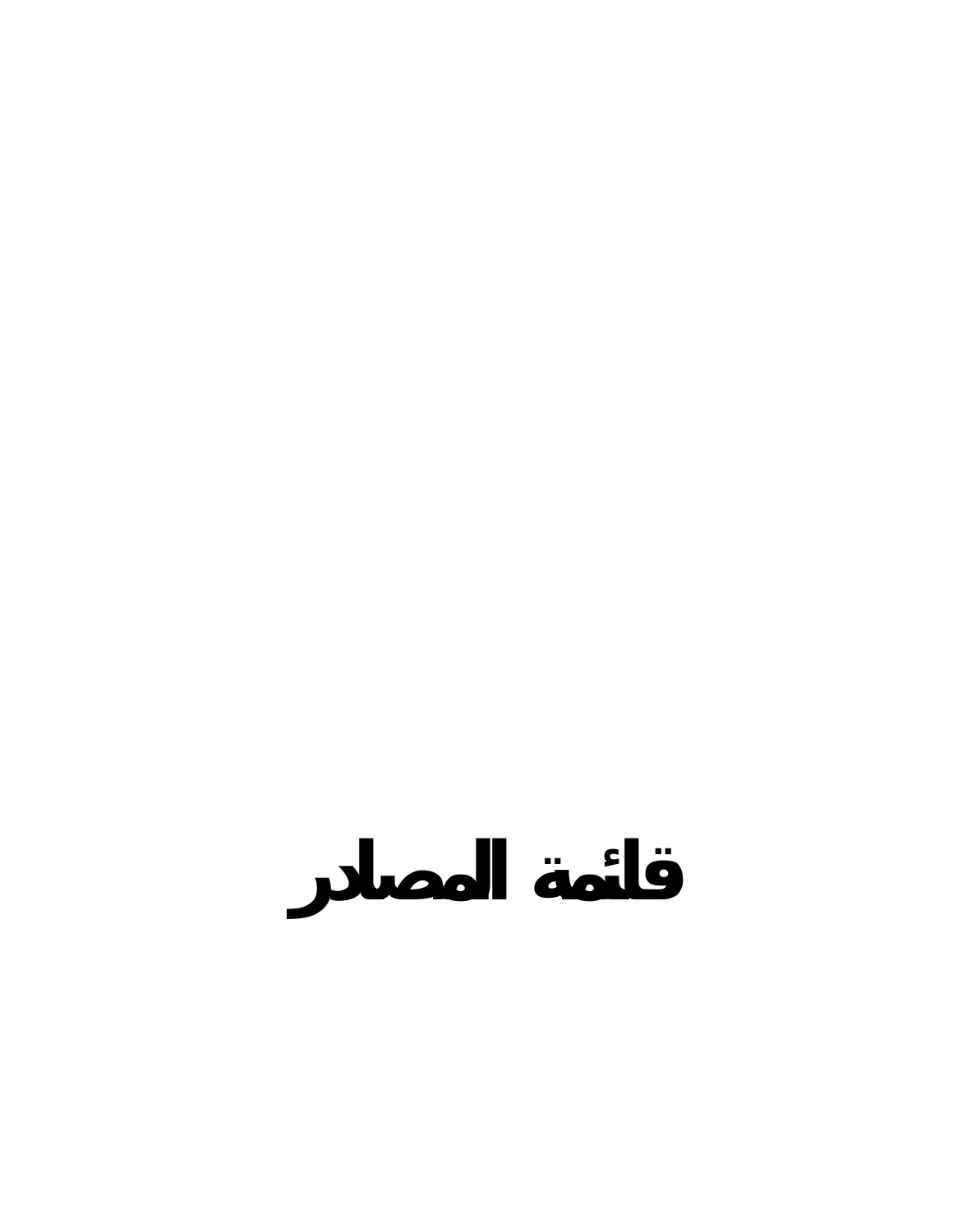**.1 القرأن الكريم0 .2** ابراهيم، محمد حمدي، الدراما الاغريقية ،القاهرة: الشركة العامة للنشر1994، 0

**قائمة المصادر:** 

- **.3** انطونيوني ، مايكل انجلو:بناء الرواية ،تر : ابية حمزاوي ،دمشق: المؤسسة العامة1999، 0
- **.4** ايجري ،لايوس ،فن كتابة المسرحية، تر: دريني خشبة، القاهرة: الهيئة العامة للكتاب ،ب، $\mathfrak{o}_i$ ،
- **.5** براوي، أ0 س،التراجيديا الشكسبيرية، تر: حنا الياسر، بيروت: دار الفكر العربي،ب0ن0
- **.6** بسفليد الابن، روجر، فن الكاتب المسرحي، تر : دريني خشبة،القاهرة: مؤسسة فرانكلين1964، 0
- **.7** لندال، دافيدوف، مدخل الى علم النفس، تر : سيد الطواب، واخرون، القاهرة: المكتبة الاكاديمية،ص،4 1989 0
	- **.8** النادي عادل، مدخل الى فن الدراما، تونس:مؤسسات علي عبد الكريم، .1978
- **.9** ت0 ي،ابتر ، ادبا الفتازيا، مدخل الى الواقع، تر :جبار سعدون، بغداد: دار المأمون للترجمة والنشر، 1989 0
- **.10** ترحيني ،فايز،التراجيديا ومذاهب الادب، بيروت :المؤسسة الجامعية للدراسات والنشر، 1988 0
- **.11** الشربيني، محمد ،الدراما التلفزيونية بين المشكلات الانتاجية والتحديات الراهنة،القاهرة : مكتبة النور للطباعة والنشر2005، 0
	- **.12** جانيتي ،لوي دي، فهم السينما، تر: جعفر علي : بغداد: دار الرشيد1986، 0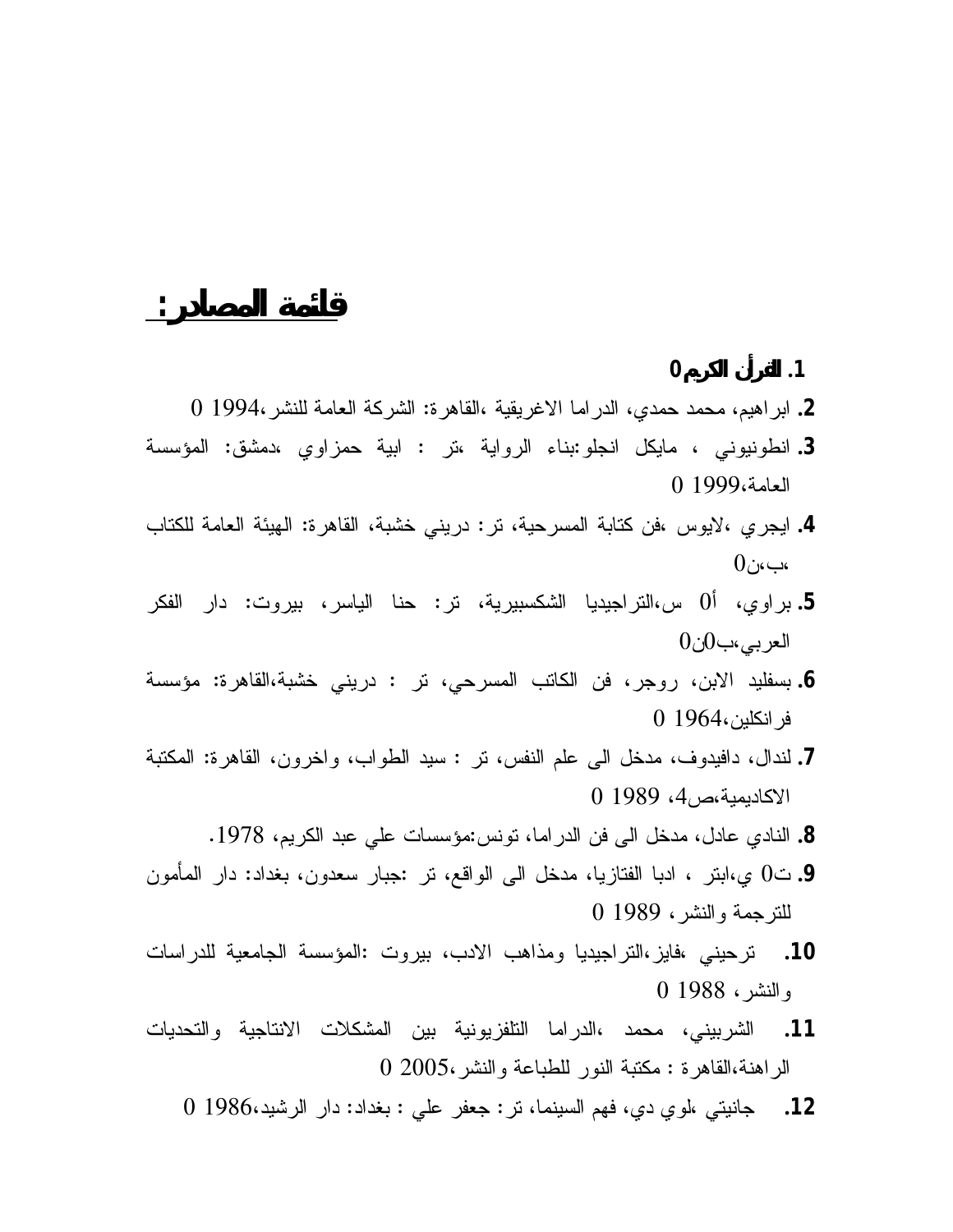- **.13** حمادة ، ابراهيم ،معجم المصطلحات الدرامية والمسرحية، القاهرة :دار الشعبن1986
- .14 صالح ،قاسم حسين، الشخصية بين القيادة والتنظير، بغداد: مطبعة التعليم العالي 1988،
	- .15 حافظ، نوري ،تكوين الشخصية ، بغداد: دار المعارف، 1991
- .16 حميد ،اسعد ، الشخصية الدرامية ونقد الواقع، المغرب: دار توبقال للنشر والتوزيع، 2000
	- .17 حسين ،محمد ، فن كتابة السيناريو ،بيروت : دار ومكتبة الهلال1999،
- .18 صالح ،محمد صبري، التأليف الدرامي ومفاهيم الاقتباس ،طرابلس: الاكاديمية للطباعة والنشر2007،
- .19 داوسن،س0 و، الدراما والدرامي، تر:جعفر علي ، بيروت: منشورات عويدان1980،
	- .20 ديتور،جلا ،بناء الشخصية،تونس: دار احمد للطباعه والنشر 2002،
		- .21 ريتشي ، فن كتابة السيناريو ، بغداد : دار الشون الثقافية ، 2000
- .22 الزبيدي نقيس ، بنية المسلسل التلفزيوني ، دمشق : قدمس للنشر والتوزيع، 2001
- .23 سير،بازيل ،بارتيلت ،تاليف التمثيليةالتلفزيونية ، تر: عزت النصيري، القاهرة: الهيئة المصرية العامة للتاليف والنشر، 1970
- .24 سوتشكوف ، بوريس ، المصادر التاريخية للواقعية،بيروت: دار الحقيقة ،
- .25 الاسود ،فاضل ،السرد السينمائي ، القاهرة : الهيئة المصرية العامة للكتاب، 2007
- .26 سوين ، داويت نكتابة السيناريو للسينما، تر: احمد الحضري ، القاهرة :دار الطباني للنشر والتوزيع2010،
- .27 عبد العزيز شريف ،سامية احمد ، الدراما في الاذاعة والتلفزيون ، مصر: الفجر للنشر والتوزيع، 1999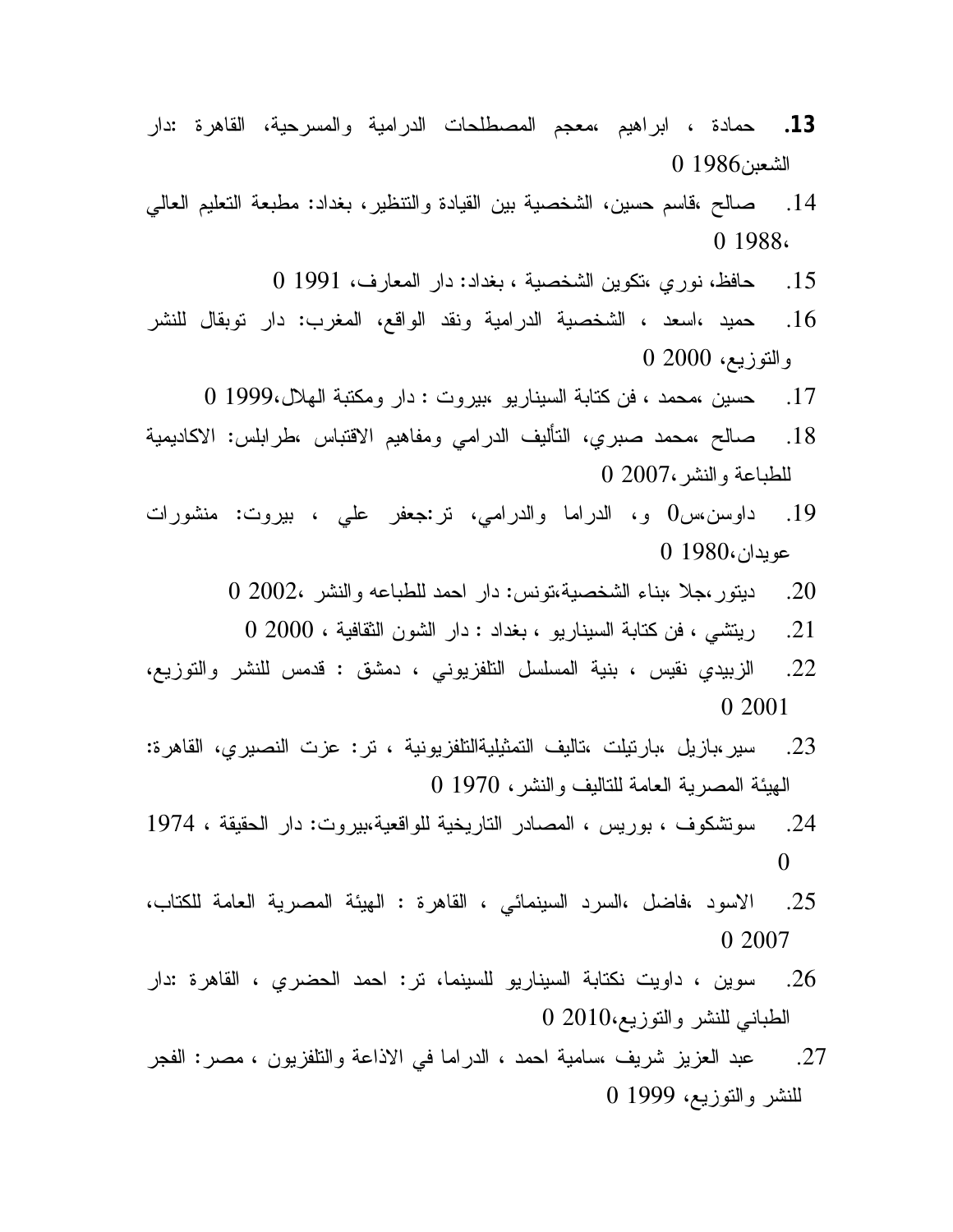- .28 العزامي ، محمود ،الرواية والسينما ، القاهرة: الهيئة المصرية العامة للكتاب، 2005
- .29 عبد المنعم ،مجاهد ، دراسات في علم الجمال ، بيروت : دار علم الكتب،
	- .30 عاقل، فاخر، معجم النفس، بيروت: دار العلم للملايين1977،
	- .31العزامي، محمود ، الرواية للسينما ، القاهرة : الهيئة المصرية للكتاب ، 2005
	- .32عصفور، جابر، اسس بناء الشخصية ، القاهرة : دار الكتاب الحديث 2005،
- .33غنيم ، سيد محمود ، سايكولوجية الشخصية محدداتها ،قياسها ،نظرياتها ،القاهرة: دار النهضة العربية 1997،
- .34فتوحي، ابراهيم، معجم المصطلحات الادبية، تونس: مؤسسة العربية للناشرين المتحدين، ب
- .35فال ، يوجين ، فن كتابة السيناريو ، تر : مصطفى محرم ، مصر الهيئة المصرية العامة للكتاب 1997،
- .36فيلد ،سد ، فن كتابة السيناريو، تر: سامي محمد ، بغداد: دار المؤمون للترجمة والنشر1989،
- .37القط ،عبد القادر ، من فنون الادب المسرحي ، بيروت : دار النهضة العربية للطباعة والنشر 1978،
	- .38القاضي ، محمد ، واخرون ، معجم السرديات، تونس: دار محمد علي 2010،
- .39كيجان ،نورمان ، مأزق البطل الوحيد ، تر: امير العمري ن بيروت: المجلس الاعلى للثقافة
- .40الكسان جان ، نورمان، الرواية العربية من الكتاب الى الشاشة ، تر : امير العمري ، دمشق : دار النهضة للطباعة والنشر ، 2001
- .41لوسون جون ، هوارد ، فن كتابة السيناريو، تر : ابراهيم الصحن ، بغداد : المؤسسة العامة للاذاعة والتلفزيون 1974،
- .42\_\_\_\_،\_\_\_\_\_\_، السينما العملية الابداعية، تر: علي ضياء الدين، بغداد : دار الشؤن الثقافية، 2002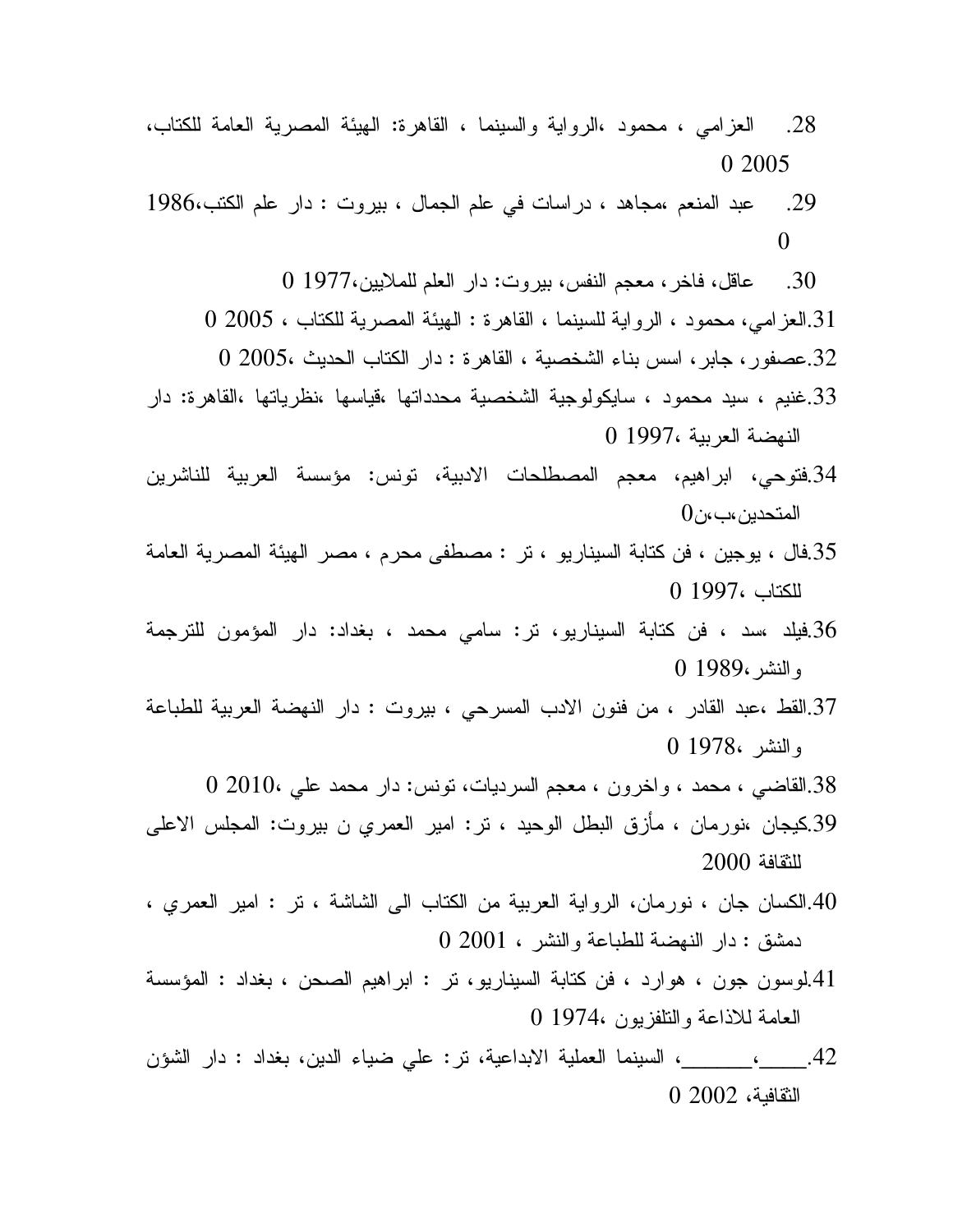- .43محمد رضا ، حسين رامز ، الدراما بين النظرية والتطبيق ، بيروت : المؤسسة العربية للدراسات والنشر، 1972
	- .44محمد السيد،عبد الحليم، الابداع والشخصية، القاهرة: دار الفكر العربي، 1988
- 45.المهندس ،حسين حلمي ، دراما الشاشة ، مصر: الهيئة المصرية العامة للكتاب، ج1، 1995
- .46مجدي وهبة،مرسي احمد كامل ،معجم الفن السينمائي،القاهرة: الهيئة المصرية العامة للكتاب1973،
- .47 الوافي ،عز الدين، السيناريو قواعد واولويات ، المغرب دار توبقال للنشر والتوزيع 2001،
- .48 وينر ، وليم، مخرجون عالميون ، القاهرة: الهية العامة للطباعة والنشر،
- .49 لوثر ،جوزيف، دليل التاليف الدرامي التلفزيوني، تر: عزت النصيري، الهيئة المصرية العامة للكتاب 1989،
- .50 هلال نمحمد غنيمي ، نقد الادب الحديث ، القاهرة : الهيئة المصرية العامة للكتاب نب0ن
- .51 هيرمان ،لويس ، الاسس العلمية لكتابة السيناريو ، تر : مصطفى محرم ، دمشق : المؤسسة العامة للثقافة ، 2000
	- .52 يوسف، يوسف، البطل في المسرح العراقي، بغداد دار النهضة ن1983
- .53 ليثور ،رالف ، دراسة الانسان، تر: عبد االله ، بيروت : المكتبة المصرية،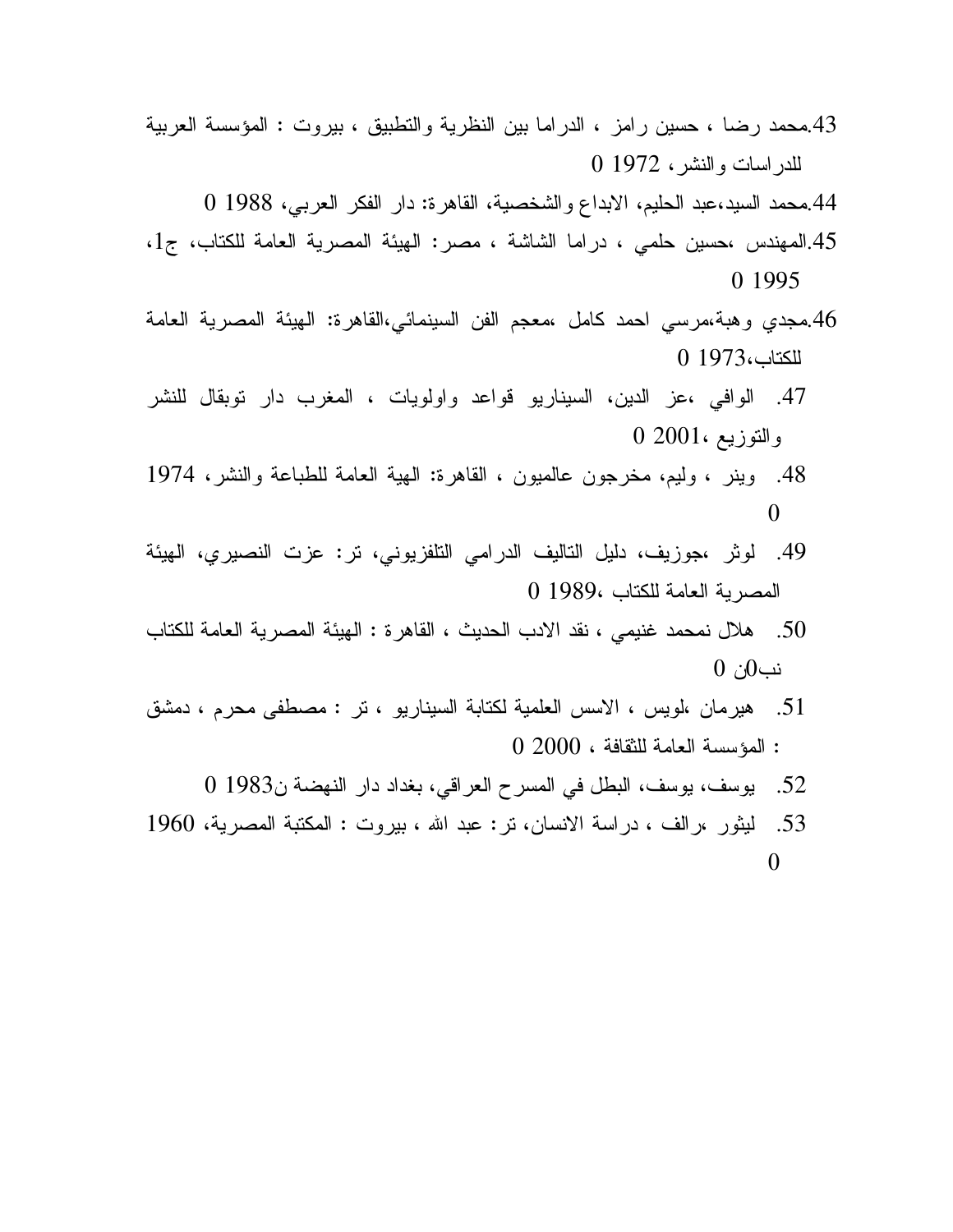1 0 سيد ، القطان ،الكوميديا التلفزيونية والطريق المسدود ، مجلة الفنون المصري، العدد 181 ، 1984 0

2 0 حمادة ،ابراهيم ، من تاريخ الفكر الدرامي ، ارسطو، تر : جون هوارد لوسون ، مجلة الفنون المصرية ، العدد 17 ، 1983 0

3 0 عوض ،لويس ،البحث عن شكسبير ، مصر : دار الهلال ، العدد 167 ، 1995 0

4 0 كامبل ، دارينترو ، الكاتب ووسيلة الاتصال ، تر : جبار العبيدي ، بغداد : دار الشون الثقافية ،العدد42 1989، 0

5 0 فيلكاس ، مارسيلو ، دراسة حول الرواية ، بغداد : اتحاد الادباء ، الاديب المعاصر ، العدد 42 ، 1999 0

06 يوسف المنصور،ابراهيم ،دراسة تجريبية في تاثير ترتيب الظروف على تكون انطباعات الشخصية، مجلة المستنصرية،العدد3 1972، 0

$$
\vdots \underline{\hspace{1cm}}
$$

1 0 نعمان نجم ،منصور، اشكالية الحوار بين النص والعرض المسرحي ، رسالة ماجستير ، غير منشورة ، بغداد : كلية الفنون الجميلة ، 1989 0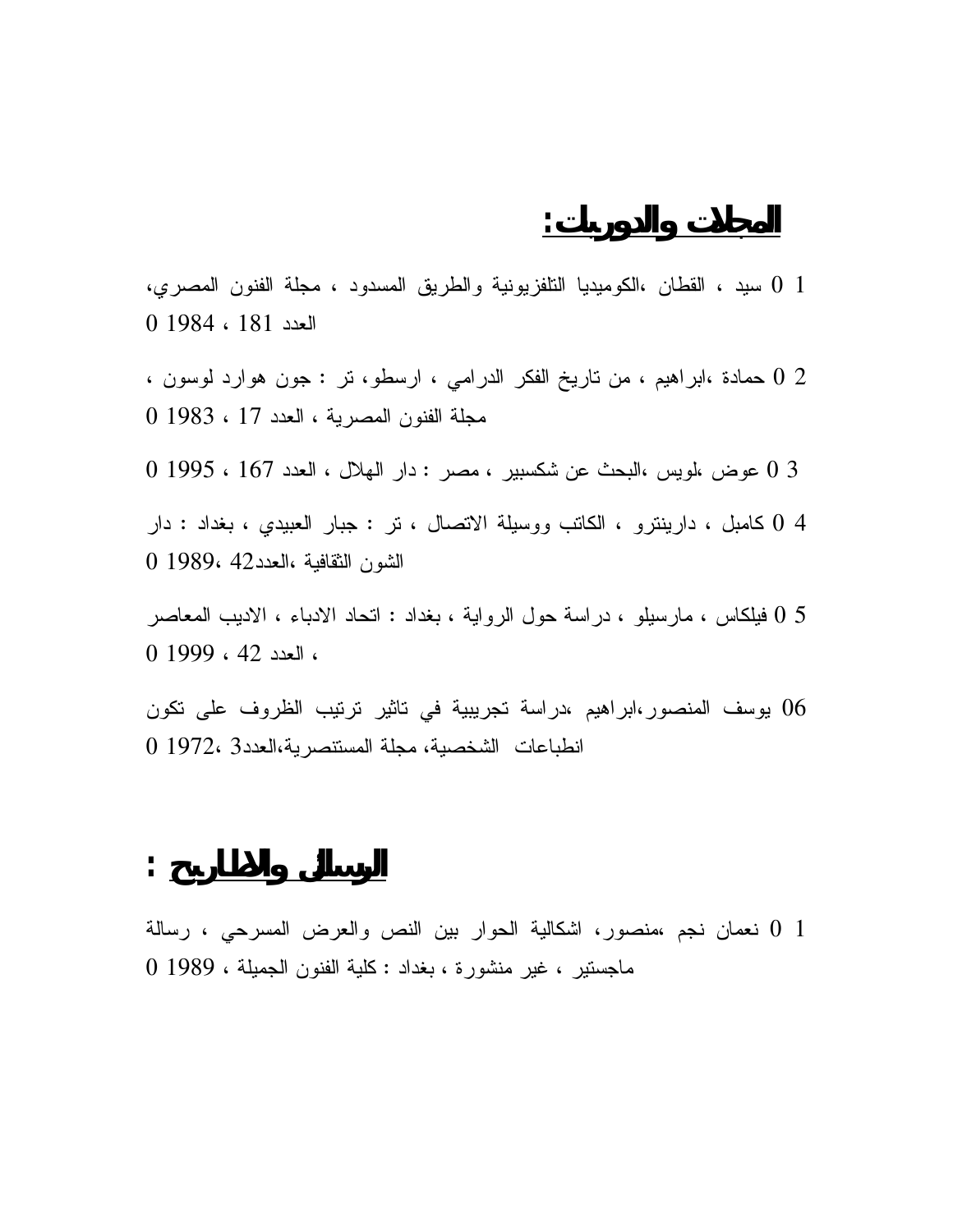الشخصية محوراً اساسياً تستند اليها الدراما بوصفها الرافد الذي ينتقل عن طريقها تعد الحدث والصراع الدرامي، كما واخذت الشخصية مركز الصدارة في الدراسات النفسية والاجتماعية ودراسات الادب والدراما. فضلاً على ان الشخصية هي احدى القيم الدراماتيكية التي يستند عليها صانع العمل الفني في عملية توظيفها داخل المنجز المرئي. مع بقية عناصر البناء الدرامي لكي تكون بمثابة نقطة الارتكاز في بناء الحدث ولذلك نجد ان صانع العمل الدرامي يولي اهتمام كبير في تفسيره للشخصية الدرامية وفق معالجة بناء الشخصية الدرامية وتفاعلها مع بقية العناصر وفق رؤية تتسم بالتجديد في بناء الشخصية الدرامية داخل المنجز المرئي ولذلك فان العديد من التفسيرات قد وضعت لفهم مكونات الشخصية الدرامية وبنائها داخل المنجز المرئي .

**خلاصة البحث :**

وقد قُسم البحث الى أربعة فصول، الفصل الأول (الأطار المنهجي) واشتمل على مشكلة البحث والحاجة الية، التي تمثلت بالسؤال الاتي (ما اسس بناء الشخصية فـي الـدراما التلفزيونية العراقية؟ ).

وأهمية البحث ، وكذلك أهداف البحث ،بالإضافة الى توضيح حدود البحث، وتحديـد مصطلحات البحث .

أما الفصل الثاني فقد اشتمل على الإطار النظري والدراسات السابقة وقسم الإطـار النظري الى ثلاثة مباحث (الاول)،اسس بناء الشخصية في الدراما0اذ تـضمن اهـم الاسس والنظريات للشخصية الدرامية. أما (المبحث الثاني)،الاسـس الـسايكولوجية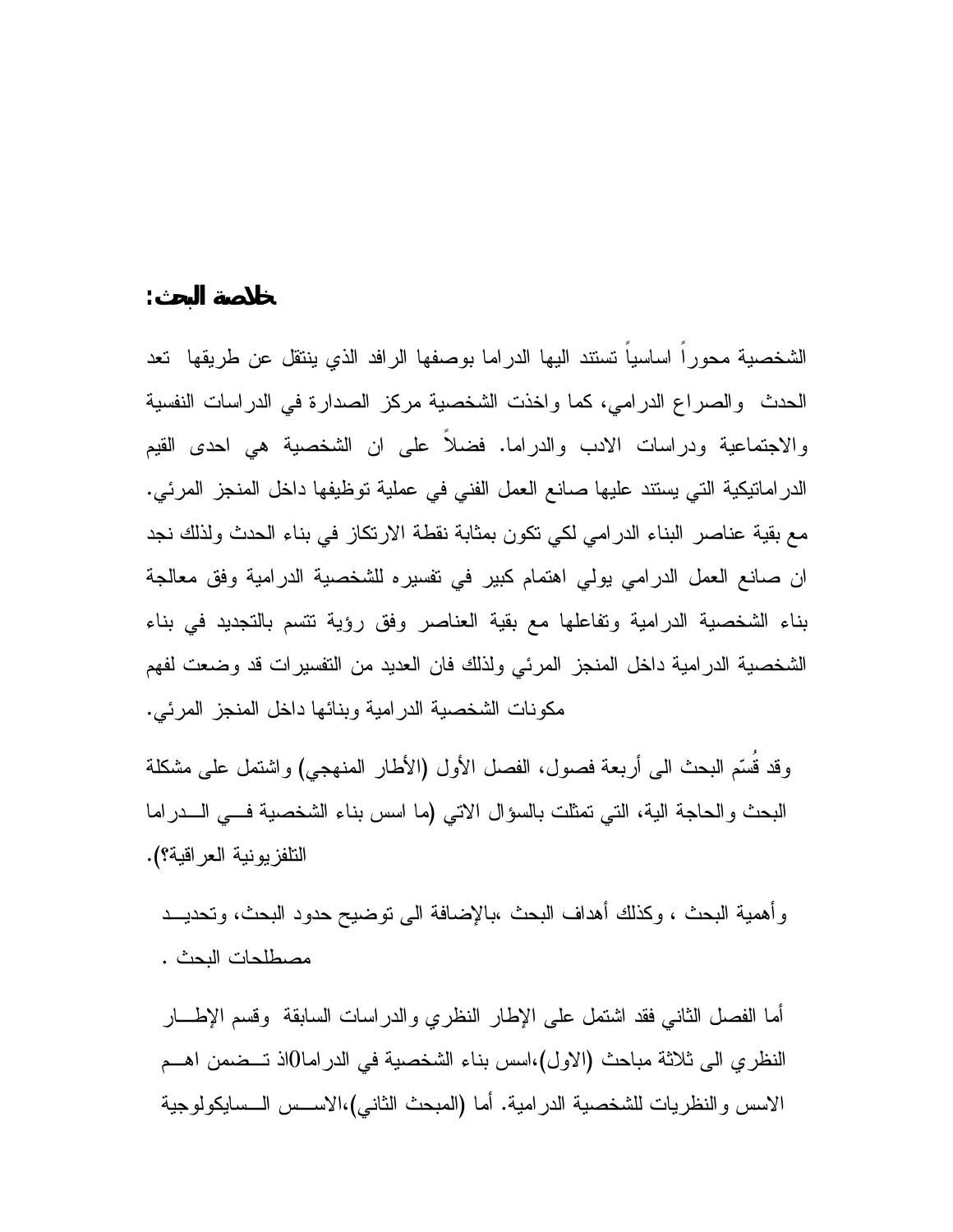والاجتماعية للشخصية في الدراما التلفزيونية0اذ تضمن اهم النظريات الـسايكولوجية والاجتماعية وتأثيرها على بناء الشخصية الدرامية التلفزيونية .

أما (المبحث الثالث)، اسس معالجة بناء الشخصية في الدراما التلفزيونية0 اذ تـضمن اهم الاسس الدرامية في بناء الشخصية الدرامية عن طريق معالجتهـا فـي العمـل الدرامي التلفزيوني بعدها خرج الباحث بمؤشرات للإطار النظري أعانت الباحث بعد موافقة لجنة الخبراء، على ان تكون أداة للتحليل .

أما، الفصل الثالث، فقد تضمن اجراءات البحث، اعتمدها الباحـث لتحليـل العينـات المختارة قصدياً وهي اربعة عينات .

- العينة الاولى (مسلسل الدهانة )
- العينة الثانية (قنبر علي )
- العينة الثالثة (الهروب المستحيل )
- العينة الرابعة (سنوات تحت الرماد )

والتوصل إلى هدف البحث واشتمل على منهج البحث ،ومجتمـع البحـث ، وعينـة البحث وأسباب اختيار العينة ،وأداة البحث ،ووحدة التحليل، ثم تحليل العينات .

أما الفصل الرابع استخلاص النتائج النهائية المنبثقة من التحليل فكان أبرزها،(تمثلت الشخصية الدرامية التي تمثل عينات البحث ،بنقد الواقع ومحاولة طرق معالجته عن طريق فرض البدائل التي تتناسب مع القضايا العالقة في البنية الواقعيـة المعاشـة) وكذلك عرض بعض الاستنتاجات المستنبطة من نتائج البحث، كما تضمن بعـض التوصيات التي يراها الباحث ضرورية، وكذلك مقترحات لدراسات لاحقة، واخيراً تضمن البحث قائمة بالمصادر والمراجع وملخص الدراسة باللغة الإنكليزية .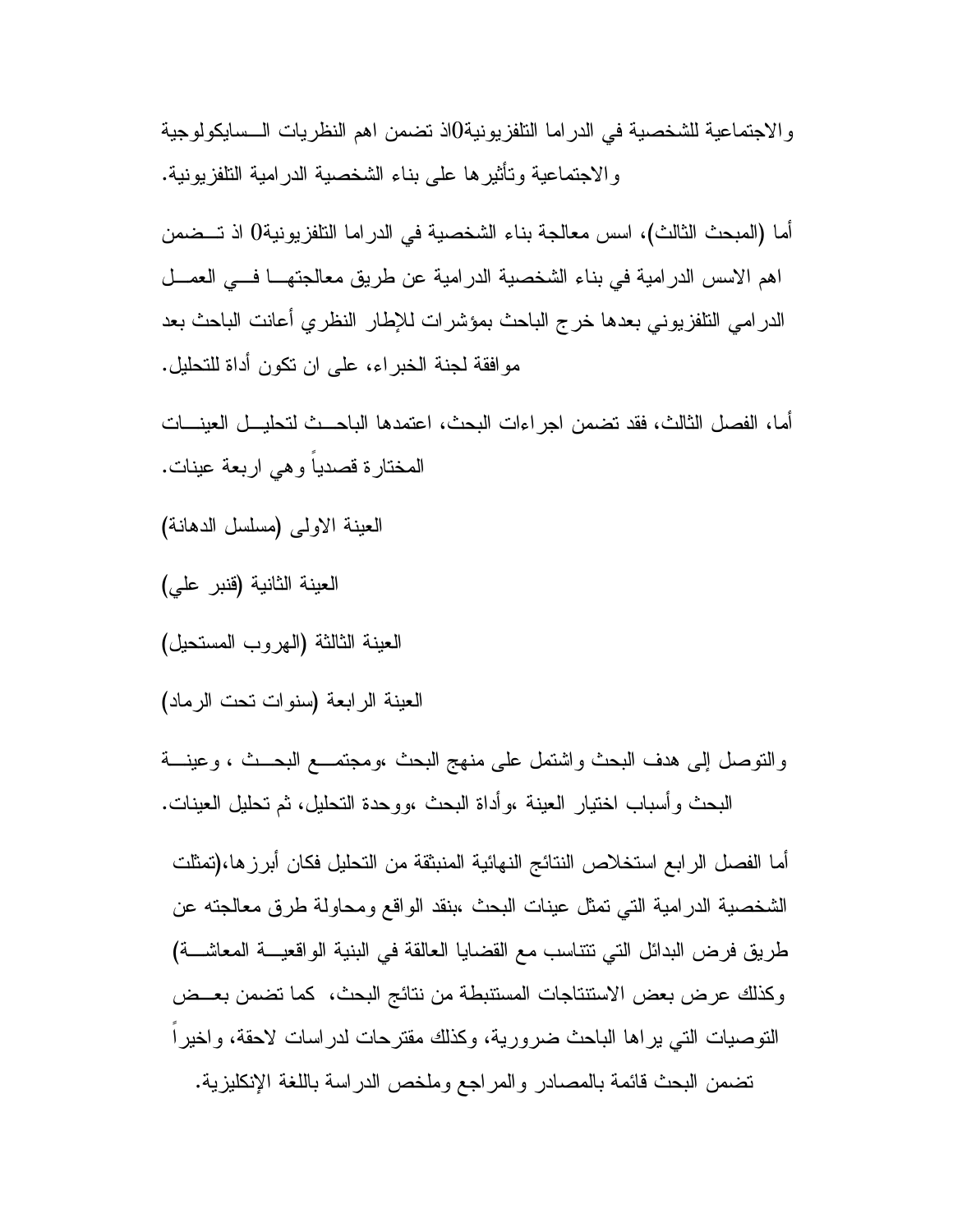جامعة سنت كليمنتس العالمية .. العناصر الاساسية لاطروحة الدكتوراه .. اسم الطالب --داود سلمان جعفر التخصص -- دكتوراه فى الفنون التلفزيونية - اخراج تلفزيون عنوان الاطروحة -- اسس بناء الشخصية فى الدراما التلفزيونية العراقية الاستاذ المشرف -- الاستاذ الدكتور حسين على كاظم التكمه جي

--1 خلاصة موضوع الاطروحة ..

 ------------------------------------- تتناول الاطر وحة در اسة موضوع الاسس المعتمدة فى بناء الشخصية فى الدر اما التلفزيونية العر اقية ,حيث شهدت الدراما التلفزيونية العراقية تطورا واسعا فى المجالين التقنى والفنى ,اذ اصبحت حقلا يحاور المفاهيم العلمية والتقنية الحالية وليس على مستوى المعالجة الاخراجية فحسب ,فقد خضعت الكتابة الجديدة للسيناريو التلفزيونى الى انفتاحات متعددة تمخضت عنها الكثير من التجارب الجديدة وقد شكلت الشخصية فى الدراما التلفزيونية محورا فاعلا فى عمليات بناء الصورة المرئية والمسموعة عبر تمركزها فى الفعل الدرامى المؤثر على المتلقى من خلال تحولاتها ونموها وتطورها المستمر ٬فأفعالها وسلوآها هى التى تولد الانطباع عنها ومن خلالها تصبح فاعلة ومؤثرة فى غايتها التى تسعى الى تحقيقها . وتبين الاطروحة ان الشخصية تبنى من خلال تآصر مجموعة من الاسس الدرامية والاجتماعية والسيكولوجية من جهة وطرق معالجتها التلفزيونية من جهة اخرى ,وهذا يحتم الحاجة الضرورية لدراسة اسس تلك الشخصية . وتحاول الاطروحة ان تبين الاسس المعتمدة فى بناء الشخصية فى الدراما التلفزيونية العراقية .

--2 اهمية الاطروحة - ماالذى يجعل هذه الاطروحة مهمة؟؟

 ----------------------------------------------------------- تتجسد اهمية هذه الاطروحة من خلال الاتى : 1- تبرز اهمية هذه الاطروحة كونها تناقش موضوعا مهما واساسيا يفيد الكتاب والمخرجين فى مجال الدراما التلفزيونية . -2 وتبرز الاهمية ايضا ان موضوع الاطروحة يفيد ايضا الباحثين والنقاد فى المؤسسات التعليمية والفنية فى العراق . 3- وتتجسد الاهمية فى نظر الباحث فى قلة البحوث الاكاديمية العراقية التى تناولت موضوع اسس بناء الشخصية فى الدراما التلفزيونية مما يتجلى اهمية بحث هكذا موضوعات فى وسط هذا العدد الكبير من الدراما التلفزيونية العراقية . -4 وتبرز الاهمية اخيرا فى ان الباحث اراد من خلال بحثه تعميق التجربة الفنية فى الدراما التلفزيونية العراقية ومحاولة ربط الفن مع البحث الاآاديمى لغرض الوقوف على واقع العمل الفنى ورصد السلبيات والايجابيات المصاحبة لهذه الاعمال الفنية .

--3 اسئلة البحث --ماهى الاسئلة والفرضيات التى حاولت الاجابة عليها ؟؟

----------------------------------------------------------------------------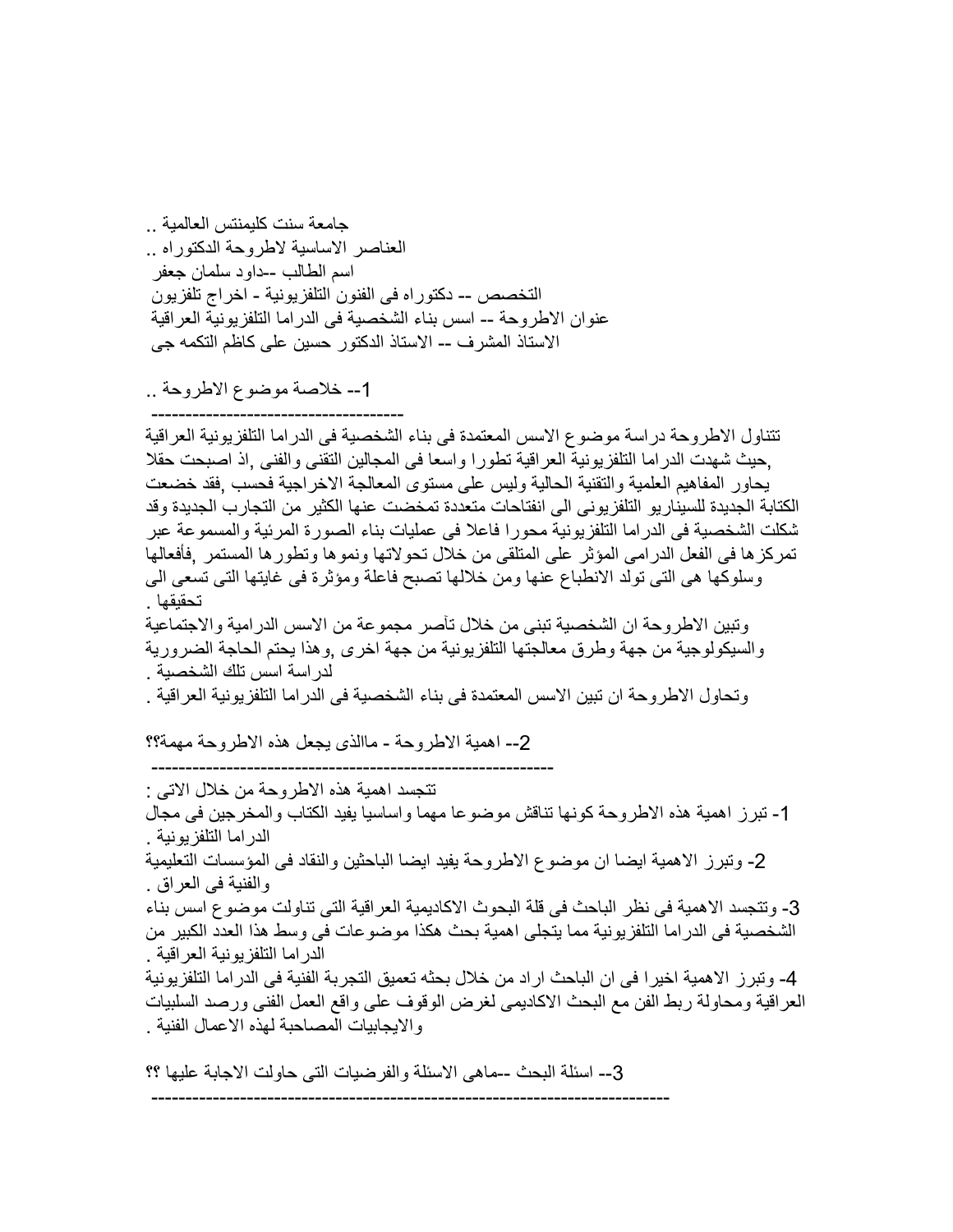حاولت الاطروحة الاجابة على مجموعة من الاسئلة والفرضيات والتى يمكن ايجاز اهمها بالاتى : -1 ماهى اسس بناء الشخصية فى الدراما التلفزيونية العراقية ؟ -2 ماهى اسس معالجة بناء الشخصية فى الدراما التلفزيونية ؟ 3- كيف تكون الاسس السيكولوجية والاجتماعية للشخصية فى الدراما التلفزيونية العراقية ؟

--4 الطريقة المنهجية -- آيف خططت للقيام بذلك ؟؟

 -------------------------------------------------------- اعتمد الباحث فى اعداد اطروحته على عدة طرق منهجية يمكن ايجازها بالاتى : -1 المنهج الوصفى من خلال تحديد مفهوم وماهية واهمية موضوع الاطروحة . -2 المنهج التحليلى من خلال تحليل عناصر ومرتكزات موضوع الاطروحة . -3 المنهج التطبيقى من خلال اختيار عينة البحث وهى مجموعة من المسللات الدرامية التلفزيونية العراقية ومحاولة دراسة وتحليل موضوع هذه المسلسلات ودراسة بناء الشخصية الدرامية فيها للوصول الى النتائج المطلوبة من البحث .

--5 النتائج -- ماهى الاجابات التى حصلت عليها ؟؟ ---------------------------------------------------------

خرجت الاطروحة بمجموعة من النتائج والاستنتاجات والتى يمكن ايجاز اهمها بالاتى : -1 يعد وضوح السمات الجمالية وبرزها بشكل مكثف وليس بشكل بسيط عند الشخصيات الدرامية والتى تمثلت فى عينات البحث ( المسلسلات العراقية المبحوثة ) قد ارتقت الى درجة وضوح المهارة وقوة الارادة والثقة بالنفس وقدرة الاقناع فى التعامل فيما بينها . -2 تعبر الشخصية الدرامية عن قضية واهداف وغاية عامة عن طريق الموضوع الاساس الذى تلوح به وغالبا ماتكون هذه القضية مرتبطة بالمجتمع من حيث الاصلاح والارتقاء بالافراد والمجتمع الى حياة افضل . -3 يعد الصراع الدامى عن وجود اطراف متعددة فى صراعها المستمر مع الشخصية الدرامية غالبا مايكون اآثر من طرف معارض لها او يقف معها . -4 تشكل الشخصية الدرامية دورا آبيرا فى ترك الاثر النافذ لدى المتلقى من خلال نقد الواقع الموضوعى والذاتى .

5- تشكل الشخصية الدرامية اغراض متعددة الجوانب كابراز الحالة الاجتماعية والنفسية والاقتصادية والسياسية .

-6 شكلت الشخصية الدرامية التى تمثل عينات البحث بنقد الواقع ومحاولة طرق معالجته عبر فرض البدائل التى تتناسب مع القضايا العالقة فى البنية الواقعية المعاشة .

-7 تعد الشخصية الدرامية فى عينات البحث بشكل خارجى مميز ,حيث تمتاز بشكل خارجى متميز فى ثقافته العلمية فضلا عن لغتها وطريقة تعاملها مع الشخصيات الدرامية الاخرى .

--6 الخاتمة -- ماذا آانت النتيجة النهائية لعمل الباحث ؟؟

 -------------------------------------------------------------- من خلال دراسة موضوع اسس بناء الشخصية فى الدراما التلفزيونية العراقية فقد قدم الباحث عدة توصيات ومقترحات بشأن موضوع الاطروحة يمكن ايجاز اهمها بالاتى : -1 ضرورة تناول والاآثار من هذا النوع من الشخصيات الدرامية فى الاعمال الدرامية وتلك السمة تميز الشخصية الدرامية بمناقشة الواقع ونقده والتى تسعى الى تغيره . -2 ضرورة عدم تحميل الشخصية الدرامية اآثر من طاقتها رغم انها تحمل مواصفات غير اعتيادية . -3 ضرورة عدم تكرار الموضوعات والمهمات التى تسعى الشخصيات فى الرواية القيام بها . -4 ضرورة العمل على البناء الفذ للشخصية فى الدراما التلفزيونية العراقية .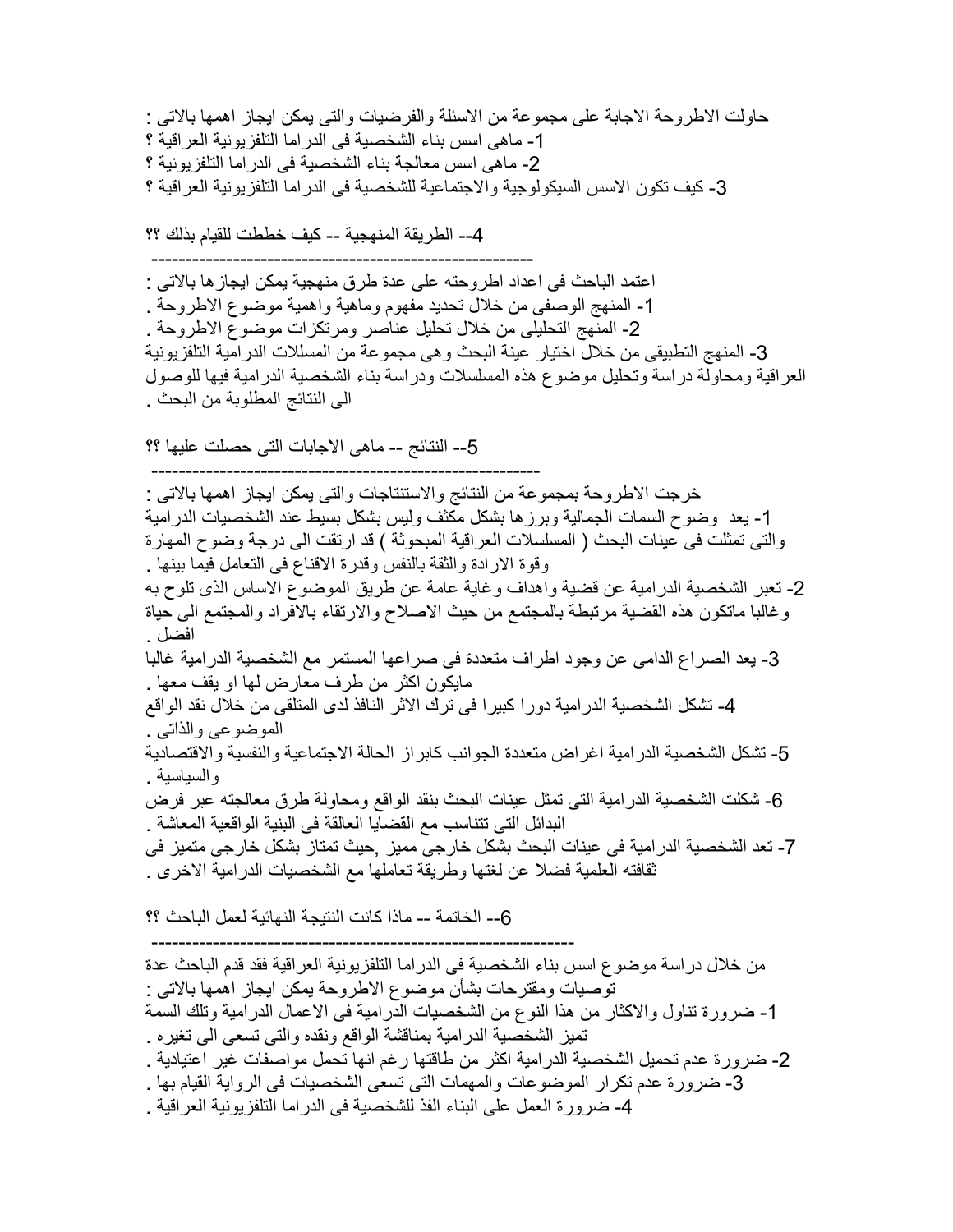-5 ضرورة العمل وبشدة على تعميق جماليات الشخصية فى الدراما التلفزيونية العراقية . 6- حث الفنيين من مختلف الاختصاصات سواء كانوا ممثلين او مخرجين او فنيين تصوير او حتى منتجين على تعميق ثقافتهم الاكاديمية والفنية من اجل خلق كوادر مثقفة وواعية من اجل خلق قفزة نوعية فى العمل الدرامى العراقى .

مما تقدم اخيرا يتبين بان الباحث استطاع ان يقدم بحثا تفصيليا عن موضوع اسس بناء الشخصية فى الدراما التلفزيونية العراقية وقد خرج الباحث بمجموعة من النتائج والاستنتاجات كما قدم عدة توصيات ومقترحات بشأن موضوع الاطروحة . وعليه ومما تقدم فأن الباحث داود سلمان جعفر يستحق منحه درجة الدآتوراه فى الفنون التلفزيونية -اخراج تلفزيونى .

مع التقدير ...

مدير برنامج الدكتوراه د .طلال العيسى  $2014 - 1 - 7$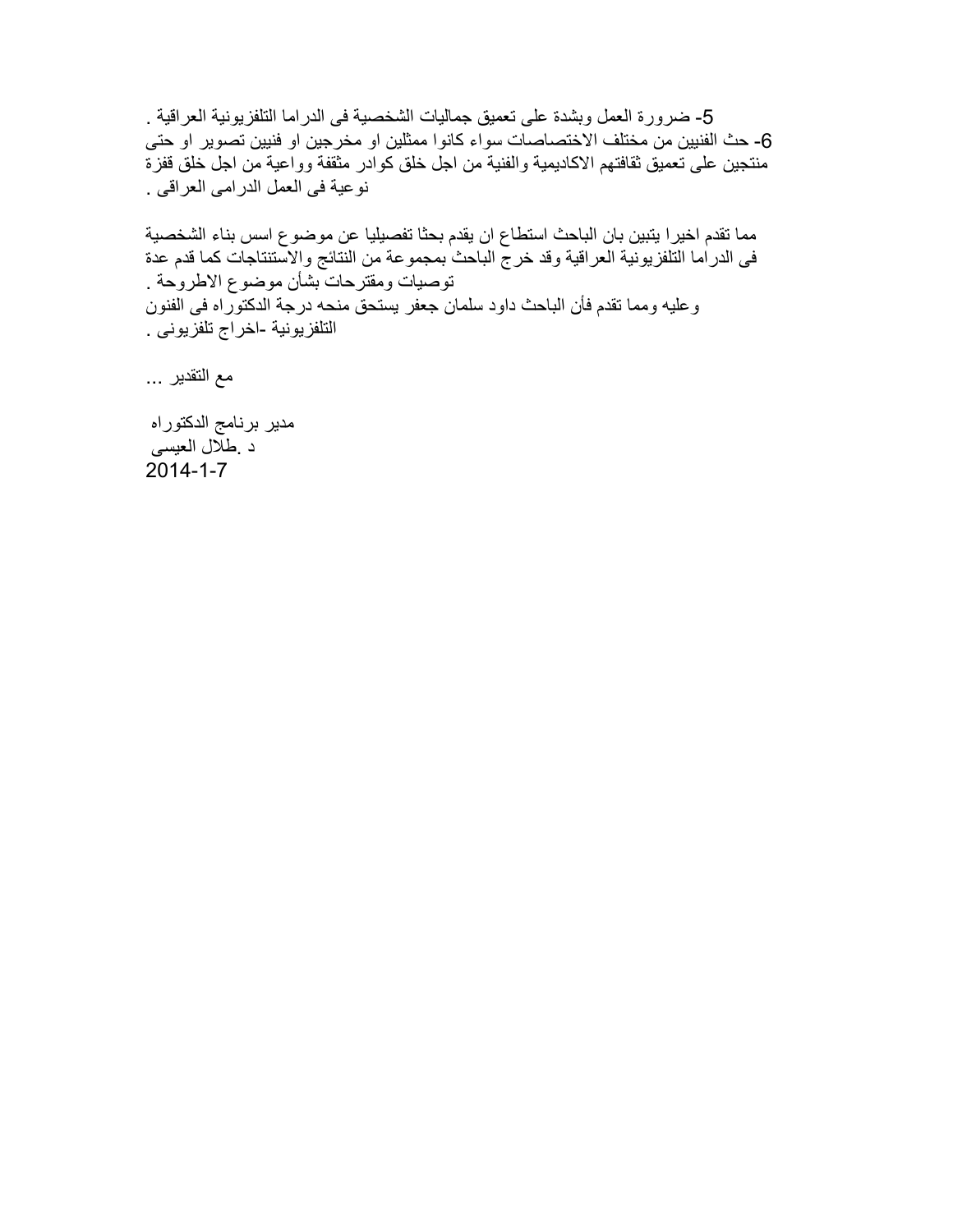## إقرار المشرف

أشهدُ بأن إعداد هذه الأطروحة الموسومة (

**الدراما التلفزيونية العراقية**) التي تقدم بها طالب الدآتوراه (داود سѧلمان

**. . حسين التكمة جي**

جعفر) قد جرى تحت إشرافي في جامعـة سـنت كليمنـتس\_قسم الفنون التلفزيونية، وهي جزءٌ من متطلبات نيل درجة الدكتوراه في (الأخراج التلفزيوني).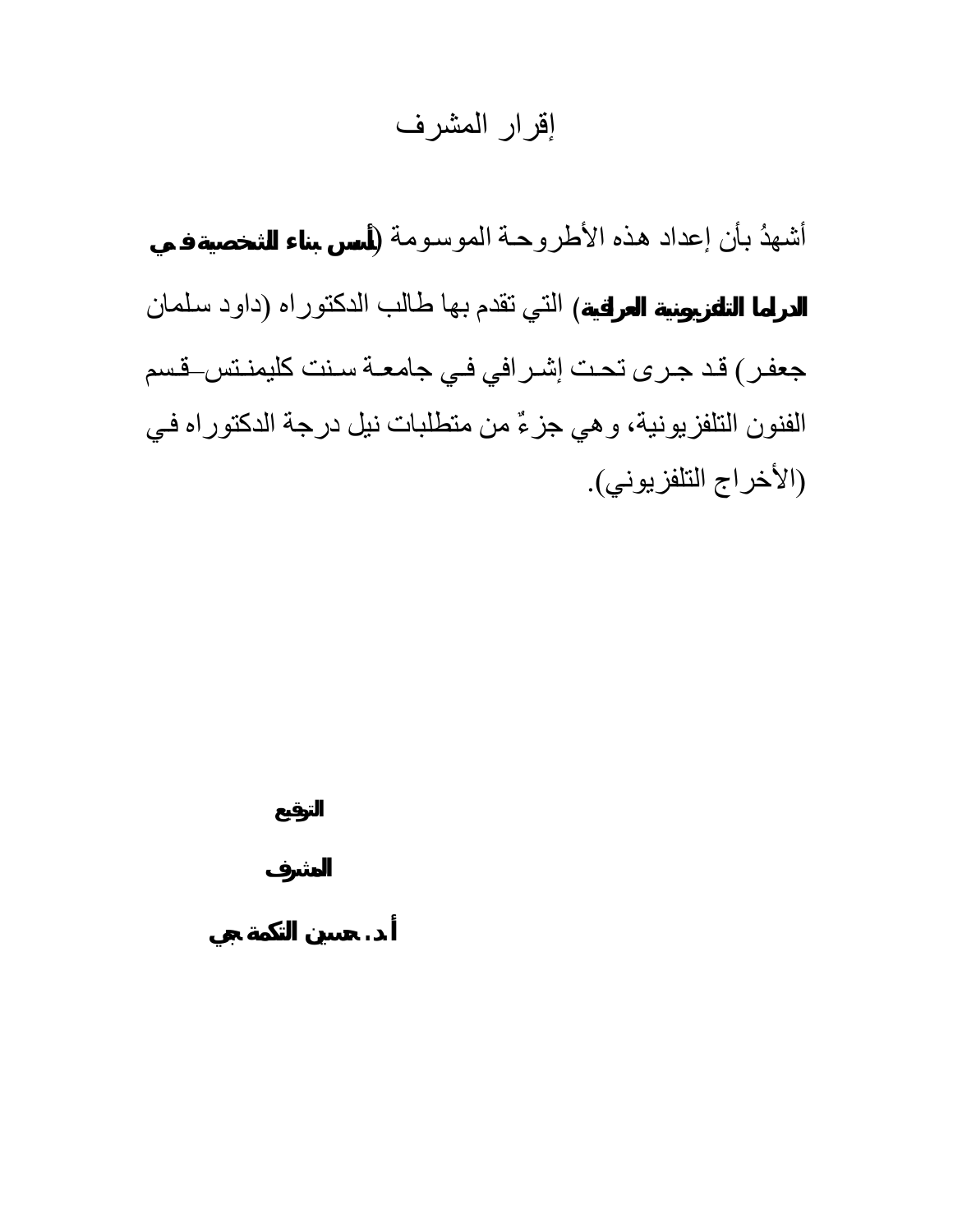الاهداء **الى ... روح والدي الطاهر .... برا" ورحمة . والدتي ..... حبا" وعرفانا ". عائلتي ... زوجت واولادي سندي . اخواني .... واخواتي .... لذين جسدوا معنى الاخوة في هذا الزمن الصعب . الى كل ؤلاء .....** بسم االله الرحمن الرحيم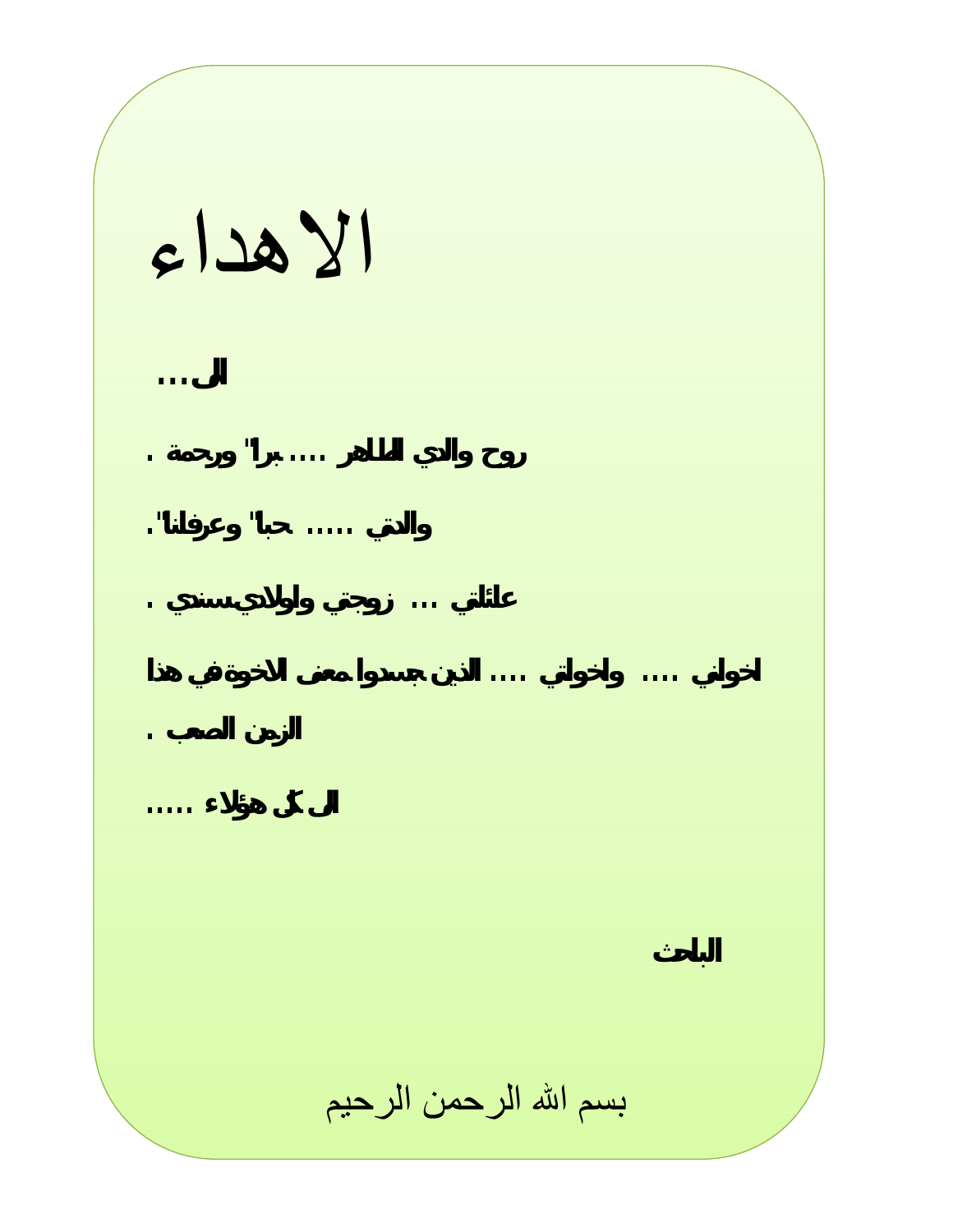خلق السموات والارض

بالحق وصوركم

فاحسن صوركم واليه المصير .

**سورة التغابن/الاية 3**